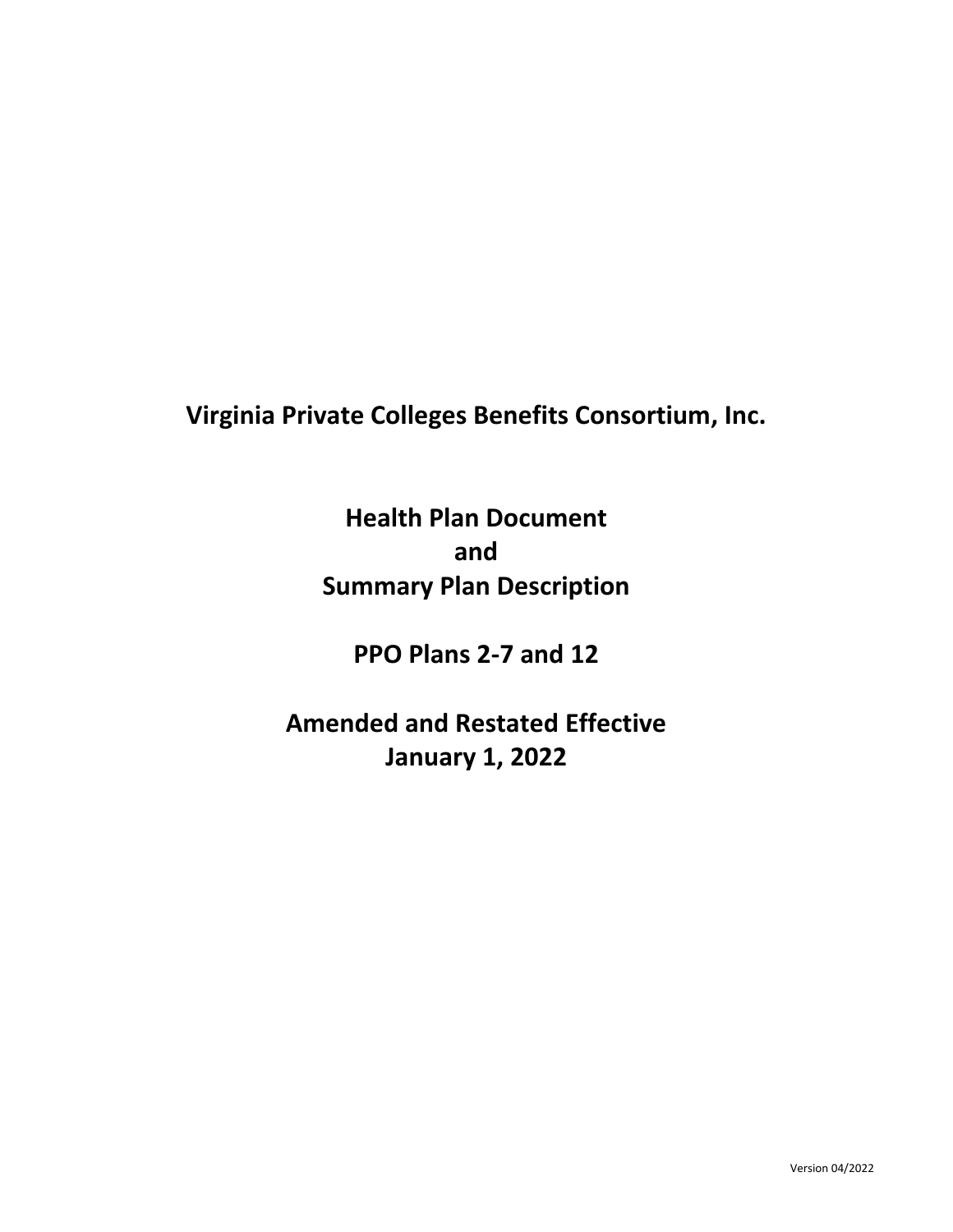## Virginia Private Colleges Benefits Consortium, Inc. **Health Plan Document**

#### **Table of Contents**

| <b>Section 1</b> |                                                                                    |  |
|------------------|------------------------------------------------------------------------------------|--|
| 1.1              |                                                                                    |  |
| <b>Section 2</b> |                                                                                    |  |
| <b>Section 3</b> |                                                                                    |  |
| 3.1              |                                                                                    |  |
| 3.2              |                                                                                    |  |
| 3.3              |                                                                                    |  |
| 3.4              |                                                                                    |  |
| 3.5              |                                                                                    |  |
| 3.6              |                                                                                    |  |
| 3.7              |                                                                                    |  |
| 3.8              |                                                                                    |  |
| 3.9              |                                                                                    |  |
| 3.10             |                                                                                    |  |
| 3.11             | Approvals of Care Involving an Ongoing Course of Treatment/Concurrent Care  10     |  |
| 3.12             | In an Emergency or if Specialty Care is Not Reasonably Available in the Network 10 |  |
| 3.13             |                                                                                    |  |
| 3.14             |                                                                                    |  |
| 3.15             |                                                                                    |  |
| 3.16             |                                                                                    |  |
| 3.17             |                                                                                    |  |
| 3.18             |                                                                                    |  |
| 3.19             |                                                                                    |  |
| 3.20             |                                                                                    |  |
| 3.21             |                                                                                    |  |
| <b>Section 4</b> |                                                                                    |  |
| 4.1              |                                                                                    |  |
| 4.2              |                                                                                    |  |
| 4.3              |                                                                                    |  |
| 4.4              | Special Enrollment Based on Children's Health Insurance Program (CHIP)  17         |  |
| 4.5              |                                                                                    |  |
| 4.6              |                                                                                    |  |
| 4.7              |                                                                                    |  |
| 4.8              |                                                                                    |  |
| 4.9              |                                                                                    |  |
| <b>Section 5</b> |                                                                                    |  |
| 5.1              |                                                                                    |  |
| 5.2              |                                                                                    |  |
| 5.3              |                                                                                    |  |
| 5.4              |                                                                                    |  |
| <b>Section 6</b> |                                                                                    |  |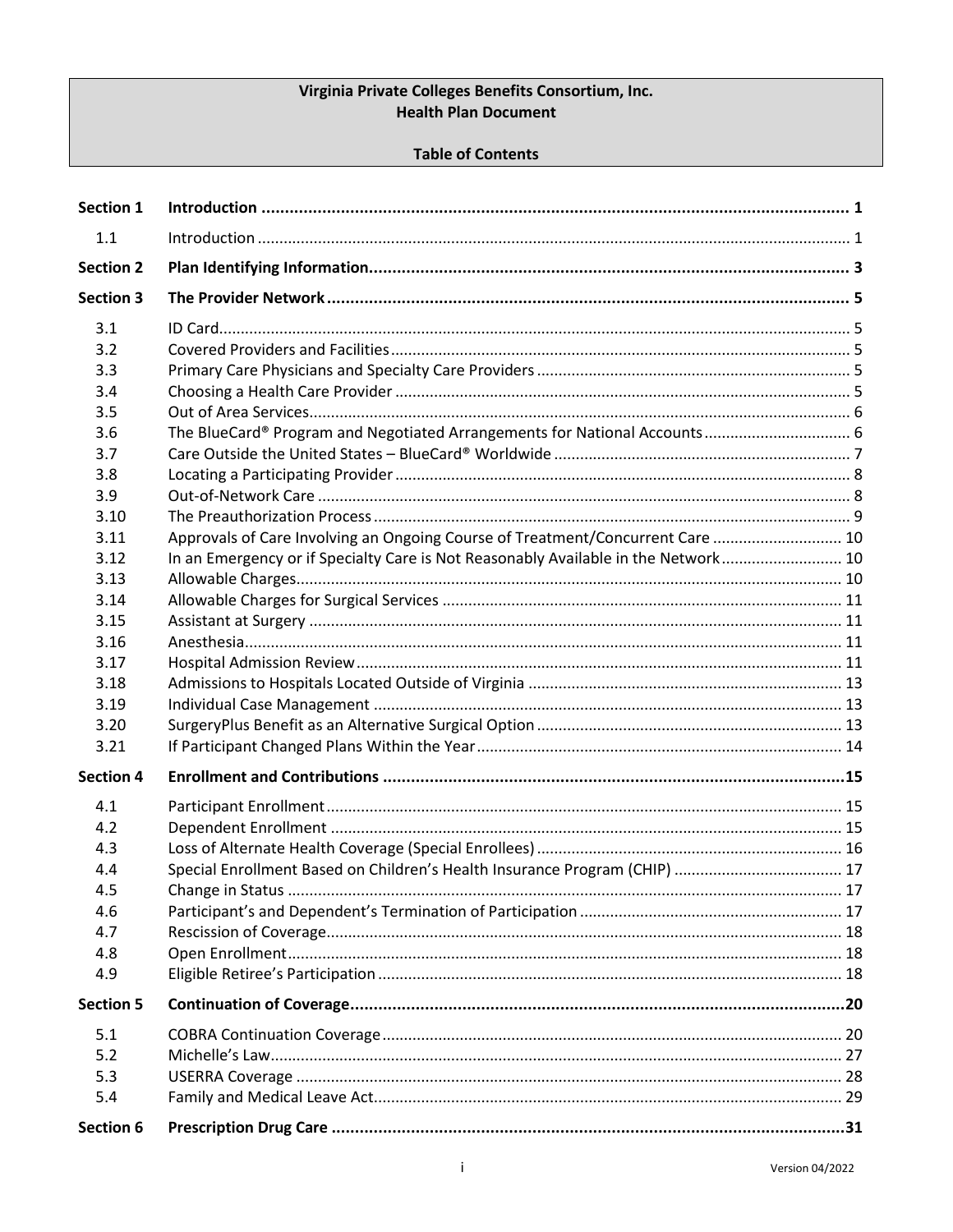| 6.1               |  |
|-------------------|--|
| 6.2               |  |
| 6.3               |  |
| 6.4               |  |
| 6.5               |  |
| 6.6               |  |
| 6.7               |  |
| 6.8               |  |
| 6.9               |  |
| <b>Section 7</b>  |  |
| 7.1               |  |
| 7.2               |  |
| 7.3               |  |
| <b>Section 8</b>  |  |
| 8.1               |  |
| <b>Section 9</b>  |  |
| 9.1               |  |
| 9.2               |  |
| 9.3               |  |
| 9.4               |  |
| 9.5               |  |
| <b>Section 10</b> |  |
| 10.1              |  |
| 10.2              |  |
| 10.3              |  |
| <b>Section 11</b> |  |
| 11.1              |  |
|                   |  |
| 11.2              |  |
| 11.3              |  |
| 11.4              |  |
| 11.5              |  |
| 11.6<br>11.7      |  |
| 11.8              |  |
|                   |  |
| <b>Section 12</b> |  |
|                   |  |
| 12.1              |  |
| 12.2              |  |
| 12.3              |  |
| 12.4              |  |
| 12.5              |  |
| 12.6              |  |
| 12.7              |  |
| 12.8              |  |
| 12.9              |  |
| 12.10<br>12.10.1  |  |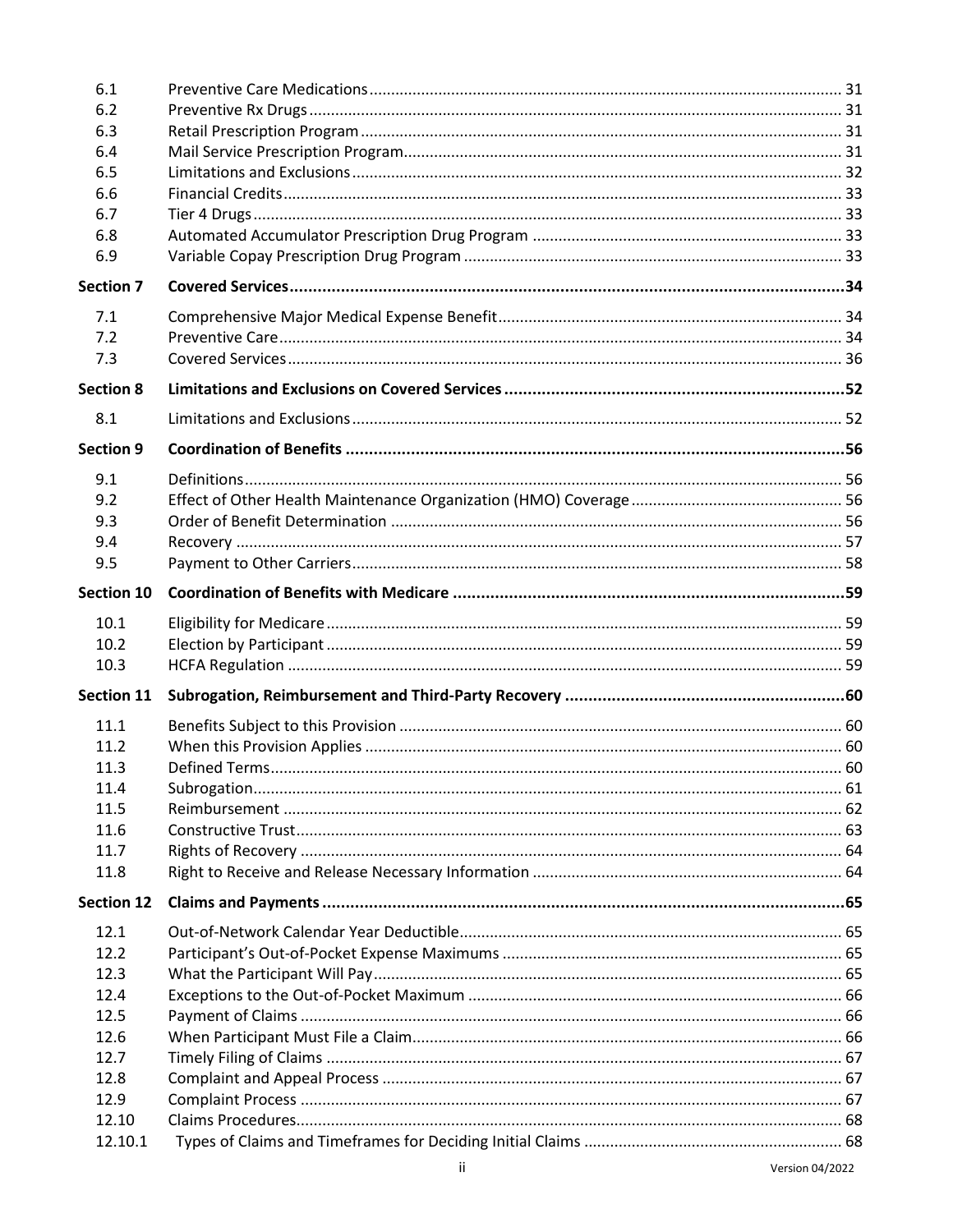| Glossary          |  |
|-------------------|--|
| 16.3              |  |
| 16.2              |  |
| 16.1              |  |
| Section 16        |  |
| 15.4              |  |
| 15.3              |  |
| 15.2              |  |
| 15.1              |  |
| <b>Section 15</b> |  |
| 14.9              |  |
| 14.8              |  |
| 14.7              |  |
| 14.6              |  |
| 14.5              |  |
| 14.4              |  |
| 14.3              |  |
| 14.2              |  |
| 14.1              |  |
| <b>Section 14</b> |  |
| 13.4              |  |
| 13.3              |  |
| 13.2              |  |
| 13.1              |  |
| <b>Section 13</b> |  |
| 12.25             |  |
| 12.24             |  |
| 12.23             |  |
| 12.22             |  |
| 12.21             |  |
| 12.20             |  |
| 12.19             |  |
| 12.18             |  |
| 12.17             |  |
| 12.16             |  |
| 12.15             |  |
| 12.14             |  |
| 12.13             |  |
| 12.12.1           |  |
| 12.12             |  |
| 12.11             |  |
| 12.10.2           |  |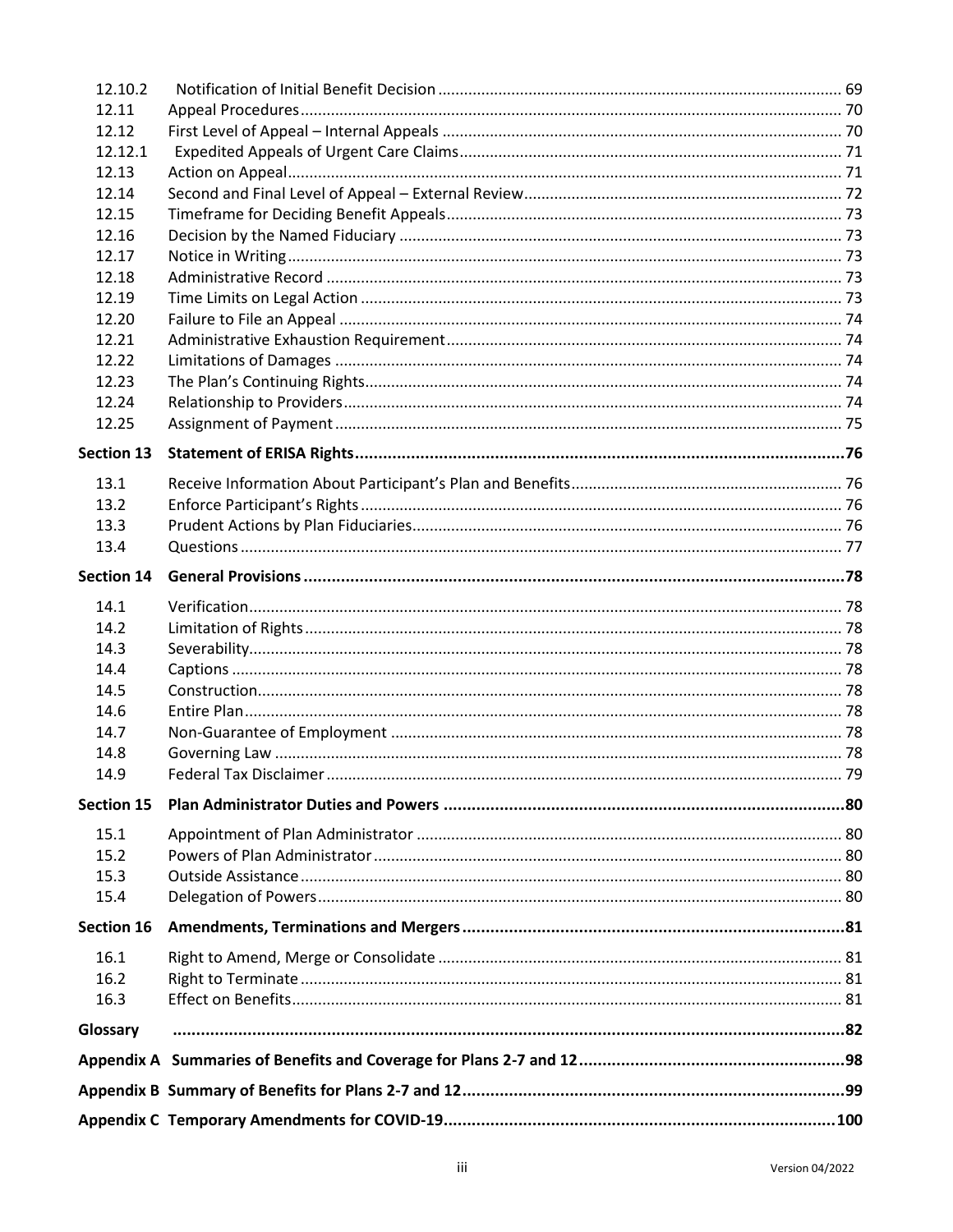# **Section 1 Introduction**

#### **1.1 Introduction**

The Virginia Private Colleges Benefits Consortium, Inc. Health Plan (the "Plan") shall be effective January 1, 2022. The Plan may be amended at any time, in whole or in part, by the Board of Directors.

The Plan has been approved by the Board of Directors of the Virginia Private Colleges Benefits Consortium, Inc. ("VPC Benefits Consortium"). The Plan is intended to meet the requirements of the Employee Retirement Income Security Act of 1974 ("ERISA"), and Section 501(c)(9) of the Internal Revenue Code of 1986 ("Code") and the Regulations promulgated thereunder, as amended from time to time ("Section 501(c)(9)"). The VPC Benefits Consortium is authorized by Section 23.1-106 of the Code of Virginia, which allows certain institutions of higher education in the Commonwealth of Virginia to form a higher education benefits consortium.

This document and any amendments constitute the governing document of the Plan. This Plan is a multiple employer plan, designed and administered exclusively for the Members of VPC Benefits Consortium. Employees are entitled to this coverage if the provisions in the Plan have been satisfied. This Plan is void if Participant ceases to be entitled to coverage. No clerical error shall invalidate such coverage if otherwise validly in force.

The Board of Directors intends to maintain the Plan indefinitely. However, the Board of Directors has the right to modify the Plan at any time, and for any reason, as to any part or in its entirety, without advance notice. Likewise, the Board of Directors has the right to terminate the Plan at any time, and for any reason, upon 90 days' notice to the Members. If the Plan is amended or terminated, the Participant may not receive benefits described in the Plan after the Effective Date of such amendment or termination. Any such amendment or termination shall not affect Participant's right to benefits for claims incurred prior to such amendment or termination. If the Plan is amended, a Participant may be entitled to receive different benefits or benefits under different conditions. However, if the Plan is terminated, all benefit coverage will end, including COBRA benefits. This may happen at any time. If this Plan is terminated, the Participant will not be entitled to any vested rights under the Plan.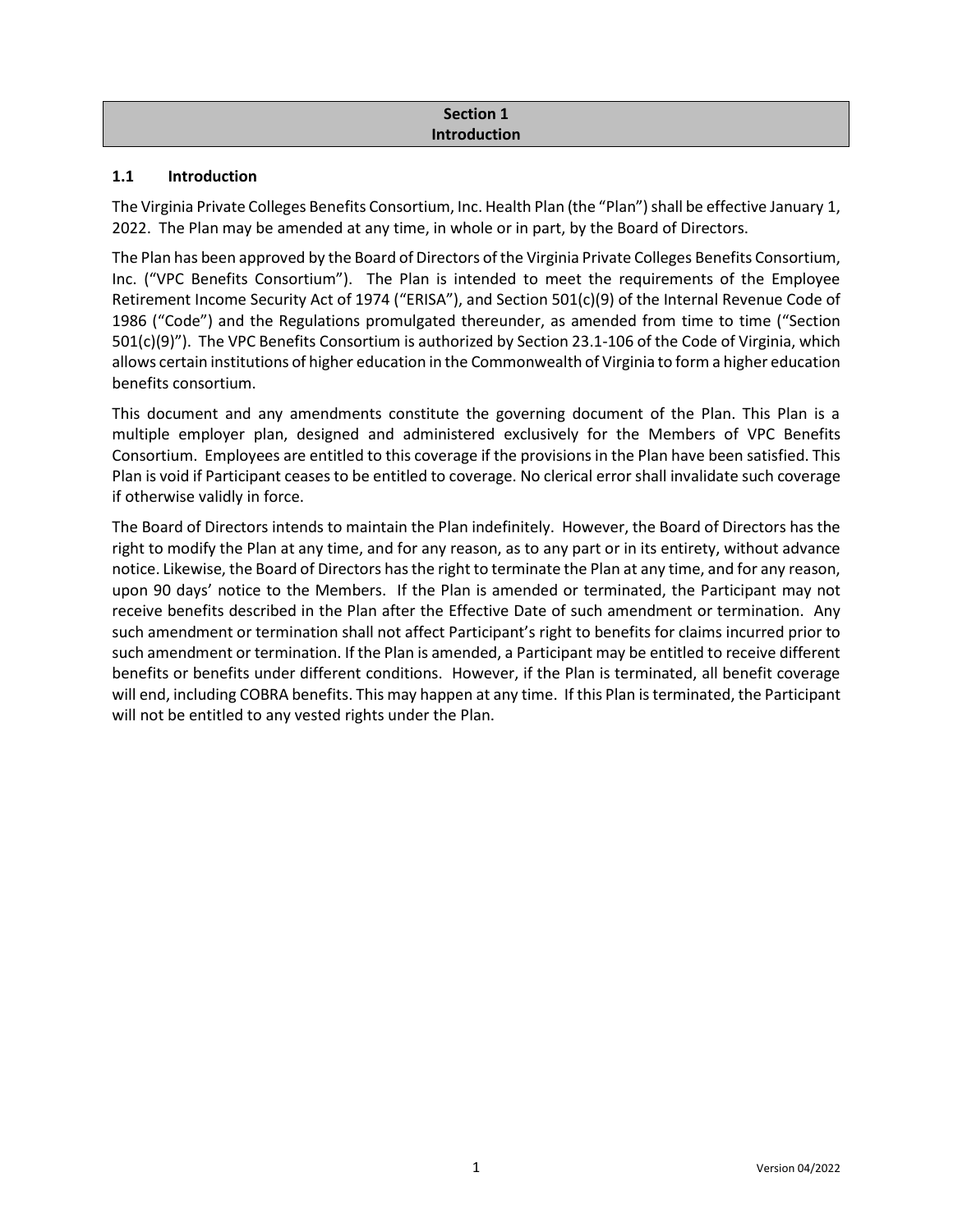**Important Phone Numbers**

**Anthem Member Services**

**By Telephone:** 833-597-2358

**IngenioRx Pharmacy Member Services**

**Customer Service:** 833-389-1968

**Virginia Private Colleges Benefits Consortium, Inc.**

**Tim Klopfenstein, Executive Director:** 540-586-1803

#### **24/7 NurseLine**

Participants have access to a team of nurses, available to assist with questions or concerns, 24 hours a day, seven days a week. These registered nurses can discuss symptoms you're experiencing, how to get the right care in the right setting and more, and Participants can call as often as needed.

**By Telephone for all Members:** 800-337-4770

#### *Advice on Reading this Document.*

**Defined Terms.** Some of the terms used in this document begin with a capital letter. These terms have special meaning under the Plan and are defined in the Glossary at the end of this Document or in other relevant Sections. Becoming familiar with the terms defined in the Glossary will give Participant a better understanding of the procedures and benefits described.

**Availability of Plans.** While this document contains different PPO plan designs as reflected in the associated Summaries of Benefits and Coverage (hereinafter "SBCs"), only the PPO plan(s) offered by a Member college are available to the Employees of the Member college. If you have any questions about which plans are available to Employees at your Member college, please contact your Human Resources Department.

*Summary Plan Description.*This Plan Document and the associated SBCs constitute the Plan Document and Summary Plan Description required by ERISA Section 102. Should the terms of this Plan Document and Summary Plan Description conflict with the terms of the associated SBCs, the terms of the associated SBCs will control, unless superseded by applicable law.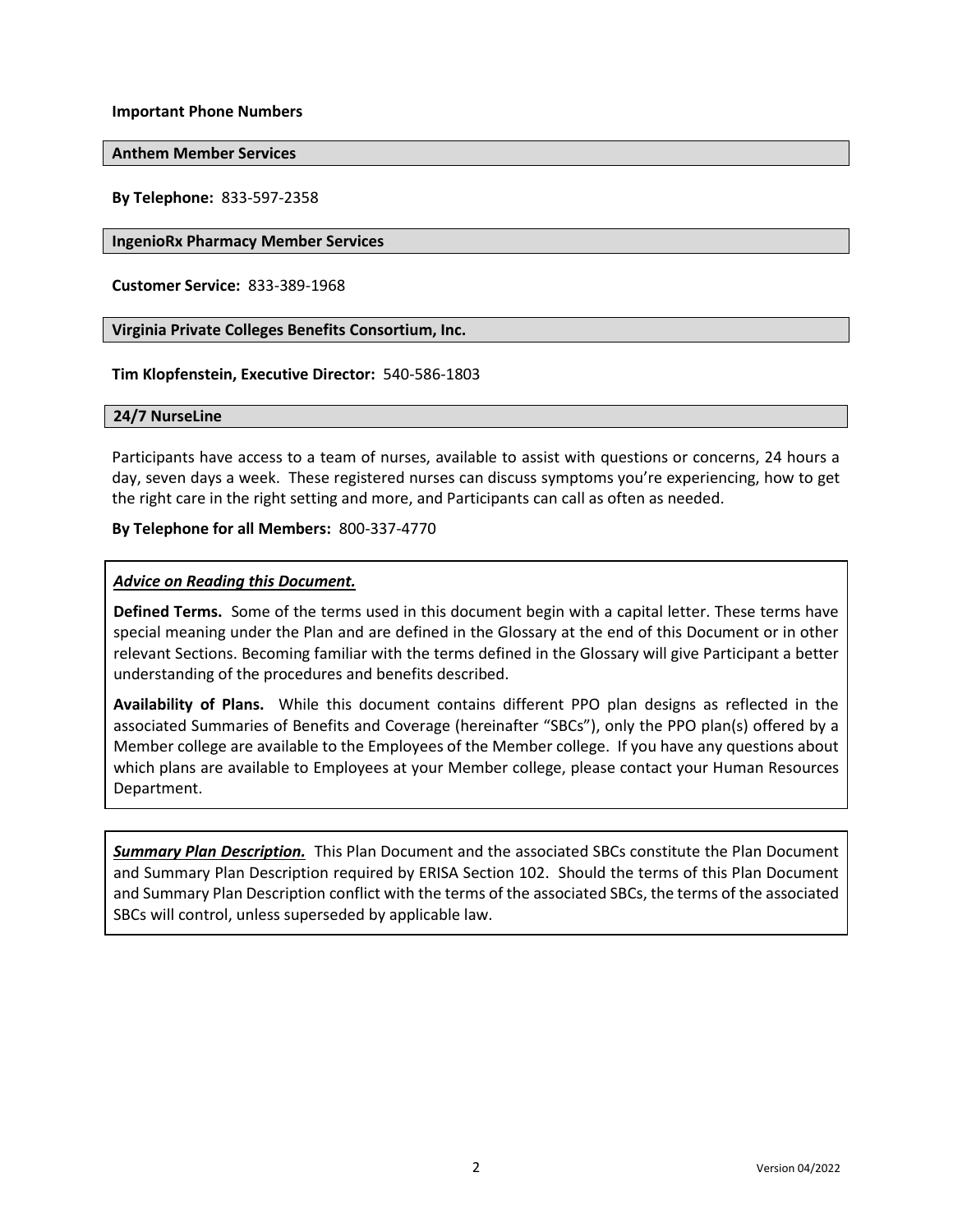# **Section 2 Plan Identifying Information**

| Name of the Plan                                                                   | Virginia Private Colleges Benefits Consortium, Inc. Health Plan (the<br>"Plan")                                                                                                                                                                                                                                                                                                                         |
|------------------------------------------------------------------------------------|---------------------------------------------------------------------------------------------------------------------------------------------------------------------------------------------------------------------------------------------------------------------------------------------------------------------------------------------------------------------------------------------------------|
| <b>Type of Plan</b>                                                                | <b>Health and Welfare Plan</b>                                                                                                                                                                                                                                                                                                                                                                          |
| <b>Funding Medium and Type of</b><br><b>Plan Administration</b>                    | Anthem Blue Cross and Blue Shield ("Anthem") is the Medical Claims<br>Administrator under the Plan. IngenioRx provides Pharmacy Benefit<br>Management services. IngenioRx does not serve as an insurer, but<br>merely as claims processor. The address of Anthem Blue Cross and<br>Blue Shield is: P.O. Box 27401, Richmond, VA 23279. The address<br>of IngenioRx is: PO Box 52065, Phoenix, AZ 85072. |
|                                                                                    | The VPC Benefits Consortium receives contributions from Members<br>and Participants, and holds those assets in trust for the exclusive<br>benefit of Participants and Dependents. Claims are paid out of these<br>assets.                                                                                                                                                                               |
|                                                                                    | To further protect the Plan from catastrophic losses, the Consortium<br>has purchased excess liability insurance in the form of a stop-loss<br>insurance policy.                                                                                                                                                                                                                                        |
| <b>Address of Plan</b>                                                             | Virginia Private Colleges Benefits Consortium, Inc.<br>118 East Main Street<br>P.O. Box 1005<br>Bedford, VA 24523<br>(540) 586-1803                                                                                                                                                                                                                                                                     |
| <b>Plan Administrator and Agent</b><br>for Service of Legal Process                | Tim Klopfenstein<br>Virginia Private Colleges Benefits Consortium, Inc.<br>118 East Main Street<br>P.O. Box 1005<br>Bedford, VA 24523<br>(540) 586-1803                                                                                                                                                                                                                                                 |
| <b>Plan Number</b>                                                                 | 501                                                                                                                                                                                                                                                                                                                                                                                                     |
| <b>Plan Sponsor and its IRS</b><br><b>Employer Identification</b><br><b>Number</b> | Virginia Private Colleges Benefits Consortium, Inc.<br>EIN: 27-1367957                                                                                                                                                                                                                                                                                                                                  |
| <b>Plan Effective Date</b>                                                         | January 1, 2012                                                                                                                                                                                                                                                                                                                                                                                         |
| <b>Amended and Restated</b><br><b>Effective Date</b>                               | January 1, 2022                                                                                                                                                                                                                                                                                                                                                                                         |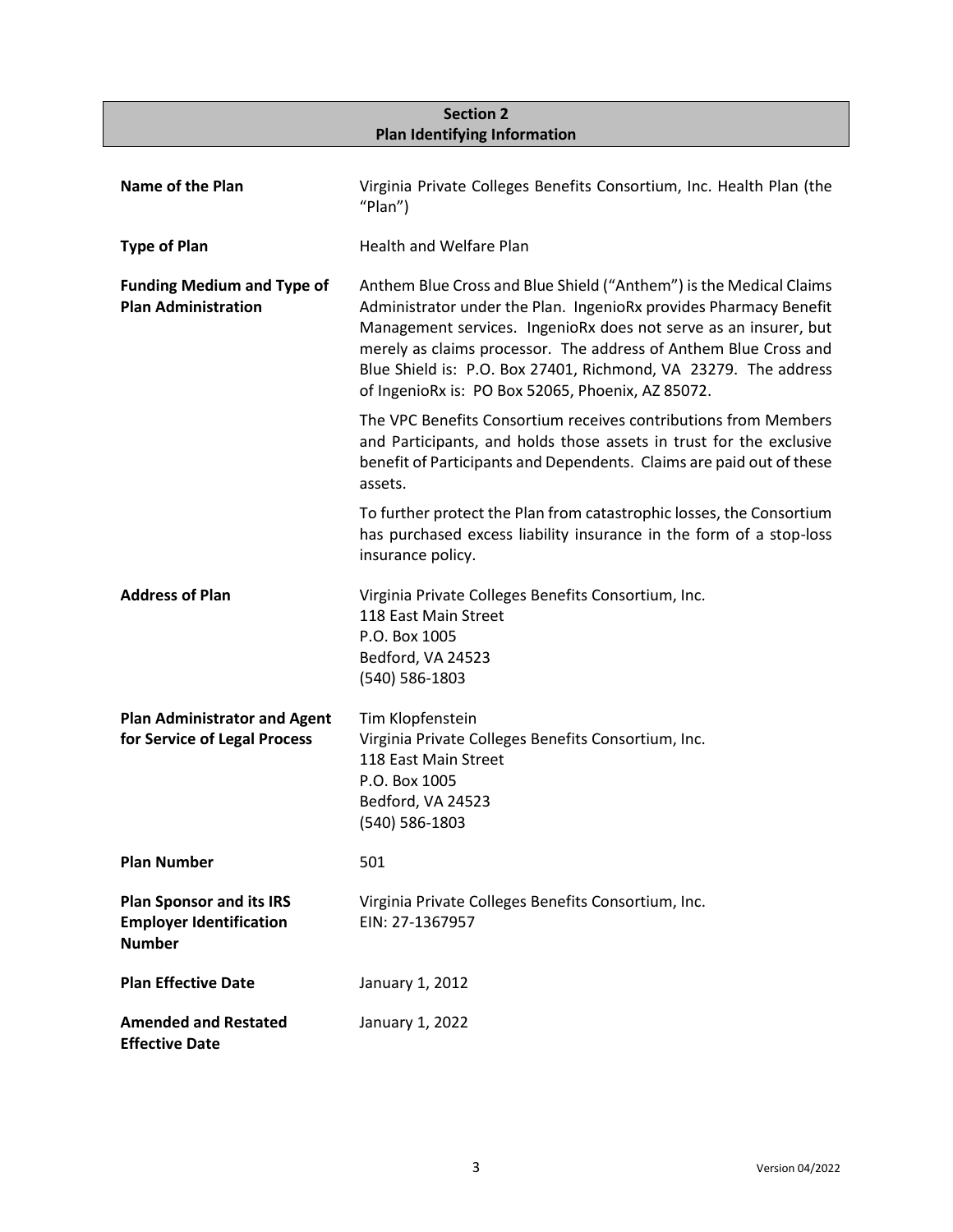| <b>Plan Renewal Date</b>          | January 1st                                    |                                                         |
|-----------------------------------|------------------------------------------------|---------------------------------------------------------|
| <b>Plan Year End</b>              | December 31 <sup>st</sup>                      |                                                         |
| <b>Named Fiduciary</b>            | Benefits Consortium, Inc.                      | The Board of Directors of the Virginia Private Colleges |
| <b>Preauthorization Providers</b> | Anthem Blue Cross and Blue Shield<br>IngenioRx |                                                         |
| <b>Board of Directors</b>         | President:                                     | Ken Copeland                                            |
|                                   | <b>Vice-President:</b>                         | Don Aungst                                              |
|                                   | Secretary:                                     | Kim Harper                                              |
|                                   | Treasurer:                                     | Holli Harman                                            |
|                                   | <b>Executive Director:</b>                     | Tim Klopfenstein                                        |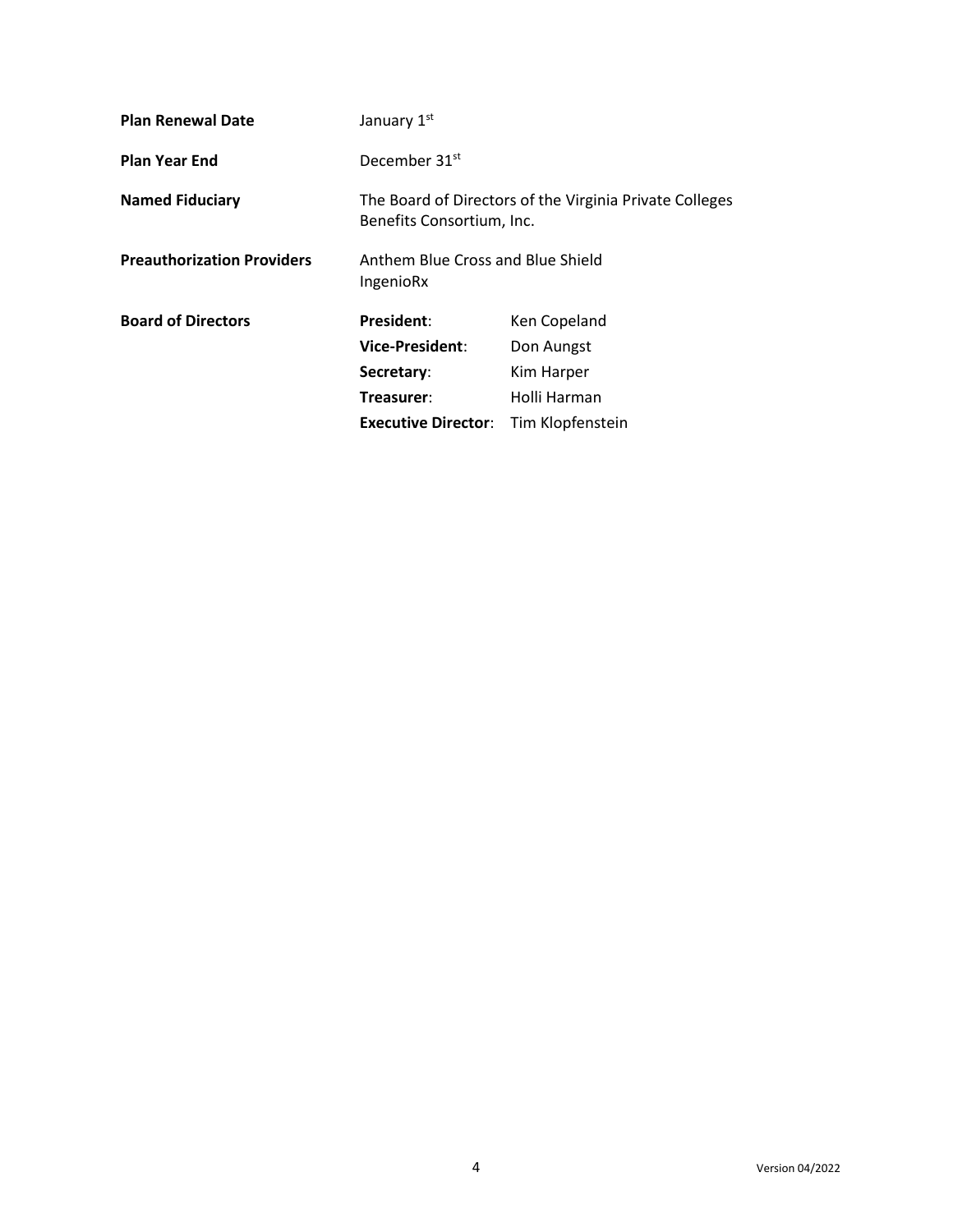#### **Section 3 The Provider Network**

## **3.1 ID Card**

The Anthem Blue Cross and Blue Shield ID card identifies the Participant as a Covered Person and contains important health care coverage information. When the Participant shows the ID card to a Doctor, Hospital, Pharmacist, or Other Professional Provider, the health care provider will file a claim for the Participant in most cases. Participants should carry their ID card at all times to ensure that he or she always has this coverage and information when needed. All Participants will receive an Anthem ID card. The SBC for Your plan of benefits and Your pharmacy benefits is found in an Appendix to this document.

## **3.2 Covered Providers and Facilities**

The Plan covers certain care administered by providers and facilities. To ensure benefits, providers and facilities must be licensed in the state where they operate to perform the service received and the service must be covered by the Plan. Certain services are covered by the Plan and rendered by other covered medical suppliers, such as suppliers of Durable Medical Equipment, private duty nursing services, Prescription Drugs, ambulance services, etc.

A provider may delegate to an employee the responsibility for performing a Covered Service. The Plan will cover this care if it is determined that a bona fide employer-employee relationship exists, based on information given by the provider. Under these circumstances:

- Both the provider and the delegated employee must be licensed/certified to render the service;
- The service must be performed under the direct supervision of the provider since the provider is primarily responsible for the patient's care; and
- The provider who is directly supervising the service must bill for the service.

Because the service of the delegated employee is a substitute for the provider's service, the Plan will not pay a supervisory or other fee for the same service performed by both the provider and the delegated employee.

## **3.3 Primary Care Physicians and Specialty Care Providers**

The Plan covers care provided by Primary Care Physicians and specialty care providers. Each Participant may use any In-Network Doctor who is a general or family practitioner, internist or pediatrician as his or her Primary Care Physician. The Plan also covers care provided by any specialty care provider the Participant chooses, including a behavioral health provider. Referrals are never needed to visit any specialty care provider.

## **3.4 Choosing a Health Care Provider**

**In Virginia.** Each Participant has the freedom to receive care from any provider or facility. However, the Participant receives the highest level of benefits when receiving care from Participating Providers and facilities. The Plan provides coverage for certain services that do not have Participating Providers. These services would be considered In-Network services. (For example, private duty nursing services.)

*Helpful tip:* **Participants may call Member Services for information regarding the qualifications of Participating Providers. Qualifications include: medical school attended, residency completed, and board certification status.**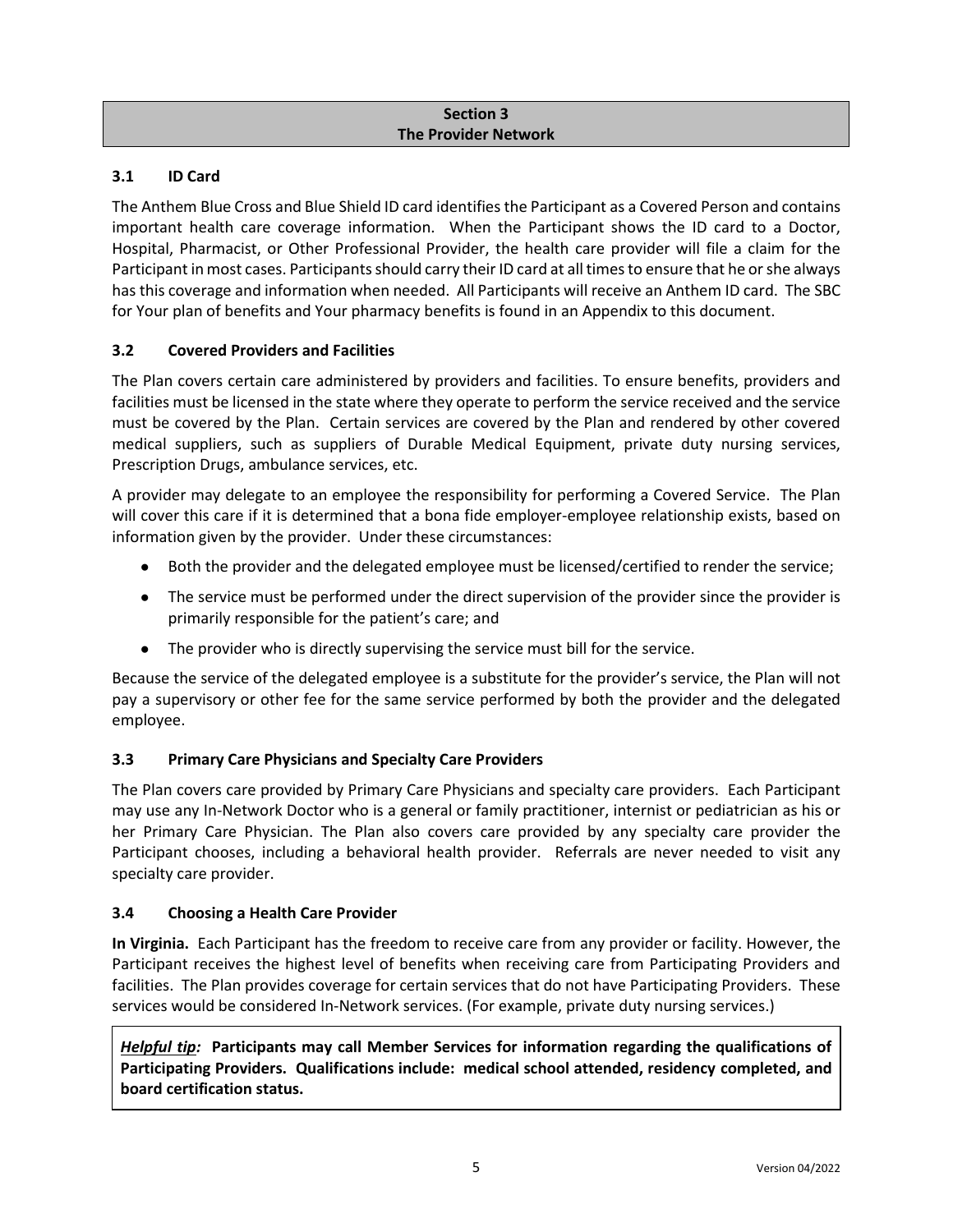## **3.5 Out of Area Services**

The Plan has a variety of relationships with other Blue Cross and/or Blue Shield Licensees referred to generally as "Inter-Plan Arrangements." These Inter-Plan Arrangements are subject to the rules and procedures issued by the Blue Cross and Blue Shield Association. Whenever the Participant obtains health care services outside of the Plan Service Area, the claims for these services may be processed through one of these Inter-Plan Arrangements, which include the BlueCard Program and may include negotiated National Account arrangements available between the Plan and other Blue Cross and Blue Shield Licensees.

Typically, when accessing care outside our Service Area, the Participant will obtain care from health care providers that have a contractual agreement (i.e., are "Participating Providers") with the local Blue Cross and/or Blue Shield Licensee in that other geographic area ("Host Blue"). In some instances, the Participant may obtain care from non-participating health care providers. The Plan's payment practices in both instances are described below. Most claims are eligible to be processed through Inter-Plan Arrangements, except for prescription drugs that are obtained from a pharmacy and most dental or vision benefits.

## **3.6 The BlueCard® Program and Negotiated Arrangements for National Accounts**

Under the BlueCard® Program, when the Participant accesses covered health care services within the geographic area served by a Host Blue, the Plan will remain responsible for fulfilling its contractual obligations. However, the Host Blue is responsible for contracting with and generally handling all interactions with its participating health care providers. For certain Host Blues, instead of using the BlueCard Program, claims may be processed through negotiated arrangements for National Accounts.

Each Participant who will access covered health care services outside the Plan's Service Area and the claim is processed through the BlueCard Program, or through a negotiated National Account arrangement, the amount the Participant pays for covered health care services, is calculated based on the lower of:

- the billed covered charges for the Participant's Covered Services; or
- the negotiated price that the Host Blue makes available to the Plan.

Often, this "negotiated price" will be a simple discount that reflects an actual price that the Host Blue pays to the Participant's health care provider. Sometimes, it is an estimated price that takes into account special arrangements with the Participant's health care provider or provider group that may include types of settlements, incentive payments, and/or other credits or charges. Occasionally, it may be an average price, based on a discount that results in expected average savings for similar types of health care providers after taking into account the same types of transactions as with an estimated price.

Estimated pricing and average pricing, going forward, also take into account adjustments to correct for over- or underestimation of modifications of past pricing for the types of transaction modifications noted above. However, such adjustments will not affect the price the Plan uses for the Participant's claim because it will not be applied retroactively to claims already paid.

Laws in a small number of states may require the Host Blue to add a surcharge to the Participant's calculation. If any state laws mandate other liability calculation methods, including a surcharge, the Plan would then calculate the Participant's liability for any covered health care services according to applicable law.

If covered health care services are received under a value-based program inside of a Host Blue's service area, the Participant is not responsible for paying any of the provider incentives, risk-sharing, and/or case coordinator fees that are a part of such an arrangement, except where a Host Blue passes these fees to the Plan through average pricing or fee schedule adjustments.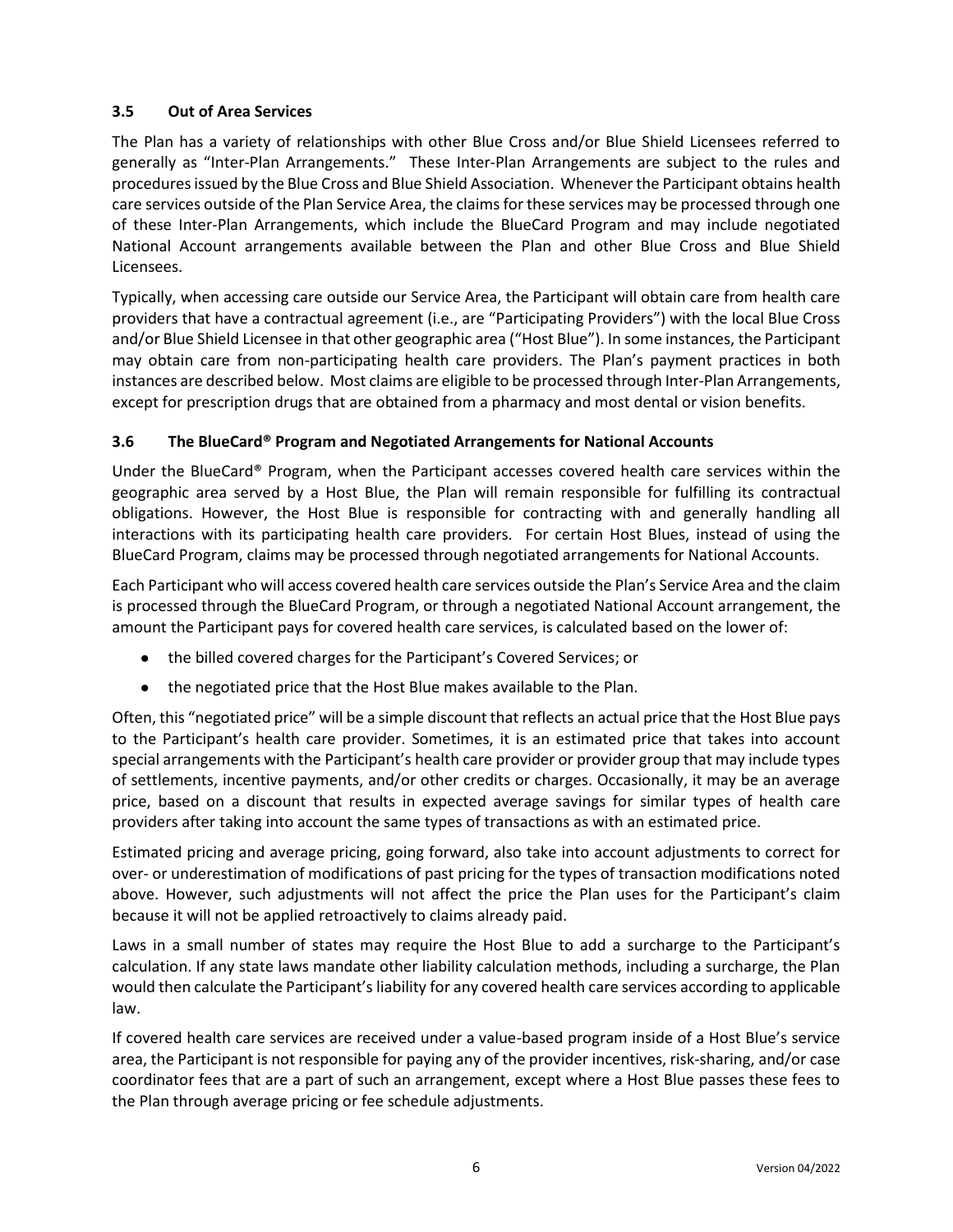#### **Non-participating health care providers outside the Plan's Service Area**

**Member Liability Calculation.** When covered health care services are provided outside of the Plan Service Area by non-participating health care providers, the amount the Participant pays for such services will generally be based on either the Host Blue's non-participating health care provider local payment or the pricing arrangements required by applicable state or federal law. In these situations, the Participant may be liable for the difference between the amount that the non-participating health care provider bills and the payment the Plan will make for the Covered Services as set forth in this paragraph. Federal or state law, as applicable, will govern payments for out-of-network emergency services.

*Helpful tip*: In the event that **the Participant travels** outside of Virginia and **receives** services in a state with more than one Blue plan network, an exclusive network arrangement may be in place. If **the**  Participant sees a provider who is not part of an exclusive network arrangement, that provider's services will be considered Out-of-Network care, and **the Participant** may be billed the difference between the charge and the **Allowable Charge. The Participant** may call Member Services or go to www.anthem.com for information regarding such arrangements.

Each Participant can also access Doctors and Hospitals outside of the U.S. The BlueCard program is recognized in more than 200 countries throughout the world.

#### **3.7 Care Outside the United States – BlueCard**® **Worldwide**

Before a Participant travels outside the United States, check with the Plan or call Customer Service at the number on the Identification Card to find out if the plan has BlueCard Worldwide benefits. Coverage outside the United States may be different from coverage in the United States, so it is suggested:

- Before leaving home, call the Customer Service number on the Identification Card for coverage details.
- Always carry an up-to-date identification card.
- In an emergency, go straight to the nearest Hospital. There is no need to call before you receive care.
- The BlueCard Worldwide Service Center is on hand 24 hours a day, seven days a week toll-free at (800) 810-BLUE (2583) or by calling collect at (804) 673-1177. An assistance coordinator, along with a health care professional, will arrange a Doctor visit or Hospital stay, if needed.

Call the Service Center in these non-emergency situations:

- The Participant needs to find a Doctor or Hospital or needs health care. An assistance coordinator, along with a medical professional, will arrange a Doctor visit or Hospital stay, if needed.
- The Participant needs Inpatient Care. After calling the Service Center, the Participant must also call the Plan to get approval for benefits at the phone number on Your identification card. Note: this number is different than the phone numbers listed above for BlueCard Worldwide.

#### **Payment Details**

Participating BlueCard Worldwide Hospitals. In most cases, when the Participant makes arrangements for a Hospital stay through BlueCard Worldwide, the Participant should not need to pay upfront for Inpatient Care at participating BlueCard Worldwide Hospitals except for the Out-of-Pocket Costs (non-Covered Services, Deductible, Copayments and Coinsurance) normally paid. The Hospital should send in the claim for the Participant.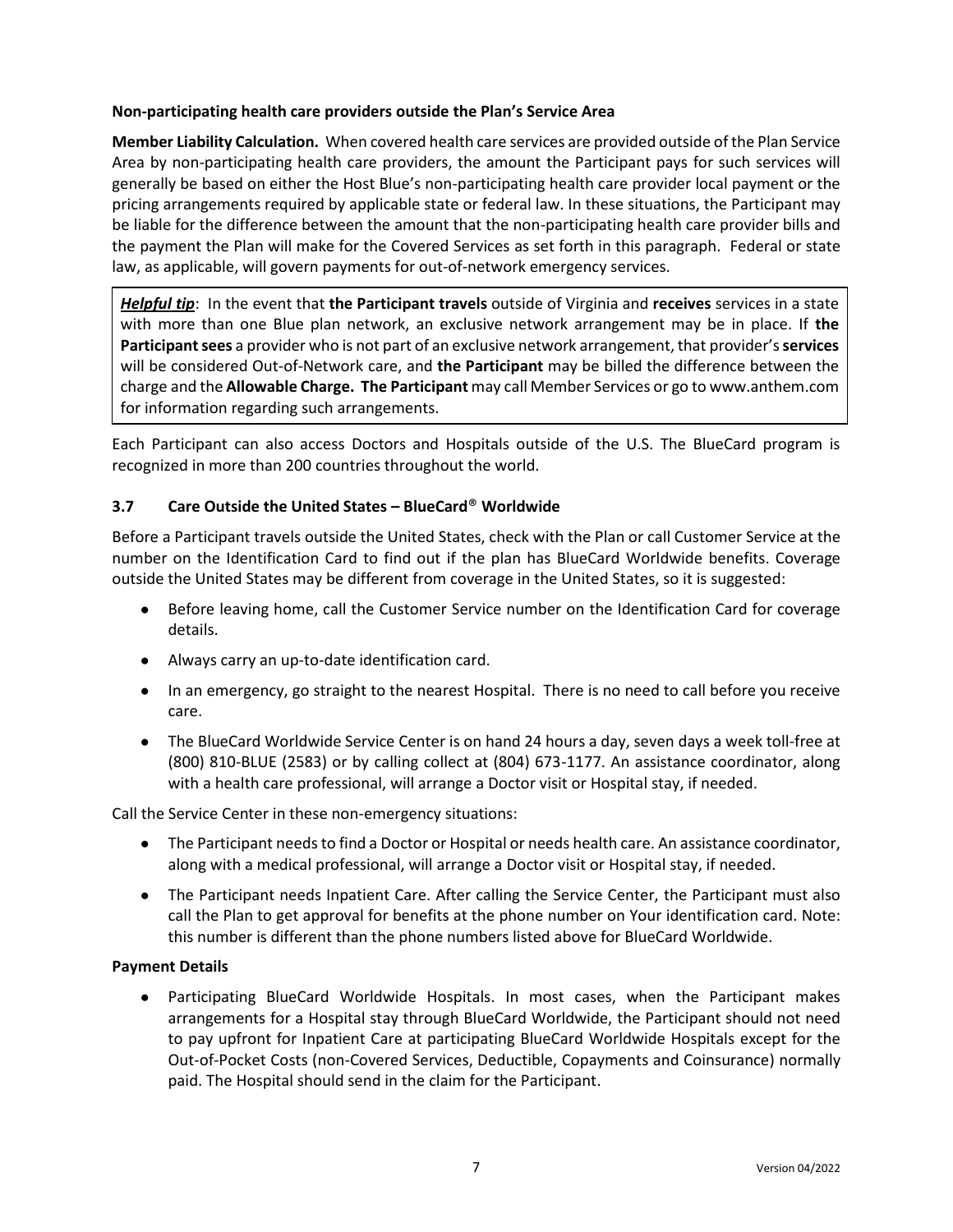● Doctors and/or non-participating Hospitals. The Participant will need to pay upfront for Outpatient services, care received from a Doctor, and Inpatient Care not arranged through the BlueCard Worldwide Service Center. Then the Participant can fill out a BlueCard Worldwide claim form and send it with the original bill(s) to the BlueCard Worldwide Service Center (the address is on the form).

## **Claim Filing**

- In most cases, the Hospital will file the Participant's claim if the BlueCard Worldwide Service Center arranged the Participant's Hospital stay. The Participant will need to pay the Hospital for the Out-of-Pocket Costs normally paid.
- The Participant must file the claim for Outpatient and Doctor care, or Inpatient Care not arranged through the BlueCard Worldwide Service Center. The Participant will need to pay the Provider and subsequently send an international claim form with the original bills to the Plan.

## **Claim Forms**

The Participant can get international claim forms from the Plan, the BlueCard Worldwide Service Center, or online at www.bcbsglobalcore.com. The address for sending in claims is on the form.

## **3.8 Locating a Participating Provider**

Participants may determine whether a provider or facility is In-Network by one of the following means:

- Referring to the plan's directory of Network providers at www.anthem.com, which lists Doctors and health care facilities that participate in the plan's Network, as well as information about the standards of care in area Hospitals;
- Call Anthem's Member Services to request a list of Doctors and health care facilities that participate in the plan's Network, based on specialty and geographic area;
- Contacting the Participant's Doctor or health care facility; or
- Contact the Plan Administrator.

All Participating Providers have a process in place to help the Participant get access to urgent Medical Care 24 hours a day, 7 days a week. If the Participant requires urgent Medical Care after his or her Doctor's normal business hours call the Doctor's office and the Participant will be directed to needed care.

Please note that not all In-Network providers offer all services. For example, some Hospital-based labs are not part of the Reference Lab Network. In those cases, the Participant will have to go to a lab in the Reference Lab Network to get In-Network benefits. Please call Member Services before getting services for more information.

## **3.9 Out-of-Network Care**

Out-of-Network care is covered at a lower level of benefits than In-Network care. Once a Participant has satisfied a Calendar Year Deductible (if any), then the Participant is responsible for his or her Coinsurance, a percentage of the Allowable Charge as stated in the associated SBCs. If the Out-of-Network ambulance, provider or facility participates in any Anthem network or other Blue Cross Blue Shield company's network, they will accept the Allowable Charge as payment in full for their services. However, ambulances, providers and facilities that do not participate in any Anthem or Blue Cross Blue Shield company's network may bill Participant for the difference between their charge and the Allowable Charge.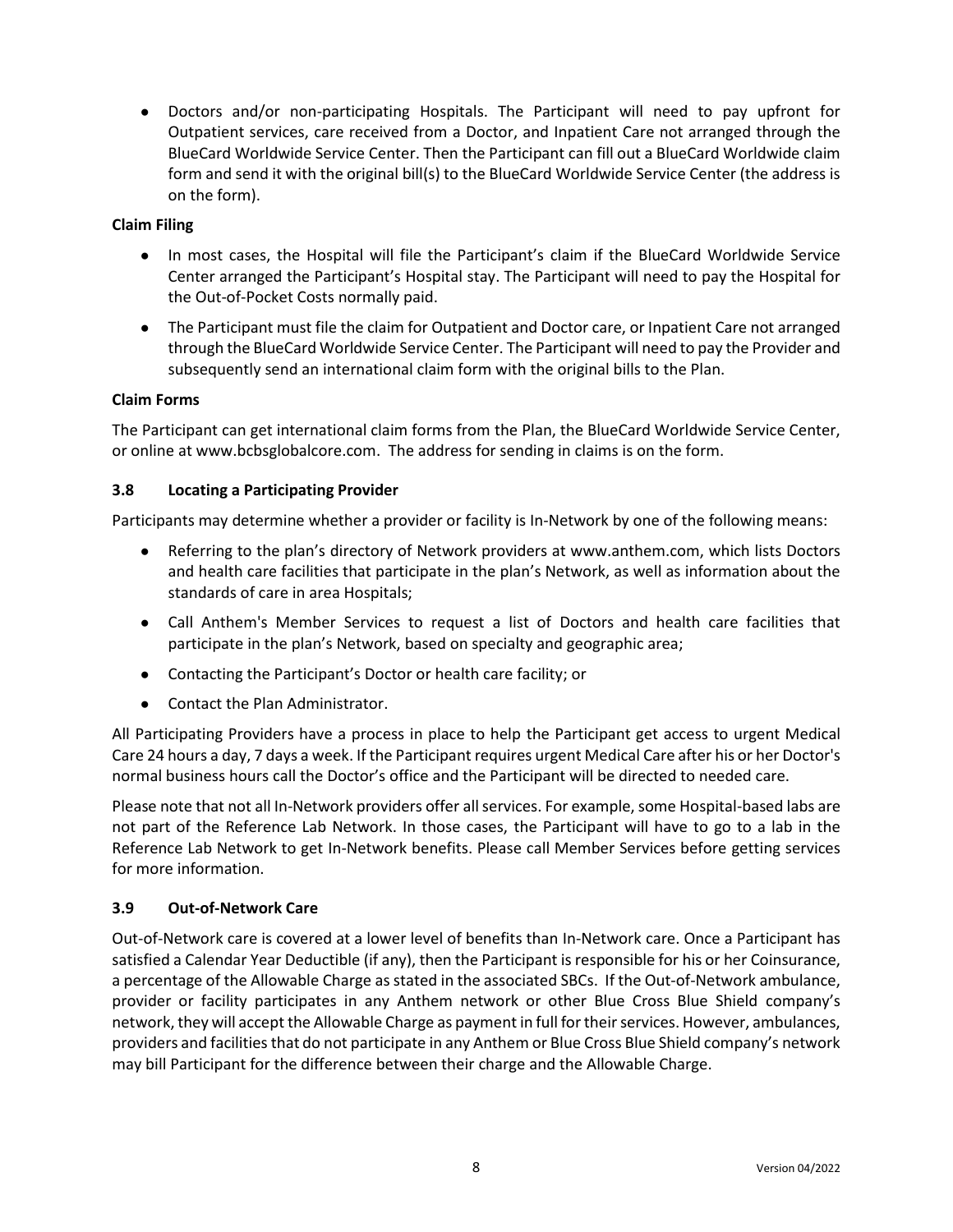*Helpful tip:* **Covered Services received during the last three months of the Calendar Year that are applied to a covered Participant's Deductible, may also apply to the medical Deductible (excluding the Prescription Deductible) required for the following Calendar Year.**

## **3.10 The Preauthorization Process**

The Plan will make coverage decisions on services requiring Preauthorization (for example, Home Health Care Services), within 15 days from the receipt of the request. The Plan may extend this period for another 15 days if it is determined to be necessary because of matters beyond control. In the event that this extension is necessary, the Participant will be notified prior to the expiration of the initial 15-day period. If the coverage decision involves a determination of the appropriateness or Medical Necessity of services, the Plan will make its decision within 2 working days of its receipt of the medical information needed to process the Preauthorization request.

Preauthorization is required for the following treatments:

- All scheduled Hospital admissions;
- Maternity Hospital admissions that exceed the 48 hour Hospital stay for an uncomplicated vaginal delivery and that exceed the 96 hour Hospital stay for an uncomplicated cesarean delivery;
- Emergency Hospital admissions (within 48 hours of admission);
- Skilled Nursing Facility admissions;
- All confinements of newborn Dependents which extend beyond the mother's discharge date;
- All proposed CT Scans, Magnetic Resonance Imaging ("MRI") and related diagnostic procedures;
- Prescription Drugs; and

Preauthorization may be required for certain prescription drugs in order to determine coverage. If the Participant does not obtain a Preauthorization, or if the Preauthorization is denied, a prescription drug may not be covered, or it may be at a higher cost to the Participant.

As a part of the Preauthorization process for certain prescription oncology drugs, limited genetic testing may be performed in order to determine the likelihood that a prescribed medication will be effective based on the individual's unique genetic makeup. If the Participant does not undergo the genetic testing, or if the Preauthorization is denied, a prescription drug may not be covered, or it may be at a higher cost to the Participant.

● Urgent Care visits.

For Urgent Care Claims, coverage decisions will be completed and the Participant and the Participant's provider will be notified as soon as possible, but not later than 72 hours from receipt of the request. If insufficient information is submitted in order to review the claim, the Plan will ask the Participant or provider for the information needed within 24 hours of the receipt of the request, and the Plan will make its decision within 48 hours of receiving the information. If the requested information is not received within 48 hours of the Plan's request, the Plan will make its decision within 96 hours from the date of the Plan's request. In cases where the Hospital admission is an Urgent Care Claim, a decision will be made within 24 hours. The Participant's Doctor will be notified verbally of the decision within this time frame.

Once the Plan has made a coverage decision on services requiring Preauthorization, the Participant will receive written notification of the coverage decision. In the event of an Adverse Benefit Determination, the written notification will include the following: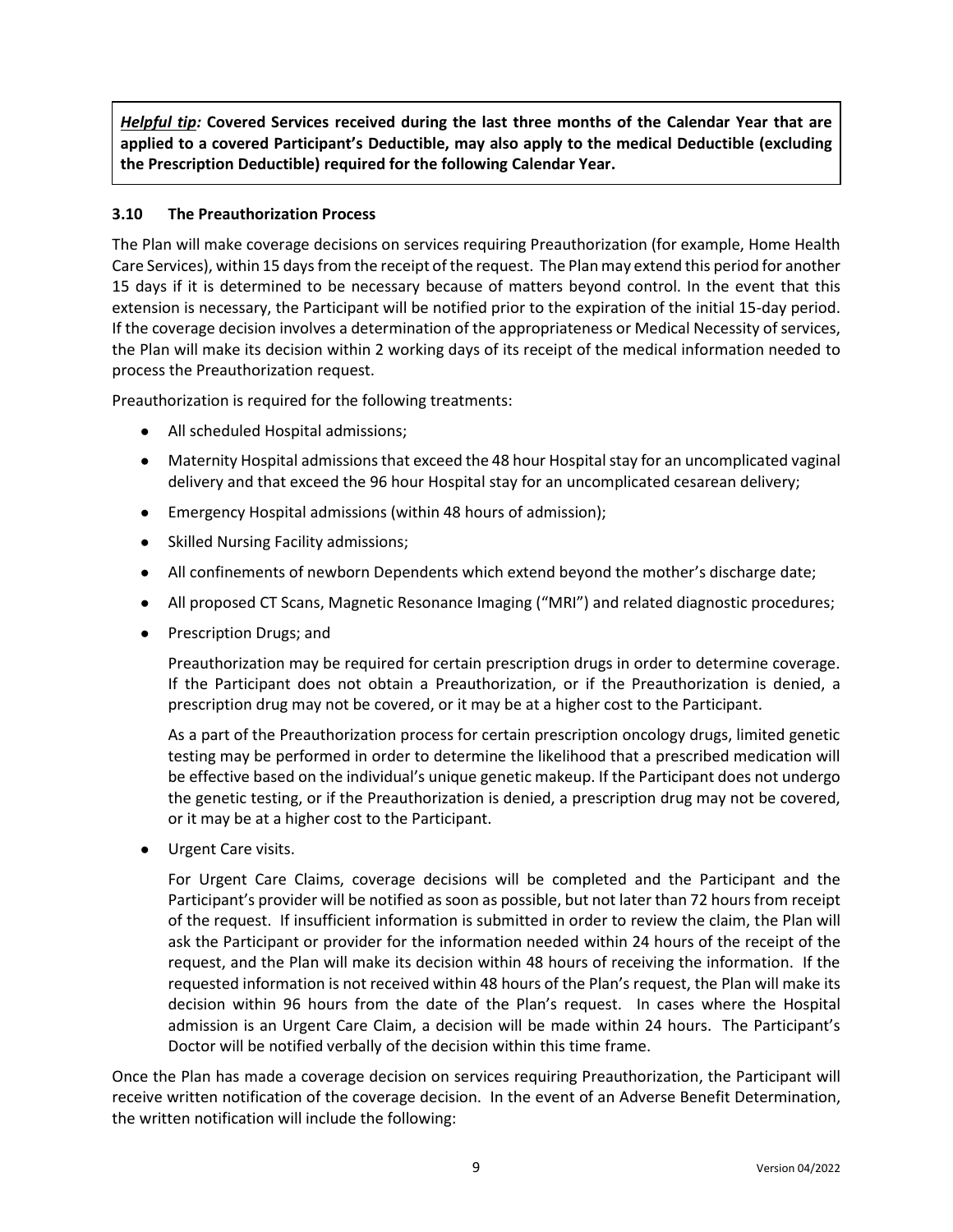- The specific reasons and the Plan provisions on which the determination is based;
- A description of any additional material or information necessary to reopen the claim for consideration, along with an explanation of why the requested material or information is needed;
- A description of the Participant's Plan appeal procedures and applicable time limits; and
- In the case of an Urgent Care Claim, a description of the expedited review process applicable to such claims.

If all or part of a Preauthorization request or Urgent Care Claim was denied, the Participant has the right to see, upon request and at no charge, any rule, guideline, protocol or criterion that the Plan relied upon in making the coverage decision. If a coverage decision was based on Medical Necessity or the experimental nature of the care, the Participant is entitled to receive, upon request and at no charge, an explanation of the scientific or clinical basis for the decision as it relates to the Participant's medical condition. Please see Section 12 for additional information.

## **3.11 Approvals of Care Involving an Ongoing Course of Treatment/Concurrent Care**

Network providers must follow certain procedures to ensure that if a previously approved course of treatment needs to be extended, the extension is requested in time to minimize disruption of needed services. If the Participant is receiving care from an Out-of-Network provider and needs to receive an extension of a previously approved course of treatment, the Participant will be required to ask for the extension. The Participant should request the extension at least 24 hours prior to the end of the authorized time frame to avoid disruption of care or services. The Plan Administrator will notify the Participant of the coverage decision within 24 hours of request**.** Additional information relating to Ongoing Course of Treatment/Concurrent Care Claims is found in Section 12, Claims and Payments.

## **3.12 In an Emergency or if Specialty Care is Not Reasonably Available in the Network**

In an Emergency, Participants should seek care from the nearest appropriate provider or medical facility. The Plan will not impose any administrative requirement or coverage limitation on Out-of-Network Emergency Services that is more restrictive than would be imposed on In-Network Emergency Services.

If specialty care is required and it is not available from a Participating Provider, the Participant's Primary Care Physician may contact Member Services in advance of the Participant receiving care to have the Outof-Network services authorized.

| <b>Providers or Facilities</b>                   | <b>Allowable Charges</b>                                                            |
|--------------------------------------------------|-------------------------------------------------------------------------------------|
| Providers within the Participant's Network       | The Network allowance or provider's charge,<br>whichever is less                    |
| Providers outside of the Participant's Network   | The participating allowance or provider's charge,<br>whichever is less              |
| Network and participating facilities             | The negotiated allowance or the facility's charge,<br>whichever is less             |
| Non-participating facilities located in Virginia | Anthem's non-participating allowance or the<br>facility's charge, whichever is less |

## **3.13 Allowable Charges**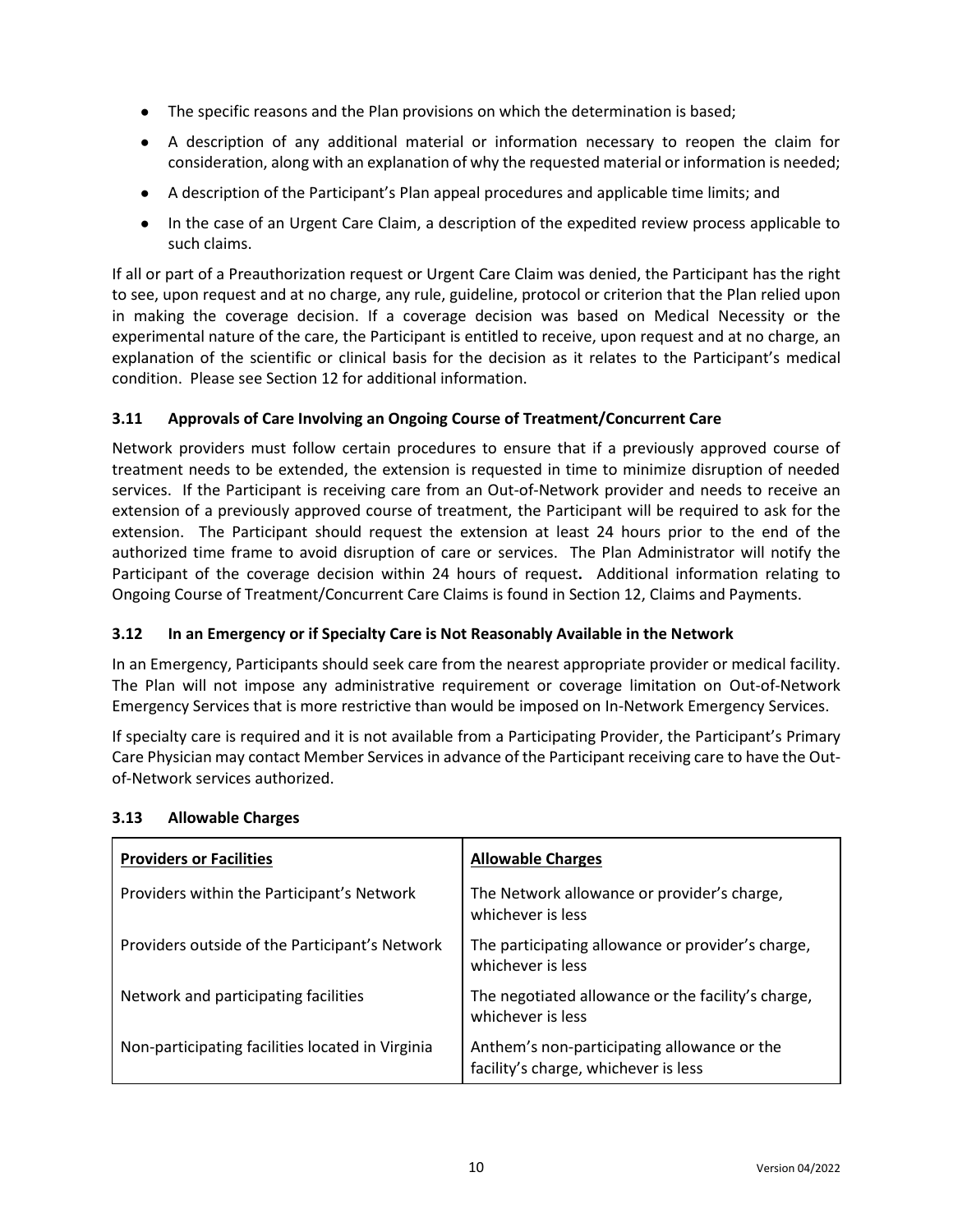| <b>Providers or Facilities</b>                              | <b>Allowable Charges</b>                                                   |
|-------------------------------------------------------------|----------------------------------------------------------------------------|
| Non-participating facilities located outside of<br>Virginia | The amount Anthem determines to be reasonable<br>for the services rendered |
| Non-provider, non-facility service                          | The amount Anthem determines to be reasonable<br>for the services rendered |

In the chart of Allowable Charges, the allowance for services and the reasonable charge for services are determined by Anthem and other Blue Cross Blue Shield companies at their sole discretion.

Another company may pay a claim on Anthem's behalf to a facility that participates in one of its Networks. When this occurs, the Allowable Charge will be the lower of the billed charges of the facility or the negotiated price that the company passes on to us. The negotiated price may be a simple discount of billed charges, an estimated final price that reflects future settlement with the facility, or an average expected savings from the facility or Network. The estimated or average price may have been adjusted to correct for over- or under-estimation of past prices or non-claim transaction costs.

If Anthem's negotiated compensation cannot be determined at the time the claim for the Covered Service is processed, Anthem will use the value of the last known negotiated compensation derived from its most recent settlement with the facility.

## **3.14 Allowable Charges for Surgical Services**

Surgical services performed by a provider are Covered Services. The Plan will not pay separately for preand post-operative surgical services.

If more than one surgical procedure is performed during the same operation, the Allowable Charge for all of the services combined will be calculated by adding:

- The Allowable Charge for the service with the highest Allowable Charge; plus
- A reduced percentage of what the Allowable Charge would have been for each of the additional surgical services if these services had been performed alone.

This is the most the Plan will pay during a single operation, unless extraordinary circumstances exist.

#### **3.15 Assistant at Surgery**

Services of a Doctor who actively assists the operating surgeon to perform surgical services are Covered Services. However, when two or more surgeons provide a surgical service that could have been performed by one surgeon, the Allowable Charge will not be more than that available to one surgeon.

#### **3.16 Anesthesia**

When surgical services require anesthesia, the anesthesia rendered by a second Doctor is a Covered Service. However, when the Doctor performs both the surgical service and the anesthesia, the Allowable Charge for the anesthesia will be 50% of what it would have been if a second Doctor had performed the anesthesia.

#### **3.17 Hospital Admission Review**

All Hospital stays, Skilled Nursing Facilities, or treatment in partial day programs should be approved before each admission ("Hospital Admission Review"). Maternity admissions do not initially require Hospital Admission Review if the stay does not exceed 48 hours for an uncomplicated vaginal delivery or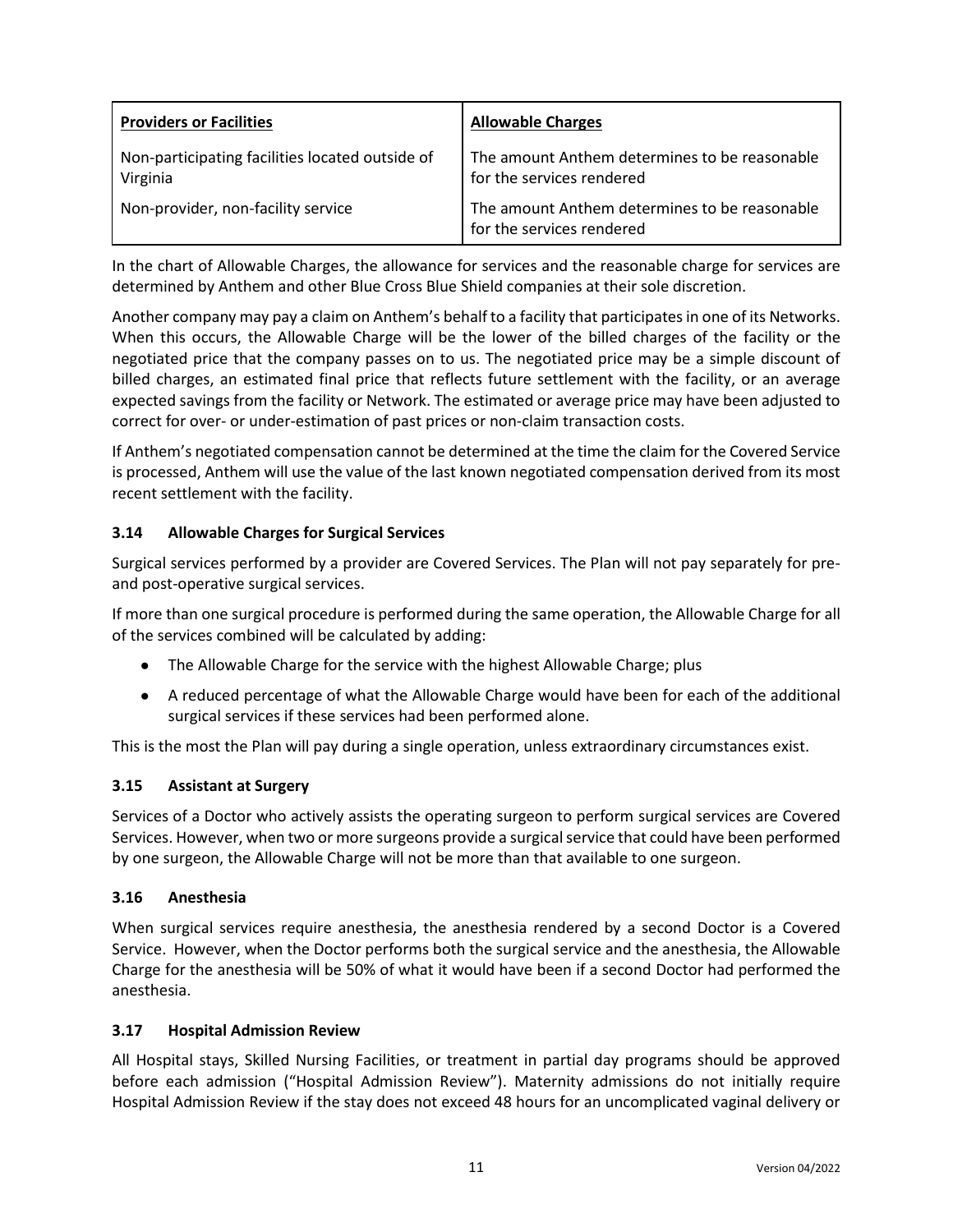96 hours for an uncomplicated cesarean delivery; however, if complications develop and additional days are necessary, Hospital Admission Review will be required. The Participant's Doctor may contact Anthem to establish eligibility and Waiting Periods regarding maternity admissions. If the Participant is admitted to the Hospital as a result of an emergency, the Participant's Hospital stay should be reviewed by Anthem within 48 hours of admission. The emergency room Doctor or someone authorized by the Participant can call for Hospital Admission Review. Network providers and facilities handle Hospital Admission Review for the Participant. The Participant must initiate the Hospital Admission Review process for Out-of-Network services. If the Participant fails to obtain approval for an Inpatient stay, and the stay is later determined not to be Medically Necessary, the Participant may have to pay the entire Hospital bill in addition to any charges for services provided while the Participant was an Inpatient. Strict adherence to this procedure may not be required for services that arise over the weekend.

Before the Participant is admitted to the Hospital for Medical Care or surgery, the Participant or someone authorized by the Participant must call the Member Services telephone number located on the Participant's identification card. Participants should have the following information available:

- The Participant's Anthem Blue Cross and Blue Shield identification number, located on the Participant's ID card;
- The Participant's Doctor's name and phone number;
- The date planned to enter the Hospital and length of stay; and
- The reason for Hospitalization.

Anthem will respond to a request for a Hospital admission within 2 working days after receiving all of the medical information needed to process the request, but not to exceed 15 days from the receipt of the request. Anthem may extend this period for another 15 days if we determine it to be necessary because of matters beyond their control. In the event that this extension is necessary, the Participant will be notified prior to the expiration of the initial 15-day period.

In cases where the Hospital admission is an Urgent Care Claim, a decision will be made within 24 hours. The Participant's Doctor will be notified verbally of the decision within this time frame.

Once a decision has been made regarding the Participant's Hospital admission, the Participant will receive written notification of the coverage decision. In the event of an Adverse Benefit Determination, the written notification will include the following:

- The specific reasons and the Plan provisions on which the determination is based;
- A description of any additional material or information necessary to reopen the claim for consideration, along with an explanation of why the requested material or information is needed;
- A description of the Plan's appeal procedures and applicable time limits; and
- In the case of an Urgent Care Claim, a description of the expedited review process applicable to such claims.

If all or part of a Hospital admission was not covered, the Participant has a right to receive, upon request and at no charge, any rule, guideline, protocol or criterion that the Plan relied upon in making the decision. If a decision was based on Medical Necessity or the experimental nature of the care, the Participant is entitled to receive, upon request and at no charge, the explanation of the scientific or clinical basis for the decision as it relates to the Participant's medical condition. Please see Section 12 for additional information.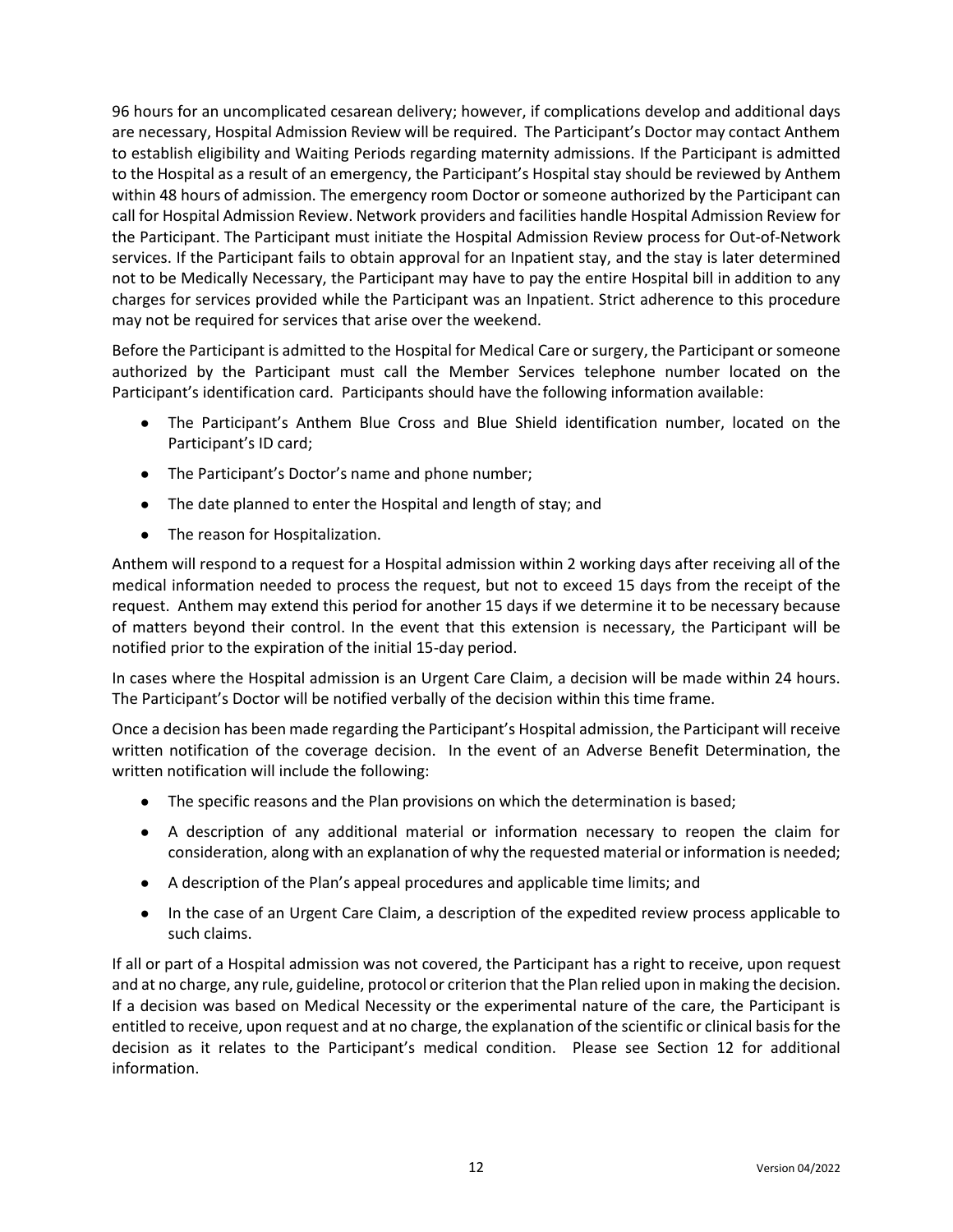## **3.18 Admissions to Hospitals Located Outside of Virginia**

If the Participant is admitted to a Hospital outside of Virginia, the Participant or someone on behalf of the Participant must initiate the Hospital Admission Review Process. This applies in all cases, whether the Participant lives, works, or travels outside of Virginia. If approval is not obtained for an Inpatient stay and the stay is later determined by Anthem not to be Medically Necessary, the Participant may have to pay the entire Hospital bill in addition to any charges for services provided while the Participant was an Inpatient.

## **3.19 Individual Case Management**

In addition to the services listed, the Plan may elect to offer benefits for an approved alternate treatment plan for a patient who would otherwise require more expensive services. This includes, but is not limited to, long term Inpatient Care. The Plan will provide alternate benefits at its sole discretion. It will do so only when and for so long as it decides that the services are Medically Necessary and cost effective. The total benefits paid for such services may not exceed the total that would otherwise be paid without alternate benefits. If the Plan elects to provide alternate benefits for a Covered Person in one instance, it will not be required to provide the same or similar benefits for any Covered Person in any other instance. Also, this will not be construed as a waiver of the Plan's right to enforce the terms of the Plan in the future in strict accordance with its express terms.

Also, from time to time the Plan may offer a Covered Person and/or their provider or facility information and resources related to disease management and wellness initiatives. These services may be in conjunction with the Covered Person's medical condition or with therapies that the Covered Person receives, and may or may not result in the provision of alternative benefits as described in the preceding paragraph.

## **3.20 SurgeryPlus Benefit as an Alternative Surgical Option**

The Plan offers an alternative option for certain surgical services, which may be utilized by Participants. SurgeryPlus is a supplemental benefit for planned, non-emergency surgeries, providing Participants with access to top-quality, affordable care for more than 1,500 surgical procedures.

By utilizing SurgeryPlus, Participants may be able to save money through reduced financial responsibility. SurgeryPlus has a nationwide network of over 400 hospitals and surgery centers to ensure Participants receive the proper care, from the right provider, and in the right location. The network is built with provider quality and surgical outcomes as the top priority. With an understanding of Participant care needs and preferences, the SurgeryPlus team will hand-select three surgeons for Participants to evaluate and choose from.

If you think you need surgery, SurgeryPlus has a dedicated team of Care Advocates that will provide a personalized experience, guiding Participants through the entire process. They will assist with finding a surgeon that meets the rigorous SurgeryPlus credentialing standards, coordinate logistics and any necessary travel arrangements, and ensure Participants have access to the best information when making decisions about surgical care. Covered procedure categories include (but are not limited to) orthopedics, spine, general surgery, gynecology, ear nose and throat, gastrointestinal, and cardiac. Participants in the SurgeryPlus Program shall receive a unique member identification number and card to present for SurgeryPlus services.

For more information and for the full list of available surgeries offered by SurgeryPlus, visit [www.surgeryplus.com,](http://www.surgeryplus.com/) email [VPCBC@surgeryplus.com,](mailto:VPCBC@surgeryplus.com) or call 833-512-1174 to speak with a Care Advocate.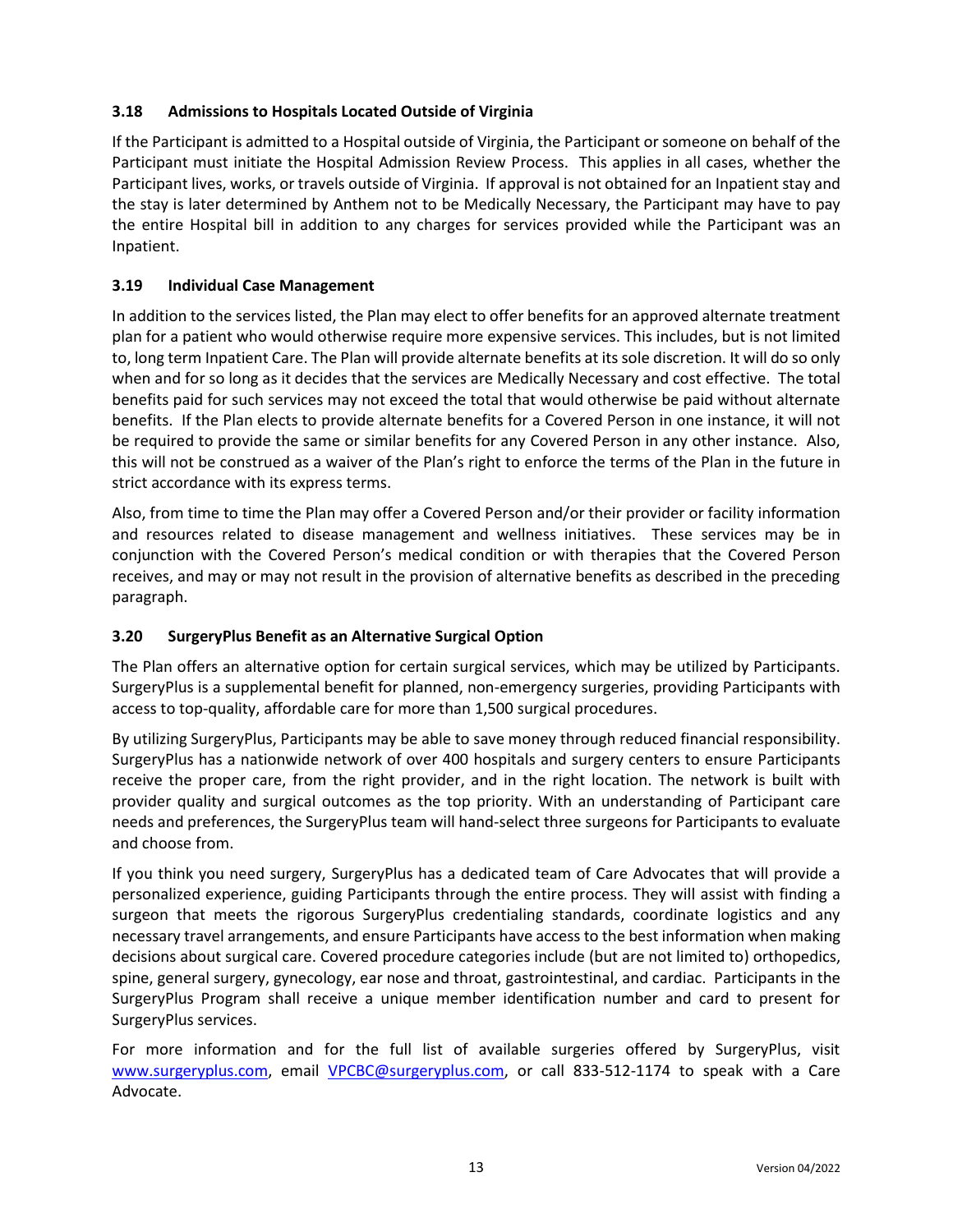#### **3.21 If Participant Changed Plans Within the Year**

The Plan may include Calendar Year limitations on Deductibles, Out-of-Pocket Expenses, or benefits. These limitations may be affected by a change of Plan coverage during the Calendar Year.

- If the Participant changes from a non-VPC Benefits Consortium Member employer's health plan to this Plan during the Calendar Year, new limitations will apply as of the Effective Date of coverage under this Plan. Amounts that may have accumulated toward similar limitations under the Participant's former employer's Plan will not count toward the limitations under this Plan.
- If the Participant does not change employers, but moves from Anthem HealthKeepers coverage (issued by an Anthem-affiliated HMO) to Anthem coverage during the Calendar Year, new limitations will apply as of the Effective Date of the Participant's Anthem coverage. Amounts that may have accumulated toward specific Benefits or Out-of-Pocket requirements under the Anthem HealthKeepers will not count toward the limitations under the Anthem coverage.
- If the Participant does not change employers, but moves from non-Anthem coverage (issued by any other company) to Plan coverage during the Calendar Year, new limitations will apply as of the Effective Date of Plan coverage. Amounts that may have accumulated toward specific benefits or Out-of-Pocket requirements under the non-Anthem coverage will not count toward the limitations under the Plan coverage. However, in the course of moving to Plan coverage with the Employer, Participant may be eligible for credit of Deductible and/or Out-of-Pocket Maximum amounts accumulated under the non-Anthem coverage.
- If the Participant does not change employers or changes employment from one VPC Benefits Consortium Member to another Member, but moves from an Anthem benefit plan or option to this Plan during the Calendar Year, any amounts that had accumulated toward Calendar Year limitations before the change will count toward similar limitations under this Plan or option for the remainder of the Calendar Year.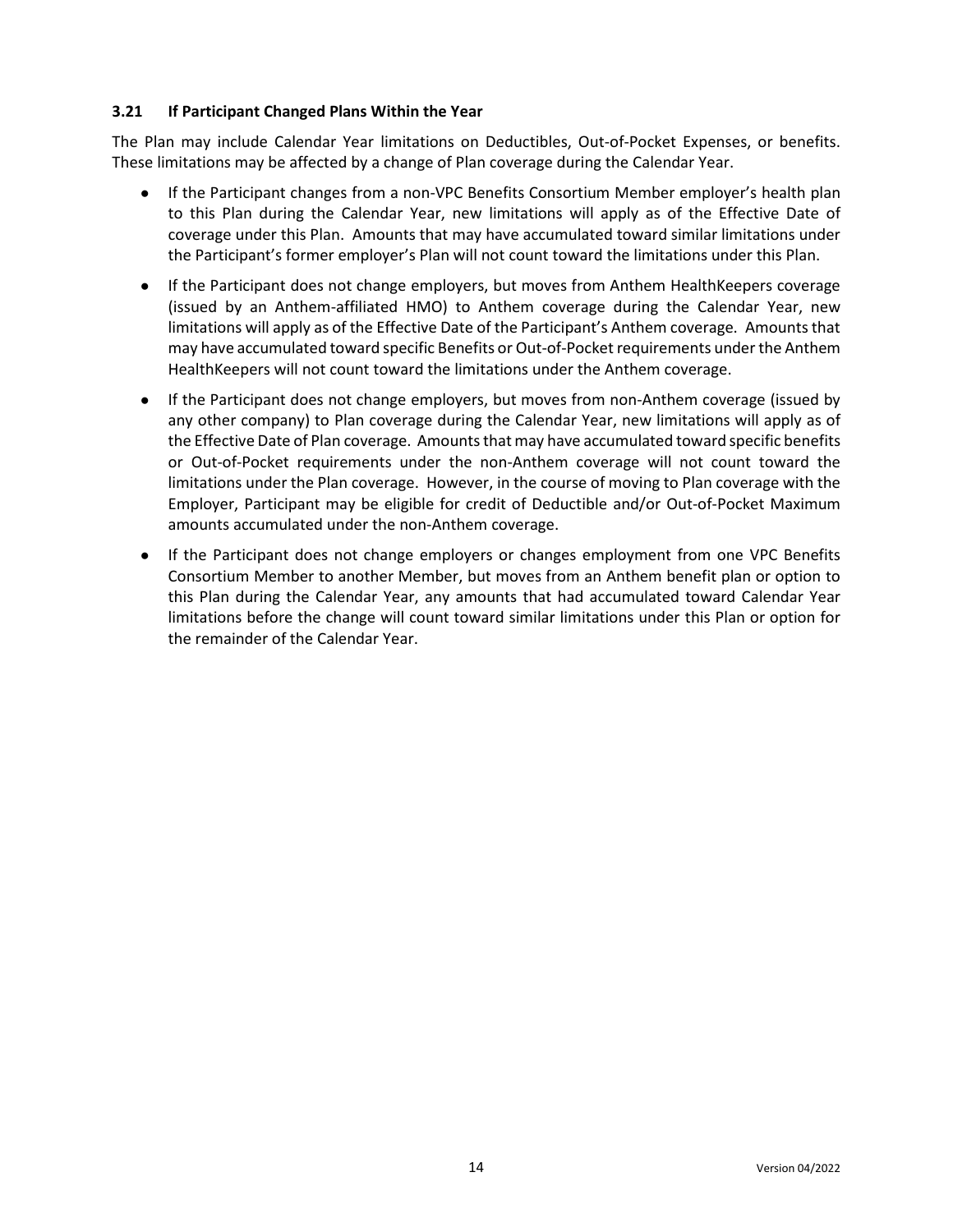#### **Section 4 Enrollment and Contributions**

#### **4.1 Participant Enrollment**

The "Effective Date" for the Employees of a Member shall be the first day of the month following or coinciding with the Employee's date of hire, provided that:

- **Enrollment**. The Employee meets the requirements for eligibility and properly enrolls in the Plan no later than 31 days following the Employee's date of hire;
	- Continuously meets the requirements for eligibility; and
- **Contributions**. The Member, Employee or Part Time Employee makes the required Contributions toward the cost of coverage for the Participant and any Covered Dependent(s). The formula used for allocating the required Contributions between the Member and its Employees must be approved by the Board of Directors. The amount of the respective Contributions shall be set forth in notices from the Plan Administrator and may be changed from time to time by the Board of Directors.

#### **4.2 Dependent Enrollment**

- **Initial Enrollment**. If the Dependent satisfies the definition of a "Dependent" in the Glossary and if a Participant properly enrolls the Dependent within 31 days of the date of hire, the Dependent's Effective Date shall be the same day as the Participant's Effective Date. A Disabled Child must meet the definition of a Disabled Child and satisfy the requirements for Initial Enrollment of a Disabled Child, both contained in the Glossary.
- **Later-Acquired Dependent**. If a Participant, after initial enrollment, acquires a new eligible Dependent, the Participant may complete, sign and return an application to the Plan Administrator within the period set forth below. If the newly acquired Dependents are enrolled within this period, the Effective Date of that Dependent's coverage is the first date in which the Dependent met the definition of Dependent.
	- **Newborn or Adopted Children (Special Enrollees).** Newborn and newly adopted children shall be covered for Injury or Illness from the moment of birth, adoption, or placement for adoption. Covered Services include the necessary care or treatment of medically diagnosed Congenital Defects, birth abnormalities or prematurity, provided the child is properly enrolled as a Dependent within **60 days** of the child's date of birth, adoption or placement for adoption. This provision shall not apply to or in any way affect the maternity coverage applicable to the mother.

**Actual Enrollment Necessary Upon Birth of Newborn, Adoption or Placement for Adoption.** It is necessary to obtain, complete, sign and return a **new enrollment form** to add a newborn or adopted child to the Plan. If the Participant fails to complete, sign and return an enrollment form within **60 days** after birth of a newborn, adoption or placement of adoption, the Dependent **will not have coverage** or be able to enroll until the next Open Enrollment period. Claims for maternity expenses or maternity leave **do not** constitute notification or enrollment of a new Dependent for coverage.

 **Siblings and Other Dependents Upon Birth or Adoption (Special Enrollee)**. If a Participant's other Dependents are not Covered Persons, the Participant may enroll these other Dependents along with a newborn or adopted child as described in the subsection above. If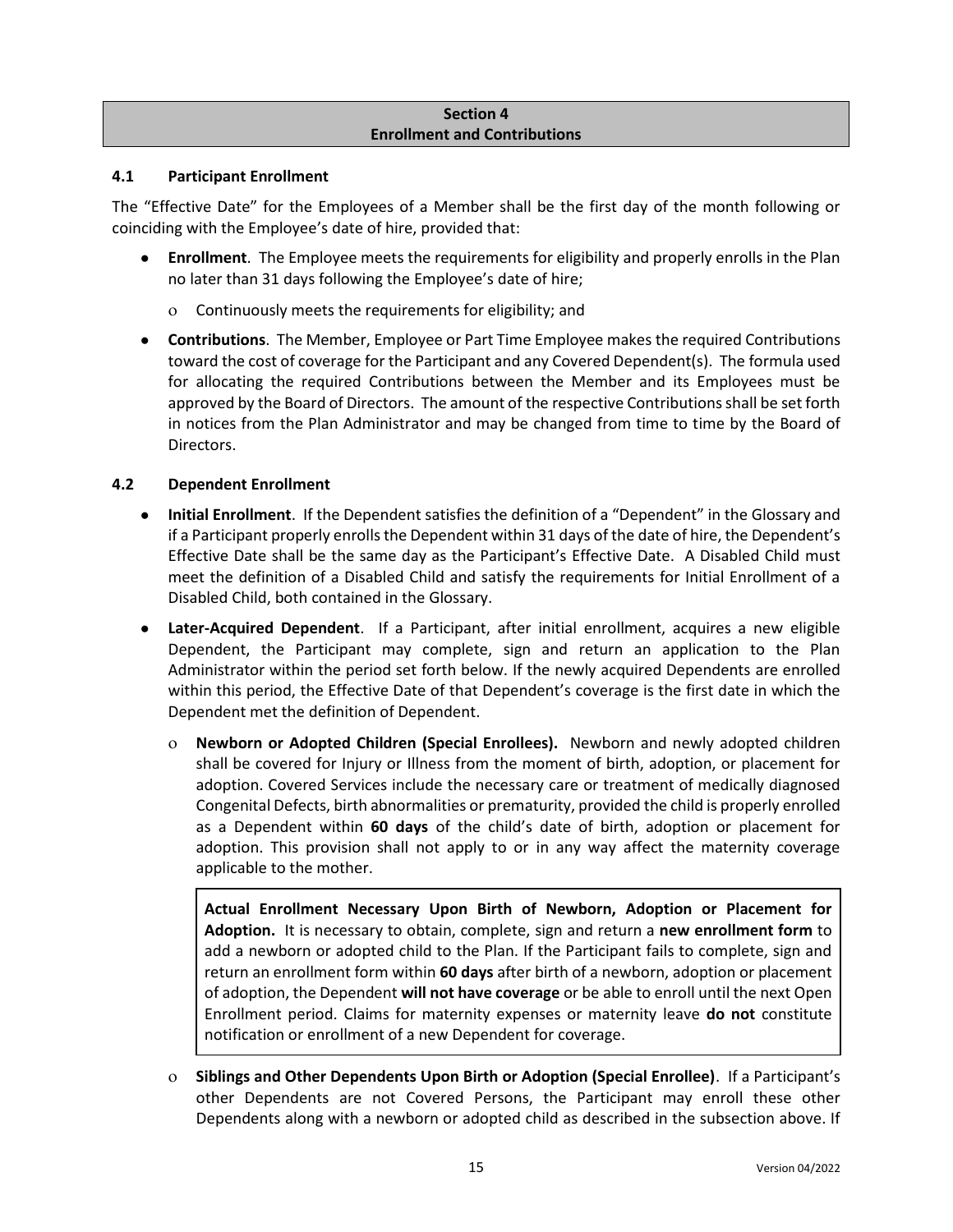the Participant enrolls the other Dependents within **60 days**, the Special Enrollment Date and coverage shall become effective on the child's date of birth, adoption, or upon placement for adoption.

- **Spouse Upon Marriage (Special Enrollee).** A spouse will be considered an eligible Dependent from the date of marriage, provided the spouse is properly enrolled as a Dependent within **31 days** of the date of marriage.
- **Court Order or Decree.** If a Dependent is acquired through a court order, decree, or marriage, that Dependent will be considered a Dependent from the date of such court order, decree, or marriage, provided that this new Dependent is properly enrolled within **31 days** of the court order, decree, or marriage.
- **Qualified Medical Child Support Order.** A child may become eligible for coverage as set forth in a Qualified Medical Child Support Order. The Plan Administrator will establish written procedures for determining (and have sole discretion to determine) whether a medical child support order is qualified and for administering the provisions of benefits under the Plan pursuant to a Qualified Medical Child Support Order. The Plan Administrator may seek clarification and modification of the order, up to and including the right to seek a hearing before the court or agency which issued the order.
- **Dependent Contributions**. A Participant or Dependent may be required to make periodic contributions toward the cost of the Dependent's coverage under the Plan in an amount determined by the Plan Administrator. The amount of the respective contributions shall be set forth in notices from the Plan Administrator, and may be changed from time to time by the Board of Directors.

#### **4.3 Loss of Alternate Health Coverage (Special Enrollees)**

A Participant or a Dependent who was previously eligible for coverage, but did not enroll because of alternate health coverage, may complete, sign and return an application to the Plan Administrator within the **31-day** Special Enrollment Period following the Participant or Dependent's loss of such other coverage (including coverage through the Marketplace) due to any of the following:

- Exhaustion of COBRA Continuation Coverage;
- Loss of eligibility for such other coverage due to divorce, legal separation, death, Termination of Employment or reduction of hours of employment;
- Termination of Employer contributions; or
- Reaching the lifetime limit on all benefits under the Eligible Employee's or Dependent's prior plan.

For a Disabled Child only, a significant cost increase of the Disabled Child's coverage through the Marketplace will constitute a loss of coverage and thus a special enrollment right for the Disabled Child, provided that the child meets the definition of a Disabled Child and satisfies the requirements for Special Enrollment of a Disabled Child, both contained in the Glossary.

Individuals who lose coverage due to nonpayment of premiums or for cause (e.g. filing fraudulent claims) shall not be Special Enrollees hereunder.

Coverage for a Special Enrollee hereunder shall begin as of the day following loss of alternate health coverage, but not more than 31 days prior to the date the enrollment application is received by the Plan Administrator.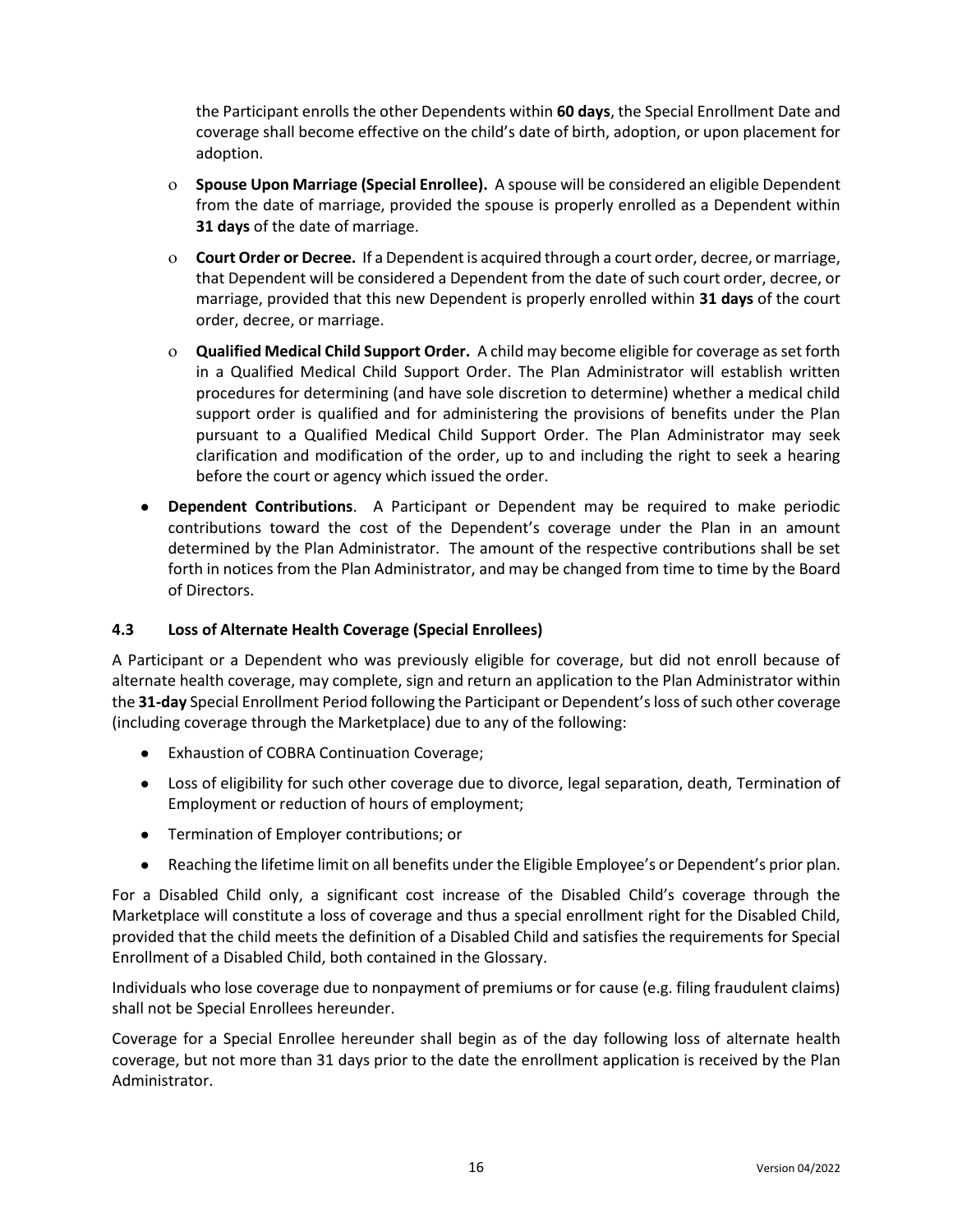## **4.4 Special Enrollment Based on Children's Health Insurance Program (CHIP)**

Employees and Dependents who are eligible but not enrolled for coverage when initially eligible may become a Special Enrollee in two additional circumstances:

- The Employee's or Dependent's Medicaid or CHIP coverage is terminated as a result of loss of eligibility and the Employee requests coverage under the Plan within 60 days after the termination; or
- The Employee or Dependent become eligible for a premium assistance subsidy under Medicaid or CHIP, and the Employee requests coverage under the Plan within 60 days after eligibility is determined.

#### **4.5 Change in Status**

The Plan allows election changes outside of Open Enrollment based on certain change in status events. The cafeteria plan of the Member governs whether a corresponding mid-year change is allowed to a Participant's pre-tax salary reduction election. Participants should refer to the Member's plan document governing the cafeteria plan to determine whether pre-tax salary reduction elections can be changed for the following change in status events allowed under this plan:

- When a change in contribution is significant, a Participant may either increase the contributions or change to a less costly coverage election.
- When a new benefit option is added, a Participant may change to elect the new benefit option.
- When a significant overall reduction is made to a benefit option, a Participant may elect another available benefit option.
- A Participant may make a coverage election change if the Spouse or Dependent is covered as an Employee or Dependent under another employer plan and that plan incurs a change such as adding or deleting a benefit option and:
	- Allows a permitted mid-year election change; or
	- Allows election changes due to that Plan's annual Open Enrollment which does not coincide with this Plan's annual Open Enrollment.

#### **4.6 Participant's and Dependent's Termination of Participation**

A Participant and Dependent's participation under the Plan shall terminate on the earlier of the following occurrences:

- The end of the month in which the Participant Terminates Employment with a Member; unless the Member is obligated to continue to make contributions on behalf of such Participant by terms of the employment agreement between the Member and the Participant including the Member's personnel manual;
- The end of the month in which the Participant loses his status as a Participant, or the Dependent loses his status as a Covered Dependent;
- The Plan terminates;
- While on an Approved Leave of Absence or Approved Sabbatical, the Participant becomes employed full time by another employer and is eligible for health benefits;
- The failure to pay required contributions. In such case coverage shall terminate on the last date for which the required contributions were paid, as determined by the Plan Administrator;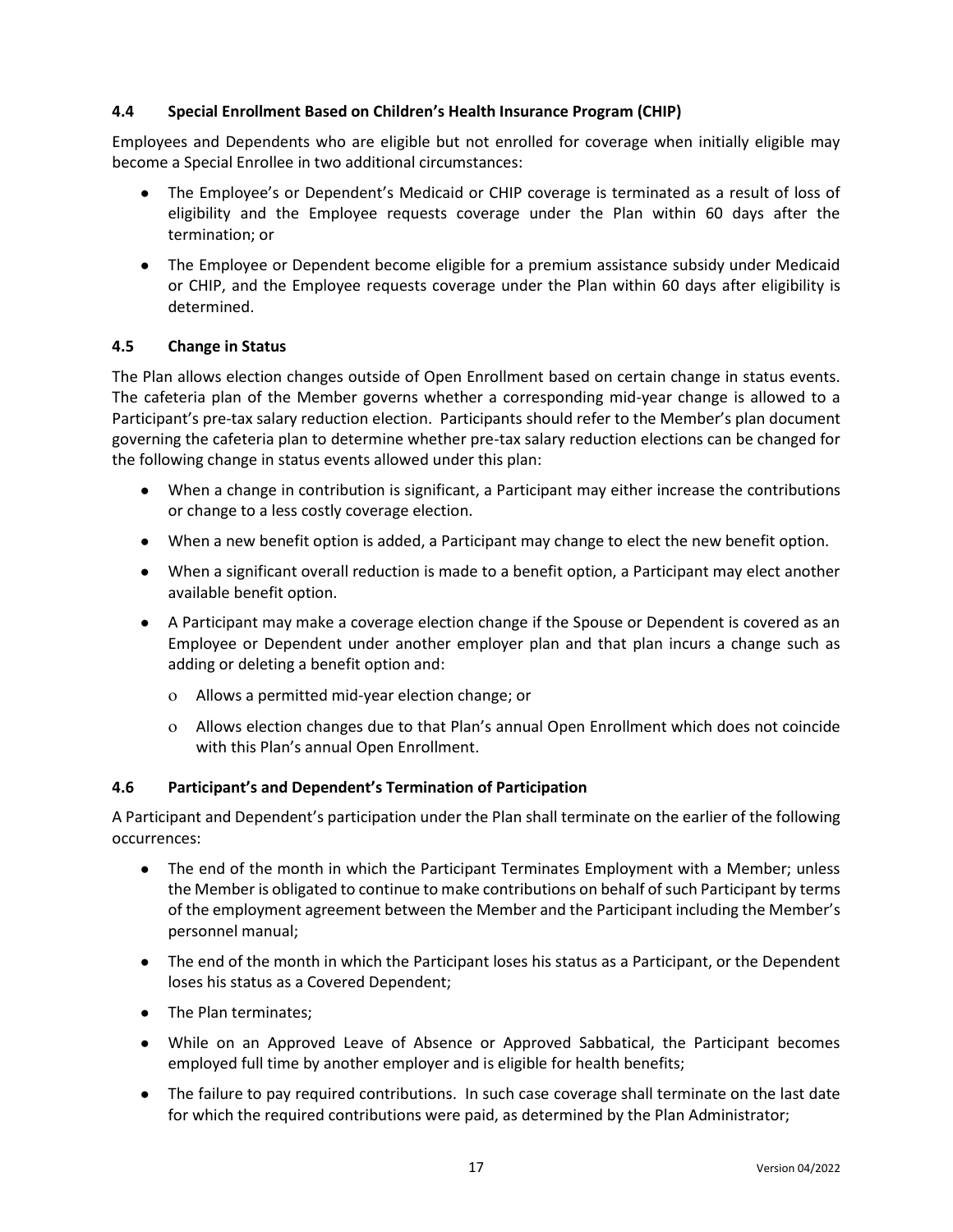- Upon a Participant's death, any Covered Dependent may remain a Dependent for the applicable period of Continuation Coverage set forth in the Continuation of Coverage Section, provided that the Covered Dependent complies with the conditions therein; or
- For cause (i.e. fraudulent claims).

## **4.7 Rescission of Coverage**

The Plan Administrator reserves the right to rescind coverage under the Plan if an Employee, spouse or child becomes covered under this Plan or receives Plan benefits as a result of an act, practice or omission that constitute fraud or is due to the intentional misrepresentation of a material fact, both of which are prohibited by this Plan. Rescission is a cancellation and discontinuance of coverage, retroactive to the date the Employee, spouse or child became covered or received a Plan benefit as a result of fraud or the intentional misrepresentation of a material fact. The Plan Administrator will provide at least 30 days advance notice to an Employee, spouse or child of its intent to rescind coverage with an explanation of the reason for the intended rescission. The rescission shall not apply to benefits paid more than one year before the date of such advance notice. A cancellation or discontinuance of coverage is not a rescission if:

- the cancellation or discontinuance of coverage only has a prospective effect; or
- the cancellation or discontinuance of coverage is only retroactive to the extent it is attributable to the timely failure to pay Premiums (including COBRA Premiums) toward the cost of coverage; or
- the cancellation or discontinuance of coverage is initiated by an Employee, spouse or child (or the Employee, spouse or child's personal representative).

A rescission is subject to the claims payment and appeal procedures described in Article 12.

## **4.8 Open Enrollment**

The Plan shall conduct Open Enrollment each Calendar Year. During Open Enrollment, Participants may make any of the following changes regarding participation in the Plan, subject to the other governing provisions of this Plan Document.

- Add Dependents not able to enroll during the Calendar Year as Special Enrollees or remove existing Dependents from coverage; and
- Change Plan options or such other changes as permitted by this Plan Document.

#### **4.9 Eligible Retiree's Participation**

An Eligible Retiree may participate in the Plan as of the date of retirement from a Member, subject to the following and any other applicable terms and conditions set forth in this Plan Document:

- If a Participant becomes an Eligible Retiree, such Eligible Retiree may continue as a Covered Person until the date the Eligible Retiree becomes eligible for Medicare;
- If an Eligible Retiree's Dependent is not a Covered Person on the day prior to the time the Participant becomes an Eligible Retiree, such Dependents may not thereafter become a Covered Person in the Plan unless the Dependent is a Special Enrollee (see Dependent Enrollment for further information);
- A Dependent spouse acquired by marriage or domestic partnership (where the Member has executed a Rider affording domestic partner coverage) after a Participant becomes an Eligible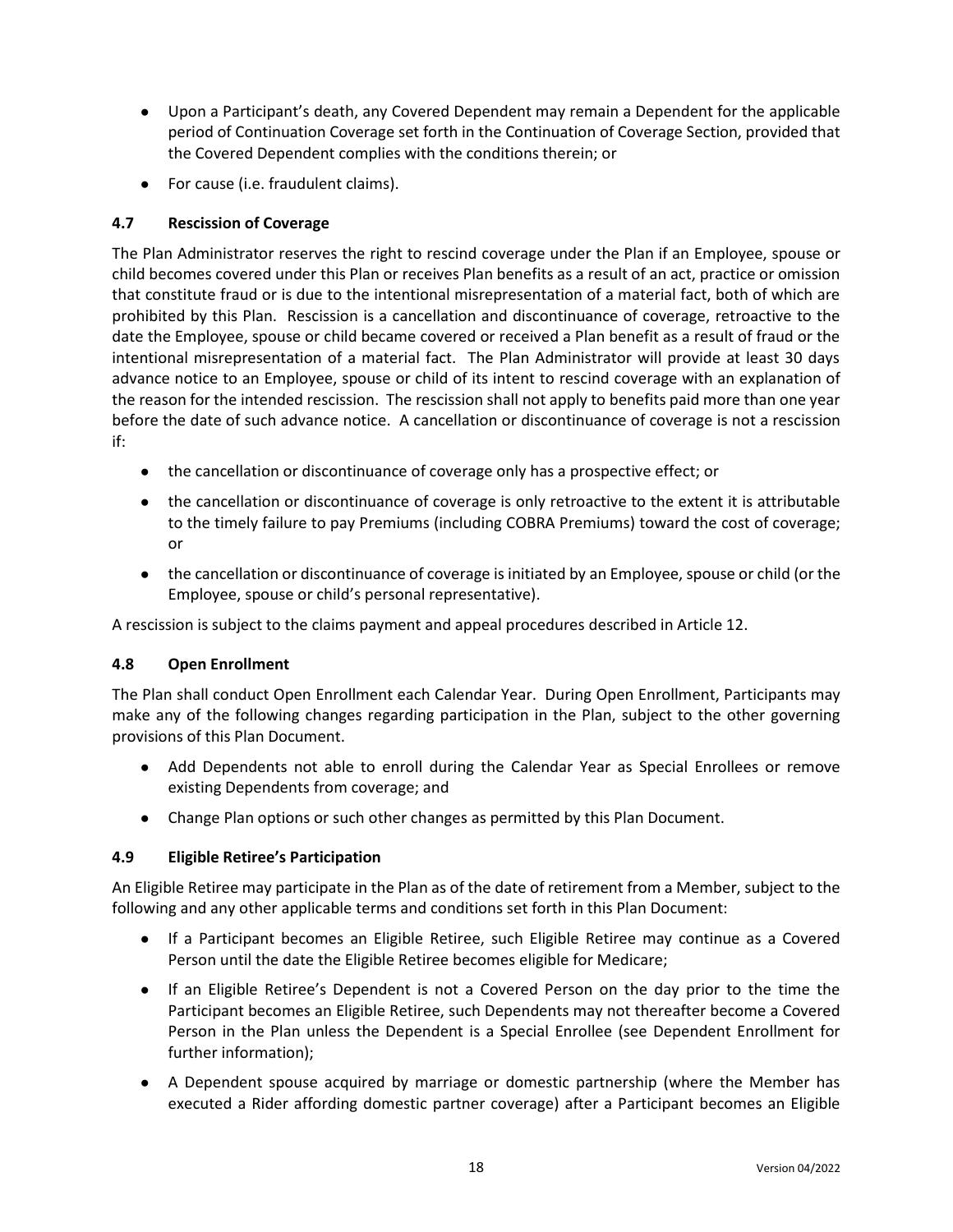Retiree may become a Covered Person in the Plan as a Special Enrollee (see Dependent Enrollment for further information);

- If an Eligible Retiree or an Eligible Retiree's Dependent who was a Covered Person terminates participation in the Plan, such person may not thereafter become a Covered Person in the Plan unless the Dependent is a Special Enrollee (see Dependent Enrollment for further information);
- Upon an Eligible Retiree's death or termination of participation due to eligibility for Medicare, any Covered Spouse and Covered Child may remain a Covered Dependent until the earlier of the date of such Covered Spouse's death, termination of participation due to Medicare eligibility, or remarriage. An Eligible Retiree's Dependent who is eligible for Medicare may not be a Covered Person in the Plan.
- Upon an Eligible Retiree's death or termination of participation due to eligibility for Medicare, any Covered Spouse and Covered Child may elect to cancel or reduce their medical coverage at that time;
- Upon the death or retirement of a Participant who is Medicare eligible and who, except for such eligibility for Medicare, would qualify as an Eligible Retiree, any Covered Dependents may remain a Covered Dependent on the same basis as the Covered Dependents of an Early Retiree who is terminating due to death or eligibility for Medicare; and
- If an Eligible Retiree terminates participation in the Plan for any reason other than for death or eligibility for Medicare, the Covered Dependents of such Eligible Retiree shall terminate participation in the Plan as of the Eligible Retiree's termination of participation, at which time no Continuation Coverage shall be provided.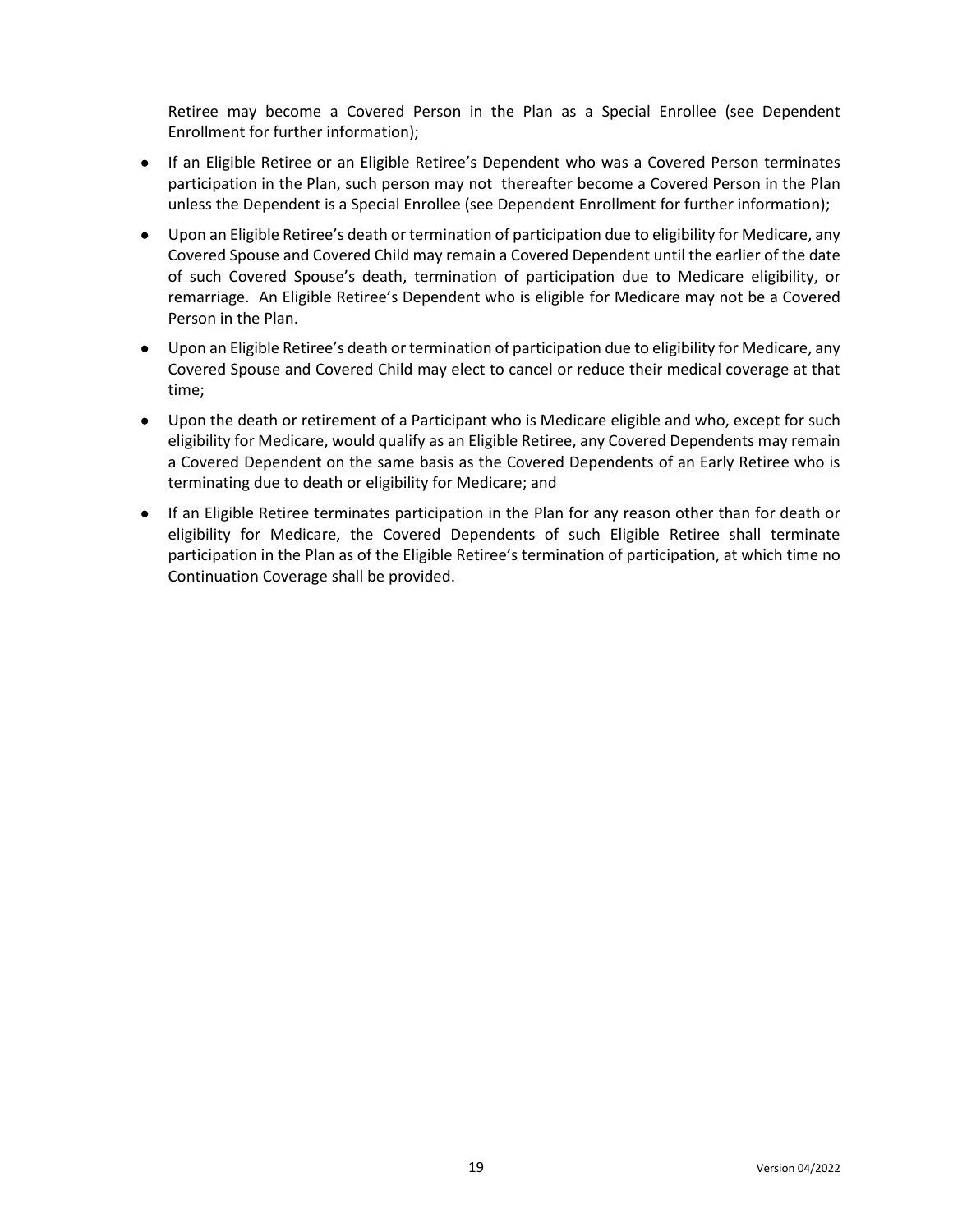#### **Section 5 Continuation of Coverage**

COBRA Continuation Coverage is a temporary extension of group health coverage under the Plan. The right to COBRA Continuation Coverage was created by the Consolidated Omnibus Budget Reconciliation Act of 1985 ("COBRA"). COBRA Continuation Coverage can become available to Qualified Beneficiaries when group health coverage under the Plan ends.

This Section explains COBRA Continuation Coverage, when it may become available and what the Participants need to do to protect the right to receive it.

For additional information about the Participant's rights and obligations under the Plan and under Federal law, the Participant should contact the Plan Administrator.

## **5.1 COBRA Continuation Coverage**

COBRA Continuation Coverage is available to "Qualified Beneficiaries," who are Covered Persons whose coverage would otherwise be lost because of a "qualifying event," as described below:

- Participants. A Participant may elect COBRA Continuation Coverage, (at the Participant's own expense plus a 2% administration fee) if the Participant's participation under the Plan terminates as a result of Termination of Employment or reduction of hours with a Member.
- **Gross Misconduct.** The Plan Administrator will not offer COBRA Continuation Coverage for the Participant or any of the Participant's Dependents where the Plan Administrator determines that the Termination of Employment was due to gross misconduct.
- **Dependents.** A Dependent may elect COBRA Continuation Coverage (at the Dependent's own expense plus a 2% administration fee) if the Dependent's participation under the Plan would terminate as a result of one of the following qualifying events:
	- Death of a Participant;
	- A reduction in hours of a Participant;
	- Termination of Employment of a Participant, except for a termination due to gross misconduct;
	- Divorce or legal separation from a Participant;
	- If the Participant cancels coverage for his or her spouse in anticipation of a divorce or legal separation, and the divorce or legal separation later occurs, then the divorce or legal separation will be considered a qualifying event even though the ex-spouse lost coverage earlier. If the ex-spouse notifies the Plan Administrator within 60 days after the divorce or legal separation and can establish that coverage was cancelled earlier in anticipation of the divorce or legal separation, then COBRA coverage may be available for the period after the divorce or legal separation;
	- A Dependent child ceases to qualify as a Dependent under the Plan; or
	- A Participant becomes entitled to Medicare.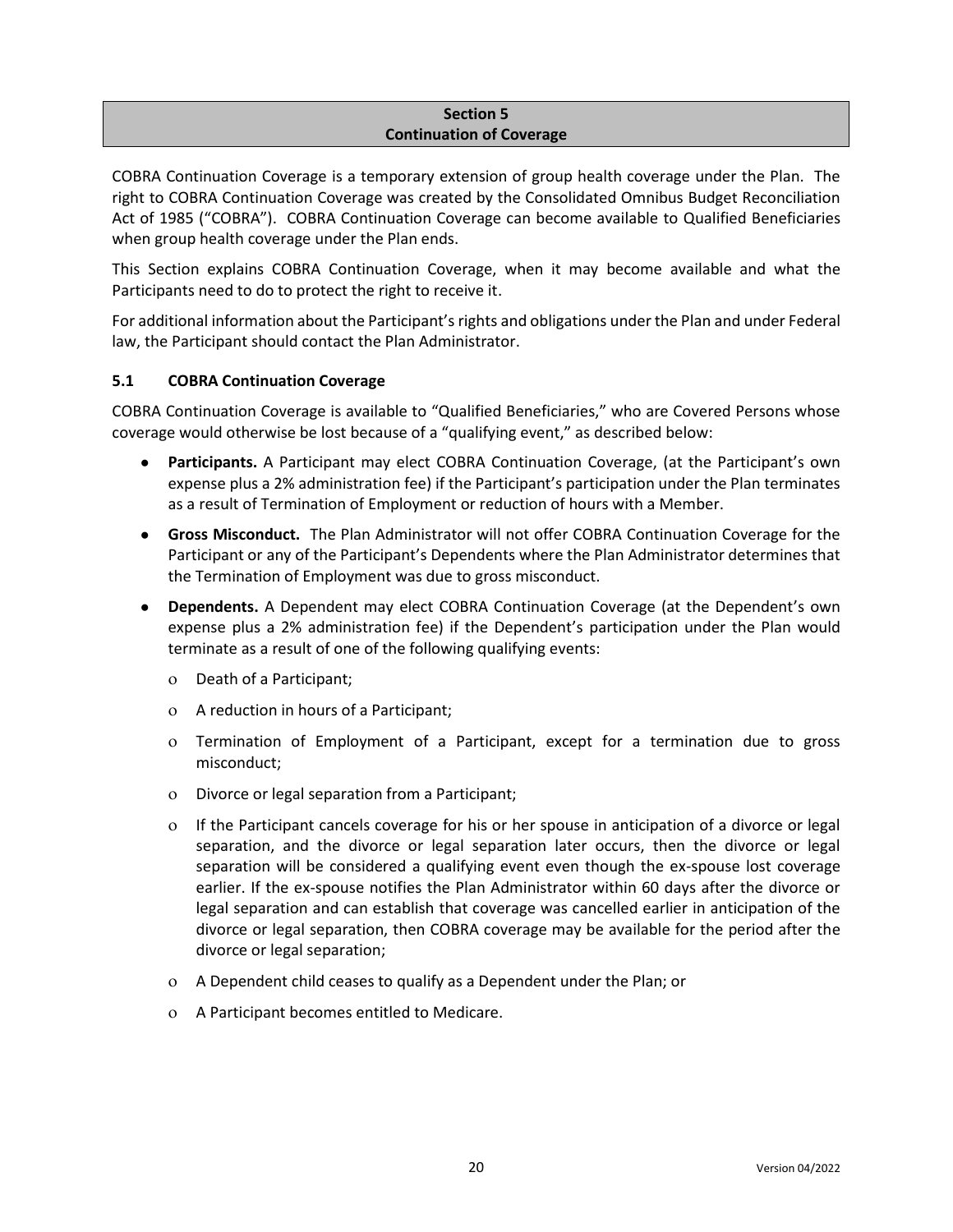Other individuals who may qualify for COBRA Continuation Coverage:

- **Recipients under Qualified Medical Child Support Orders.** A child of the Participant who is receiving benefits under the Plan pursuant to a Qualified Medical Child Support Order received by the Plan Administrator during the Participant's period of employment with Member is entitled to the same rights under COBRA as a Dependent child of the Participant, regardless of whether that child would otherwise be considered a Dependent.
- **Children Born To or Placed for Adoption During COBRA Period.** A child born to, adopted by or placed for adoption with a Participant during a period of Continuation Coverage is considered to be a Qualified Beneficiary provided that, the Participant has elected Continuation Coverage for himself or herself. The child's COBRA coverage begins when the child is enrolled in the Plan, whether through Special Enrollment or Open Enrollment, and lasts for as long as COBRA coverage for other Qualified Beneficiaries of the Participant. To be enrolled in the Plan, the child must satisfy the otherwise applicable Plan requirements.
- **Participants and Dependents after FMLA.** If a Participant takes leave under FMLA and does not return to work at the end of that leave, the Participant and any Dependents will be entitled to elect COBRA if:
	- They were covered under the Plan on the day before the FMLA leave began (or became covered during the FMLA leave); or
	- They will lose Plan Coverage within 18 months because of the Participant's failure to return to work at the end of the leave.

COBRA Continuation Coverage elected in these circumstances will begin on the last day of FMLA leave.

COBRA Continuation Coverage is the same coverage that the Plan gives to other Participants and their Dependents under the Plan that are not receiving COBRA Continuation Coverage. Each Qualified Beneficiary who elects COBRA will have the same rights under the Plan as other Participants or Dependents covered under the Plan, including Open Enrollment and Special Enrollment rights.

- **Duty to Notify Plan Administrator of Qualifying Events.** The Plan Administrator must be timely notified in writing that a qualifying event has occurred in order to be eligible for COBRA Continuation Coverage.
	- Notice must be given by the Employer within **30 days** of the following qualifying events:
		- ➢ Termination of Employment of a Participant;
		- $\triangleright$  Reduction of hours of a Participant;
		- ➢ Death of a Participant;
		- $\triangleright$  Participant becoming entitled to Medicare; or
		- $\triangleright$  Bankruptcy of Employer.
	- Notice must be given within 60 days by the Qualified Beneficiary or its representative, for all other qualifying events not previously mentioned, following either:
		- $\triangleright$  The date of the qualifying event; or
		- $\triangleright$  The date on which the Qualified Beneficiary loses (or would lose) coverage under the terms of the Plan as a result of the qualifying event.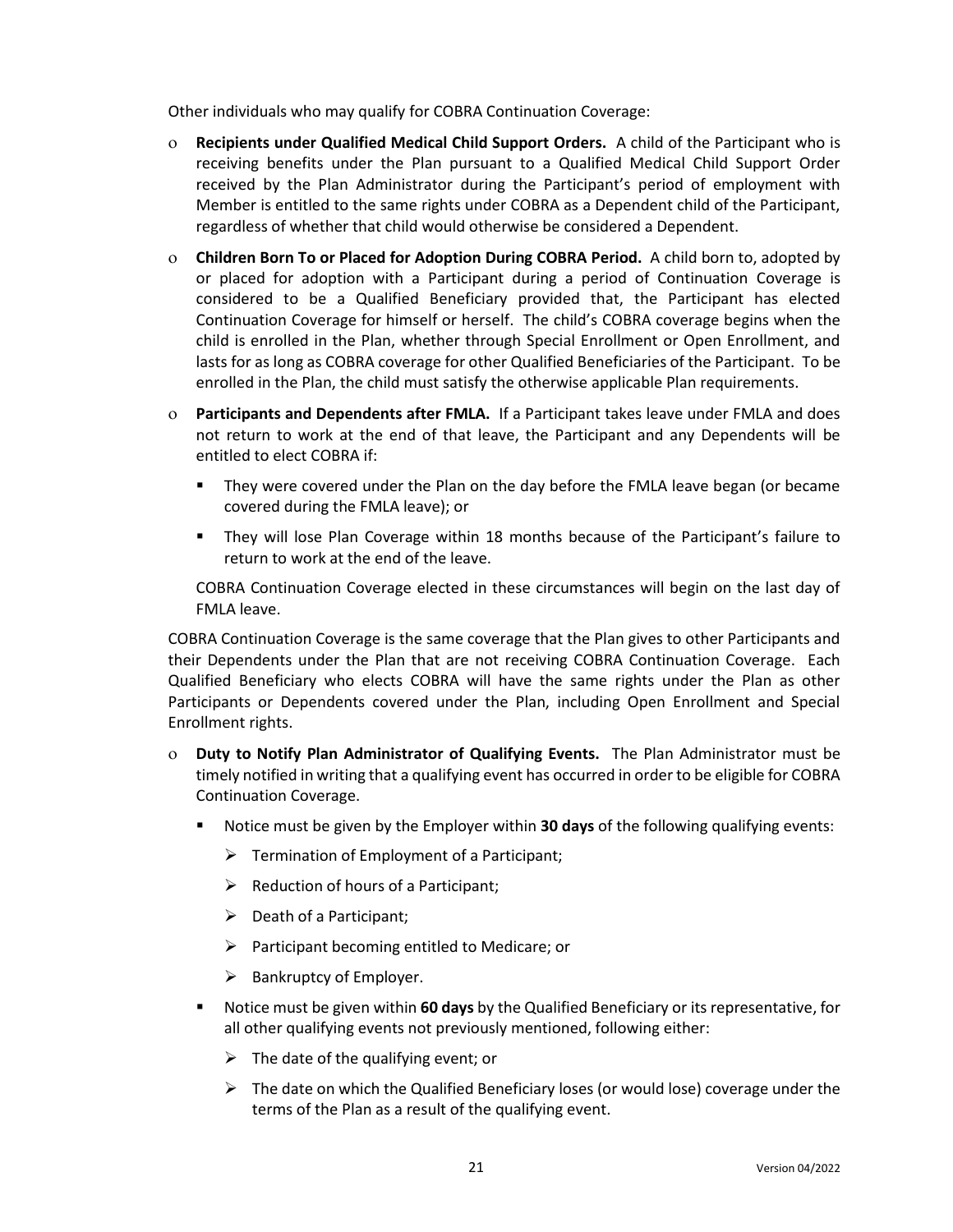- If the Covered Person provides written notice that does not contain all of the information and documentation required, such notice will nevertheless be considered timely **if all of the following conditions are met**:
	- $\triangleright$  Notice is mailed or hand delivered by the deadline;
	- $\triangleright$  The Plan Administrator is able to determine the identity of the Employer, Participant and Qualified Beneficiaries, and the qualifying event from the Notice; and
	- $\triangleright$  The Notice is supplemented with the requested additional information and documentation to meet the Plan's requirements within 15 business days after a written or oral request from the Plan Administrator.

If any of the above conditions are not met, the incomplete Notice will be rejected and COBRA will not be offered.

*Caution:* If these procedures are not followed or if written notice is not provided to the Plan Administrator within the specified time period, any Participant or Dependent who loses coverage will not be offered the option to elect Continuation Coverage.

*Notice Procedures***:** Any notice must be in writing. Oral notice, or notice by telephone, is not accepted. Participant must mail, e-mail or hand-deliver their notice to the Plan Administrator at this address:

Virginia Private Colleges Benefits Consortium, Inc.

Attn: Tim Klopfenstein 118 East Main Street P.O. Box 1005 Bedford, VA 24523 tim@cicv.org

If mailed, the Participant's notice must be postmarked no later than the last day of the specified time period. Any notice provided must state the name of the Plan *(*Virginia Private Colleges Benefits Consortium, Inc. Health Plan), the name and address of the Participant covered under the Plan, and the name(s) and address(es) of the Dependent(s) who lost coverage. Participant's notice must also state the qualifying event and the date it happened.

*Forms:* The Plan's Notice of Qualifying Event Form should be used to notify the Plan Administrator of a qualifying event. (A copy of this form can be obtained from the Plan Administrator.) If the qualifying event is a divorce, the notice must include a copy of the divorce decree.

The Plan's Notice of a Second Qualifying Event (a copy of the form can be obtained from the Plan Administrator) must also state the event and the date it happened. If the qualifying event is a divorce, the notice must include a copy of the divorce decree.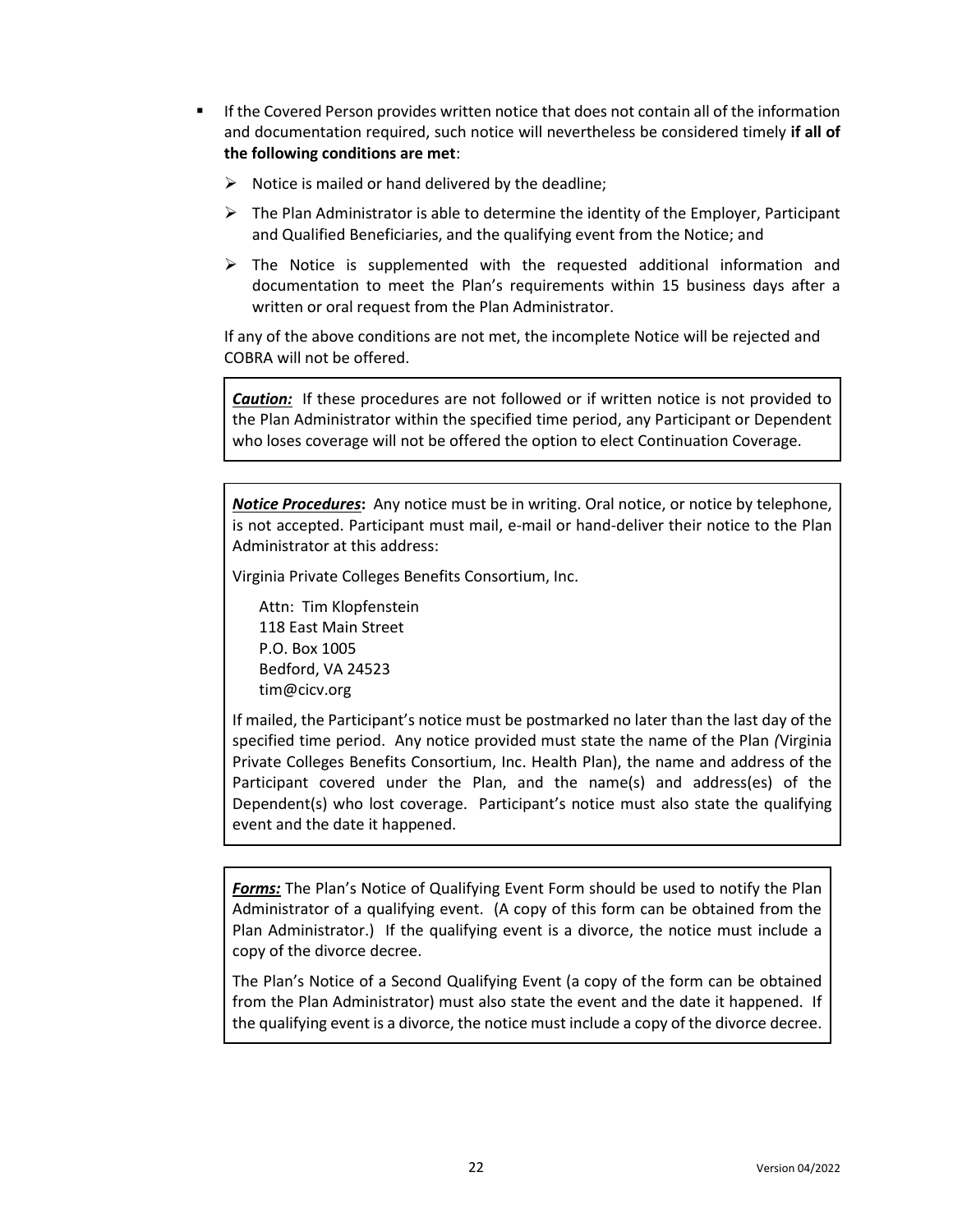The Participant's Notice of Disability must also include the name of the disabled qualified Dependent, the date when the Dependent became disabled, the date the Social Security Administration made its determination. Participant's Notice of Disability must include a copy of the Social Security Administration's determination, and a statement as to whether or not the Social Security Administration has subsequently determined that the Qualified Beneficiary is no longer disabled (a copy of this form can be obtained from the Plan Administrator).

- **Electing COBRA Continuation Coverage.** The following rules apply to COBRA election:
	- COBRA Continuation Coverage will begin on the date of the qualifying event for each Qualified Beneficiary who timely elects COBRA Continuation Coverage;
	- Each Qualified Beneficiary has an independent right to elect Continuation Coverage;
	- A Qualified Beneficiary must elect coverage in writing within 60 days of being provided a COBRA Election Notice, using the Plan's Election Form and following the procedures specified on the Election Form;
	- Written notice of election must be provided to the Plan Administrator at the address provided on the Plan's Election Form. If mailed, the election must be postmarked no later than the 60th day of the election time period;
	- A Participant or Dependent may change a prior rejection of Continuation Coverage at any time during the specified time period by providing the Notice of Election;
	- A Participant or Dependent who fails to elect Continuation Coverage within the specified time period will lose his or her right to elect Continuation Coverage; and
	- Unless otherwise indicated, an affirmative election of COBRA Continuation Coverage by a Participant shall be deemed to be an election for that Participant's Dependents who would otherwise lose coverage under the Plan.

The Participant (i.e. the Employee or former Employee who is or was covered under the Plan), a Qualified Beneficiary with respect to the qualifying event, or a representative acting on behalf of either may provide the Notice of Election on behalf of all Qualified Beneficiaries who lost coverage due to the qualifying event described in the Notice.

*Note Regarding Failure to Elect.*In considering whether to elect Continuation Coverage, Participant should take into account that a failure to continue their group health coverage will affect Participant's future rights under federal law.

First, the Participant can lose the right to avoid having preexisting condition exclusions applied to Participant by other group health plans if the Participant has a gap of 63 days or more in health coverage. Election of Continuation Coverage may help Participant avoid such a gap.

Second, the Participant will lose the guaranteed right to purchase individual health insurance policies that do not impose such preexisting condition exclusions if the Participant does not get Continuation Coverage for the maximum time available to the Participant.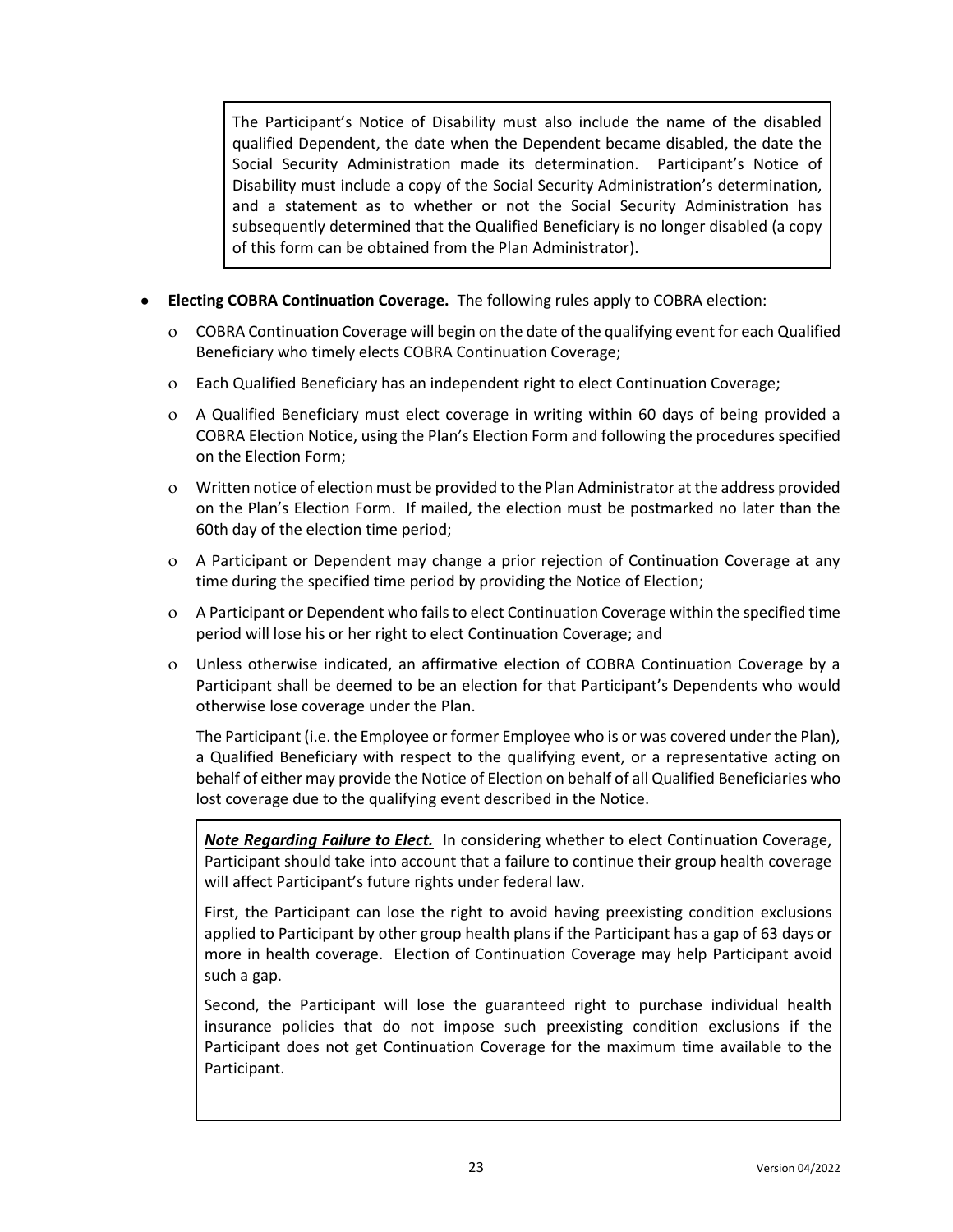Finally, the Participant should take into account that they have Special Enrollment rights under federal law. The Participant has the right to request Special Enrollment in another group health plan for which the Participant is otherwise eligible (such as a plan sponsored by the Participants spouse's employer) within 30 days after the Participant's group health coverage ends. The Participant will also have the same Special Enrollment right's at the end of Continuation Coverage if the Participant gets Continuation Coverage for the maximum time available to Participant.

- **Length of Continuation Coverage.** COBRA Continuation Coverage is a temporary continuation of coverage. The COBRA Continuation Coverage periods described below are maximum coverage periods.
- **Period of Continuation Coverage for Participants.** A Participant, who qualifies for COBRA Continuation Coverage as a result of Termination of Employment or reduction in hours of employment, may elect COBRA Continuation Coverage for up to 18 months measured from the date of the qualifying event.

Coverage under this Section may not continue beyond:

- The date on which the Member ceases to maintain a group health plan;
- The last day of the month for which the required contributions have been made;
- The date the Participant becomes entitled to Medicare; or
- The first day after the COBRA Continuation Coverage election, when the Participant is covered under any other group health plan that is not maintained by VPC Benefits Consortium, provided the new group plan does not have a preexisting condition limitation that affects the Participant.
- COBRA Continuation Coverage may also be terminated for any reason the Plan would terminate coverage of a Covered Person not receiving COBRA Continuation Coverage (*i.e.* filing fraudulent claims).
- **Period of COBRA Continuation Coverage for Dependents.** If a Dependent elects COBRA Continuation Coverage under the Plan as a result of the Participant's Termination of Employment or reduction in hours of employment as described above, Continuation Coverage may be continued for up to 18 months measured from the date of the qualifying event. COBRA Continuation Coverage for all other qualifying events may continue for up to 36 months.

In addition to maximum periods discussed immediately above, Continuation Coverage under this subsection may not continue beyond:

- The last day of the month for which required contributions have been made;
- The date the Dependent becomes entitled to Medicare;
- The date which the Member ceases to maintain a group health plan; or
- The first day after the COBRA Continuation Coverage election, when the Participant is covered under any other group health plan that is not maintained by the VPC Benefits Consortium provided that the new group plan does not have a preexisting condition limitation that affects the Dependent.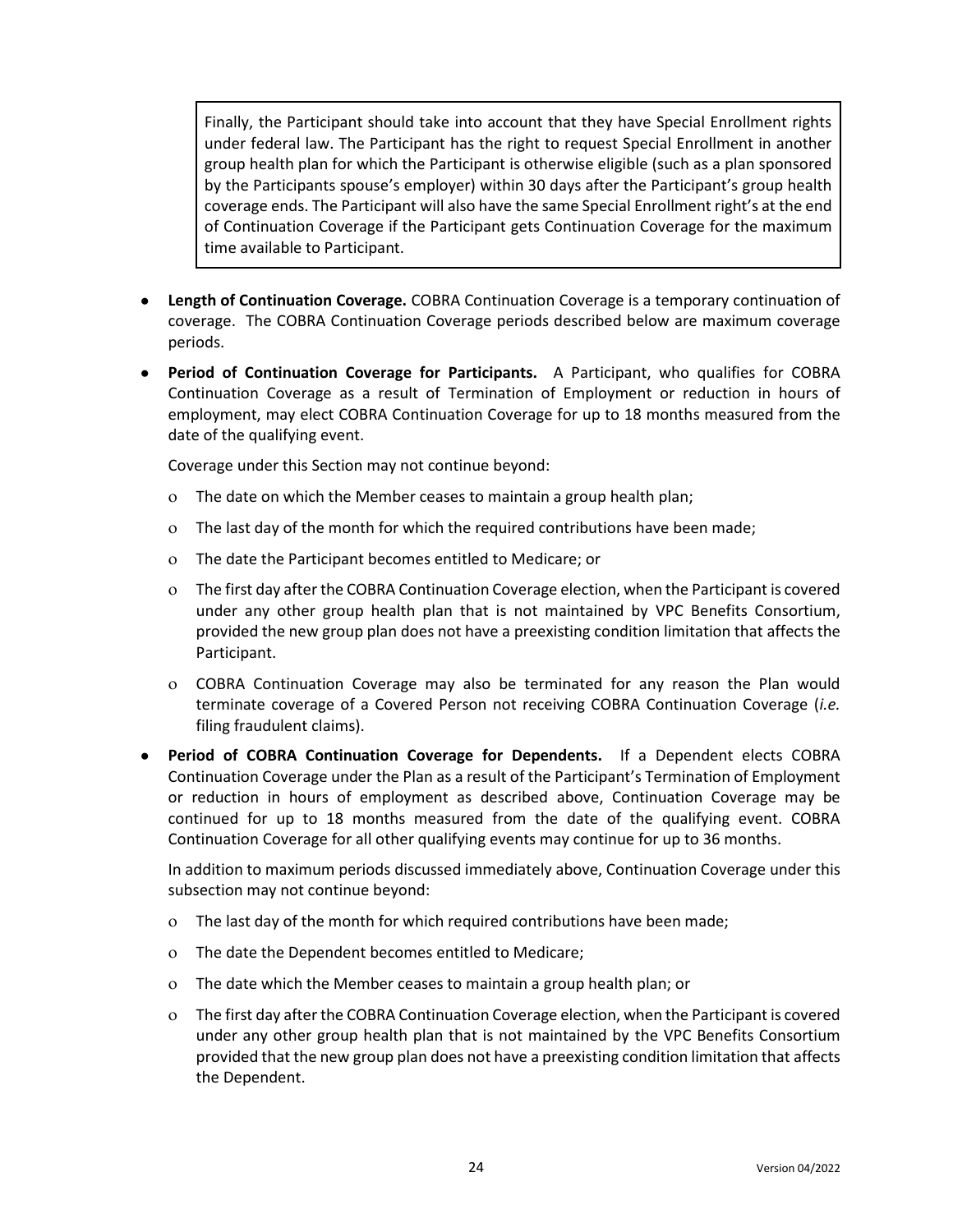COBRA Continuation Coverage may also be terminated for any reason the Plan would terminate coverage of a Participant or Dependent not receiving COBRA Continuation Coverage (*i.e.* such as fraud).

● **Contribution Requirements for COBRA Continuation Coverage.** Participants and Dependents who elect COBRA Continuation Coverage as a result of one of the qualifying events specified must make Continuation Coverage Payments.

Participants and Dependents must make the Continuation Coverage Payments monthly prior to the first day of the month in which such coverage will take effect. However, a Participant or Dependent has 45-days from the date of an affirmative election to pay the Continuation Coverage Payment for the period between the date medical coverage would otherwise have terminated due to the qualifying event and the date the Participant and/or Dependent actually elects COBRA Continuation Coverage, and for the first month's coverage. The Participant and/or Dependent shall have a **31-day** grace period to make the Continuation Coverage Payments due thereafter. Continuation Coverage Payments must be postmarked on or before the completion of the **31-day** grace period. If Continuation Coverage Payments are not made on a timely basis, COBRA Continuation Coverage will terminate as of the last day of the month for which required contributions were made. The **31-day** grace period shall not apply to the **45-day** period for payment of COBRA premiums as set out in this Subsection.

#### ● **Cost of COBRA Continuation Coverage.**

- **Amount**. Each Qualified Beneficiary may be required to pay the entire cost of Continuation Coverage. The amount a Qualified Beneficiary may be required to pay may not exceed 102% of the cost to the group health plan (including both Employer and Participant contributions) for coverage of a similarly situated Plan Participant who is not receiving Continuation Coverage, (or in the case of an extension of Continuation Coverage due to a Disability, 150%).
- **Timely Payment of Premiums**. Participants and Dependents who elect COBRA Continuation Coverage as a result of one of the Qualifying Events specified above must make Continuation Coverage Payments.

Participants and Dependents must make the Continuation Coverage Payment monthly prior to the first day of the month in which such coverage will take effect. However, a Covered Person has 45 days from the date of an affirmative election to pay the Continuation Coverage Payment for the period between the date medical coverage would otherwise have terminated due to the Qualifying Event and the date the Participant and/or Dependent actually elects COBRA Continuation Coverage, and for the first month's coverage. The Participant and/or Dependent shall have a **31-day** grace period to make the Continuation Coverage Payments due thereafter. Continuation Coverage Payments must be postmarked on or before the completion of the **31-day** grace period. If Continuation Coverage Payments are not made on a timely basis, COBRA Continuation Coverage will terminate as of the last day of the month for which required contributions were made. The **31-day** grace period shall not apply to the **45-day** period for payment of COBRA premiums.

 **Trade Act of 2002**. Two provisions under the Trade Act affect benefits received under COBRA. First, certain eligible individuals who lose their jobs due to international trade agreements may receive an 80% tax credit for premiums paid for certain types of health insurance, including COBRA premiums. Second, eligible individuals under the Trade Act who do not elect COBRA Continuation Coverage within the election period will be allowed an additional **60-day** period to elect COBRA Continuation Coverage. If the Qualified Beneficiary elects COBRA Continuation Coverage during this second election period, the coverage period will run from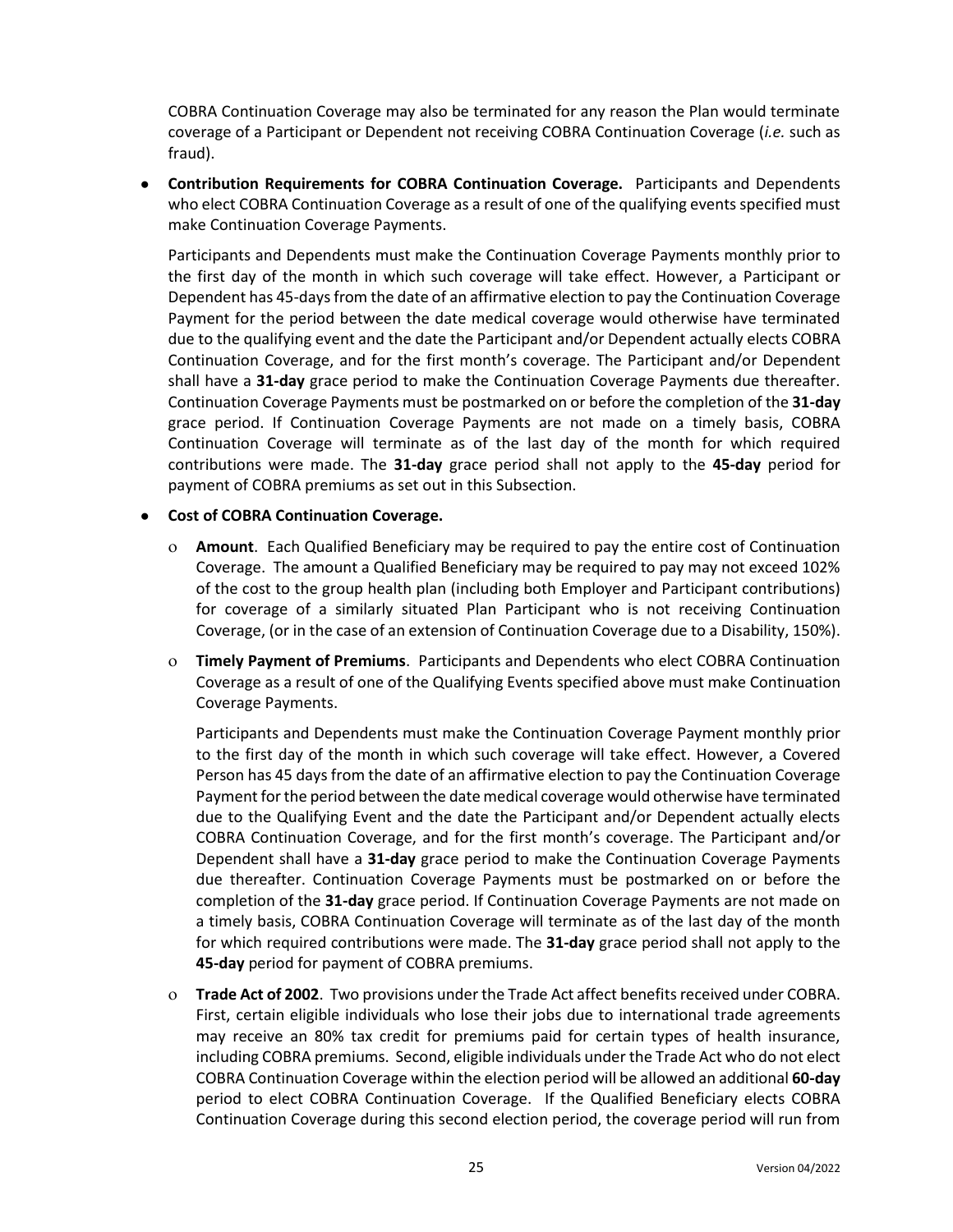the beginning date of the second election period. Participants should consult the Plan Administrator if he or she believes the Trade Act applies to their situation.

- **Limitation on Participant's Rights to COBRA Continuation Coverage.**
	- If a Dependent loses, or will lose medical coverage, under the Plan as a result of a divorce or ceasing to be a Dependent, the Participant or Dependent is responsible for notifying the Plan Administrator within **60 days** of the divorce or loss of Dependent status. Failure to make timely notification will terminate the Dependent's rights to COBRA Continuation Coverage under this Section.
	- A Participant or Dependent must complete, sign and return the required enrollment materials within **60 days** from the later of:
		- Loss of coverage; or
		- The date the Plan Administrator or authorized representative of the Plan sends notice of eligibility for COBRA Continuation Coverage.

Failure to enroll for COBRA Continuation Coverage during this 60-day period will terminate all rights to COBRA Continuation Coverage under this Plan. An affirmative election of COBRA Continuation Coverage by a Participant or Participant's spouse shall be deemed to be an election for that Participant's Dependents who would otherwise lose coverage under the Plan.

- **Second Qualifying Event.** If a second qualifying event which would entitle a spouse or Dependents to 36 months of Continuation Coverage occurs during an 18-month extension explained above, coverage may be continued for a maximum of 36 months from the date of the first qualifying event provided that the Qualified Beneficiary notifies the Plan Administrator within **60 days** of the second qualifying event. Such second qualifying events include the death of a Participant, divorce from a Participant, or a Dependent child ceasing to be eligible for coverage as a Dependent under the Plan. Participant must notify the Plan Administrator within **60 days** after the second qualifying event using the Notice Procedures previously stated. (Generally, this second qualifying event extension is not available under the Plan when a Participant becomes entitled to Medicare during the initial 18-month period of Continuation Coverage). **Failure to provide timely notice will result in non-extension of COBRA Continuation Coverage.**
- **Medicare or Other Group Health Coverage.**

*Note:* Participant must notify the Plan Administrator if any Qualified Beneficiary has become entitled to Medicare and the date of Medicare entitlement.

Qualified Beneficiaries who are entitled to elect COBRA may do so even if they have other group health plan coverage or are entitled to Medicare benefits on or before the date on which COBRA is elected. However, a Qualified Beneficiary's COBRA Continuation Coverage will terminate automatically if, after electing COBRA, he or she becomes entitled to Medicare benefits or becomes covered under another group health plan (but only after any applicable preexisting condition exclusions of the other plan have been exhausted or satisfied).

The rules set forth in Section 10 concerning coordination of benefits with Medicare apply for the period of Continuation Coverage only when a Qualified Beneficiary was also entitled to Medicare benefits on or before the date on which the Qualified Beneficiary elected COBRA.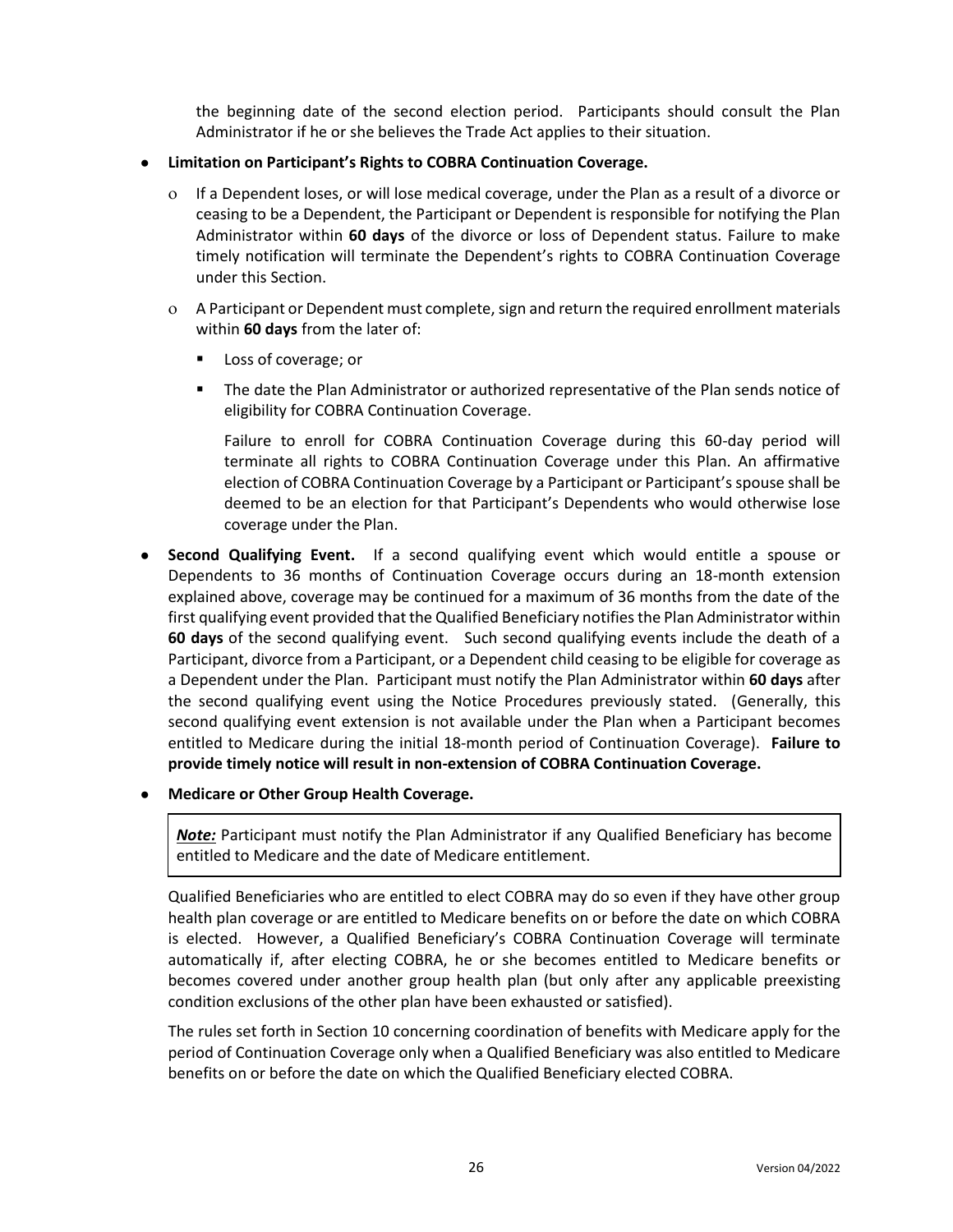- **Extension of COBRA Continuation Period for Disabled Participants.** The period of continuation shall be extended to 29 months (measured from the date of the qualifying event) in the event:
	- The Participant is disabled (as determined by the Social Security laws) within **60 days** after the date of the qualifying event; and
	- The individual provides evidence to the Plan Administrator or authorized representative of such Social Security Administration determination prior to the earlier of 60 days after the date of the Social Security Administration determination, or the expiration of the initial 18 months of COBRA Continuation Coverage.

In such event, the Plan may charge the individual up to 150% of the amount of the group health plan cost for the COBRA coverage for all months after the 18th month of COBRA coverage, as long as the disabled Participant is in the covered group. The Participant must notify the Plan Administrator if a Participant is deemed no longer disabled, in which case COBRA Continuation Coverage ends as of the first day of the month that is more than **30 days** after the Social Security Administration determination.

*Notice Regarding Individual Policies.* The Health Insurance Portability and Accountability Act ("HIPAA") requires that all health insurance carriers that offer coverage in the individual market accept any eligible individuals who apply for coverage without imposing a preexisting condition exclusion. To take advantage of this HIPAA right, Participant must elect Continuation Coverage under the Plan, and retain the coverage (by paying the required contribution) for the duration of Participant's 18, 29, or 36 month Continuation Coverage. Participant must then apply for coverage with an individual insurance carrier before Participant has a Significant Break in Coverage.

For general information regarding the Plan's COBRA coverage, Participant can contact Tim Klopfenstein at (540) 586-1803 or by mail at Virginia Private Colleges Benefits Consortium, Inc., 118 East Main Street, P.O. Box 1005, Bedford, VA, 24523.

#### **5.2 Michelle's Law**

A covered Dependent will not lose his status as a covered Dependent while on a Medically Necessary Leave of Absence. A "Medically Necessary Leave of Absence" is a leave of absence from a post-secondary educational institution that:

- Commences while the Dependent is suffering from a severe Illness or Injury;
- Is Medically Necessary (as certified by the Dependent's Doctor); and
- Causes the Dependent to lose full time student status under the Plan.

Coverage may not terminate due to the Medically Necessary Leave of Absence until the earlier of:

- One year after the first day of the Medical Necessary Leave of Absence; or
- The date the coverage would otherwise terminate under the Plan.

(Section 5.2 may not be applicable due to the ACA's age 26 Dependent care mandate.)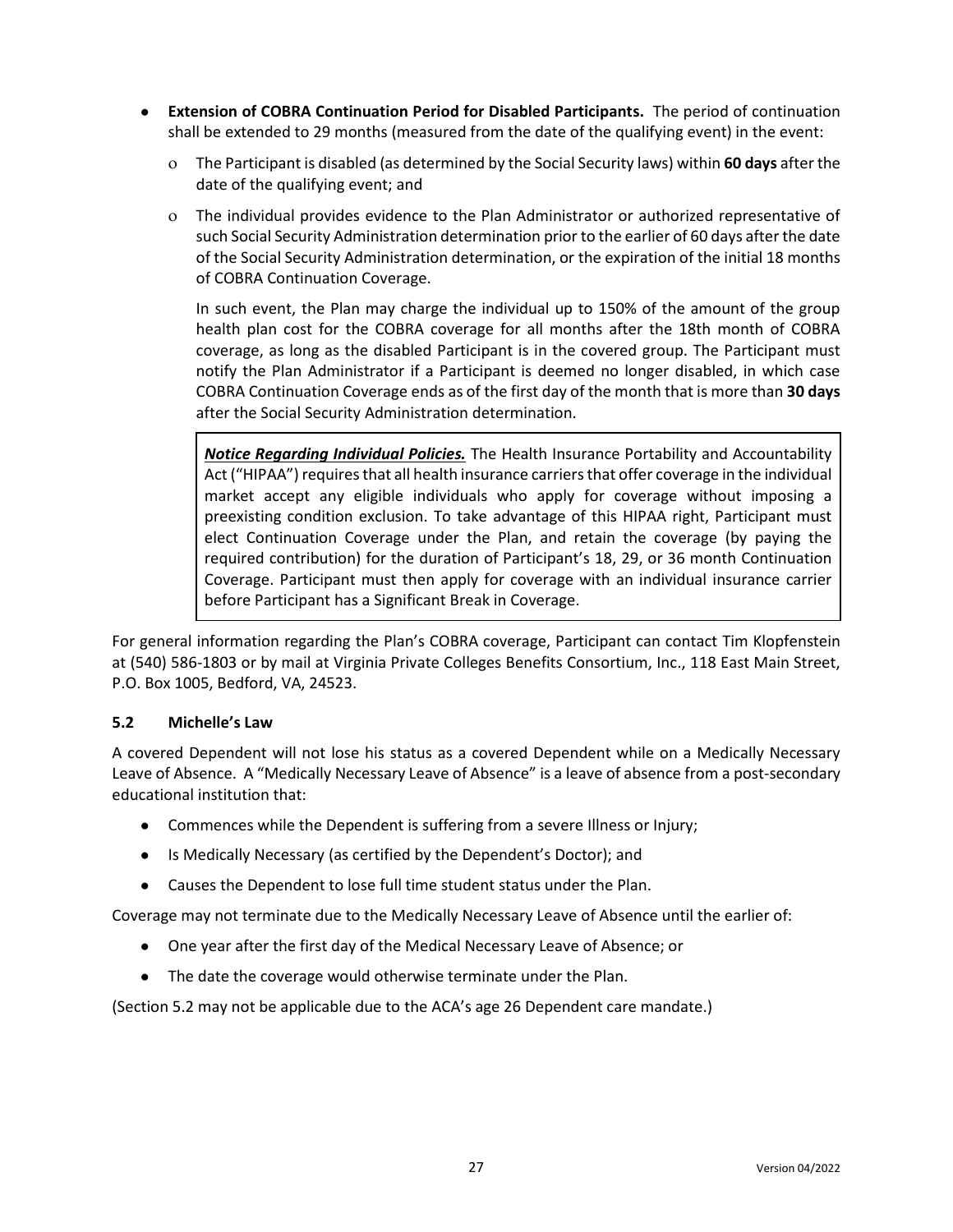## **5.3 USERRA Coverage**

**Participants Have Rights Under Both COBRA and USERRA**. Participant's rights under COBRA and USERRA are similar but not identical. Any election that Participant makes pursuant to COBRA will also be an election under USERRA. COBRA and USERRA will both apply with respect to the Continuation Coverage elected. If COBRA or USERRA gives Covered Persons different rights or protections, the law that provides the greater benefit will apply. The administrative policies and procedures for COBRA also apply to USERRA coverage, unless compliance with the procedures is precluded by military necessity or is otherwise impossible or unreasonable under the circumstances.

The Uniformed Services Employment and Reemployment Rights Act of 1994 ("USERRA") established requirements that employers must meet for certain Employees who are involved in the Uniformed Services. In addition to the rights that Participant has under COBRA, Participant is entitled under USERRA to continue the coverage Covered Persons had under the VPC Benefits Consortium.

Uniformed Services means the Armed Forces, the Army National Guard and the Air National Guard when engaged in active duty for training, inactive duty training, or full time National Guard duty pursuant to orders issued under federal law, and the commissioned corps of the Public Health Service and any other category of persons designated by the President in time of War or national Emergency.

Service in the Uniformed Services or Service means the performance of duty on a voluntary or involuntary basis in the Uniformed Services under competent authority, including active duty, active duty for training, initial active duty for training, inactive duty training, full time National Guard duty, the time necessary for a person to be absent from employment for an examination to determine the fitness of the person to perform any of these duties, and a period for which a person is absent from employment to perform certain funeral honors duty. It also includes certain duty and training by intermittent disaster response personnel of the National Disaster Medical System.

- **Duration of USERRA Coverage.**
	- **General rule 24 months maximum**. When a Participant takes a leave for service in the Uniformed Services, USERRA coverage for the Participant (and Covered Dependents for whom coverage is elected) begin the day after the Participant (and Covered Dependents) lose coverage under the Plan, and it may continue for up to 24 months. However, USERRA coverage will end earlier if one of the following events takes place:
		- Participant fails to make a premium payment within the required time;
		- **■** Participant fails to return to work within the time frame required under USERRA (see below) following the completion of Participant's service in the Uniformed Services; or
		- **■** Participant loses rights under USERRA as a result of a dishonorable discharge or other conduct specified in USERRA.
	- **Returning to Work.** Participant's right to continue coverage under USERRA will end if Participant does not notify the Employer of the intent to return to work within the time frame required under USERRA following the completion of Participant's service in the Uniformed Services by either reporting to work (when absence was for less than 31 days) or applying for reemployment (if absence was for more than 30 days). The time for returning to work depends on the length of the absence, as follows: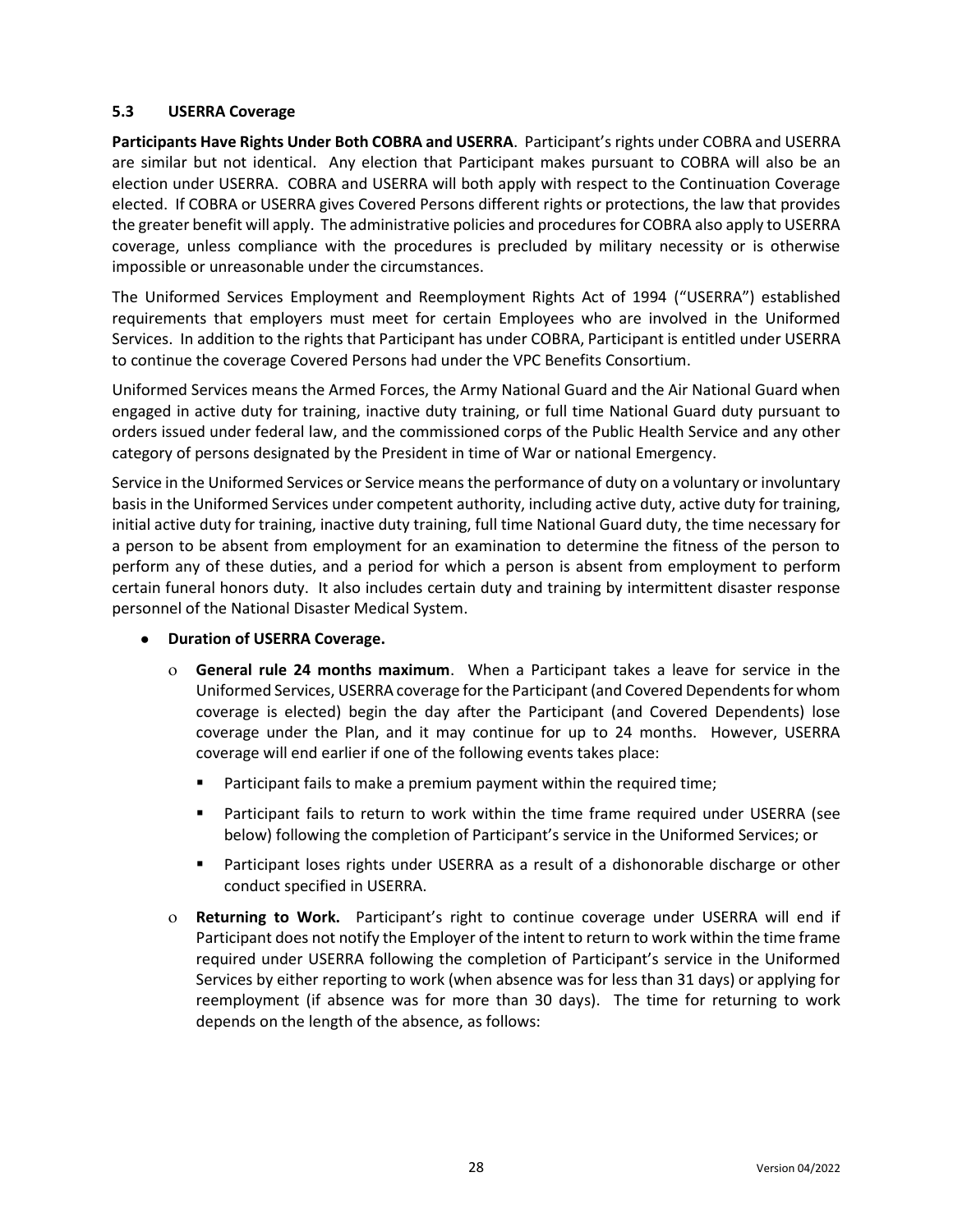| <b>Period of Absence</b>                                                                                                                                             | <b>Return to Work Requirement</b>                                                                                                                                                                                                                                                                                                                                        |
|----------------------------------------------------------------------------------------------------------------------------------------------------------------------|--------------------------------------------------------------------------------------------------------------------------------------------------------------------------------------------------------------------------------------------------------------------------------------------------------------------------------------------------------------------------|
| Less than 31 days                                                                                                                                                    | Report to work at the beginning of the first regularly<br>scheduled work period following the end of service<br>plus 8 hours or as soon as possible thereafter if<br>satisfying the deadline is unreasonable or impossible<br>through no fault of the Employee.                                                                                                          |
| More than 30 days but less than<br>181 days                                                                                                                          | Submit an application for employment not later than<br>14 days after the completion of the service, or as soon<br>as possible thereafter if satisfying the deadline is<br>unreasonable or impossible through no fault of the<br>Employee.                                                                                                                                |
| More than 180 days                                                                                                                                                   | Submit an application for employment not later than<br>90 days after the completion of the service.                                                                                                                                                                                                                                                                      |
| Any period, if the absence was<br>for purposes of an examination<br>for fitness to perform service                                                                   | Report to work at the beginning of the first regularly-<br>scheduled work period following the end of service<br>plus 8 hours, or as soon as possible thereafter if<br>satisfying the deadline is unreasonable or impossible<br>through no fault of the Employee.                                                                                                        |
| Any period if Participant was<br>Hospitalized for or are<br>convalescing from an Injury or<br>Illness incurred or aggravated as<br>a result of Participant's service | Apply for work or submit application as described<br>above (depending on length of absence) when<br>recovery is over, but recovery time is limited to two<br>years. The 2 year period is extended by any minimum<br>time required to accommodate circumstances beyond<br>the Employee's control that make compliance with<br>these deadlines unreasonable or impossible. |

- **Concurrent.** COBRA coverage and USERRA coverage begin at the same time and run concurrently. However, COBRA coverage can continue longer, depending on the qualifying event, and is subject to different early termination provisions. In contrast, USERRA coverage can continue for up to 24 months, as described earlier in this Section.
- **Premium Payments for USERRA Continuation Coverage.** If Participant elects to continue health coverage pursuant to USERRA, the Participant will be required to pay 102% of the full premium for the coverage elected (the same rate as COBRA). However, if Participant's Uniformed Services leave of absence is less than 31 days, Participant is not required to pay more than the amount that Participant would pay as an active Employee for that coverage.

#### **5.4 Family and Medical Leave Act**

If a Participant is on a Family or Medical Leave of Absence, the Participant may continue coverage in accordance with the Family and Medical Leave Act of 1993 ("FMLA"), and the Plan will continue coverage, as if the Participant was Actively at Work as long as the following conditions are met:

- The required Contribution is paid; and
- The Participant has written approval of leave from the Member.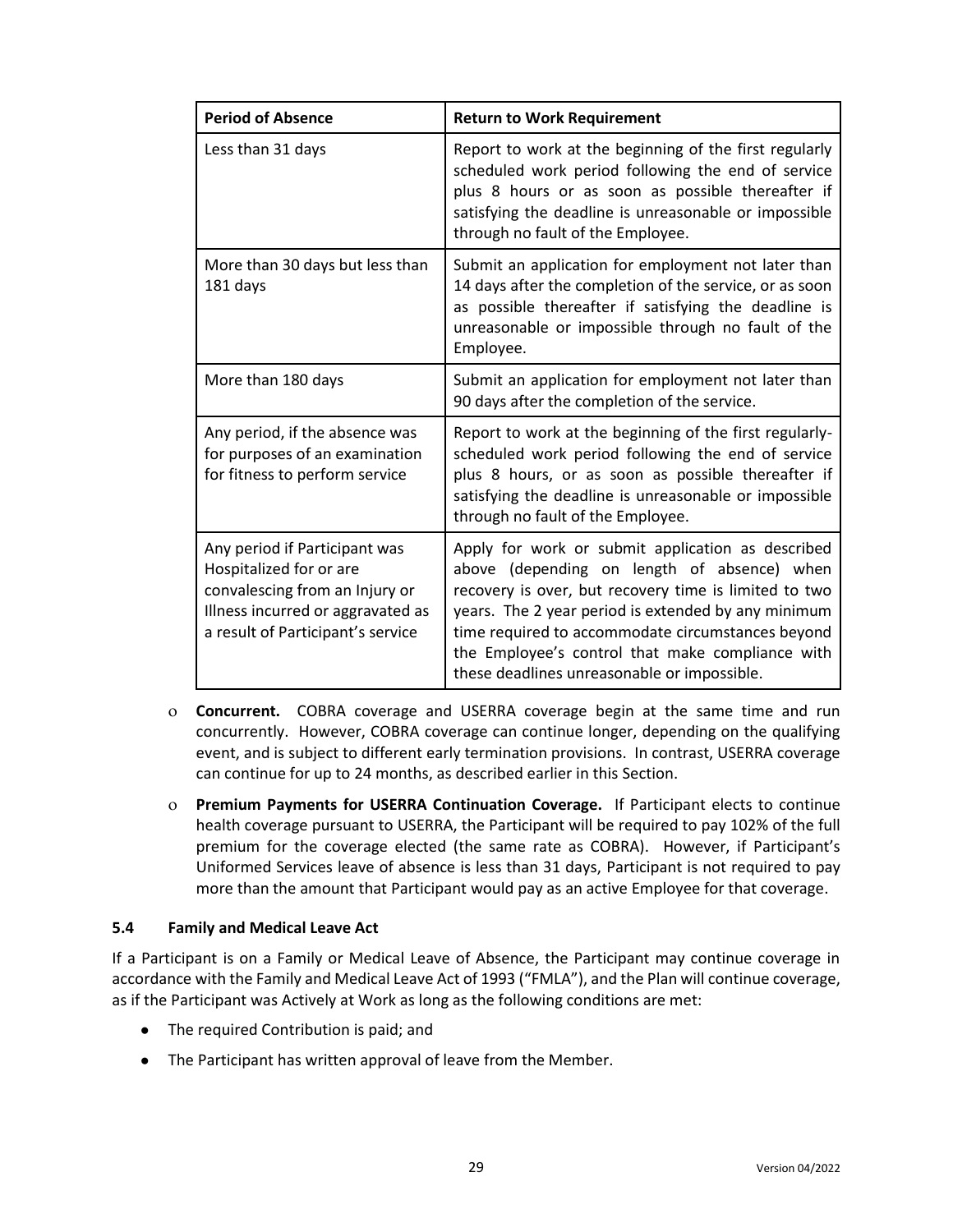Coverage will be continued for up to the greater of:

- The leave period required by FMLA and any amendments thereto or regulations promulgated thereunder; or
- The leave period required by applicable state law.

If coverage is not continued during a Family or Medical Leave of Absence, when the former Participant returns to Actively at Work status and re-enrolls in the Plan, no new Waiting Period will apply.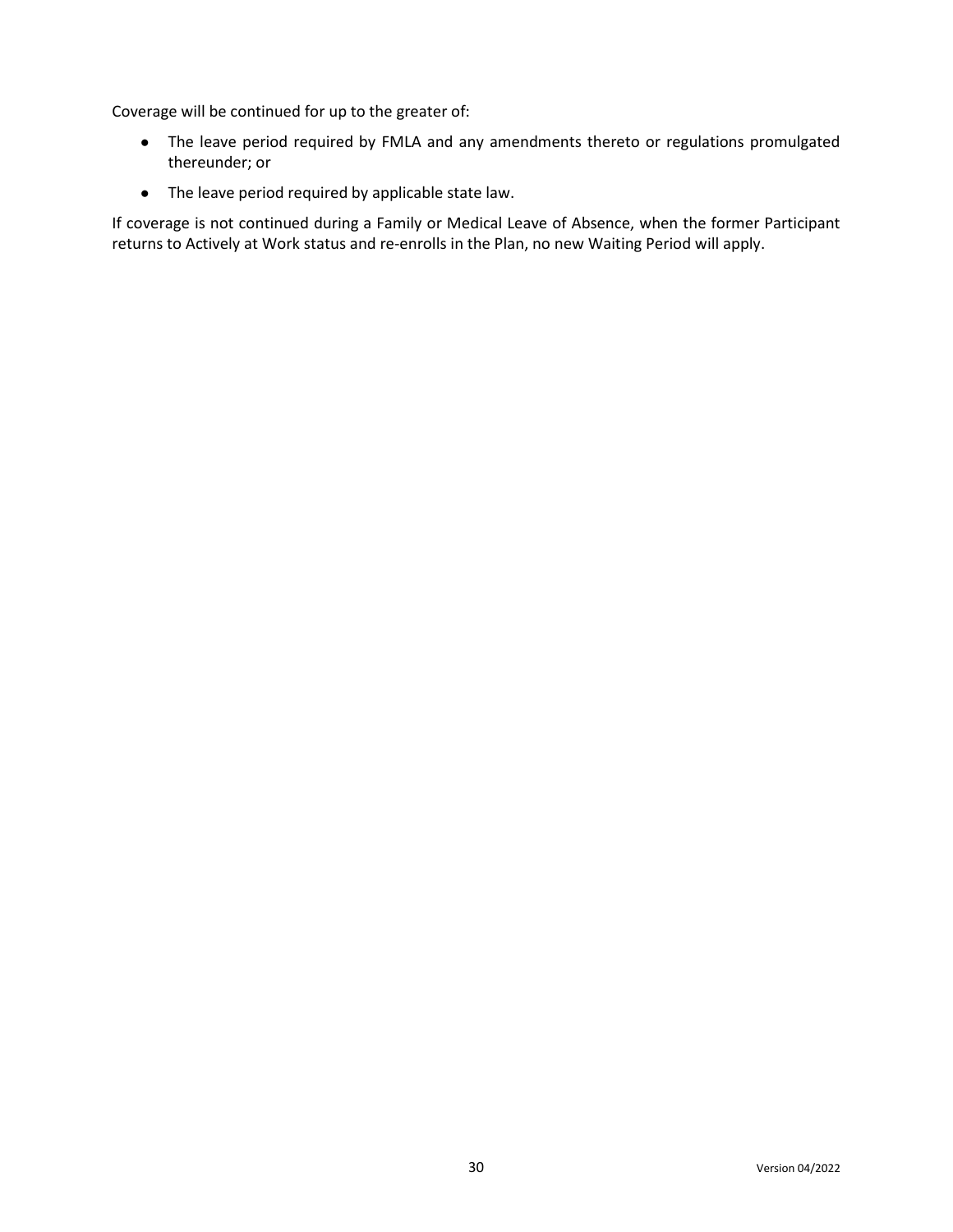#### **Section 6 Prescription Drug Care**

## **6.1 Preventive Care Medications**

The Affordable Care Act requires the Plan to provide coverage for certain recommended preventive services and Preventive Care medications without the application of any Copayment, Deductible or Coinsurance. These Preventive Care services and medications will be covered by the Plan at 100%. All Preventive Care medications require a prescription from a licensed health care provider and must be obtained through the Plan's Prescription Drug card program to be covered at 100%.

The Plan may provide 100% coverage for certain additional medications. Coverage of these additional medications may vary by plan. Medications may be added or removed from the lists of covered medications at the sole discretion of the Board of Directors of the Virginia Private Colleges Benefits Consortium, Inc. without prior notice to Covered Person.

Covered Persons may call Member Services at the number on the back of their ID card for additional information about these preventive services and medications. Covered Persons may also visit the federal government website for a complete list of Affordable Care Act required preventive services and medications.

The website is found at: <https://www.healthcare.gov/preventive-care-benefits/>

## **6.2 Preventive Rx Drugs**

Preventive Rx drugs are selected drugs used in the management of Asthma, Diabetes, Hypertension, and Hyperlipidemia. These drugs are covered at no charge to Covered Persons.

Medications are under continual review, and may be added to or removed from the list of Preventive Rx drugs at the sole discretion of the Board of Directors of the Virginia Private Colleges Benefits Consortium, Inc. at any time without prior notice to Covered Persons. Therefore, please access the current list of Preventive Rx drugs by calling, toll-free, 833-389-1968. .

#### **6.3 Retail Prescription Program**

To receive drug benefits under the Plan, a Covered Person can purchase Prescription Drugs from a pharmacy in amounts up to a 90-day supply as further described in the associated SBCs.

If You are going on vacation and You need more than the day supply allowed, You should ask Your pharmacy to call its pharmacy benefits manager ("PBM") and ask for an override for one early refill. If You need more than one early refill, please call Member Services at the number on the back of Your ID card.

## **6.4 Mail Service Prescription Program**

A Covered Person can order long-term Maintenance Prescription Drugs by mail order in amounts up to a 90-day supply as further described in the associated SBCs.

*Notice:* This Plan uses one or more drug formulary (i.e. a list of drugs for which coverage is provided or Doctors are encouraged or offered incentives to provide.) The presence of a drug on the Plan's list does not guarantee a Doctor will prescribe it.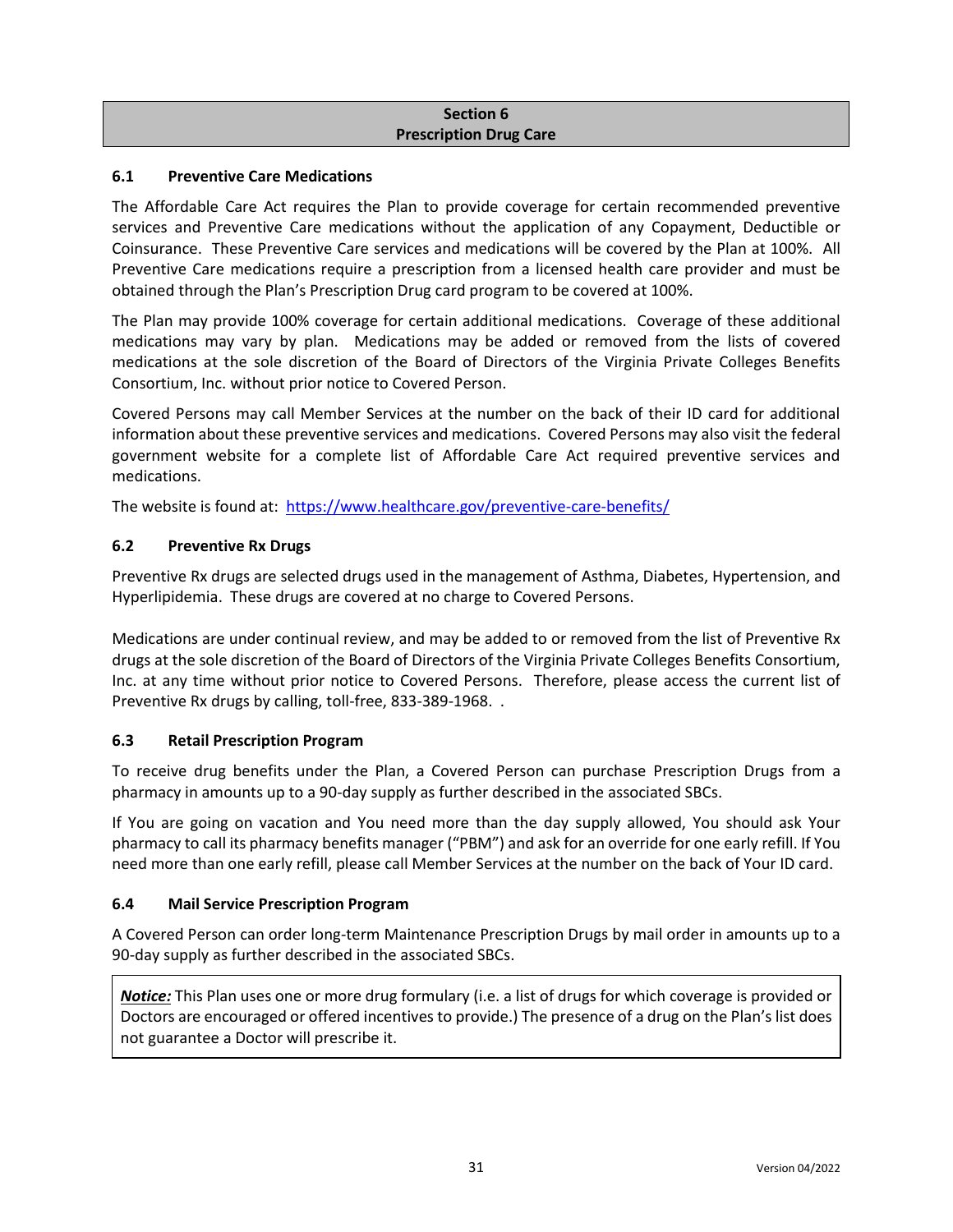## **6.5 Limitations and Exclusions**

This section refers only to Prescription Drugs. A complete list of all medical services excluded under this Plan is provided in Section 8.

The following Prescription Drugs are limited or excluded from the Prescription Drug Card Program:

- Drugs used for artificial methods of conception;
- Cosmetic indications and anti-wrinkle agents (e.g. Renova) for individuals 35 years or older;
- Dermatologicals and hair growth stimulants (e.g. Rogaine);
- Drugs covered under Workers Compensation, Medicare or Medicaid;
- Growth hormones, unless Preauthorized;
- Fertility/infertility medications;
- Injectibles (Insulin and other injectibles specifically approved by the Plan are Covered Services and not subject to this exclusion);
- Non-legend drugs other than those specifically listed (a non-legend drug is one for which no prescription is required by state or federal law);
- Prescription Drugs or medications used for the treatment of sexual dysfunction, including, but not limited to erectile dysfunction, delayed ejaculation, anorgasmia, and decreased libido (e.g. Viagra), except where such sexual dysfunction is caused by surgery (e.g. prostate surgery), are limited to 6 tablets per month;
- Smoking deterrent medications are covered for over the counter and prescriptions drugs for smoking cessation;
- Vitamins or minerals, singly or in combination. Exception: Legend prenatal vitamins are covered for pregnancy;
- Therapeutic devices or appliances, including support garments, respiratory chambers (e.g. Aerochamber), ostomy supplies, and other non-medicinal substances;
- Charges for administration or injection of any drug;
- Drugs labeled, "Caution-limited by federal law to investigational use," or Experimental Procedures, even though a charge is made to the individual;
- Medication which is to be taken by or administered to an individual, in whole or in part, while he or she is a patient in a licensed Hospital, Ambulatory Care Facility, Extended Care Facility, Skilled Nursing Facility, Substance Use Disorder Treatment Facility, Other Facility Provider, or similar institution which operates on its premises, or allows to be operated on its premises, a facility for dispensing pharmaceuticals; and
- Over-the-counter drugs.

Cancer Prescription: Coverage may not be excluded for any prescription drug approved by the Food and Drug Administration that has been proven effective and is acceptable to treat the specific type of cancer for which the prescription drug has been prescribed by either: (1) the American Medical Association Drug Evaluations; (2) the American Hospital Formulary Service Drug Information; or (3) the United States Pharmacopoeia Drug Information.

Any drug listed by brand name in this Section shall include its generic equivalent when available.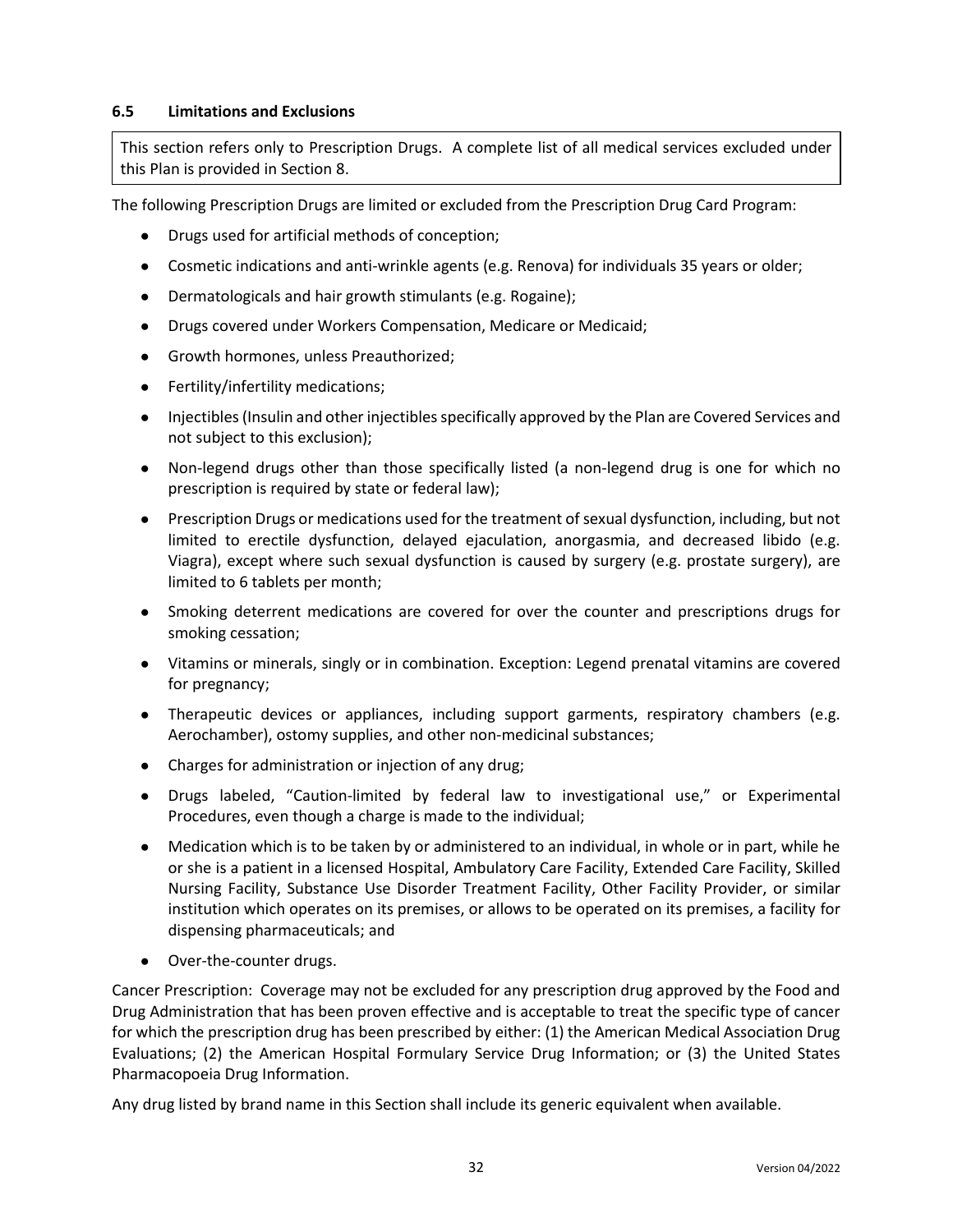# **6.6 Financial Credits**

Financial credits from drug manufacturers based on the total volume of claims processed for their products utilized by Participants are used to reduce Plan costs and fee*s* for administering the program. Reimbursements to pharmacies are not affected by these credits.

### **6.7 Tier 4 Drugs**

Participants who use certain covered Tier 4 (formerly "specialty") drugs must purchase them through the specialty pharmacy Network of their pharmacy claims processor. Information about the Plan's specialty pharmacy, may be obtained by contacting the pharmacy claims processor, IngenioRx, at 833-389-1968.

Tier 4 drugs will be covered only when obtained through the specialty pharmacy network. Tier 4 drugs are high-cost, injected, infused, oral or inhaled medications (including therapeutic biological products) that are used to treat chronic or complex Illnesses or conditions. Specialty drugs may have special handling, storage and shipping requirements, such as temperature control. Specialty drugs may require nursing services or special programs to encourage patient compliance.

### **6.8 Automated Accumulator Prescription Drug Program**

For certain Prescription Drugs, manufacturer copays, coupons or other manufacturer cost sharing assistance payments, whether made directly or indirectly, do not apply to the satisfaction of Your Deductible or to Your Out-of-Pocket Maximum. Contact IngenioRx Customer Service at 833-389-1968 if You have questions or need more information about this program.

#### **6.9 Variable Copay Prescription Drug Program**

For PPO Plans one through five, copays for certain Prescription Drugs may be set higher than the standard Copayment in order to benefit from the Copayment assistance provided by manufacturer programs designed to help You reduce Your pharmacy costs. Your actual Copayment will be adjusted to be no higher than Your standard copayment so that your actual Out-of-Pocket cost will remain the same or lower.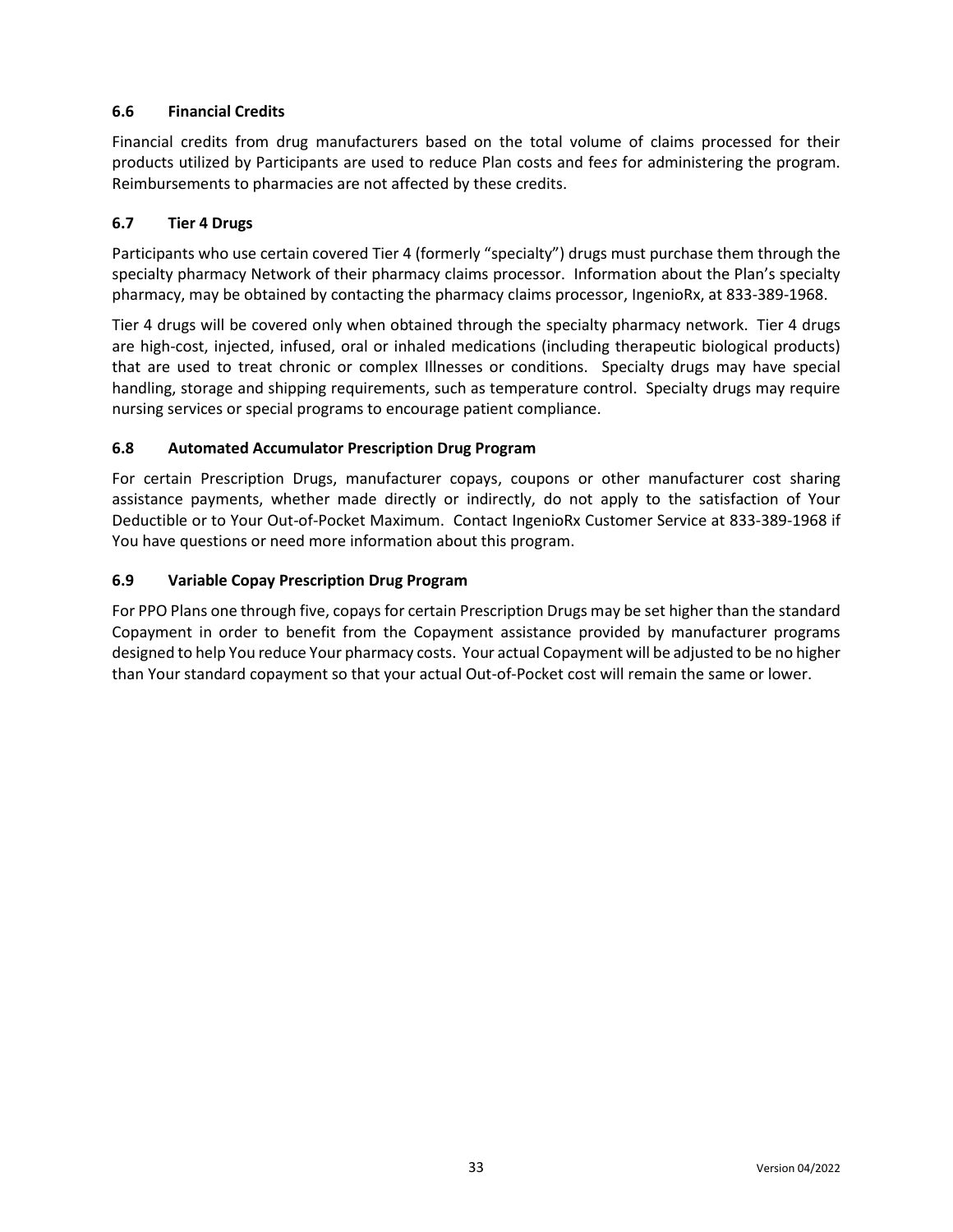### **Section 7 Covered Services**

### **7.1 Comprehensive Major Medical Expense Benefit**

The Comprehensive Major Medical Expense Benefit provides coverage for a wide range of services called Covered Services. The services associated with this benefit are covered to the extent that they are:

- Medically Necessary;
- Prescribed by or given by a Doctor;
- Allowable Charges; and
- Provided for care and treatment of a covered Illness or Injury.

Benefits are payable in accordance with the applicable Deductible amounts and benefit percentages listed in the associated SBCs, unless otherwise listed as a Covered Expense.

## **7.2 Preventive Care**

The plan covers Preventive Care services for children, adolescents and adults.

Preventive Care services generally include check-up visits, developmental assessment and guidance, screening tests, intervention counseling/education services, immunizations and other services to prevent the development of disease, or allow the detection of medical conditions in advance.

Services are covered as Preventive Care for children, adolescents and adults with no current symptoms or prior history of the medical condition associated with the screening or service. Participants who have current symptoms or have been diagnosed with a medical condition are not considered to require Preventive Care for that condition, but instead benefits will be considered under the diagnostic services benefit.

Additionally, a routine preventive screening may identify abnormalities or problems that require immediate intervention or additional diagnosis. If this occurs, and the provider performs additional necessary Covered Services, these services will generally be covered as diagnostic and/or surgical services and not as Preventive Care services. Deductibles, Copayments and Coinsurance amounts applicable to diagnostic and/or surgical services may be different from those applicable to Preventive Care services; for more information, please see the attached Schedule which provides a summary of the Covered Expenses, Limitations and Exclusions that apply to the Plan.

The Preventive Care services in this section meet the requirements outlined under federal and state law.

These Preventive Care services fall under four broad categories as shown below:

- 1. Services with an "A" or "B" rating from the United States Preventive Services Task Force. Examples of these services are screenings for:
	- Breast cancer;
	- Cervical cancer;
	- Colorectal cancer;
	- High blood pressure;
	- Type 2 diabetes mellitus;
	- Cholesterol;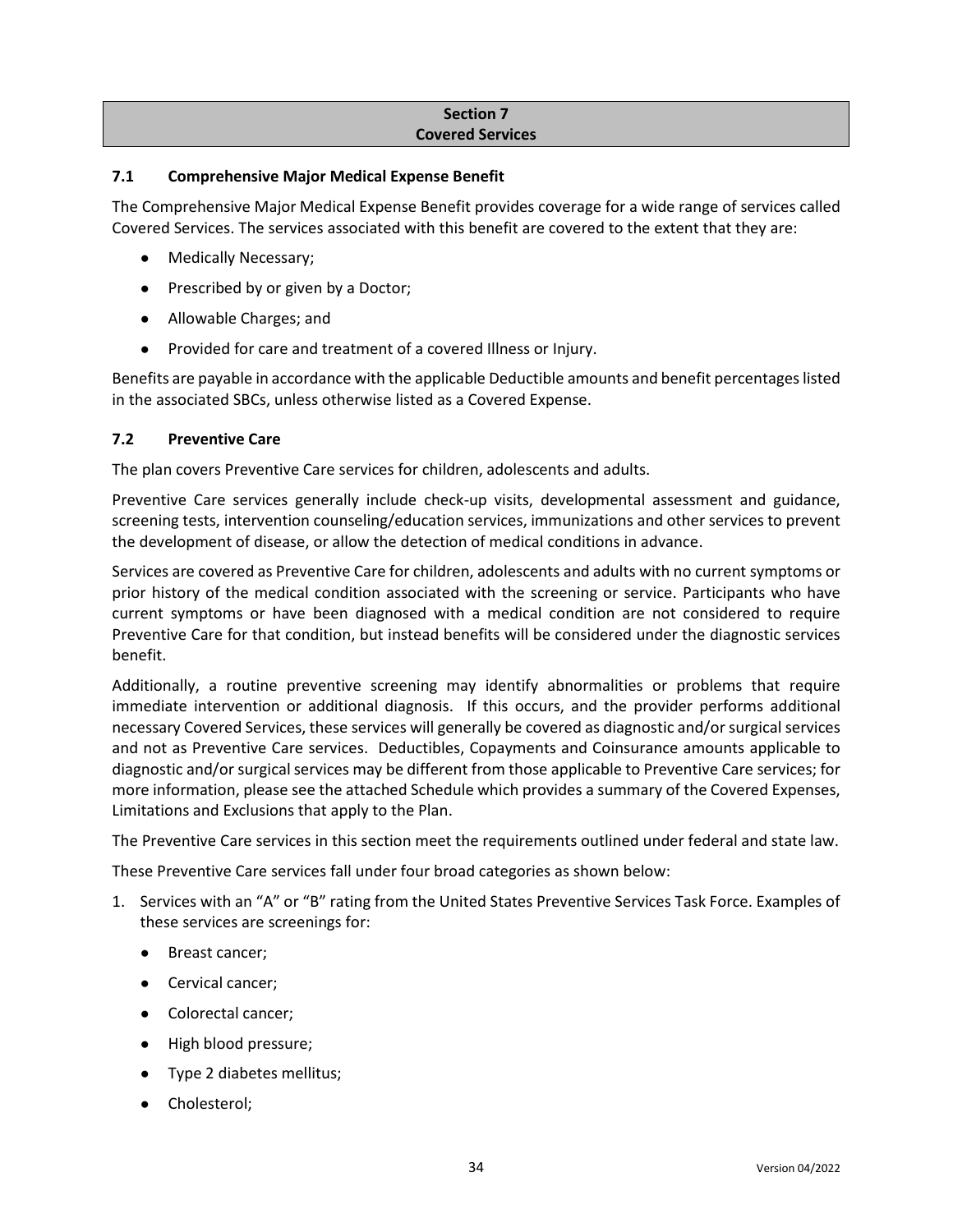- Child and adult obesity, including counseling services related to nutrition;
- Certain over-the-counter (OTC) items and services when prescribed by a health care provider, including aspirin, folic acid supplement, vitamin D supplement, iron supplement, and bowel preparations. Age and gender and quantity limitations apply; and
- Tobacco-cessation counseling, Prescription Drugs, and nicotine replacement therapy products when prescribed by a provider, including over-the-counter (OTC) nicotine gum, lozenges and patches for Participants age 18 and older. Tobacco cessation Prescription Drugs and OTC items are limited to a no more than a 180-day supply per 365 days.
- 2. Immunizations for children, adolescents, and adults recommended by the Advisory Committee on Immunization Practices of the Centers for Disease Control and Prevention;
- 3. Preventive Care and screenings for infants, children and adolescents as provided for in the comprehensive guidelines supported by the Health Resources and Services Administration; and
- 4. The health plan covers additional Preventive Care and screening for women provided for in the guidelines supported by the Health Resources and Services Administration, including the following:
	- Women's contraceptives including all Food and Drug Administration (FDA) approved contraceptive methods, sterilization procedures, and counseling. Contraceptive coverage includes generic and single-source Brand Drugs as well as injectable contraceptives and patches. Contraceptive devices such as diaphragms, intra uterine devices (IUDs), and implants are also covered. Standard multi-source Brand Drugs will be covered as a Preventive Care benefit when medically necessary, otherwise, they will be covered under the prescription drug benefit.
	- Breastfeeding support, supplies, and counseling. Standard benefits for breast pumps are limited to one pump per pregnancy.
	- Gestational diabetes screening for women 24 to 28 weeks pregnant, and those at high risk of developing gestational diabetes.
	- Testing for Human Papillomavirus (HPV) every three years for women who are 30 or older and at high risk, regardless of pap smear results.
	- Annual screening and counseling for sexually transmitted infections (STIs) and Human Immunodeficiency Virus (HIV) for sexually active women.
	- Screening and counseling for interpersonal and domestic violence.
	- Well woman visits.
	- Breast Cancer Susceptibility Gene (BRCA) screening, counseling, and genetic testing for women at higher risk.

Participants may obtain additional information about these Preventive Care services by contacting Member Services. Participants may also visit the federal government websites:

- https://www.healthcare.gov/coverage/preventive-care-benefits/;
- https://www.ahrq.gov; or
- http://www.cdc.gov/vaccines/acip/index.html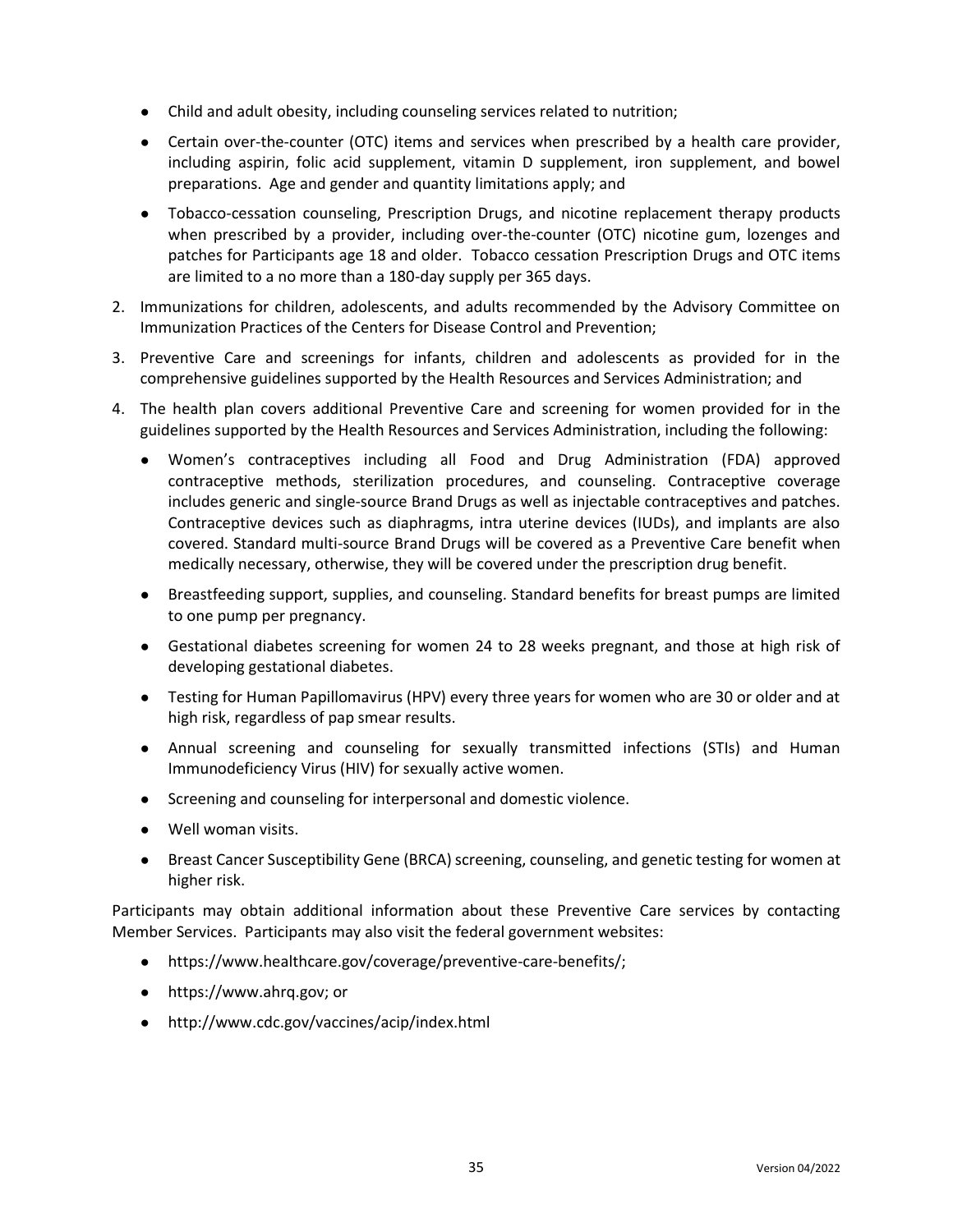The Plan also covers the following as required by state law:

- Routine screening mammograms.
- Annual Pap smear for testing performed by any FDA-approved gynecologic cytology screening technologies.
- Annual prostate cancer screenings and digital rectal exam, including PSA test for males who are at least 50 years old or at least 40 years old who are at high risk for prostate cancer.

### **7.3 Covered Services**

Covered Services are the services listed below, subject to the Limitations and Exclusions below, and all other provisions of this Plan:

- **Allergy Services.** Allergy testing, treatment, serum and injections will be payable as shown in the associated SBCs.
- **Ambulance Service.** Hospital or state licensed vehicle that is designed, equipped, and used only to transport the sick and injured and staffed by Emergency Medical Technicians (EMT), paramedics, or other certified medical professionals. This includes ground, water, fixed wing, and rotary wing air transportation.

And one or more of the following criteria are met:

- For ground ambulance, you are taken:
	- From your home, the scene of an accident or medical Emergency to a Hospital;
	- **E** Between Hospitals, including when we require you to move from an Out-of-Network Hospital to an In-Network Hospital
	- **E** Between a Hospital and a Skilled Nursing Facility or other approved Facility.
- For air or water ambulance, you are taken:
	- From the scene of an accident or medical Emergency to a Hospital;
	- **E** Between Hospitals, including when we require you to move from an Out-of-Network Hospital to an In-Network Hospital
	- Between a Hospital and an approved Facility.

Ambulance services are subject to Medical Necessity reviews by us. Emergency ground ambulance services do not require precertification and are allowed regardless of whether the Provider is an In-Network or Out-of-Network Provider.

Non-Emergency ambulance services are subject to Medical Necessity reviews by us. When using an air ambulance for non-Emergency transportation, we reserve the right to select the air ambulance Provider. If you do not use the air ambulance Provider we select, the Out-of-Network Provider may bill you for any charges that exceed the Plan's Maximum Allowed Amount.

You must be taken to the nearest Facility that can give care for your condition. In certain cases we may approve benefits for transportation to a Facility that is not the nearest Facility.

Benefits also include Medically Necessary treatment of a sickness or injury by medical professionals from an ambulance service, even if you are not taken to a Facility.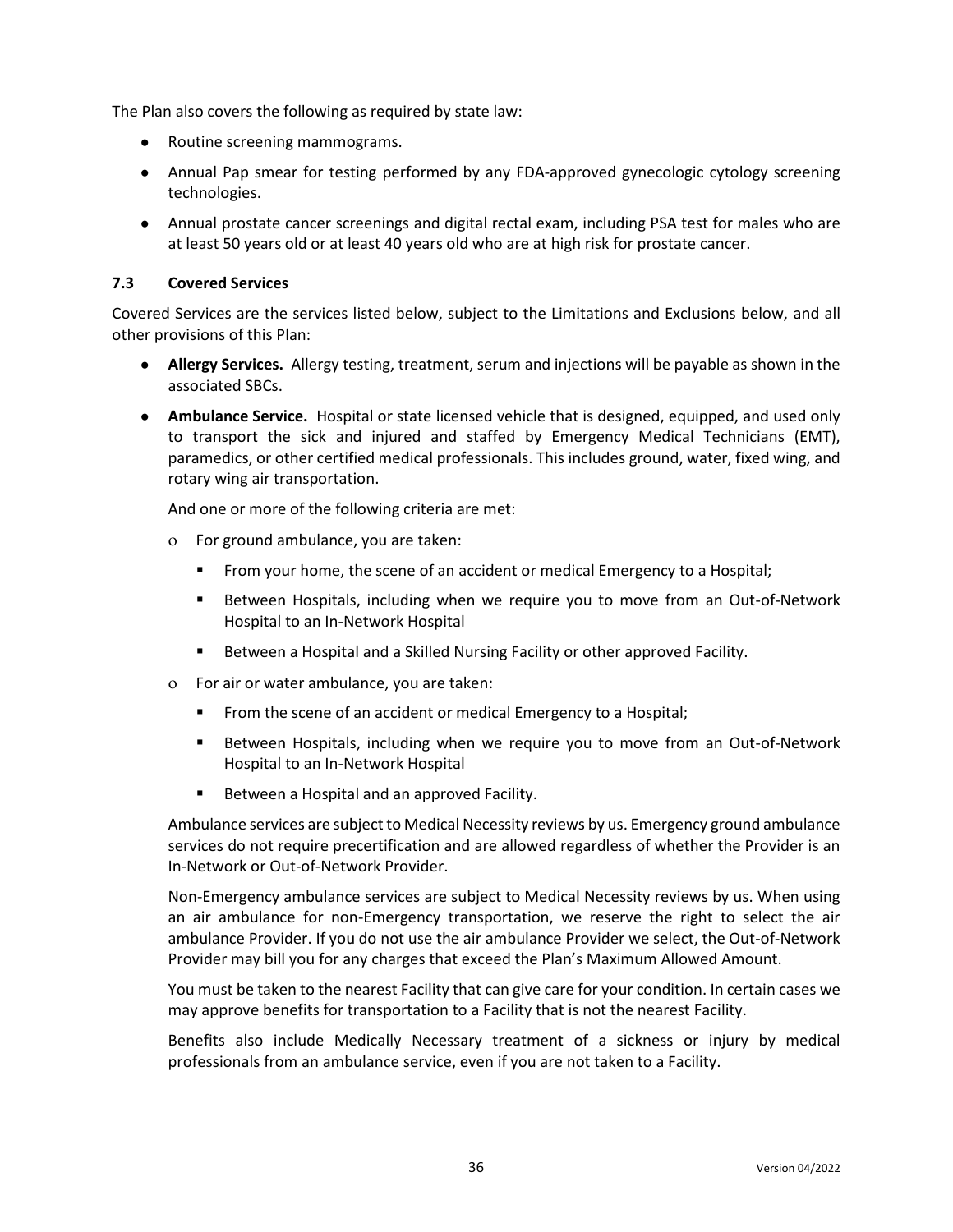Ambulance services are not covered when another type of transportation can be used without endangering your health. Ambulance services for your convenience or the convenience of your family or Doctor are not a Covered Service.

Other non-covered ambulance services include, but are not limited to, trips to:

- A Doctor's office or clinic;
- A morgue or funeral home.

**Important Notes on Air Ambulance Benefits:** Benefits are only available for air ambulance when it is not appropriate to use a ground or water ambulance. For example, if using a ground ambulance would endanger your health and your medical condition requires a more rapid transport to a Facility than the ground ambulance can provide, the Plan will cover the air ambulance. Air ambulance will also be covered if you are in an area that a ground or water ambulance cannot reach.

Air ambulance will not be covered if you are taken to a Hospital that is not an acute care Hospital (such as a Skilled Nursing Facility or a rehabilitation facility), or if you are taken to a Physician's office or your home.

## **Air Ambulance Hospital to Hospital Transport**

If you are moving from one Hospital to another, air ambulance will only be covered if using a ground ambulance would endanger your health and if the Hospital that first treats cannot give you the medical services you need. Certain specialized services are not available at all Hospitals. For example, burn care, cardiac care, trauma care, and critical care are only available at certain Hospitals. To be covered, you must be taken to the closest Hospital that can treat you.

*Note:* Coverage is not available for air ambulance transfers simply because you, your family, or your Provider prefers a specific Hospital or Physician.

- **Ambulatory Surgical Facility.** Services and supplies furnished by an Ambulatory Surgical Facility.
- **Anesthetics.** Anesthetics and their professional administration.
- **Attention Deficit Disorders.** Treatment and prescription medication as deemed Medically Necessary for attention deficit disorders and behavioral disorders as shown in the associated SBCs for Mental Health Conditions.
- **Autism Services.** Certain treatment associated with autism spectrum disorder (ASD). Coverage for ASD includes but is not limited to the following:
	- Diagnosis of autism spectrum disorder;
	- o Behavioral Health Treatment of autism spectrum disorder;
	- Pharmacy care;
	- Psychiatric care;
	- Psychological care; and
	- Therapeutic care.

Treatment for ASD includes Applied Behavioral Analysis when provided or supervised by a board certified behavior analyst, licensed by the Board of Medicine, and billed by such behavior analyst, and the prescribing practitioner is independent of the provider of the Applied Behavioral Analysis.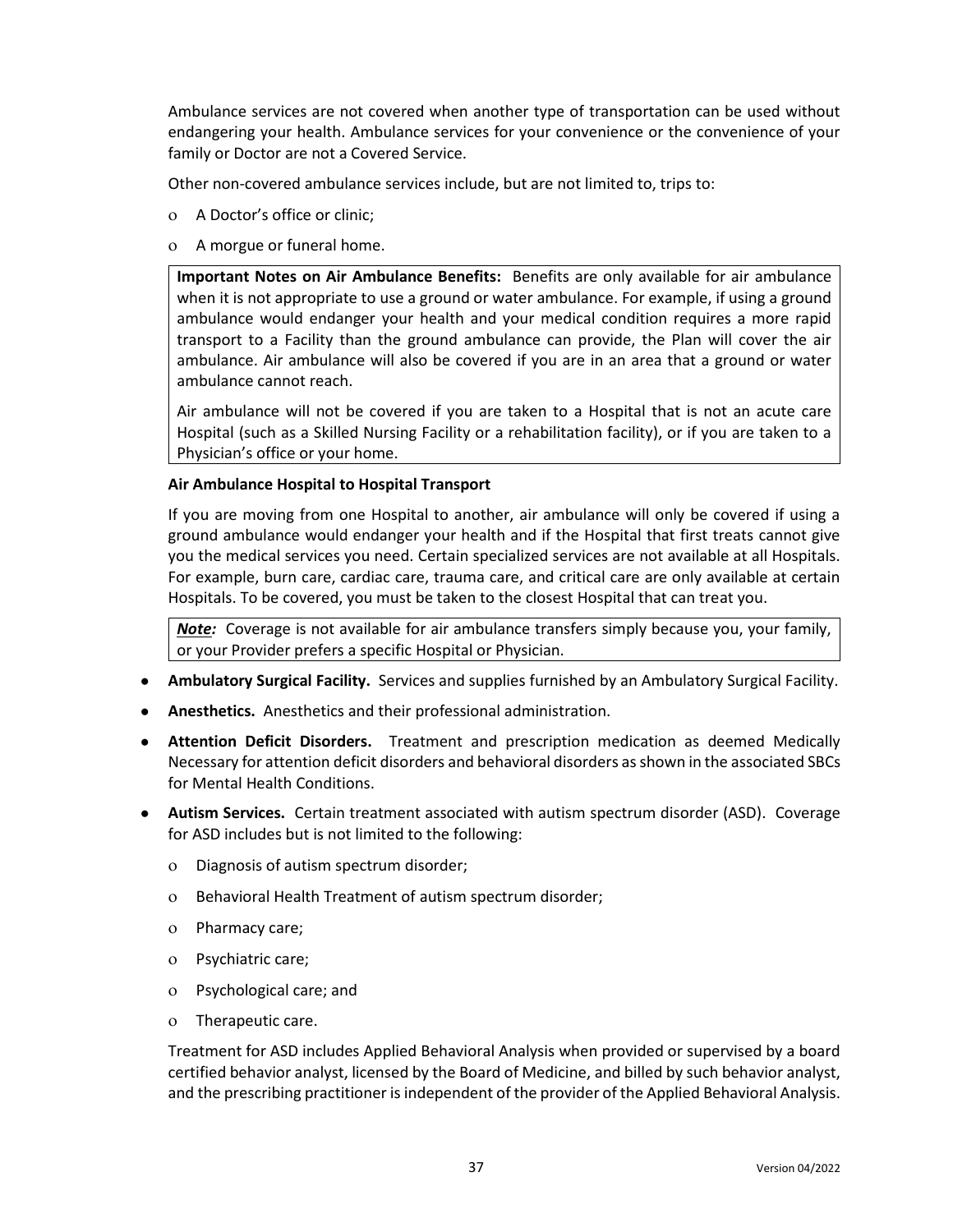- **Blood Plasma.** Services and supplies required for the administration of blood transfusions, including blood, blood plasma, and plasma expanders, when not available to the Covered Person without charge.
- **Breast Reduction Surgery.** Breast Reduction Surgery when Medically Necessary and not solely for Cosmetic or Reconstructive purposes.
- **Cervical Cancer Screening.** Cervical cancer screening will be covered as listed in the associated SBCs. Covered procedures include: pap smear screening, liquid based cytology and Human Papilloma Virus ("HPV") detection methods for covered females with equivocal findings on cervical cytologic analysis that have been approved by the United States Food and Drug Administration.
- **Chiropractic Treatment.** See Spinal Manipulation Treatment.
- **Clinical Trials**

### Benefits:

Benefits include coverage for services given to You as a participant in an approved clinical trial if the services are Covered Services under this plan. An "approved clinical trial" means a phase I, phase II, phase III, or phase IV clinical trial that studies the prevention, detection, or treatment of cancer or other life-threatening conditions. The term life-threatening condition means any disease or condition from which death is likely unless the disease or condition is treated.

Benefits are limited to the following trials:

- Federally funded trials approved or funded by one of the following:
	- The National Institutes of Health.
	- The Centers for Disease Control and Prevention.
	- **E** The Agency for Health Care Research and Quality.
	- The Centers for Medicare & Medicaid Services.
	- Cooperative group or center of any of the four (4) entities listed immediately above or the Department of Defense or the Department of Veterans Affairs.
	- A qualified non-governmental research entity identified in the guidelines issued by the National Institutes of Health for center support grants.
	- Any of the following Departments listed in this subpart below if the study or investigation has been reviewed and approved through a system of peer review that the U.S. Secretary of Health and Human Services determines: 1) to be comparable to the system of peer review of studies and investigations used by the National Institutes of Health, and 2) assures unbiased review of the highest scientific standards by qualified individuals who have no interest in the outcome of the review.
		- $\triangleright$  The Department of Veterans Affairs.
		- $\triangleright$  The Department of Defense.
		- $\triangleright$  The Department of Energy.
- Studies or investigations done as part of an investigational new drug application reviewed by the Food and Drug Administration.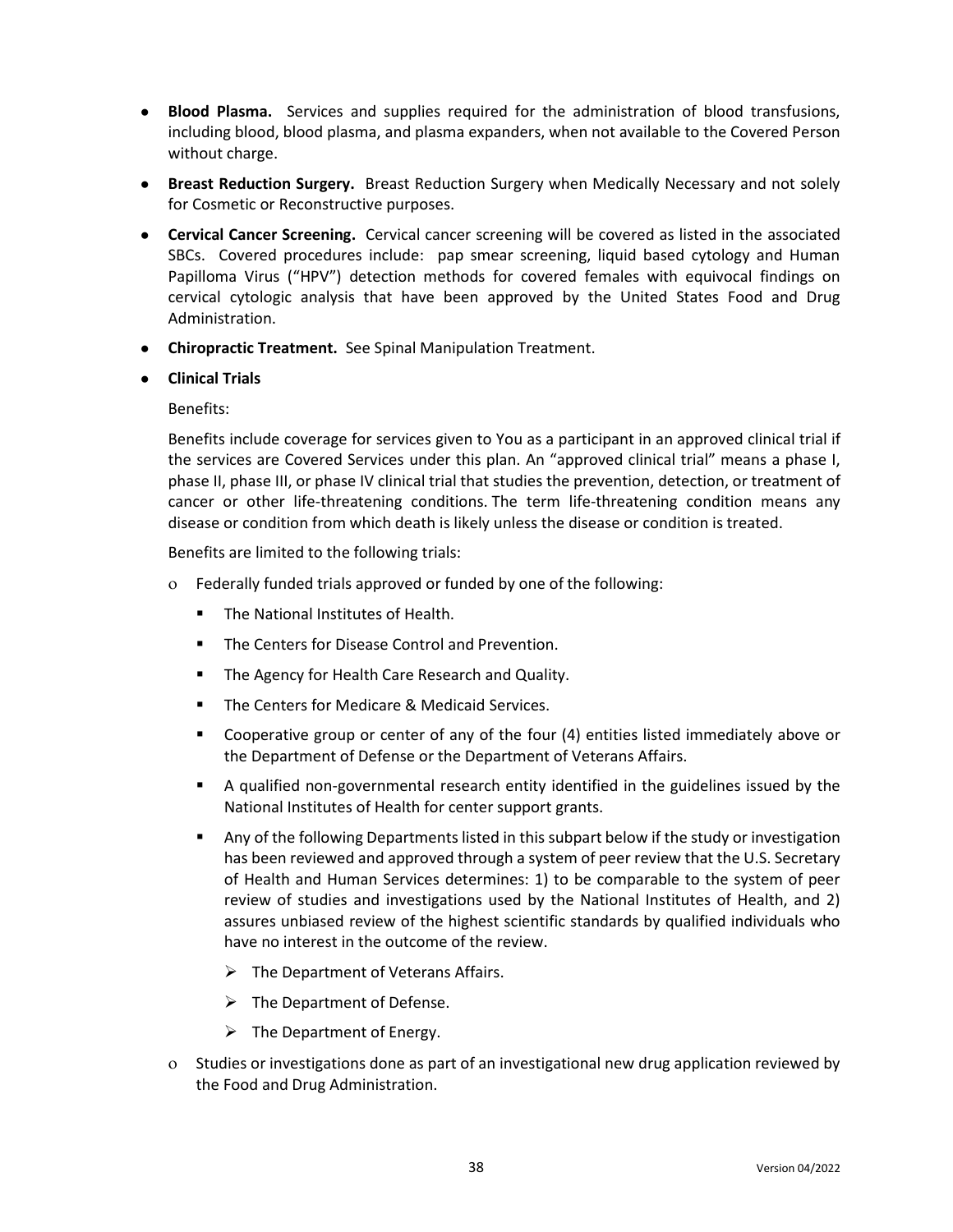Studies or investigations done for drug trials which are exempt from the investigational new drug application.

You may be required to use an In-Network provider to maximize Your benefits. You must call Member Services to find out.

When a requested service is part of an approved clinical trial, it is a covered service even though it might otherwise be investigational as defined by this plan. All other requests for clinical trials services that are not part of approved clinical trials will be reviewed according to our clinical coverage guidelines, related policies and procedures.

#### Exclusions:

The plan may not provide the benefits listed immediately below and reserves the right to exclude any of the following:

- The investigational item, device, or service, itself; or
- $\circ$  Items and services that are given only to satisfy data collection and analysis needs and that are not used in the direct clinical management of the patient; or
- A service that is clearly inconsistent with widely accepted and established standards of care for a particular diagnosis; or
- Any item or service that is paid for, or should have been paid for, by the sponsor of the trial.
- **Cleft Lip and Related Conditions.** Inpatient and Outpatient dental, oral surgical, and orthodontic services which are Medically Necessary for the treatment of cleft lip, cleft palate or ectodermal dysplasia.
- **Colorectal Cancer Screening.** Colorectal Cancer Screening will be covered as any other Illness. Covered procedures include: medically recognized screening, specialty screening with an annual fecal occult blood test, flexible sigmoidoscopy or colonoscopy, or in appropriate circumstances radiologic imaging, shall be provided in accordance with the most recently published recommendation established by the American College of Gastroenterology, in consultation with the American Cancer Society, for the ages, Family histories, and frequencies referenced in such recommendation.
- **Contact Lenses After Cataract Surgery.** Initial purchase of contact lenses and/or eyeglasses if required as a result of cataract surgery.
- **Contraceptives.** Any prescribed Drug or device approved by the United States Food and Drug Administration for use as a contraceptive. Oral, implant and injectable contraceptive drugs, intrauterine devices and prescription barrier methods are covered.
- **Cosmetic or Reconstructive Surgery.** Cosmetic or Reconstructive Surgery, if such surgery is to restore bodily function or correct deformity resulting from an Illness or Injury covered under this Plan.
- **Craniofacial Abnormalities.** For children younger than 18 years of age, reconstructive surgery for craniofacial abnormalities, meaning surgery to improve function of, or attempt to create a normal appearance of an abnormal structure caused by Congenital Defects, development deformities, trauma, tumors, infections or disorder.
- **Dental Care.** Medical expenses for Dental Care shall include coverage for Medically Necessary general anesthesia and Hospitalization or charges for an Ambulatory Care Facility licensed to provide Outpatient surgical procedures for dental care to a Covered Person who is determined by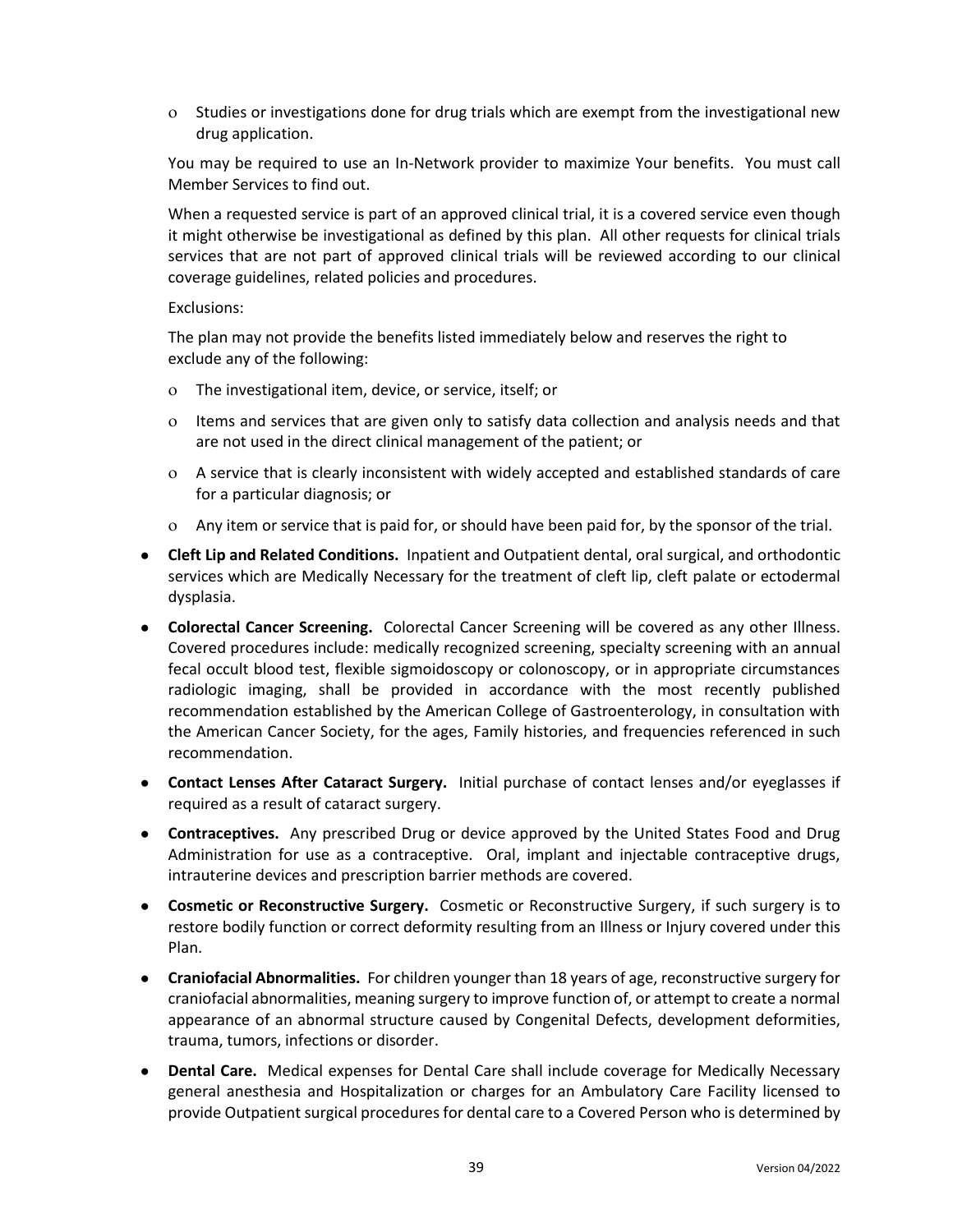a licensed Dental provider, in consultation with the Covered Person's treating Doctor to require general anesthesia and admission to a Hospital or Ambulatory Care Facility to effectively and safely provide dental care if such Covered Person is:

- $\circ$  Is under the age of 5 years old;
- Is severely disabled; or
- Has a medical condition and requires admission to a Hospital or Ambulatory Care Facility and general anesthesia for dental care treatment
- The Plan shall always pay secondary to any other dental coverage. No other expenses for dental work are included as a Covered Expense.
- **Diabetic Supplies and Education.** Benefits for equipment, supplies (for diabetic coverage, equipment and supplies are not considered Durable Medical Equipment) and in-person Outpatient self-management training and education, including medical nutrition therapy, for the treatment of insulin-Dependent diabetes, insulin-using diabetes, gestational diabetes and noninsulin-using diabetes if prescribed by a health care professional legally authorized to prescribe such items under law.

Diabetes in-person Outpatient self-management training and education shall be provided by a certified, registered or licensed health care professional.

- **Diagnostic Charges and Preadmission Testing.** X-ray, laboratory services, diagnostic charges and preadmission testing.
- **Dietitians.** Services of a licensed dietitian within the scope of licensure if related to Injury or Illness covered by the Plan and if recommended by a Doctor in connection with an examination or treatment covered by the Plan.
- **Doctor's Services.** Doctor's fees for medical and surgical services as well as services of an assistant surgeon when required, as limited by Section 3, and other Medically Necessary services.

Services performed in a Doctor's office on the same day or following business day for the same or related diagnosis, whether a Doctor is seen or not, will be payable as shown in the associated SBCs. Services include, but are not limited to: examinations, x-ray and laboratory tests (including the reading or processing of the tests), supplies, injections, allergy shots, cast application and minor Surgery. If more than one Doctor is seen in the same clinic on the same date, only one Copayment will apply.

- **Durable Medical Equipment.** The lesser of the rental or purchase price of Medically Necessary Durable Medical Equipment, at the percentage shown in the associated SBCs.
- **Early Intervention Services.** Your coverage includes benefits for early intervention services for covered Dependents from birth to age three who are certified by the Department of Behavioral Health and Developmental Services ("the Department") as eligible for services under Part C of the Individuals with Disabilities Education Act. These services consist of:
	- o speech and language therapy;
	- occupational therapy;
	- physical therapy; and
	- assistive technology services and devices.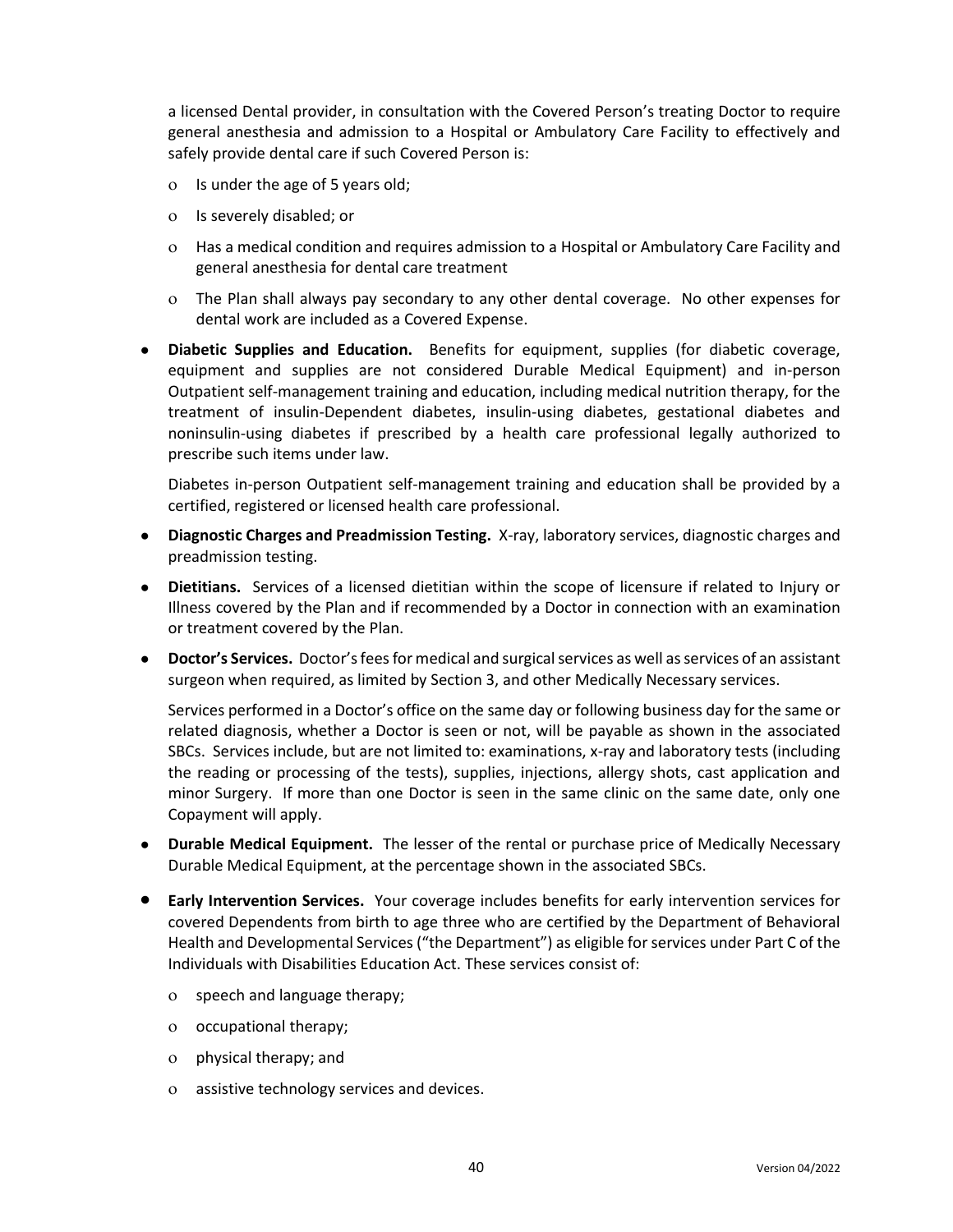Early intervention services for the population certified by the Department are those services listed above which are determined to be Medically Necessary by the Department and designed to help an individual attain or retain the capability to function age-appropriately within his environment. This shall include services which enhance functional ability without affecting a cure. Benefits for services listed shall not be limited by the exclusion of services that are not medically necessary.

- **Emergency Services.** Emergency Services means, with respect to an Emergency Medical Condition:
	- A medical screening examination (as required under section 1867 of the Social Security Act) that is within the capability of the emergency department of a Hospital, including ancillary services routinely available to the emergency department to evaluate such Emergency Medical Condition, and
	- Within the capabilities of the staff and facilities available at the Hospital, such further medical examination and treatment as are required under section 1867 of such Act to Stabilize the patient.
- An Emergency Medical Condition means a medical condition manifesting itself by acute symptoms of sufficient severity (including severe pain) such that a prudent layperson, who possesses an average knowledge of health and medicine, could reasonably expect the absence of immediate medical attention to result in a condition described in clause (i), (ii), or (iii) of section 1867(e)(1)(A) of the Social Security Act.
- **Gynecological or Obstetric Care.** A female Participant or Dependent may select, in addition to a Primary Care Physician, a properly credentialed obstetrician, gynecologist, Family Doctor, internist, or other qualified Doctor (without referral) for obstetric and/or gynecological care. Covered Services include one well-women examination per year, care related to pregnancy, and diagnosis treatment and referral for any obstetric or gynecological disease or condition, including Inpatient Care as Medically Necessary.
- **Hearing Screening.** Coverage for infant hearing screenings and all necessary audiological examinations using any technology approved by the United States Food and Drug Administration, and as recognized by the national Joint Committee on Infant Hearing in its most current position statement addressing early hearing detection and intervention programs. Coverage shall include follow-up audiological examinations as recommended by a Doctor or audiologist and performed by a licensed audiologist to confirm the existence or absence of hearing loss.
- **Hemophilia and Other Congenital Bleeding Disorders.** Coverage for expenses incurred in connection with the treatment of routine bleeding episodes associated with hemophilia and other congenital bleeding disorders. Coverage includes purchase of blood products and blood infusion equipment required for home treatment when the home treatment program is under the supervision of a state-approved hemophilia treatment center.
- **HIV/AIDS.** Injuries or Illnesses as a result of HIV/AIDS will be a Covered Expense.
- **Home Health Care.** Services of a Home Health Care Agency, at the percentage shown in the associated SBCs, for services furnished to a Covered Person in the home in accordance with a Home Health Care plan.

The Home Health Care plan must be established and approved by the Doctor and must certify that a Hospital confinement would otherwise be required.

Covered Services include: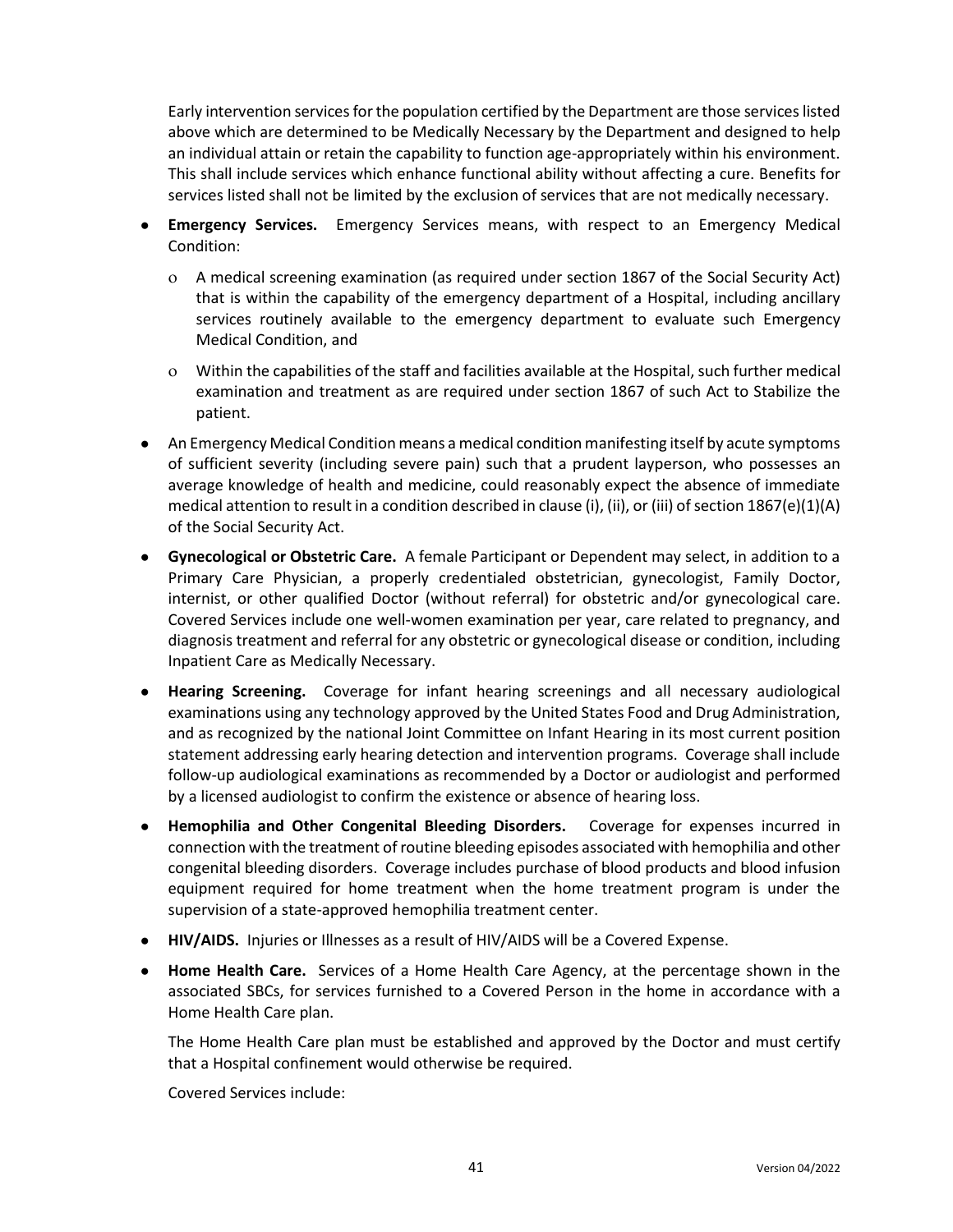- Part time or intermittent nursing care by or under the supervision of a Registered Nurse (R.N.), if Medically Necessary;
- Part time or intermittent Home Health aide services performing services specifically ordered by a Doctor;
- Occupational therapy, speech therapy, physical therapy and respiratory therapy provided by a Home Health Care Agency; and
- Medical supplies, medicines, and equipment prescribed by a Doctor and provided by the Home Health Care Agency if such items would have been covered while Hospital confined.

For determining the limit of benefits with respect to services set forth in items listed above, each visit by a member of a Home Health Care Agency shall be considered as one Home Health Care visit and 4 hours of Home Health aide services shall be considered as one Home Health Care visit.

In addition to the Limitations and Exclusions below, benefits will NOT be provided for any of the following:

- Services of a person who ordinarily resides in a Covered Person's home or is a member of the Covered Person's Family or spouse's Family;
- Custodial Care, consisting of services and supplies which are provided to an individual primarily to assist in the Activities of Daily Living;
- Any period during which the Covered Person is not under the continuing care of a Doctor;
- Homemaker or housekeeping services except by Home Health aides as ordered in the Home Health Care treatment plan;
- Supportive environmental materials such as handrails, ramps, air conditioners and telephones;
- o Services performed by volunteer workers;
- o Social services and dietary assistance;
- o Separate charges for records, reports or transportation;
- Expenses for the normal necessities of living, such as food, clothing, and household supplies;
- o Services rendered or supplies furnished to anyone other than the Covered Person;
- Any services or supplies not included in the Home Health Care treatment plan or not specifically set forth as a Covered Expense; and
- Services provided during any period of time in which the Covered Person is receiving benefits under this Plan's Hospice Care benefit.
- **Hospice Care.** Hospice Care on either an Inpatient or Outpatient basis as an alternative to Hospitalization for Terminally Ill person, as shown in the associated SBCs.

Covered Services must be rendered, furnished and billed by a Hospice and included in a written Hospice treatment plan established and periodically reviewed by a Doctor. The Hospice treatment plan must:

- Certify that the Covered Person is Terminally Ill and has less than a 6 month life expectancy;
- Certify that it is medically advisable for the Covered Person to live at home;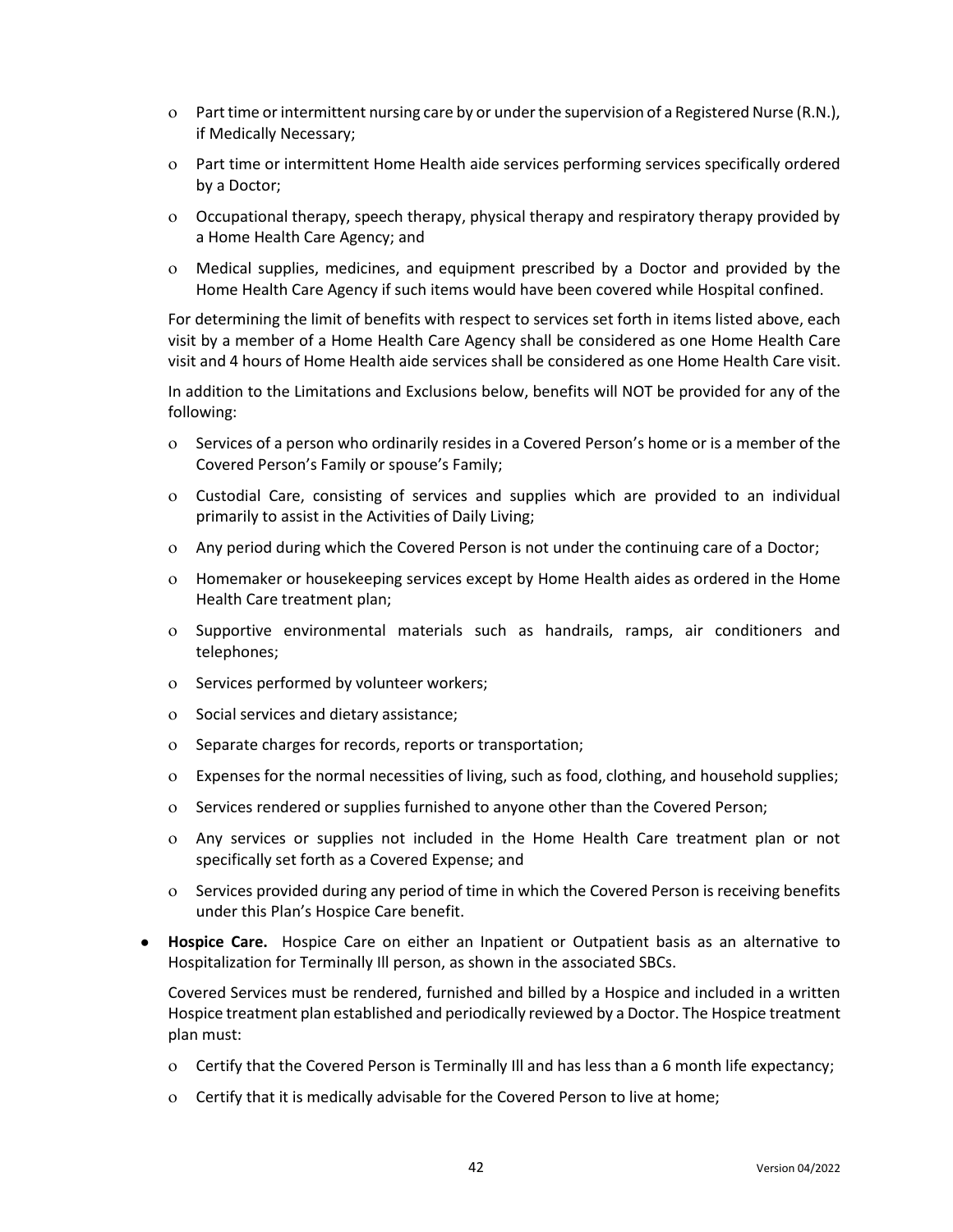- Certify that Hospital confinement would be required in the absence of Hospice Care; or
- Describe the services and supplies for the palliative care and Medically Necessary treatment to be provided to the Covered Person by the Hospice.

Covered Services include:

- An assessment visit and initial testing;
- Room and board, services and supplies furnished by a Hospice while confined therein;
- Patient care provided by Home Health aides;
- Visits by speech therapists and psychotherapists;
- o Intermittent care by a Registered Nurse (R.N.) or Licensed Practical Nurse (L.P.N.);
- Drugs and medicines for the Terminal Illness that are legally obtainable only upon a Doctor's written prescription and insulin while receiving Hospice Care on an Inpatient basis only;
- Medical supplies normally used for Hospital Inpatients, such as oxygen, catheters, needles, syringes, dressing, materials used in aseptic techniques, irrigation solutions, intravenous solutions and other medical supplies including splints, trusses, braces or crutches;
- o Rental of Durable Medical Equipment;
- Family counseling of immediate Family members;
- Respite care;
- Professional medical, psychological, psychosocial and pastoral counseling services utilizing a medically directed interdisciplinary team; and
- Supportive services to the bereaved immediate Family members for up to 3 months following the death of the Covered Person.

In addition to the Limitations and Exclusions below, benefits will NOT be provided for any of the following:

- Homemaker or housekeeping services except by Home Health aides as ordered in the Hospice treatment plan;
- Supportive environmental materials such as handrails, ramps, air conditioners and telephones;
- o Services performed by Family members or volunteer workers;
- "Meals on Wheels" or similar food services;
- o Separate charges for records, reports or transportation;
- Expenses for the normal necessities of living, such as food, clothing and household supplies;
- Services rendered or supplies furnished to other than the Terminally Ill Covered Person except as listed above;
- Any services or supplies not included in the Hospice treatment plan or not specifically set forth as a Covered Expense;
- Legal and financial counseling services; and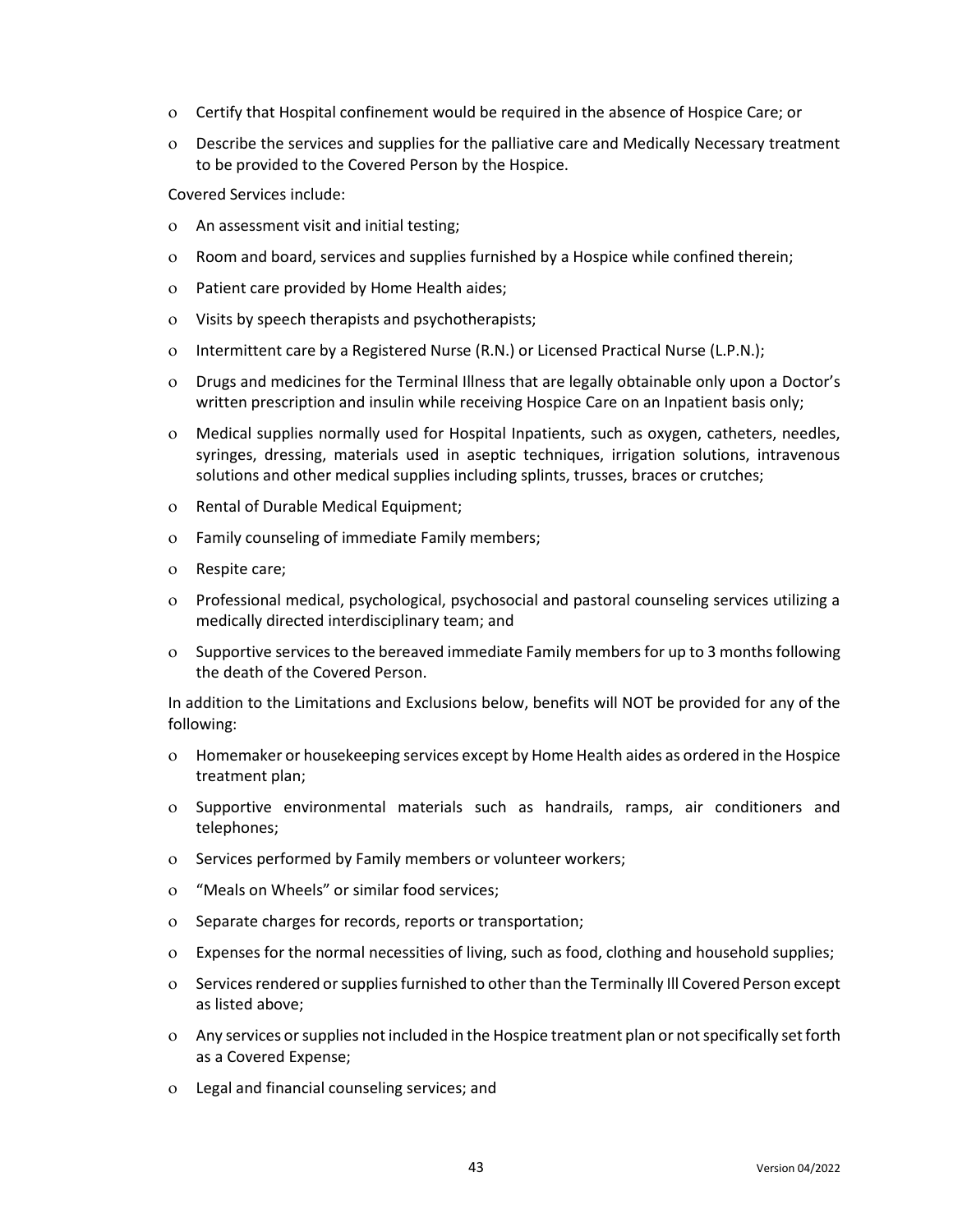- Services provided during any period of time in which the Covered Person is receiving benefits under this Plan's Home Health Care benefit.
- **Hospital Services**.
	- **Inpatient.** Hospital room and board, general nursing care, and regular daily services to the extent of the room and board allowance shown in the associated SBCs.

*Note:* For treatment in an Out-of-Network Hospital, if a private room is used, the most frequent semi-private room rate will be used unless confinement in a private room is specifically requested by the Doctor due to the nature of the Illness and/or Injury. An explanation must be submitted to the Claims Administrator.

Intensive Care Unit or other special care unit such as Coronary Care, up to the amount specified in the associated SBCs (but not for the concurrent use of any other Hospital room).

Medically Necessary services and supplies furnished by the Hospital while confined as an Inpatient.

Coverage is not extended for a Hospital when the services could be rendered by an Other Facility Provider at a lesser expense.

- **Outpatient.** Medically Necessary services and supplies furnished by a Hospital while being treated on an Outpatient basis such as:
	- **■** Allergy testing;
	- Chemotherapy;
	- Dialysis;
	- Emergency Room Services (subject to the associated SBCs);
	- Laboratory tests and X-rays;
	- **•** Preadmission testing;
	- Radiation therapy;
	- Respiratory therapy; and
	- Surgical services.
- **Hysterectomy.** Medical expenses for laparoscopy–assisted vaginal hysterectomy and vaginal hysterectomy when Medically Necessary. Includes a minimum Hospital stay of 23 hours for laparoscopic hysterectomy and 48 hours for vaginal hysterectomy. Minimum hours are not required if attending Doctor, in consultation with Covered Person, determines a shorter period of Hospital stay is appropriate.
- **Immunization.** Immunization against diphtheria, hepatitis B, measles, mumps, pertussis, polio, rubella, and any other immunization as may be prescribed by the Commissioner of Health. No Deductibles apply.
- **Lymphedema.** Coverage for equipment, supplies, complex decongestive therapy, and Outpatient self-management training and education for the treatment of lymphedema if lawfully prescribed by a Doctor.
- **Mammography.** Coverage for one mammogram annually for Covered Persons over the age of 35. Coverage to include digital mammograms. Further mammograms may be covered if the Covered Person has a history of breast cancer and such additional mammogram is Preauthorized.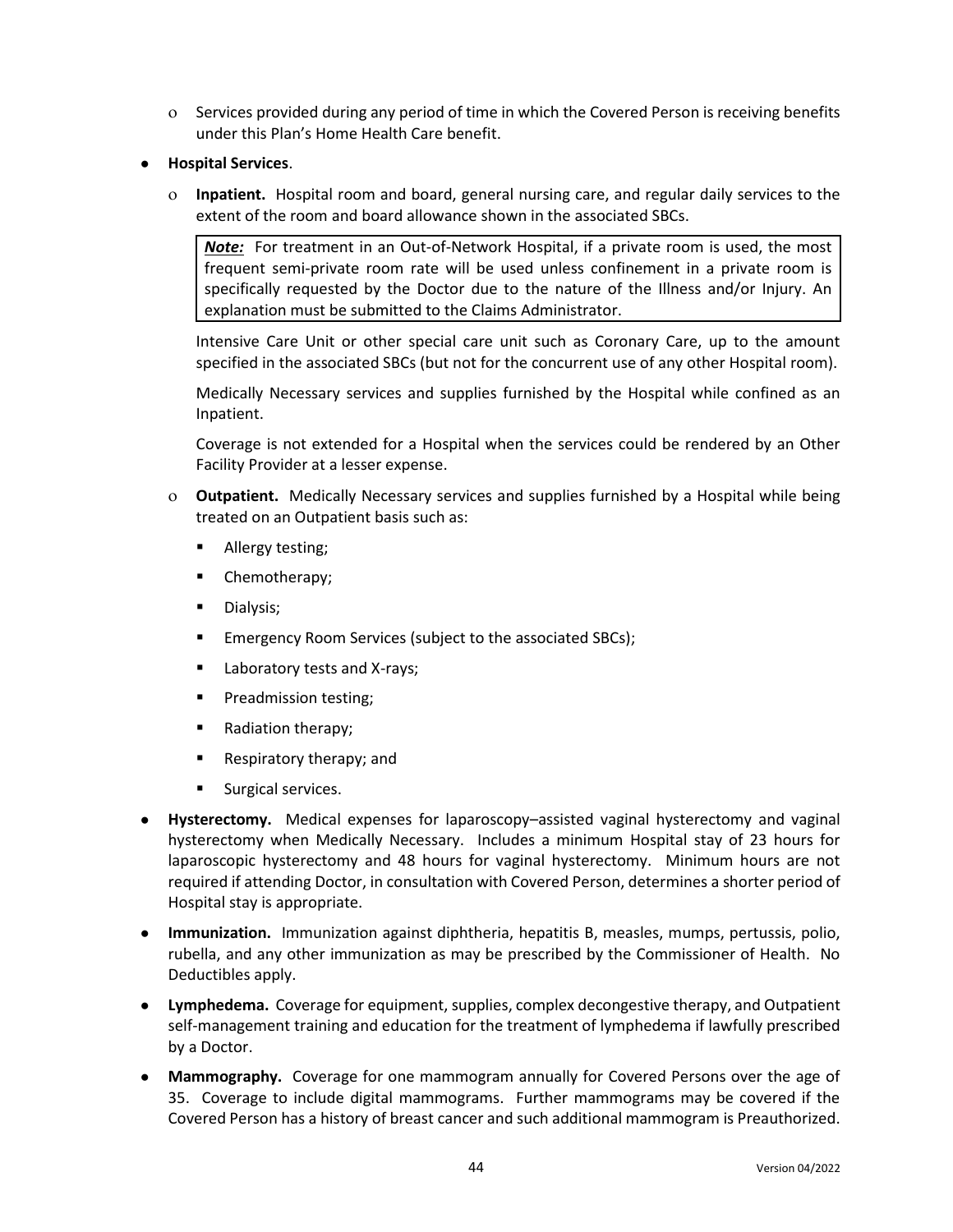- **Mastectomy or related procedure.** Expenses incurred with respect to a mastectomy or lymph node dissection in connection with breast cancer. For a mastectomy, the Plan will cover a minimum 48 hour Hospital stay. For lymph node dissection, the Plan will cover a 24 hour Hospital stay
- **Maternity Expenses.** Expenses incurred by either Participant or Covered Dependents as shown in the associated SBCs, for:
	- Pregnancy to include prenatal care, services provided by a Birthing Center, one amniocentesis test per pregnancy, and up to 2 ultrasounds per pregnancy (more than 2 only when it is determined to be Medically Necessary);
	- Midwife Services when Midwife is licensed in the state where services are rendered; and
	- o Complications of Pregnancy.
	- For an uncomplicated vaginal delivery, this Plan will cover a 48 hour Hospital stay. For an uncomplicated cesarean delivery, the Plan will cover a 96-hour Hospital stay. If a decision is made to discharge a mother or newborn before the expiration of the minimum hours, listed above, coverage is provided for timely post-delivery care by a Doctor, Midwife, Registered Nurse, or other appropriate licensed health care provider and may be provided at the mother's home, a health care provider's office, or a Health Care Facility.
- **Medical and Surgical Supplies**. Casts, splints, trusses, braces, crutches, surgical dressings and other Medically Necessary supplies.
- **Medical Records.** Expense for obtaining Medical records will be paid in full to a Maximum Benefit of \$50 per provider.
- **Mental Health Conditions or Substance Use Disorders.** Covered Services for the diagnosis and treatment of a Mental Health Conditions and Substance Use Disorders.
	- **Inpatient Treatment.** Inpatient Care for Mental Health Conditions and Substance Use Disorders. Coverage includes individual psychotherapy, psychological testing, counseling with Family members to assist with the patient's diagnosis and treatment, and convulsive therapy treatment. Inpatient services for Substance Use Disorder must be provided in a Hospital or Substance Use Treatment facility which is licensed to provide a continuous, structured, 24 hour a day program of drug or alcohol treatment and rehabilitation including 24 hour a day nursing care. Coverage includes residential treatment.
	- **Partial Day Mental Health Conditions and Substance Use Disorder Programs.** A partial day program must be licensed or approved by the state and must include day or evening treatment programs which lasts at least 6 or more continuous hours per day for Mental Health Conditions and Substance Use Disorders, or an intensive Outpatient program, which lasts 3 or more continuous hours per day for treatment of alcohol or drug dependence.
	- **Outpatient**. Outpatient Care for treatment of Mental Health Conditions and/or complications thereof, up to the maximum shown in the associated SBCs, provided services are rendered by:
		- A licensed Hospital;
		- Psychiatric Hospital;
		- Outpatient psychiatric center;
		- A community mental health center;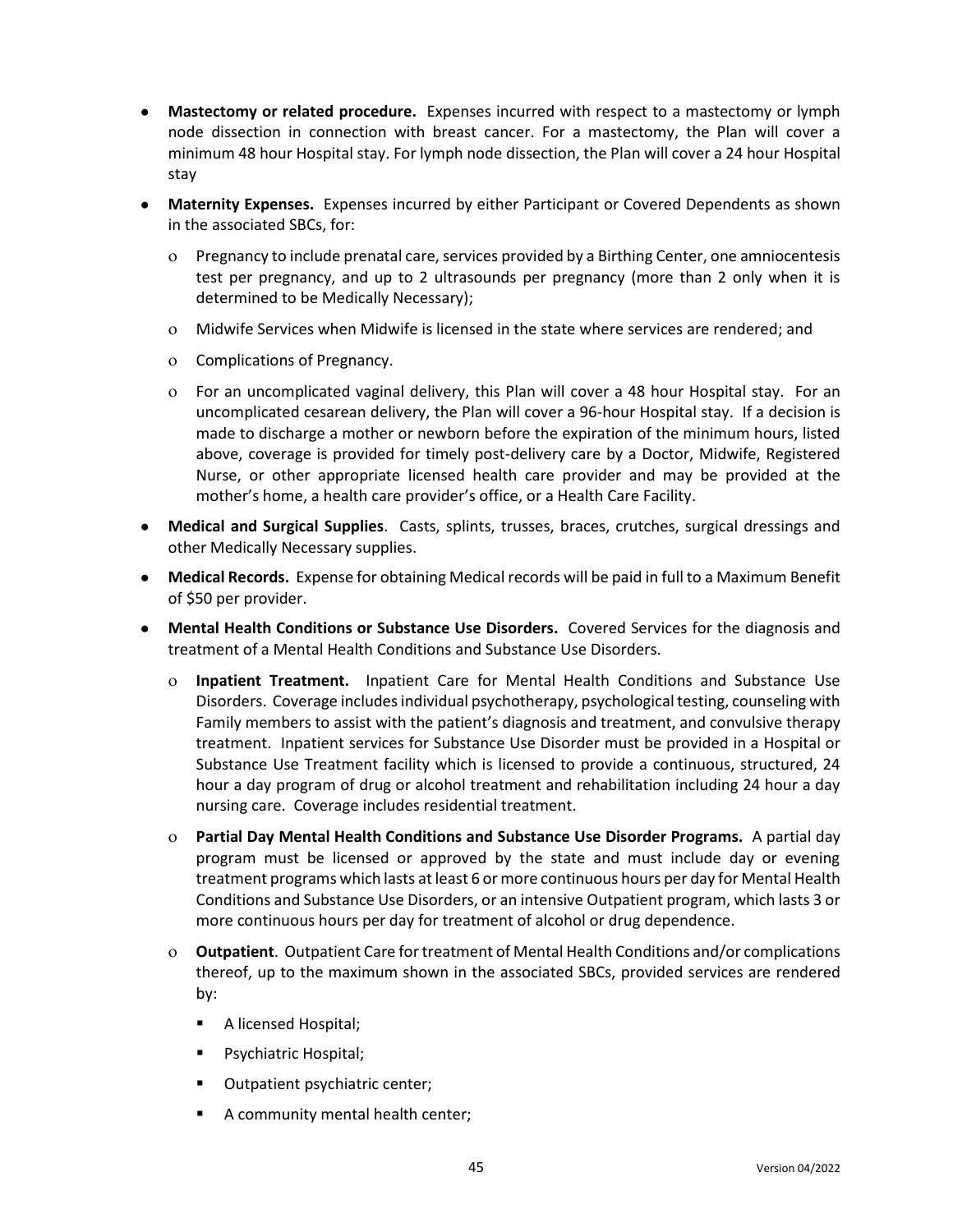- A Doctor;
- Psychologist;
- Licensed professional counselor; or
- Clinical social worker (upon referral by a Doctor) holding a license for such services and acting in accordance with that license.
- **Outpatient Treatment.** Includes treatment for Outpatient Mental Health Conditions and Substance Use Disorders.
- **Medication Management.** Visits with a Doctor to ensure the medication taken for a Mental Health Conditions and Substance Use Disorders problem is working and the dosage is correct is a Covered Expense.

Coverage for Mental Health Conditions and Substance Use Disorders shall be neither different nor separate from coverage for any other Illness for the purpose of determining Deductibles, Benefit Year or Lifetime discretional limits, Benefit Year or Lifetime Maximum Benefits, episode or treatment limits, Copayments, and Coinsurances.

- **Newborn Expenses.** Newborn Expenses for the following shall be paid under the Newborn's own claim:
	- Hospital nursery expenses;
	- Pediatric care;
	- o Circumcision;
	- Hearing Exams as described above;
	- Cleft Lip and related conditions as described above; and
	- Congenital Defects and birth abnormalities.

*Note:* Newborn coverage shall include coverage for Injury or Illness, including the necessary care or treatment of medically diagnosed congential defects, birth abnormalities or prematurity. Covered Servicesincluded transportation costs of the newborn to and from the nearest Hospital or other Urgent Care Facility appropriately staffed and equipped to treat the newborn's condition. The transportation must be Medically Necessary to protect the health and safety of the newborn as certified by the attending Doctor.

*Note:* From the moment of delivery, each newborn is subject to a separate Deductible and Copayments as set forth in the associated SBCs.

- **Nursing Services.** Nursing care by a Registered Nurse (R.N.) or Licensed Practical Nurse (L.P.N.) prescribed by a Doctor.
- **Nutritional Counseling.** Coverage for eating disorders. Coverage will be limited to medical providers and will not include coverage for traditional weight loss plans such as Weight Watchers, Jenny Craig, etc. Coverage will also not include access to personal trainers, gym facilities, etc.
- **Obesity.** Coverage of certain treatments for Morbid Obesity including selected surgical procedures recognized by the National Institutes of Health (NIH). To qualify, Covered Persons must be age 18 or older and have a body mass index (BMI) of 40.0 or greater, where BMI equals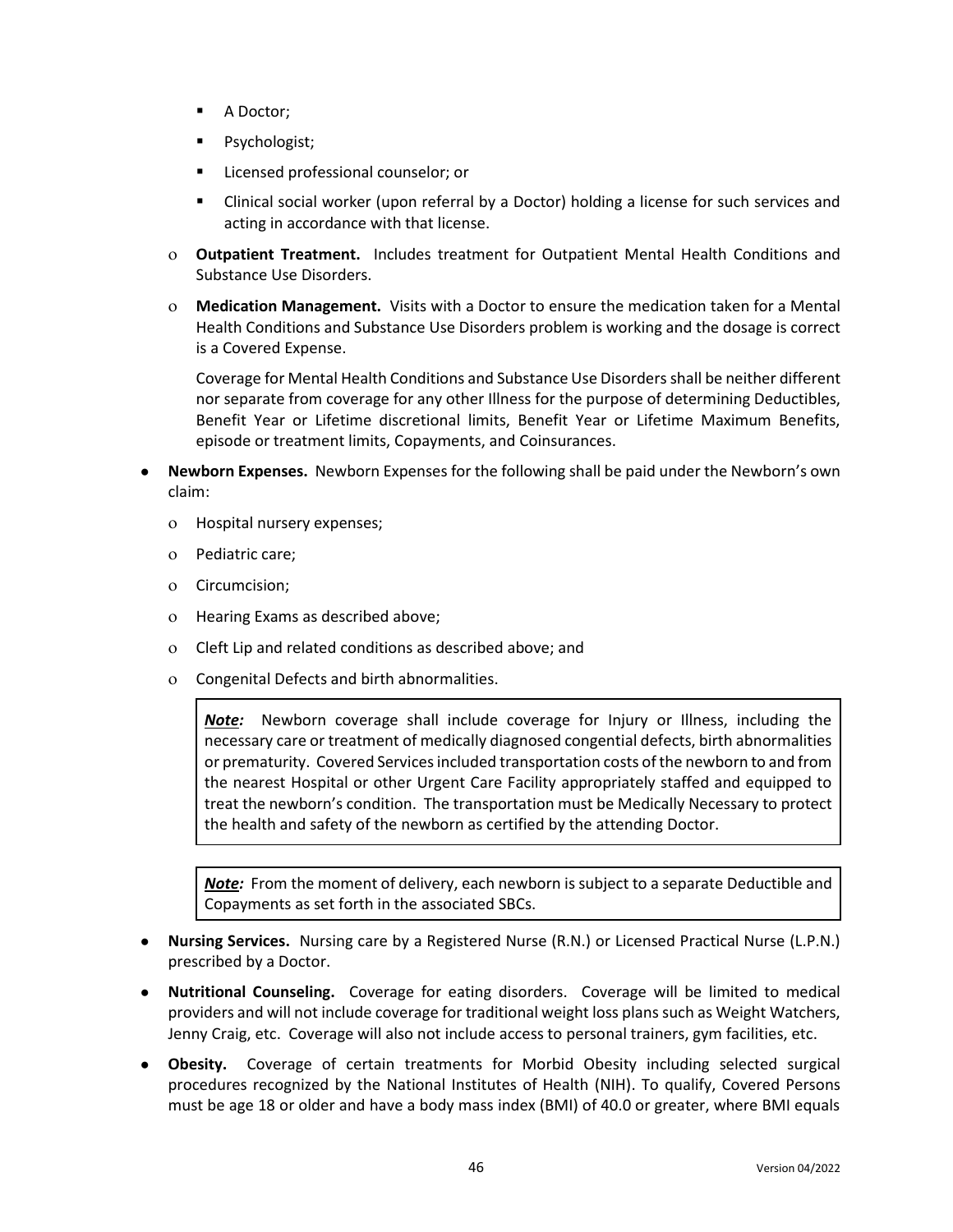weight in kilograms divided by height in meters squared. Coverage does not include weight control dietary supplements or weight loss medications, unless such supplements are recognized by the NIH as effective treatment for the long-term reversal of Morbid Obesity for Covered Persons meeting the requirements specified above. Precertification is required. A separate copay which does not apply to or count toward the Out-of-Pocket Maximum applies. The procedure must be performed at an identified Bariatric Surgery center of excellence in the Network.

**Coverage is not available Out-of-Network and is not available under Plan 6 PPO HDHP or under Plan 7 PPO HDHP. More complete information, including the VPC Benefits Consortium Bariatric Surgery Policy, is available from the Plan Administrator.**

- **Occupational Therapy.** Occupational therapy rendered by a licensed Occupational Therapist or Certified Occupational Therapist Assistant (C.O.T.A.). This care must be prescribed by a Doctor.
- **Oral Surgery.** Medical expense for oral surgery include:
	- When necessitated as the direct result of an Injury to natural teeth or dental prosthesis if treatment begins within 6 months of the date of the Injury (chewing related expenses not covered);
	- For the surgical removal of impacted wisdom teeth;
	- Care of fractures or complete dislocation of the jaw;
	- Alveolectomy when related to tooth extraction;
	- Maxillary or mandibular frenectomy when not related to a dental procedure;
	- Surgical services on the hard or soft tissues in the mouth when the main purpose is not to treat or help the teeth and their supporting structures;
	- The treatment of medically diagnosed cleft lip, cleft palate, or ectodermal dysplasia;
	- Surgical removal of tumors within the oral cavity; or
	- For Dependents age 8 or less, general anesthesia and Hospital expenses for covered dental care when there is a serious underlying medical condition which exists or where necessary due to accidental Injury to sound natural teeth. (Preauthorization required.)

For the purpose of the oral surgery covered by the terms of this benefit, Covered Services shall be deemed to include fees of a duly licensed Dentist. The Plan shall always pay secondary to any other dental coverage.

#### **Orthognathic Surgery.**

- **Medically Necessary**. Orthognathic surgery is considered Medically Necessary to treat a medical condition or Injury which prevents normal function of the joint or bone when the procedure can be reasonably expected to attain functional capacity of the affected part. A medical condition or Injury which prevents normal function of the joint or bone includes any of the following:
	- Choking, difficulty swallowing or ability to chew only soft or liquid food;
	- Symptoms must be documented in the medical record, must be significant and must persist for at least 4 months;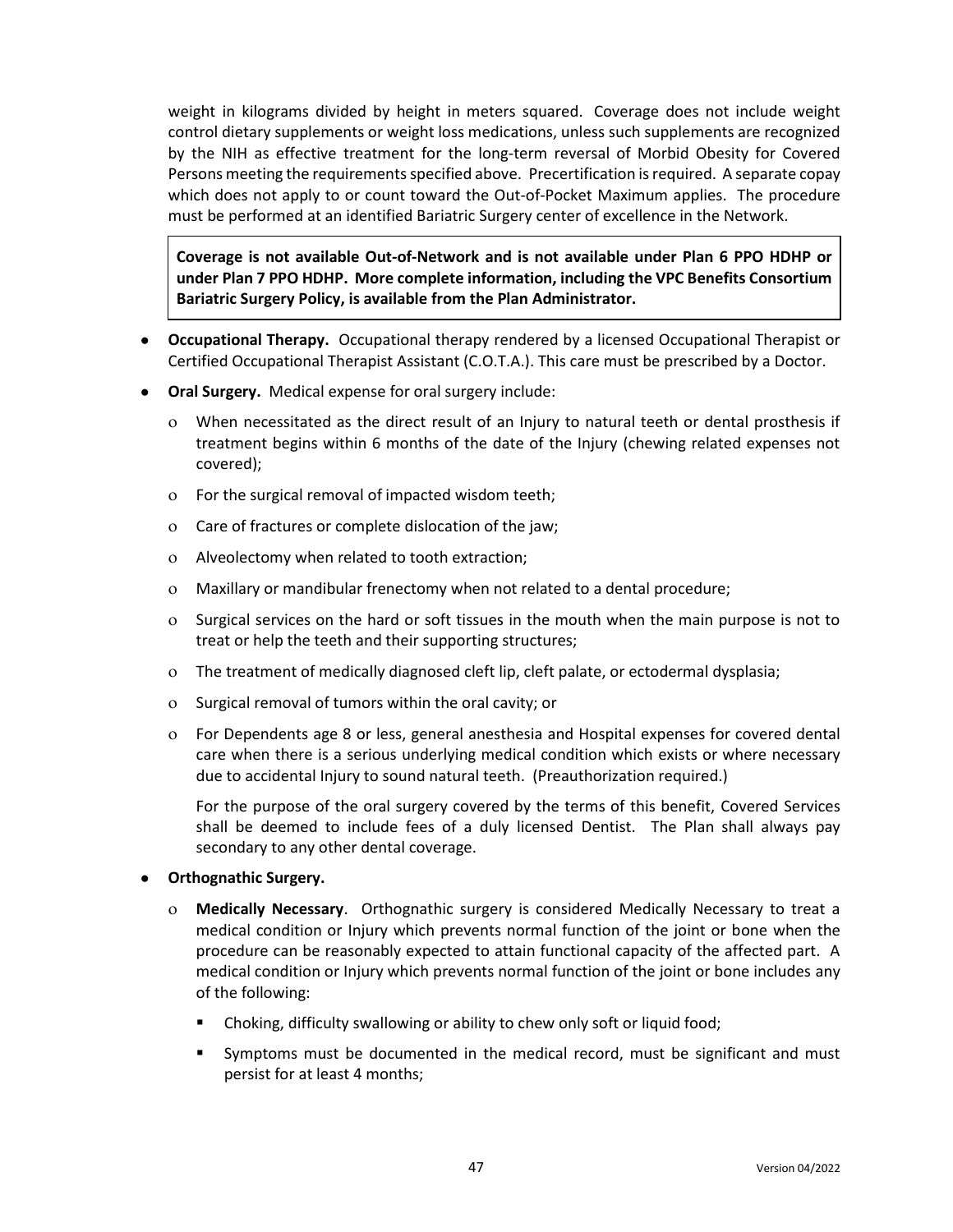- **■** Other causes of swallowing/choking problems have been ruled out by history, physical exam or appropriate diagnostic studies including but not limited to, allergies, neurologic or metabolic disease or hypothyroidism; or
- **•** Speech abnormalities determined by a speech pathologist or therapist to be due to a malocclusion and not helped by orthodontia or at least six months of speech therapy; or
- **■** Intra-oral trauma while chewing related to malocclusion (e.g. loss of food through the lips during mastication, causing recurrent damage to the soft tissues of the mouth during mastication); or
- Masticatory Dysfunction/Malocclusion as defined in the Glossary.
- **Reconstructive.** Orthognathic surgery is considered reconstructive when a significant physical functional impairment is not present, but when there is a significant variation in the normal anatomy of the maxilla and mandible.
- **Cosmetic and Not Medically Necessary.** Procedures intended to change a physical appearance that would be considered within normal human anatomic variation are considered cosmetic and not Medically Necessary.

A genioplasty (or anterior mandibular osteotomy) not associated with masticatory malocclusion is considered cosmetic and not Medically Necessary.

This Plan does not cover orthodontia (braces) services.

- **Ostomy Supplies.** Ostomy Supplies are a Covered Expense under the Plan.
- **Ovarian Cancer Screening.** Transvaginal ultrasound and rectovaginal pelvic examination are covered for females age 25 and older who are at risk of ovarian cancer.
- **Oxygen.** Medically Necessary oxygen and rental of equipment for its administration.
- **Pain Management.** Access to a pain management Specialist and coverage for treatment of pain, as recommended by a pain management Specialist for all Medically Necessary medications and procedures required to diagnose and develop a pain treatment plan.
- **Pap Smear.** Expenses incurred for laboratory charges for pap smears for annual testing by any FDA-approved gynecologic cytology screening technologies, as shown in the associated SBCs.
- **Pediatric Exams.** Periodic examination by a Doctor at approximately the following ages: Birth, 1 month, 2 months, 4 months, 6 months, 9 months, 12 months, 15 months, 18 months, 2 years, and once a year until age 18.
- **Postpartum Services.** Postpartum services including, Inpatient and Home Health Care visit or visits in accordance with Guidelines for Prenatal Care prepared by the American Academy of Pediatrics and the American College of Obstetricians and Gynecologists, or the "Standards for Obstetric-Gynecologic Services" prepared by the American College of Obstetricians and Gynecologists including any changes to such Guidelines or Standard within 6 months of publication or any official amendment thereof.
- **Physical Therapy.** Physical Therapy rendered by a licensed Physical Therapist or Physical Therapist Assistant (P.T.A.) prescribed by a Doctor in an office setting.
- **Podiatry.** Treatment by a Doctor of Podiatry (D.P.M.) for the following foot conditions:
	- Weak, unstable or flat feet;
	- Bunions, when an open cutting operation is performed;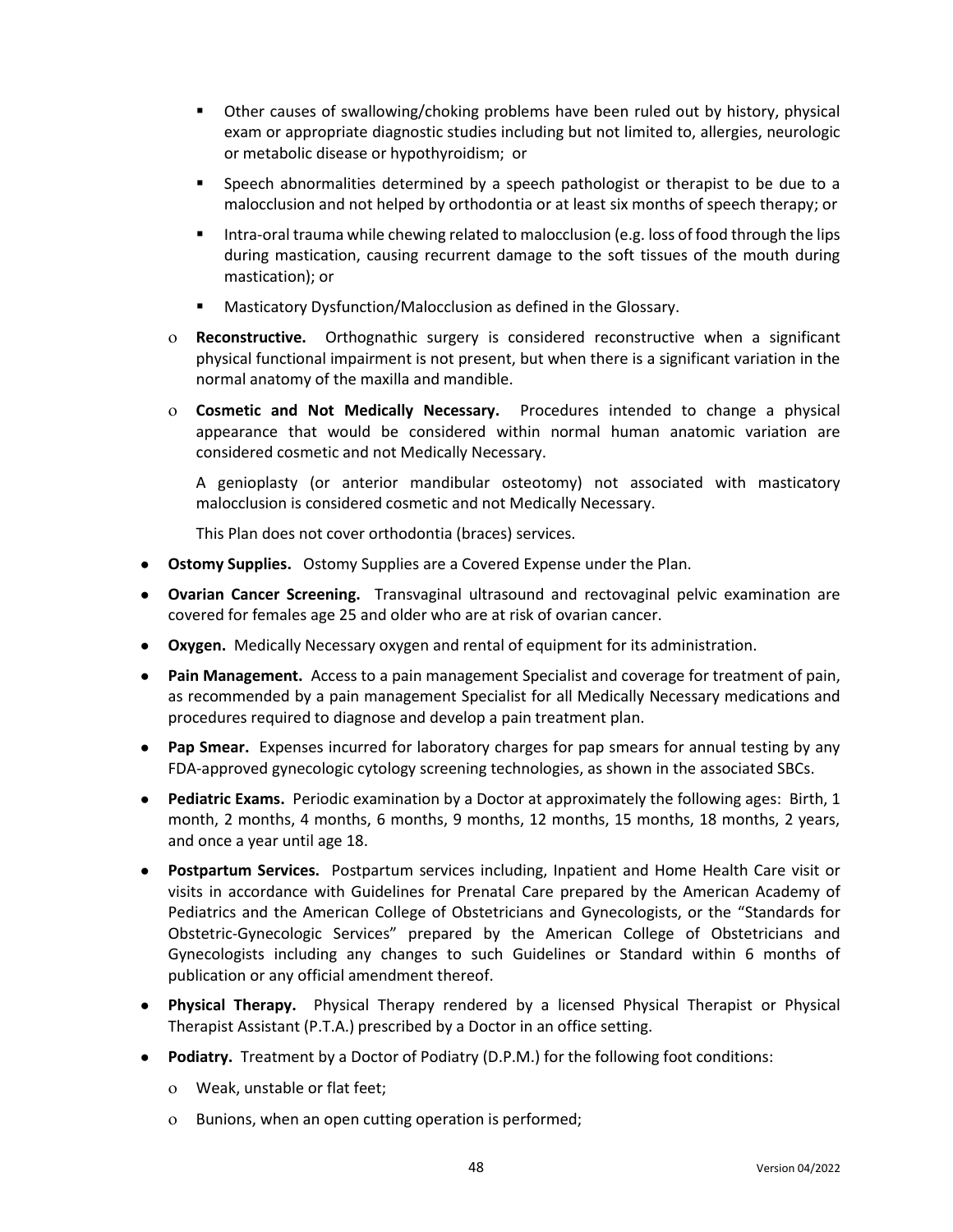- Non-routine treatment of corns or calluses;
- At least part of the nail root is removed;
- Any Medically Necessary surgical procedures required for a foot condition; and
- Orthotics, including orthopedic shoes when an integral part of a leg brace, or when a Doctor recommends the use of orthotics instead of surgery.
- **Prescription Drugs.** FDA approved Prescription Drugs and medicines for the treatment of an Illness or Injury, required by law to be prescribed in writing by a Doctor and dispensed by a licensed pharmacist are covered by the Prescription Drug Card Program. Only Doctor-dispensed Prescription Drugs are Covered Services under the health Plan.
- **Private Duty Nursing.** Private Duty Nursing services of a Registered Nurse (R.N.) or Licensed Practical Nurse (L.P.N.) prescribed by a Doctor.
- **Prostate Cancer Screening.** Annual medically recognized diagnostic examination for the detection of prostate cancer, including:
	- Digital rectal examination;
	- A physical examination for the detection of prostate cancer; and
	- A prostate-specific antigen test for each male enrolled in the Plan who is:
		- At least 50 years of age; or
		- At least 40 years of age who is at high risk for prostate cancer.
- **Prosthetics.** Artificial limbs and eyes when Medically Necessary for Activities of Daily Living as the result of an Illness or Injury, including repair, maintenance and replacement when Medically Necessary.
- **Radiation Therapy and Chemotherapy.** X-ray, radium, radioactive isotope therapy, and chemotherapy. Includes, for the treatment of breast cancer, dose-intensive chemotherapy/autologous bone marrow transplants or stem cell transplants when performed pursuant to protocols approved by the Institutional Review Board of any United States Medical College.
- **Rape or Incest.** Charges associated with Injuries or Illnesses as a result of a Rape or Incest.
- **Reconstructive Surgery Following Mastectomy.** Breast implants and reconstructive surgery as well as complication of implants and reconstructive are covered as follows:
	- All stages of reconstruction of the breast on which a mastectomy has been performed;
	- o Surgery and reconstruction of the other breast to produce a symmetrical appearance;
	- Prosthesis and treatment of physical complications including lymphedemas; and
	- External breast prostheses and bras.
- **Respiratory Therapy.** Medically Necessary respiratory therapy when prescribed by a Doctor.
- **Scalp Hair Prosthesis.** See Wigs.
- **Self-Inflicted Injury.** Costs arising from a Self-Inflicted Injury are a Covered Expense.
- **Skilled Nursing Facility/Extended Care Facility/Rehabilitation Facility.** Confinement in a Skilled Nursing Facility, provided: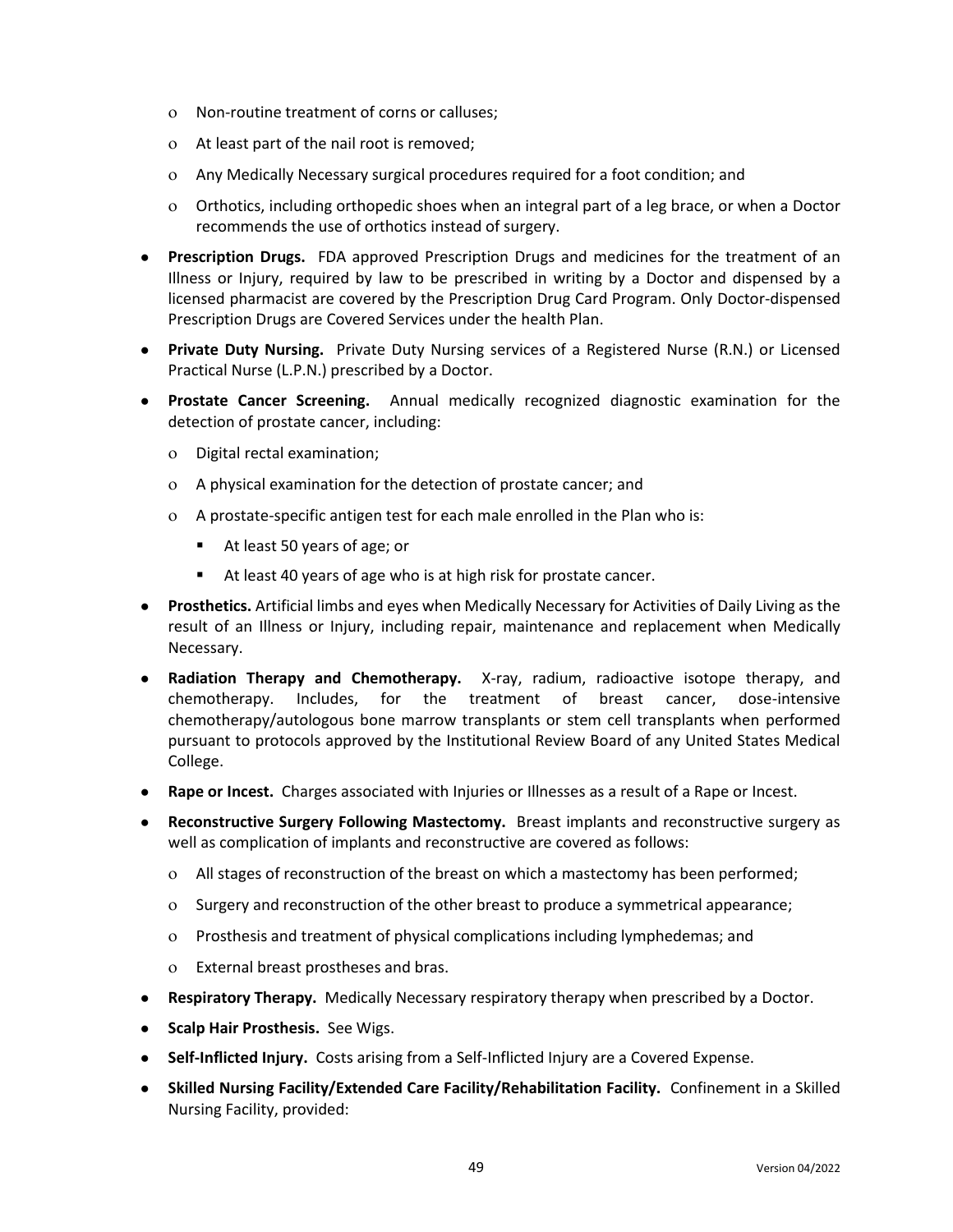- Such confinement begins within 5 days following an eligible Hospital confinement;
- o Such confinement is under the supervision of a Doctor;
- The attending Doctor certifies 24 hour nursing care is necessary for recuperation from the Injury or Illness which required Hospital confinement; and
- o Such confinement is for necessary recuperative care of the same condition requiring the prior Hospitalization.

The total of all Medically Necessary services and supplies (including room and board) furnished by the facility cannot exceed the maximum shown in the associated SBCs.

- **Speech Therapy.** Speech therapy provided by a speech therapist in an office setting if any of the following conditions are met:
	- The service of a speech therapist is required to restore a speech Disability that the patient lost as a direct result of an Illness or Injury; and
	- The services of the therapist are prescribed by a Doctor who continues to control and direct the overall treatment of the case, as Medically Necessary to improve the specific defect; or
	- The Covered Person is under the age of 16 and speech therapy is for developmental delay.
- **Spinal Manipulation Treatment.** The detection and correction by manual or mechanical means of structural imbalance, distortion, or subluxation in the human body for purposes of removing nerve interference which is the result of or related to distortion, misalignment, or subluxation of or in the vertebrae column (such treatment is limited as shown in the associated SBCs).
- **Sterilization.** Elective Sterilization regardless of Medical Necessity.
- **Substance Use Treatment.** See Mental Health Conditions or Substance Use Disorders.
- **Surgery.** When more than one surgical procedure is performed during the same operation, the Allowable Charge for all of the services combined will be calculated by adding:
	- The Allowable Charge for the service with the highest Allowable Charge; plus
	- A reduced percentage of what the Allowable Charge would have been for each of the additional surgical services if these services had been performed alone.
	- See Section 3 for additional information on Allowable Charges for Surgical Services.
- **Telemedicine.** A Telemedicine medical service or a telehealth service will not be excluded from coverage solely because the service is not provided through a face to face consultation.
- **Transplants, Organ and Tissue.** When a human organ or tissue transplant is provided from a living donor to a Covered Person, both the recipient and the donor may receive the benefits of the Plan.

Certain organ or tissue transplants are considered experimental/investigative or not Medically Necessary. The Participant may wish to contact Member Services or have the Participant's provider initiate the Preauthorization process to determine if a specific transplant will be covered.

Autologous bone marrow transplants for breast cancer are covered only when the procedure is performed in accordance with protocols approved by the institutional review board of any United States medical teaching college. These include, but are not limited to, National Cancer Institute protocols that have been favorably reviewed and used by hematologists or oncologists who are experienced in High Dose chemotherapy and autologous bone marrow transplants or stem cell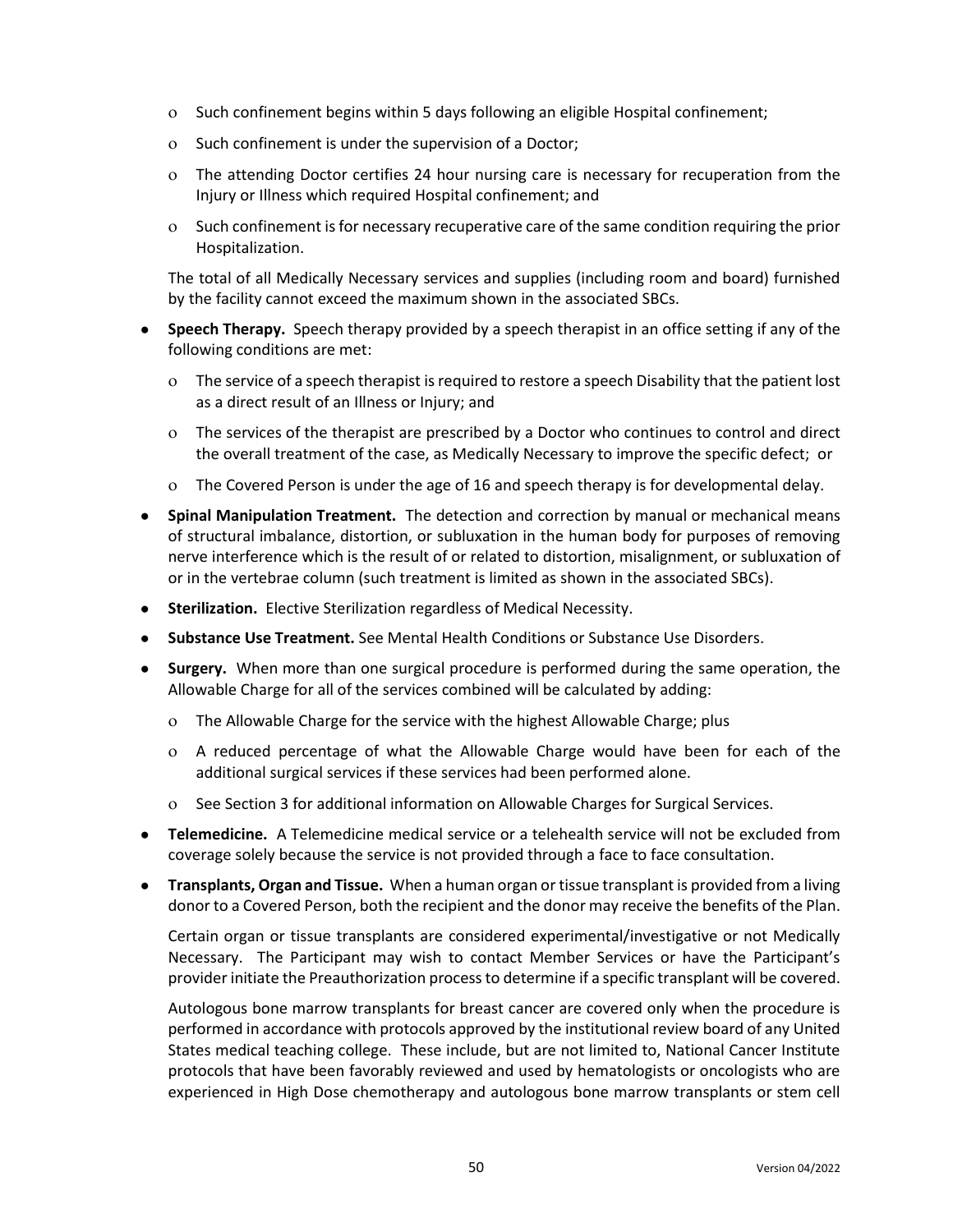transplants. This procedure is covered despite the exclusion in the Plan of experimental/ investigative services.

- **Transportation by Railroad or Scheduled Commercial Airline.** Transportation by railroad or scheduled commercial airline to, but not from, a Hospital equipped to furnish special treatment approved and recognized by the American Medical Association for the Injury or Illness (excluding any transportation from or to points outside the continental limits of the United States or Canada), if approved by the Preauthorization provider.
- **Vision Exams.** Vision Exams as listed in the associated SBCs.
- **Wigs or Scalp Hair Prosthesis.** Purchase of a scalp hair prosthesis when necessitated by hair loss due to the medical condition known as alopecia areata, or as the result of hair loss due to radiation or chemotherapy for diagnosed cancer. Limited to one (1) per Participant per Calendar Year. Subject to approval by Case Management.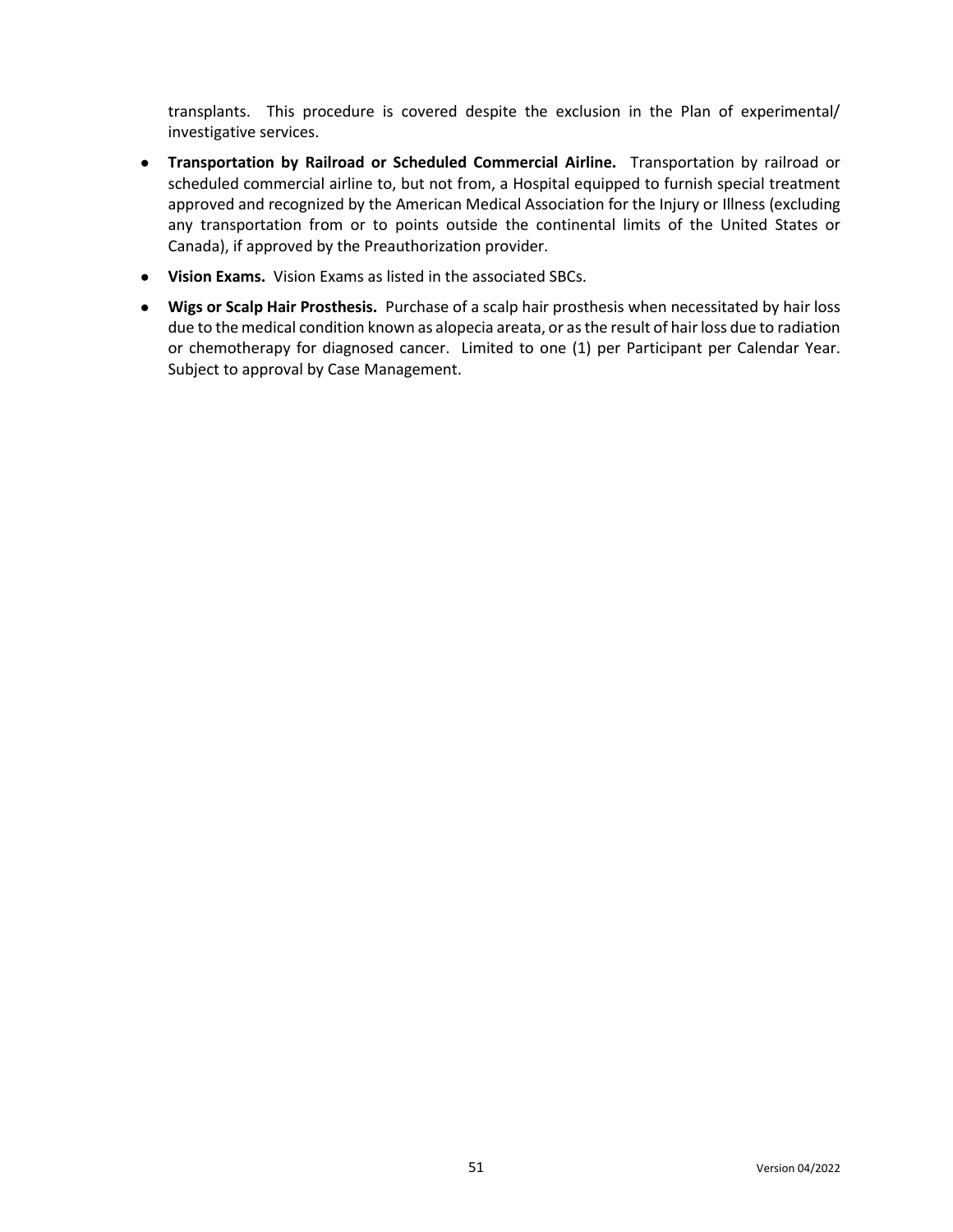### **Section 8 Limitations and Exclusions on Covered Services**

### **8.1 Limitations and Exclusions**

**The Plan shall not pay for any service, procedure or supply incurred by the Covered Person, unless it is specifically listed as a Covered Expense under Section 7. The Plan also excludes the following specific items and exclusions:**

- **Abortion.** Abortion may be excluded if an Employer adopts a Rider to this Plan Document that specifically provides that the coverage of abortion for any reason is contrary to that Employer's religious tenets. This Rider and notice of such exclusion must be provided to all Covered Persons of the electing Member. If there is a Rider, such exclusion will not apply when the mother's life is endangered by the pregnancy, as well as to complications of abortions.
- **Acupuncture or Acupressure.** Treatment by acupuncture or acupressure.
- **After Termination.** Services or supplies rendered after the termination of coverage, except under an extension of benefits.
- **Alternative Medicine.** Alternative Medicine including but not limited to, hydrotherapy, aromatherapy, naturopathy and homeopathic and holistic treatment.
- **Biofeedback.** All costs associated with Biofeedback.
- **Blood Donor Expenses.** Blood or blood plasma or blood donor expenses, except as specifically covered under Covered Services or as may be deemed Medically Necessary by the Plan Administrator.
- **Charges.** Charges in excess of Allowable Charge.
- **Claim Forms.** Charges for completing claim forms or similar paper work.
- **Complications of Non-Covered Services.** To the extent permitted by law, treatment, service or care required as a result of complications from a treatment or service not covered by the Plan.
- **Cosmetic or Reconstructive surgery**. Services or supplies for Cosmetic or Reconstructive Surgeries and related treatments, including but not limited to:
	- o Surgical removal or reformation of sagging skin on any part of the body;
	- Enlargement, reduction or other changes in appearance of any part of the body, unless specifically covered under the Covered Services Section;
	- Hair transplant or removal of hair by electrolysis;
	- Chemical face peels or skin abrasions;
	- Removal of tattoos or birthmarks; and
	- o Surgical treatments of scarring secondary to acne or chicken pox to include, but not limited to, dermabrasion, chemical peel, salabrasion, and collagen injections.

This exclusion shall not apply to Cosmetic or Reconstructive Surgery specifically as listed as a Covered Expense, or as deemed Medically Necessary in connection with an Illness or Injury.

● **Custodial Care.** Custodial Care provided in the home that only assists with the Activities of Daily Living.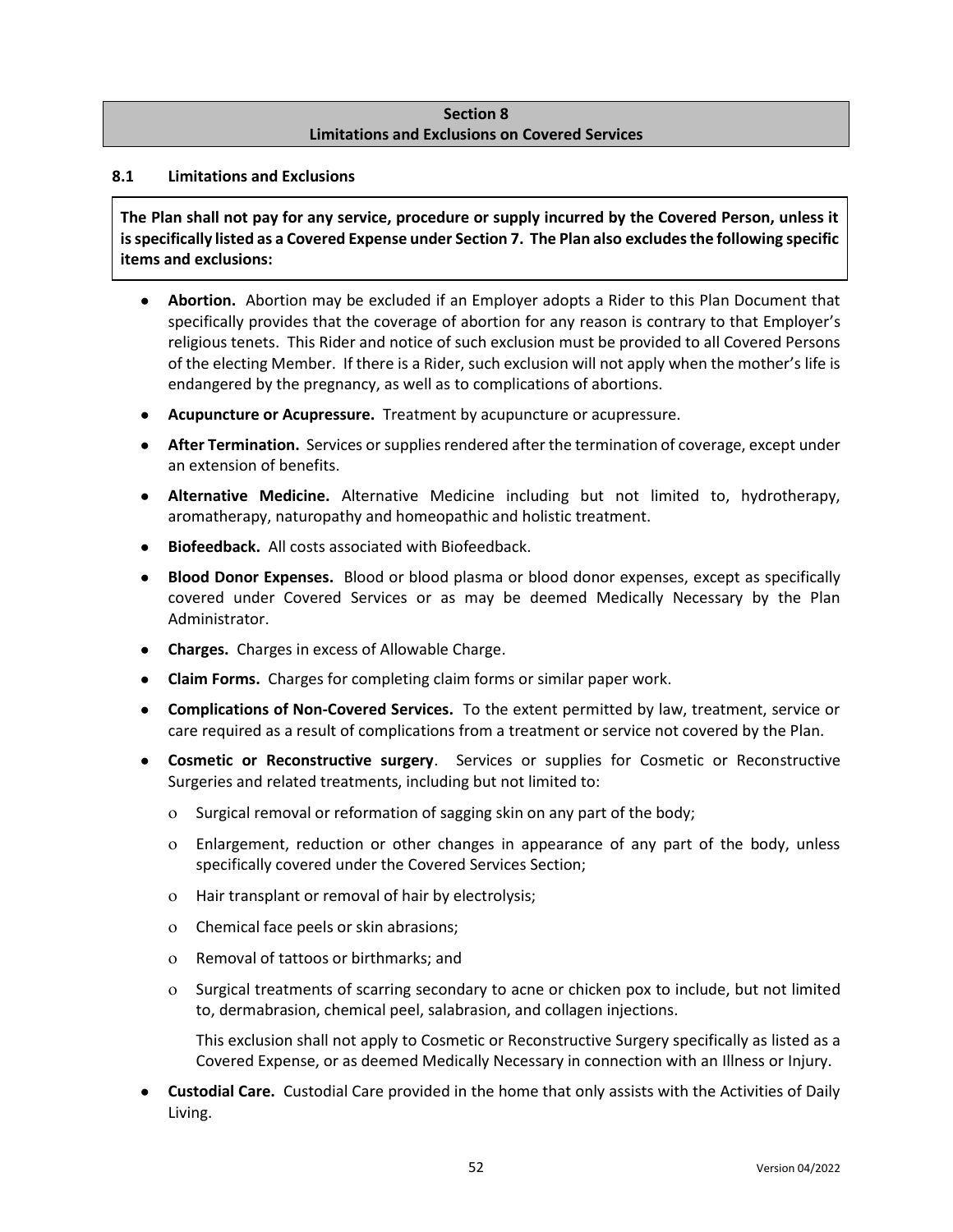- **Dental.** Dental services or supplies and unless specifically listed as a Covered Expense, and in any event limited to the benefits specified in the Plan including:
	- Treatment of natural teeth due to disease;
	- Treatment of natural teeth due to accidental Injury occurring on or after the Effective Date of coverage, unless treatment was sought within 60 days after the Injury and the Participant submitted a treatment plan to Anthem for the prior approval;
	- Dental care, treatment supplies or dental x-rays;
	- Damage to the Participant's teeth due to chewing or biting that is not deemed an accidental Injury and is not covered;
	- Oral surgeries or periodontal work on the hard and/or soft tissue that supports the teeth meant to help the teeth or their supporting structures;
	- Appliances for temporomandibular joint pain dysfunction; or
	- Periodontal care, prosthodontic care or orthodontic care.
- **Dentures**. Charges in connection with the fitting or wearing of dentures.
- **Drugs.** Any Drugs covered under the Prescription Drug Card Program will be paid under the Prescription Drug Card Program and not as a Covered Expense under the Plan.
- **Durable Medical Equipment.** Durable Medical Equipment which is not primarily or customarily used to serve a medical purpose, disposable sheaths and supplies, exercise or hygienic equipment, correction appliances (except casts, splints and dressings), support appliances and supplies such as stockings, air conditioners, humidifiers, heating pads, hot water bottles, personal care items, whirlpools, jacuzzis and comfort items.
- **Erectile Dysfunction.** Treatment for Erectile Dysfunction is excluded, except where such sexual dysfunction is caused by surgery (e.g. Prostate surgery ), or unless otherwise provided for in the Plan.
- **Examinations.** Examinations for:
	- Employment, insurance, licensing or litigation purposes;
	- Eye refractions;
	- Care and treatment of the teeth, gums or alveolar process; or
	- o Sports or recreational activity.
- **Excess Expenses.** Covered Services in excess of the Maximum Benefit.
- **Exercise Programs and Equipment.** All costs related to exercise programs and equipment such as, but not limited to, bicycles and treadmills.
- **Experimental Procedures.** Experimental Procedures as defined in the Glossary.
- **Eye Glasses.** Services or supplies for the purchase or fitting of eye glasses or lenses (except for the first pair of eye glasses and/or contact lenses provided within 1 year of cataract surgery).
- **Fertility/Infertility Treatment.** Charges for all forms of infertility treatment, including but not limited to:
	- Artificial insemination, in vitro fertilization or other artificial methods of conception;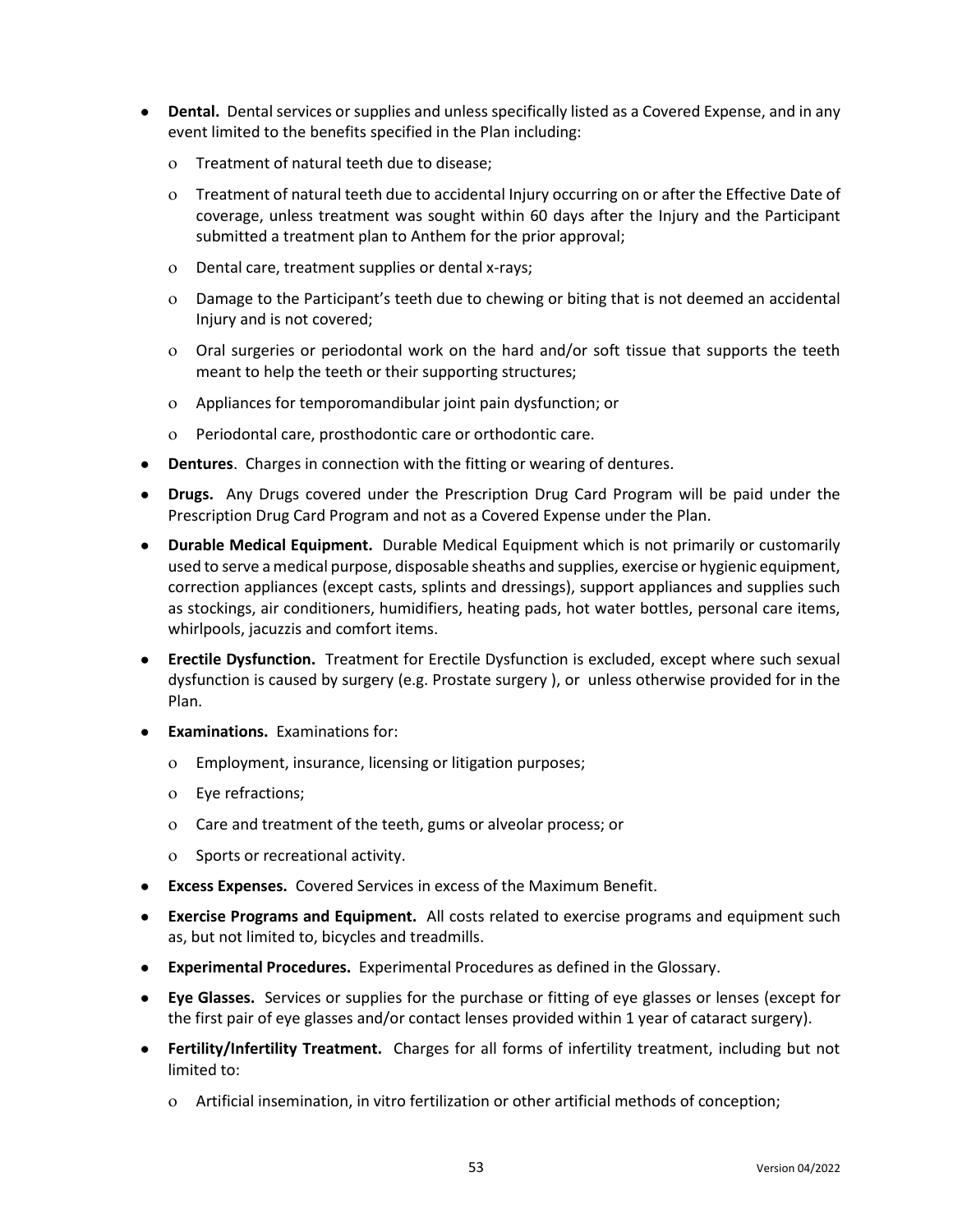- In vivo fertilization services for a surrogate mother;
- o Services to reverse voluntarily induced sterility; and
- Treatment of sexual dysfunctions not related to organic disease.
- **Foreign Travel.** Foreign travel immunizations.
- **Governmental Benefits.** Governmental Benefits shall include:
	- Hospital services (including room and board), supplies or equipment obtained at government expense at any Veteran's Administration Hospital or any other Hospital owned or leased by the federal government. This exclusion applies only for charges for the treatment of a servicerelated Disability;
	- Any fee, service or supply received from any governmental body or subdivision thereof and any public or private educational institution;
	- o Services or supplies for conditions caused by or arising out of an act of war, armed action, aggression or terrorism; or
	- Care of an Injury or Illness incurred while on active or reserve military duty.
- **Hypnotism.** Hypnotism and hypnotic anesthesia.
- **Late Submittal Claims.** Services or supplies for which a claim is submitted 15 months or more after the date of service in which charges for such services were incurred (see Claims Procedures, Section 12 for more information).
- **Luxury Equipment.** Luxury Medical Equipment when standard equipment is appropriate for the Covered Person's condition (*i.e.* motorized wheelchairs or other vehicles, bionic or computerized artificial limbs).
- **Music Therapy.** Music therapy, remedial reading, recreational therapy and other forms of special education.
- **No Legal Obligation.** Services or supplies for which the Participant or Dependent is not legally obligated to pay or for which no charge would be made in absence of the Plan.
- **Non-Licensed Provider.** Services or supplies provided by a provider, practitioner or institution who or which is not legally licensed to provide those services or supplies in the jurisdiction where such services or supplies were provided.
- **Non-Prescription Drugs.** Drugs, medications and supplies, which do not require a Doctor's prescription and are not otherwise specifically listed as a Covered Expense.
- **Non-Professional Care.** Medical or surgical care that is not performed according to generally accepted professional standards.
- **Not Medically Necessary.** Services or supplies that are not Medically Necessary for the diagnosis or treatment of an Illness or Injury.
- **Personal Comfort.** Services or supplies for Personal Comfort or convenience, (i.e. private room, television, telephone, guest trays, etc.).
- **Prior to Effective Date.** Services or supplies rendered prior to the Effective Date of Coverage.
- **Professional Services.** Professional services billed by a Doctor or Nurse while an Employee of a Hospital.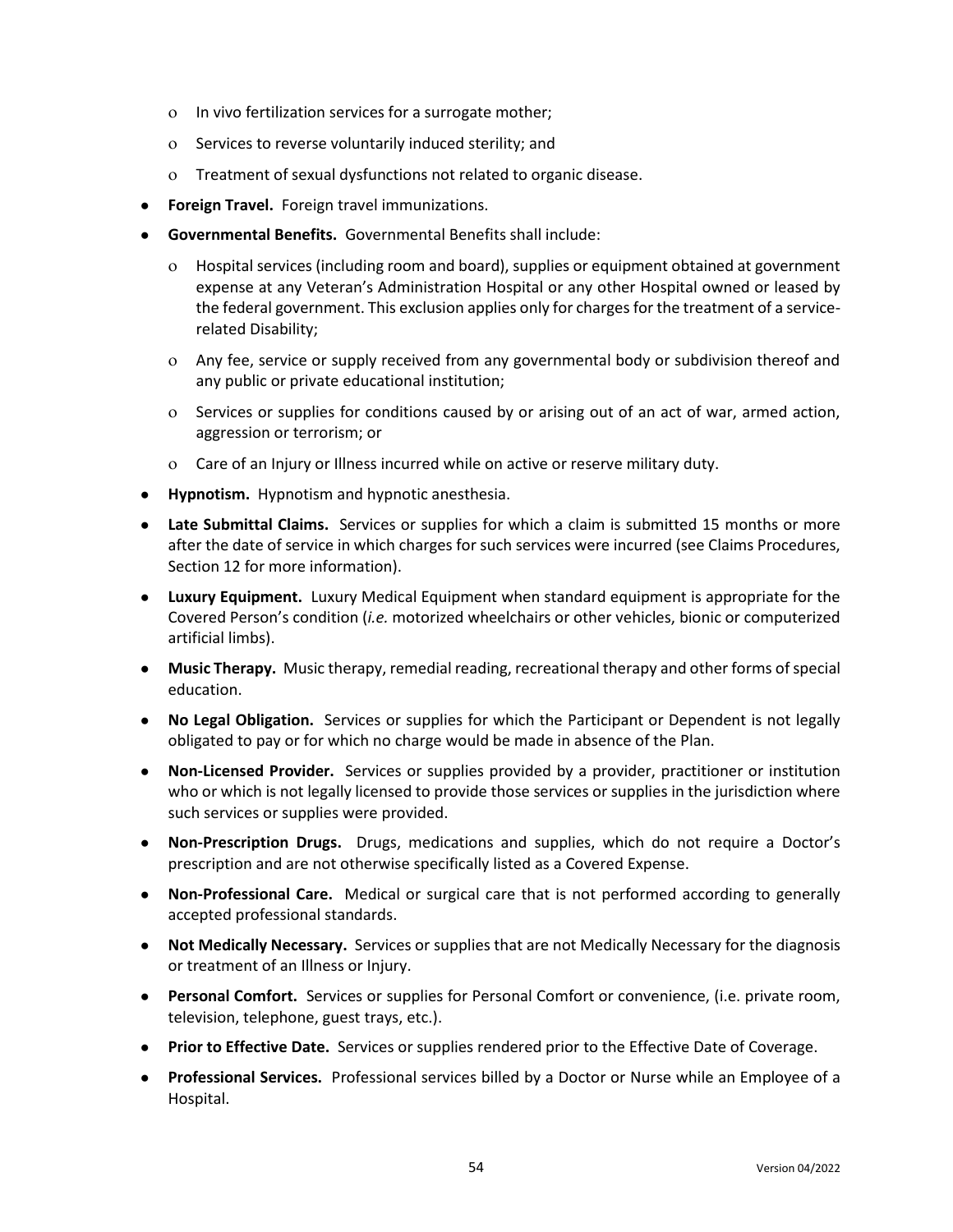- **Radial Keratotomy or Refractive Keratoplasty.** Radial Keratotomy, Refractive Keratoplasty, lasik and other procedures performed solely for the correction of vision.
- **Related Provider.** Services or supplies provided by persons who ordinarily reside at the same household, or who are related by blood, marriage or legal adoption to the Covered Person.
- **Reversal of Sterilization.** Procedures or treatments to reverse prior voluntary sterilization.
- **Rest Home.** Services provided by a rest home, convalescent facility, or nursing home that only assists with Activities of Daily living such as bathing, dressing, walking, eating, preparing special diets, or supervising the taking of medications.
- **Self-administered Service.** Services administered by the Covered Person.
- **Taxes.** Charges for federal, state and local taxes.
- **Vocational Testing, Evaluation and Counseling.** Vocational and educational services rendered primarily for training or education purposes.
- **Warning Devices.** Warning devices, stethoscopes, blood pressure cuffs or other types of apparatus used for self-diagnosis or monitoring.
- **Workers Compensation or Similar Law.** Services or supplies for any Illness or Injury covered by the Plan for which benefits of any nature are recovered, recoverable or found to be recoverable under Workers' Compensation, any occupational disease law, or any other similar law; or
- **Covered Person's Right to Choose**

**The Plan does not limit a Covered Person's right to choose his or her own Medical Care.** If a medical expense is not a Covered Expense, or is subject to a Limitation or Exclusion, a Covered Person still has the right and privilege to receive such medical service at the Covered Person's own personal expense. Similarly, if the provider is Out-of-Network, the Covered Person still has the right and privilege to utilize such provider at the Plan's reduced Coinsurance level with the Covered Person being responsible for a larger percentage of the total medical expense.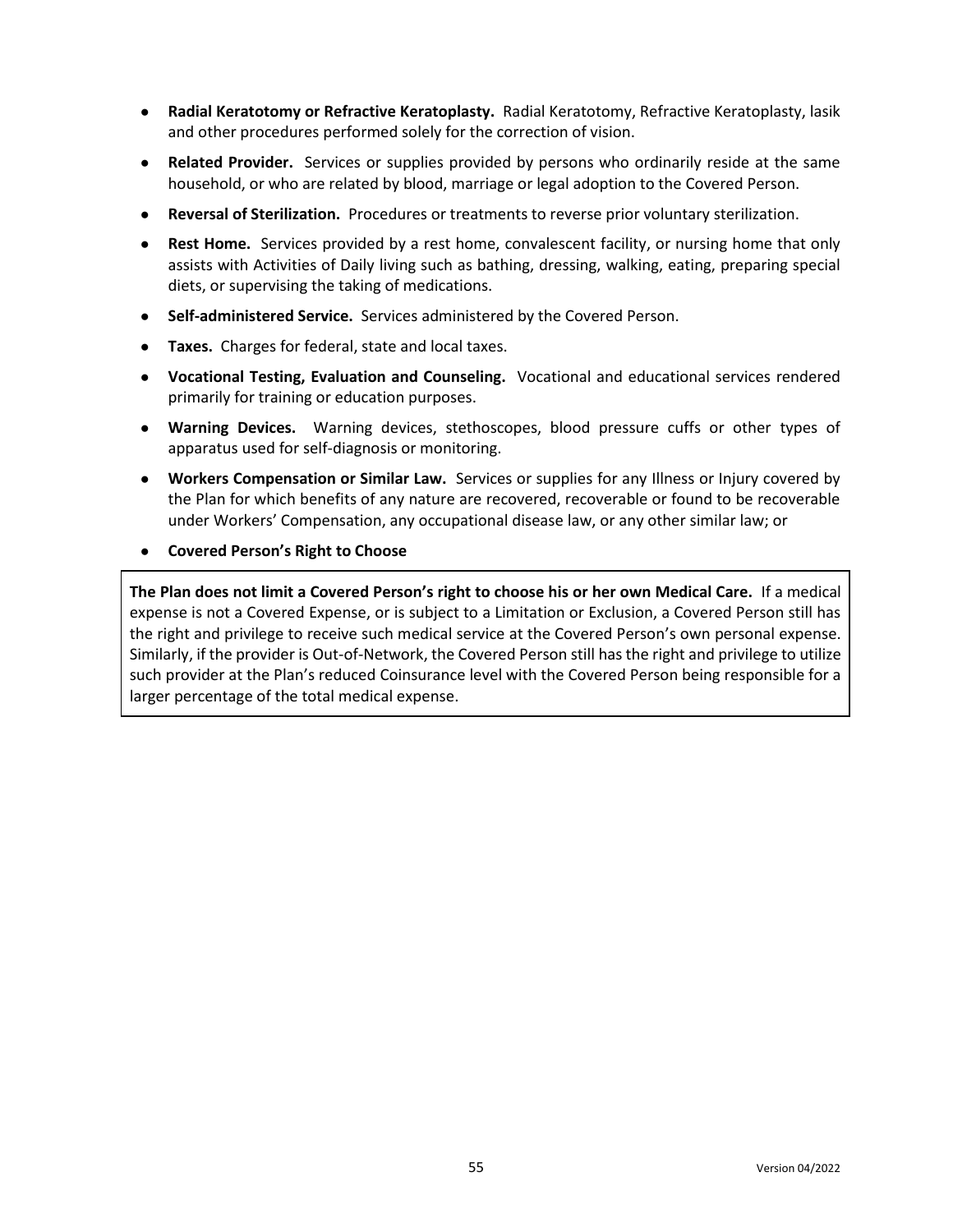### **Section 9 Coordination of Benefits**

If a Covered Person is covered under more than one group plan, benefits will be coordinated. The benefits payable under this Plan for any claim determination period will be either its regular benefits or reduced benefits which, when added to the benefits of the other Plan, will equal 100% of the Allowable Expenses.

# **9.1 Definitions**

The following terms have special meaning in the Coordination of Benefits section:

- **Allowable Expenses.** Any Medically Necessary, Allowable Charges incurred by a Covered Person which is covered at least in part under this Plan.
- **Claim Determination Period.** A Calendar Year or Plan Year or portion of a Calendar Year or Plan Year during which the Covered Person for whom a claim is made has been covered under the Plan.
- **Plan.** Any Plan under which medical or dental benefits or services are provided by:
	- Group, blanket or franchise insurance coverage;
	- Any group Hospital service pre-payment, group medical service pre-payment, group practice or other group pre-payment coverage;
	- Group coverage under labor-management trusted plans, union welfare plans, employer organization plans or employee benefit plans; or
	- Coverage under governmental programs or coverage required or provided by any statute (including no fault auto insurance and personal injury protection), except Medicare. (Refer to the Coordination of Benefits with Medicare provision for treatment of this coverage under this Plan.)

### **9.2 Effect of Other Health Maintenance Organization (HMO) Coverage**

This Plan will not consider as a Covered Expense any charge that is covered by an HMO that is the primary payor. This Plan will not consider any charge in excess of what a primary payor HMO provider has agreed to accept as the reimbursement for a Covered Expense, subject to the Participant's Right to Appeal as described in Section 12.

### **9.3 Order of Benefit Determination**

When a claim is made, the primary plan pays its benefits without regard to any other plans. The secondary plan adjusts its benefits so that the total benefits available will not exceed the Allowable Expenses. No plan pays more than it would without the Coordination of Benefits provision. A plan without a Coordination of Benefits provision is always the primary plan. If all plans have such a provision:

- This Plan is always secondary to no fault auto insurance or personal injury protection insurance.
- The benefits of the plan which covers the person, on whose behalf a claim is based, as an employee, member or subscriber (that is, other than as a dependent) are determined before those of the plan which covers the person as a dependent.
- For claims of a Dependent child of parents not separated or divorced, the plan covering the parent whose birthday occurs earlier in the year pays first. The plan covering the parent whose birthday occurs later in the year pays second.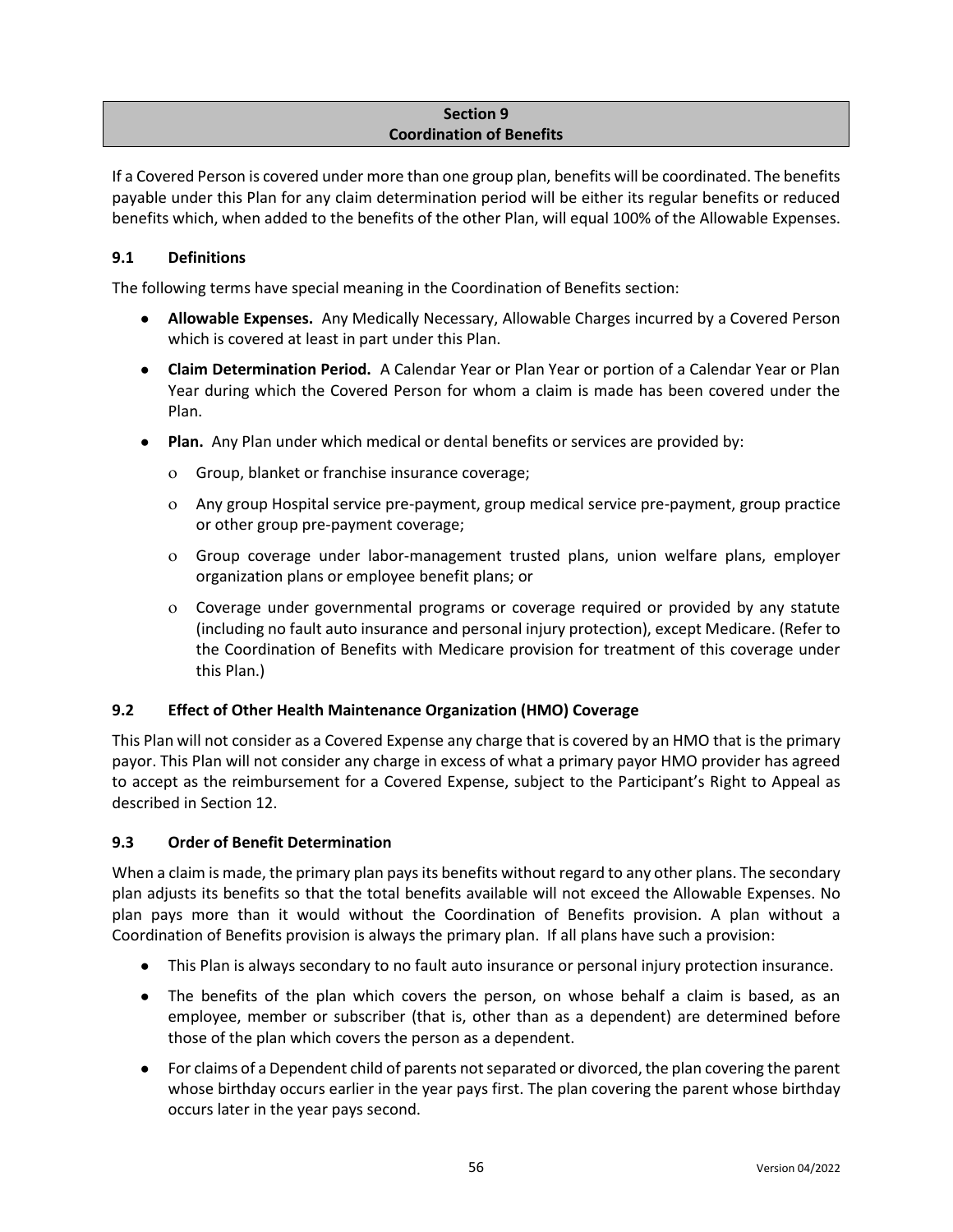If both parents have the same birthday, the benefits of the plan which covered the parent longer are determined before those of the plan which covered the other parent for a shorter period of time.

However, if the other plan does not have this birthday rule but instead has a rule based upon the gender of the parent, and if, as a result, the plans do not agree on the order of benefits, the rule of the other plan will determine the order of benefits.

- For claims of dependent children of parents separated or divorced, the male/female rule and the birthday rule do not apply. Instead:
	- The plan of the parent with primary custody pays first;
	- The plan of the spouse of the parent with primary custody (the step-parent) pays next; and
	- The plan of the parent without custody pays last.

However, if the specific terms of a court decree state that one of the parents is responsible for the child's health care expenses and the insurer or other entity obliged to pay or provide the benefits of that parent's plan has actual knowledge of those terms, that plan pays first. If any benefits are actually paid or provided before that entity has actual knowledge, this "court decree" rule is not applicable.

- The plan covering a person, on whose behalf a claim is based, as an Employee who is neither laid off nor retired (or as that person's Dependent) pays benefits first. The plan covering a person, on whose behalf a claim is based, as a laid off or retired (or as that laid off or retired person's Dependent) pays benefits second. If both plans do not have this rule and if, as a result, the plans do not agree on the order of benefits, this rule is ignored; or
- If none of the above rules determines the order of benefits, the plan covering a person, on whose behalf a claim is based, longer pays first. The plan covering that person for the shorter time pays second.

The Coordination of Benefits provision may operate to reduce the total amount of benefits otherwise payable during any claim determination period with respect to a Covered Person under this Plan. When the benefits of this Plan are reduced, each benefit is reduced proportionately. The reduced amount is then charged against any applicable benefit limit of this Plan. When a plan provides benefits in the form of services rather than cash payments, the reasonable cash value of each service rendered will be considered to be both an Allowance Expense and a benefit paid.

### **9.4 Recovery**

If the amount of the payment made by this Plan is more than it should have paid, the Plan has the right to recover the excess from one or more of the following:

- Any person this Plan has paid or for whom it has paid;
- Insurance companies; and
- Other organizations.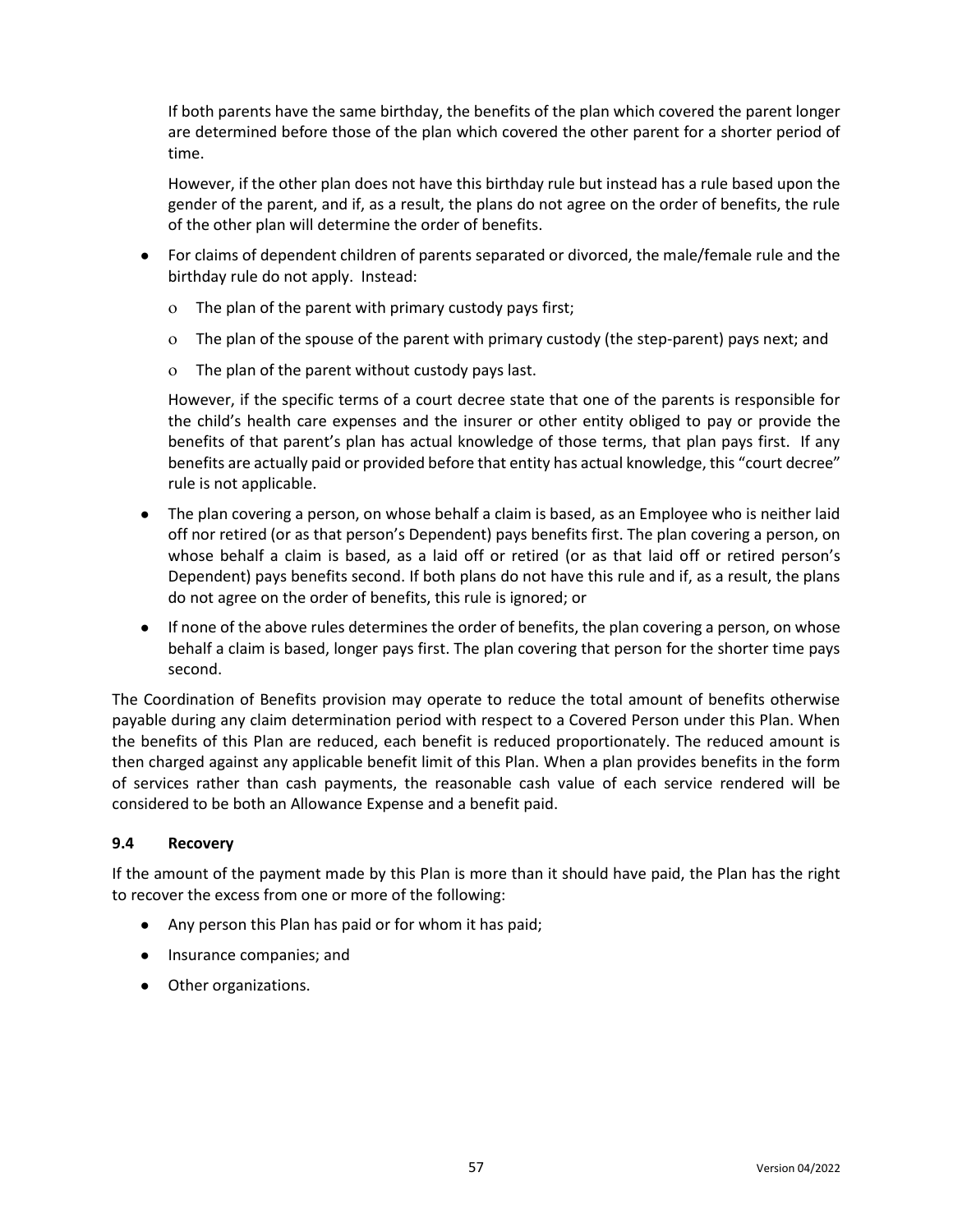#### **9.5 Payment to Other Carriers**

Whenever payments, which should have been made under this Plan in accordance with the above provisions, have been made under any other plan, this Plan will have the right exercisable alone and in its sole discretion to pay any organization making those payments any amounts it determines to be warranted in order to satisfy the intent of the above provisions. Amounts paid in this manner will be considered to be benefits paid under this Plan and, to the extent of these payments, this Plan will be fully discharged from liability.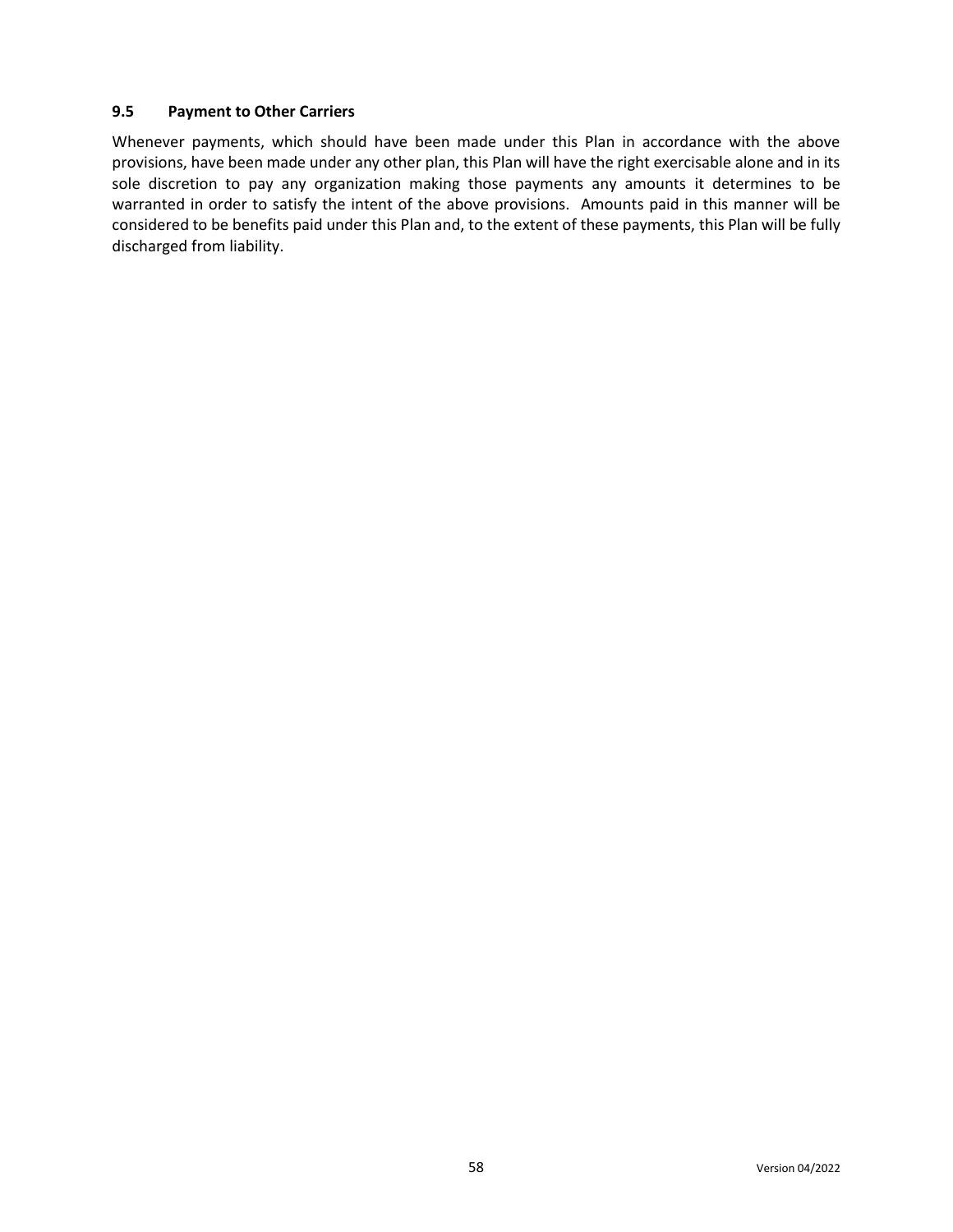## **Section 10 Coordination of Benefits with Medicare**

### **10.1 Eligibility for Medicare**

A Participant may have coverage under the Plan and under Medicare. Medicare means those benefits offered under Title XVIII of the Social Security Act, and includes all of the benefits provided by Parts A and B of Medicare. When a Participant has coverage under both the Plan and Medicare, the Plan will pay primary benefits for:

- An active Employee who is age 65 and over;
- An active Employee's covered spouse age 65 and over;
- An active Employee or covered Dependent of an active Employee under age 65 entitled to Medicare because of a Disability; or
- The first 30 months of treatment for End Stage Renal Disease received by any Participant, as set forth under the Medicare Secondary Payer Act, unless Medicare was already the primary payer for the Participant based on age or Disability prior to the End Stage Renal Disease diagnosis.

If a Participant does not fall into one or more of the categories above, the Plan will pay benefits secondary to Medicare. When the Plan is secondary, the Participant must first submit the claim to Medicare. After Medicare makes payment, the Participant may submit the claim to the Plan for payment.

When a Participant files for Social Security benefits, the Participant automatically becomes eligible for Medicare Part A Hospital coverage, which has no premium expense. A Participant must voluntarily enroll in Medicare Part B medical coverage and pay premiums.

*Note:* The definition of active Participant for purposes of Medicare is different from the definition of Actively at Work or Employee for purposes of this Plan Document.

# **10.2 Election by Participant**

A Participant, spouse, or Dependent who is covered under Medicare and the Plan, and who falls into the categories above, may elect to waive coverage under the Plan. If an individual waives coverage under the Plan, the Plan will no longer provide coverage for that person. If a Participant elects Medicare as the primary coverage, the Participant will have no further coverage under this Plan.

### **10.3 HCFA Regulation**

This Section is based on regulations issued by the Health Care Financing Administration ("HCFA"), now known as Centers for Medicare and Medicaid Services ("CMS"), and may be amended or changed at any time. It is the intent of the Plan to abide by the Medicare Secondary Payer Rules. The Plan will coordinate with Medicare to the fullest extent permitted by applicable law. If the Plan in any way conflicts with regulations issued by CMS, the Plan will pay benefits in accordance with CMS regulations.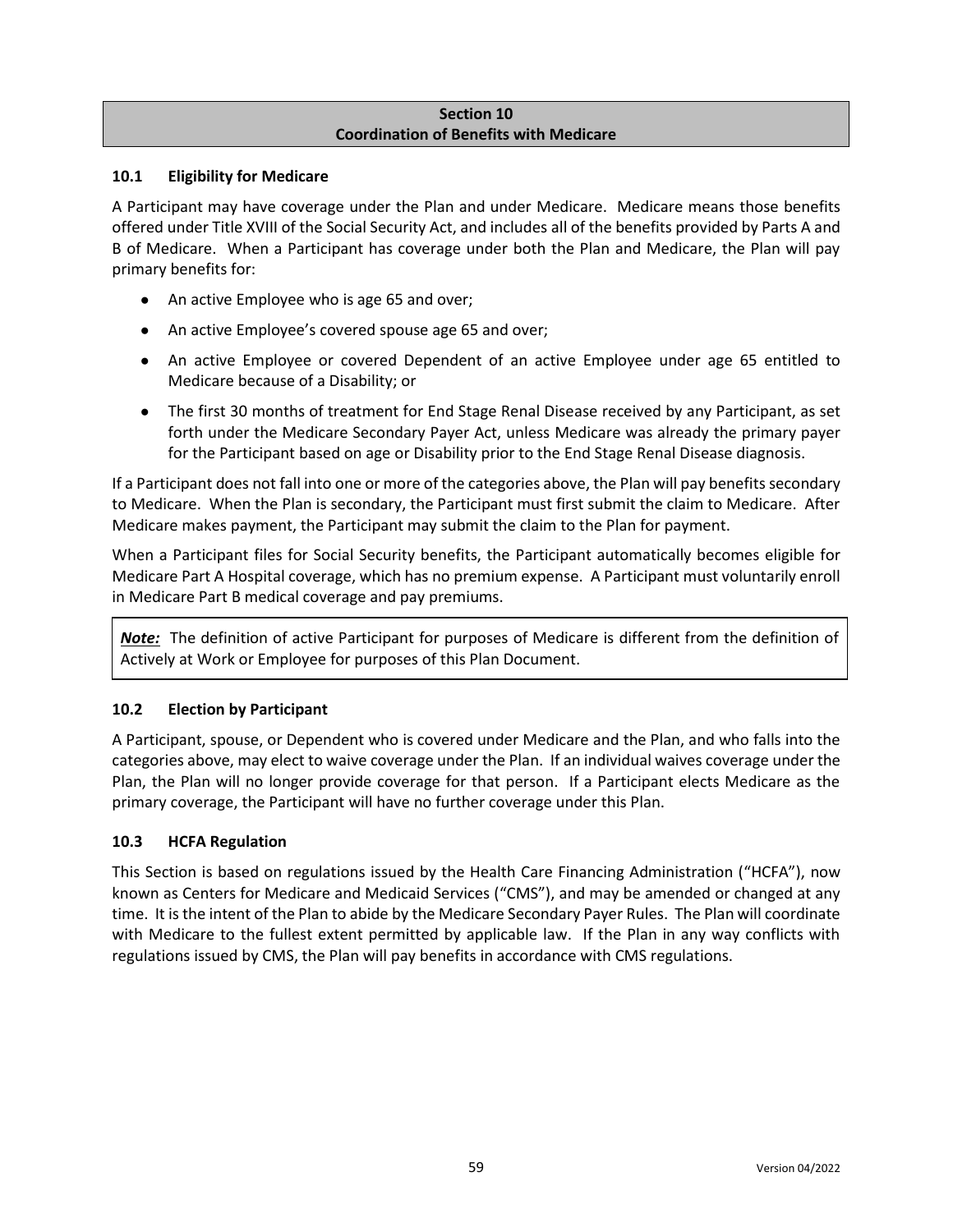## **Section 11 Subrogation, Reimbursement and Third-Party Recovery**

## **11.1 Benefits Subject to this Provision**

This provision shall apply to all benefits provided under any section of this Plan. This provision applies to benefits provided to Participants and Dependents, COBRA beneficiaries, and any other person who may recover on behalf of a Covered Person or beneficiary – including, but not limited to, the Covered Person's attorney, the parents, trustee, guardian or other representative of a minor Covered Person, and the estate of a deceased Covered Person or beneficiary, regardless of whether or not the representative has access or control of the Recovery.

# **11.2 When this Provision Applies**

A Covered Person may incur medical or other charges related to Injuries or Illnesses caused by the act or omission of Another Party including a Doctor or other provider for acts or omissions including but not limited to malpractice; or Another Party may be liable or legally responsible for payment of charges Incurred in connection with the Injuries or Illness. If so, the Covered Person may have a claim against Another Party for payment of the medical or other charges.

Benefits are payable only upon the Covered Person's acceptance of the terms and conditions of this Plan. The Participant agrees that acceptance of benefits is constructive notice of this section.

The Plan's subrogation right allows the Plan to pursue any claim that the Covered Person has against Another Party, whether or not the Covered Person chooses to pursue that claim. The Plan may make a claim directly against Another Party, but in any event, the Plan has an equitable lien on any amount of the Recovery of the Covered Person whether or not designated as payment for medical expenses. Each Covered Person (and/or Covered Person's attorney) agrees to hold any Recovery in constructive trust for the benefit of the Plan. The equitable lien and constructive trust shall remain in effect until the Plan is repaid the reasonable value of any such benefit paid or payable to, or on behalf of the Covered Person.

### **11.3 Defined Terms**

- **"Another Party"** shall mean any individual, corporation, or entity, other than the Plan, who is liable or legally responsible to pay expenses, compensation or damages in connection with a Covered Person's Injuries or Illnesses. Another Party shall include the party or parties who caused the Injuries or Illness (first or third parties); the insurer, guarantor or other indemnifier of the party or parties who caused the Injuries or Illness; a Covered Person's own insurer, such as uninsured, underinsured, medical payments, no-fault, homeowner's, renter's or any other liability insurer; a workers' compensation insurer; a medical malpractice or similar vaccination or class action fund issue; and any other person, corporation or entity that is liable or legally responsible for payment in connection with the Injuries or Illness.
- **"Recovery"** shall mean any and all money, property, compensation or damages paid or available to the Covered Person by Another Party through insurance payments, settlement proceeds, first or third party payments or settlement proceeds, judgements, reimbursements or otherwise (no matter how those monies may be characterized, designated or allocated) to compensate for any losses caused by, or in connection with, the Injuries or Illness.
- **"Reimbursement"** or **"Reimburse"** shall mean repayment to the Plan for medical or other benefits paid or payable toward care and treatment of the Illness or Injury and for any other expenses Incurred by the Plan in connection with benefits paid or payable.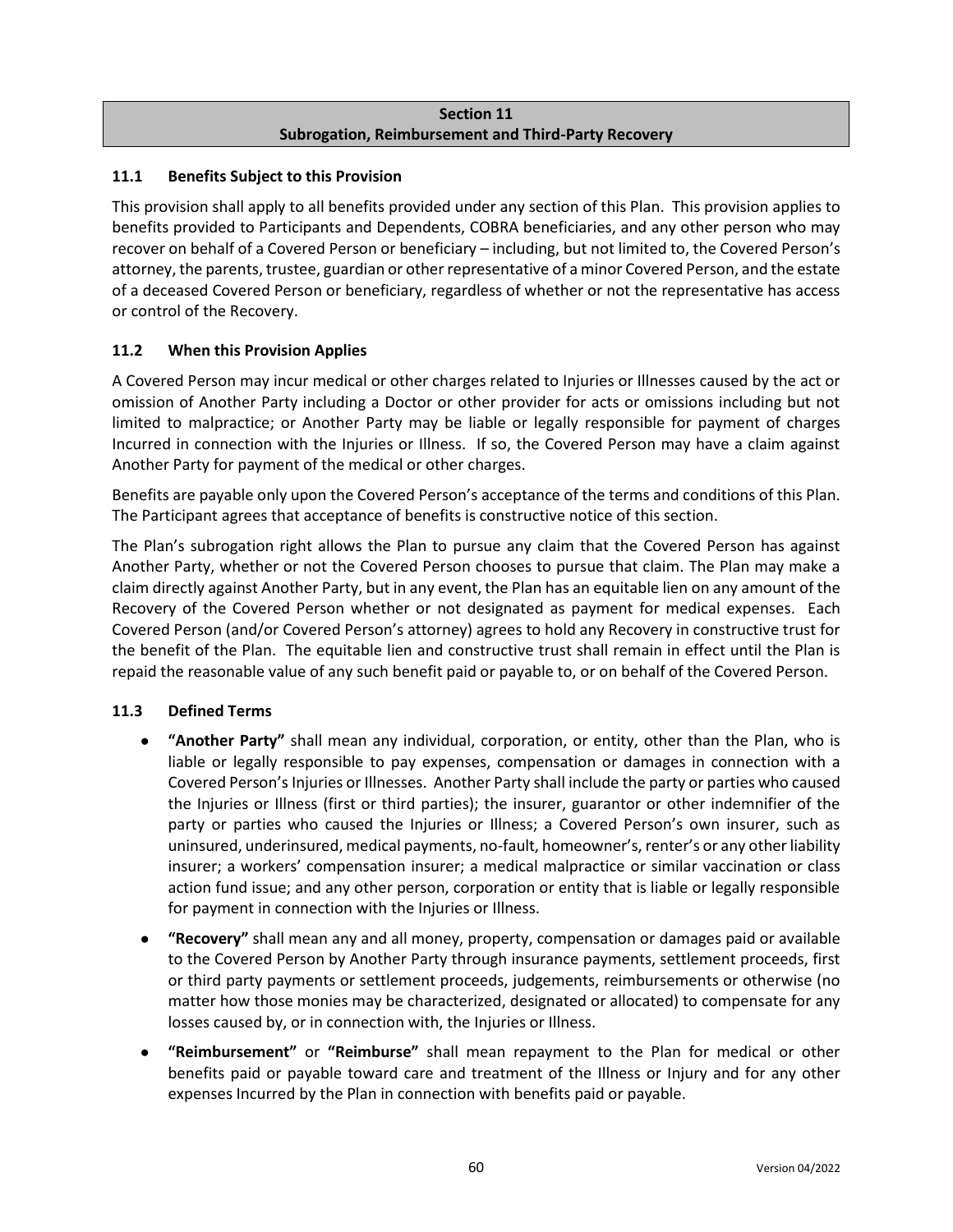● **"Subrogation"** or **"Subrogate"** shall mean the Plan's right to pursue the Covered Person's claims against Another Party for medical or other charges paid by the Plan.

### **11.4 Subrogation**

As a condition to receiving benefits under this Plan, including the payment of future benefits, a Covered Person (and/or the Covered Person's attorney) agrees:

- To execute and deliver to the Plan Administrator a Subrogation and Reimbursement agreement within 30 days of the date of the initial claim. The Plan Administrator may determine, in its sole discretion, that it is in the Plan's best interests to pay medical or other benefits for the Injuries or Illness before the Subrogation and Reimbursement agreement has been signed; however, in that event, the Plan will still be entitled to Subrogation and Reimbursement according to the terms of this Section;
- To refrain from releasing Another Party that may be liable for or obligated to the Covered Person for an Injury or Illness or condition without obtaining the Plan's written approval; and
- Without limiting the preceding, that the Plan shall be subrogated to any and all claims, causes of action for rights that the Covered Person has or that may arise against Another Party for which the Covered Person claims an entitlement to benefits under this Plan, regardless of how classified or characterized.

The Covered Person shall supply other reasonable information and assistance as requested by the Plan Administrator regarding the claim or potential claim. If a requested Subrogation and Reimbursement Agreement is not executed and returned, or if information and assistance is not provided to the Plan Administrator upon request, the Plan Administrator, in its sole discretion, may deny claims for benefits with respect to costs incurred in connection with said Illness or Injury or terminate Plan coverage in its entirety for the Covered Person and any Dependents. A Covered Person's termination of Plan coverage for the reasons set forth in this provision generally does not constitute a qualifying event within the meaning of COBRA.

If the Covered Person (or legal representative of the Covered Person, including the guardian or estate) decides to pursue a claim against a first or third party for any coverage or damages available to them as a result of the Injury or Illness, the Covered Person agrees to include the Plan's subrogation claim in that action. If there is failure to do so, the Plan will be legally presumed to be included in such action or recovery. In the event the Covered Person decides not to pursue any and all claims against a first or third party for coverage or damages, the Covered Person authorizes the Plan to pursue, sue, compromise or settle any such claim in his or her name, to execute any and all documents necessary to pursue said claims in his or her name, and agrees to fully cooperate with the Plan in the prosecution of any such claims. The Covered Person (or other legal representative of the Covered Person, including the guardian or estate) agrees to take no prejudicial actions against the subrogation rights of the Plan or to in any way impede the action taken by the Plan to recover its subrogation claim. Such cooperation shall include a duty to provide information, and execute and deliver any acknowledgement and other legal instruments documenting the Plan's subrogation rights. The Plan is responsible for only those legal costs that are related to the Plan's decision to enforce its subrogation rights.

The Plan will not pay, offset any recovery, or in any way be responsible, without its written consent, for any fees, including attorney's fees, or costs associated with a Covered Person or a legal representative of a Covered Person pursuing a claim against a first or third party for any coverage or damages available to them.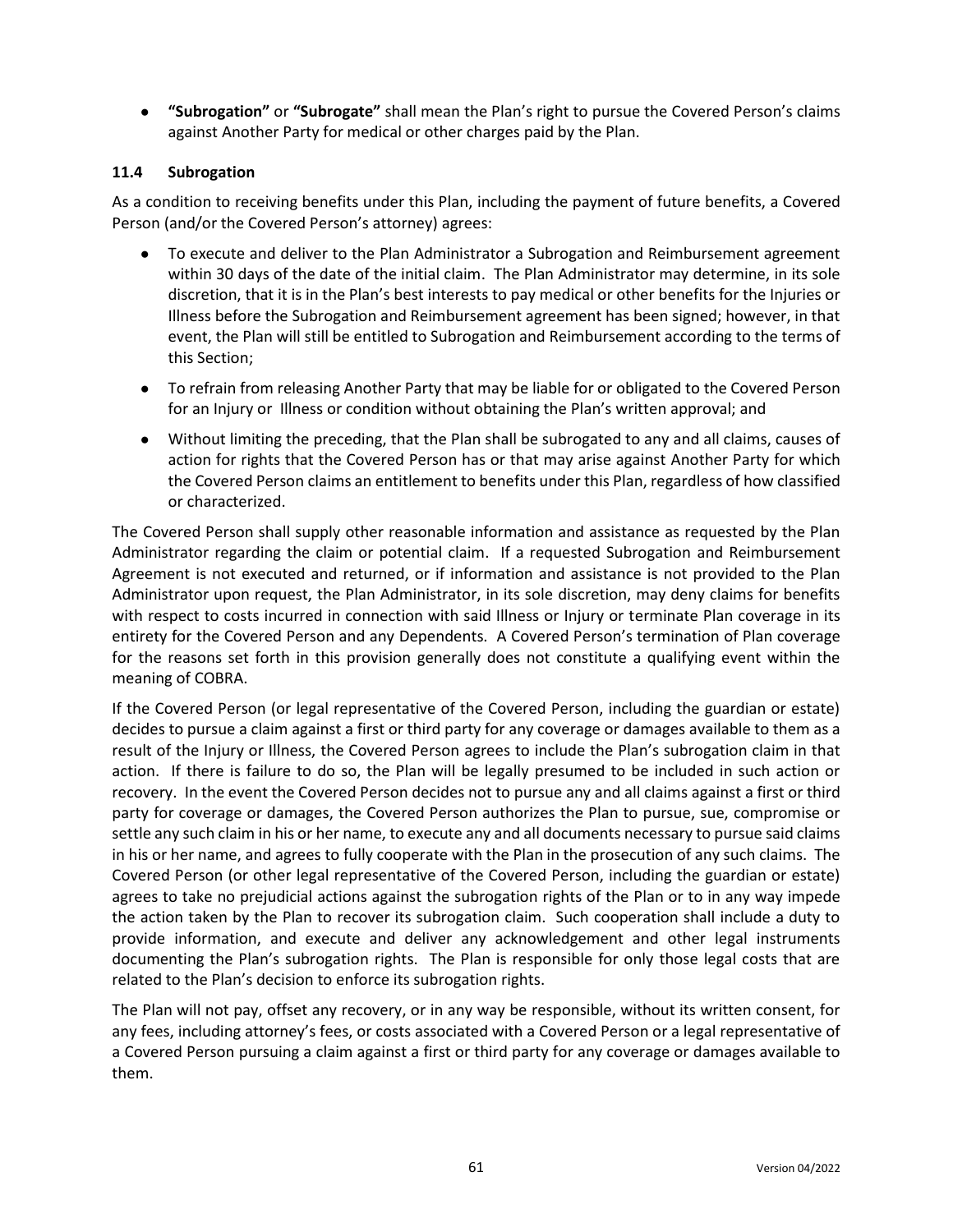Regardless of how a claim, recovery or cause of action is classified or characterized by a party, a court or any other entity, such classification or characterization shall not impact the Covered Person's responsibilities described above or the Plan's entitlement to first-dollar recovery, regardless of whether the Covered Person is made whole. The Plan's subrogation rights override the Covered Person's rights to be made whole. This right of subrogation shall bind the Covered Person, the Covered Person's guardian(s), estate, executor, personal representative, and heirs, COBRA beneficiaries and any other person who may recover on behalf of a Covered Person, including the Covered Person's attorney.

### **11.5 Reimbursement**

As a condition to receiving benefits under this Plan, including the payment of future benefits, a Covered Person (and/or Covered Person's attorney) agrees:

- To execute and deliver to the Plan Administrator a Subrogation and Reimbursement agreement within 30 days of the date of the initial claim. The Covered Person's attorney must recognize and consent to the fact that the Plan precludes operation of the "made-whole" and "common fund" doctrines, and the attorney must agree to not assert either doctrine in his or her pursuit of Recovery. The Plan Administrator may determine, in its sole discretion, that it is in the Plan's best interests to pay medical or other benefits for the Injuries or Illness before the Subrogation and Reimbursement agreement has been signed; however, in that event, the Plan will still be entitled to Subrogation and Reimbursement according to the terms of this Section;
- To notify the Plan Administrator immediately in writing of any proposed settlement and obtain the Plan's written consent before signing a settlement agreement;
- To notify the Plan Administrator immediately in writing if any recovery is received by or on behalf of a Covered Person from Another Party that may be liable for or obligated to the Covered Person for an Injury or Illness or condition (without regard to admission of fault);
- To serve as a constructive trustee and to hold in constructive trust for the benefit of the Plan any Recovery, without regard to admission of fault, equal to the reasonable value of benefits paid or that will be paid by the Plan. The Covered Person agrees not to dissipate any such money or property without prior written consent of the Plan, regardless of how such money or property is classified or characterized or regardless of any person, corporation, entity, no-fault carrier, uninsured motorist carrier, underinsured motorist carrier, other insurance policies or funds from which such money or property was received;
- To restore to the Plan the reasonable value of any such benefit paid or payable to, or on behalf of, the Covered Person when said benefits are paid or established by Another Party; and
- To refrain from releasing Another Party that may be liable for or obligated to the Covered Person for an Injury or Illness or condition without obtaining the Plan's written approval.

The Covered Person shall supply other reasonable information and assistance as requested by the Plan Administrator regarding the claim or potential claim. If a requested Subrogation and Reimbursement Agreement is not executed and returned, or if information and assistance is not provided to the Plan Administrator upon request, the Plan Administrator, in its sole discretion, may deny claims for benefits with respect to costs incurred in connection with said Illness or Injury or terminate Plan coverage in its entirety for the Covered Person and any Dependents. A Covered Person's termination of Plan coverage for the reasons set forth in this provision generally does not constitute a qualifying event within the meaning of COBRA.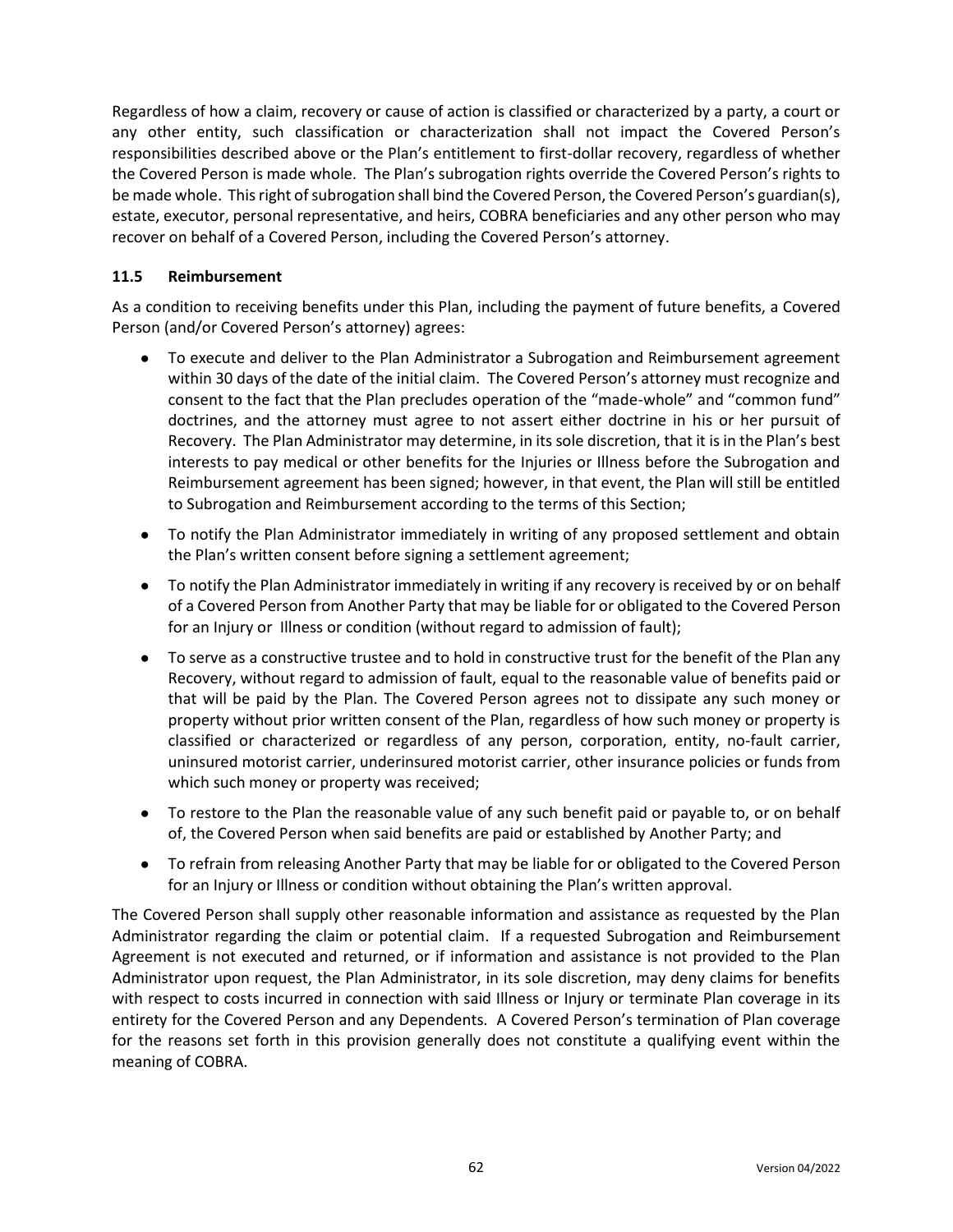The Plan will not pay, or in any way be responsible, without its written consent, for the Covered Person's or his/her legal representative's attorney's fees and costs associated with the recovery of funds or pursuit of a claim against a first or third party for any coverage or damages available to them, nor will it reduce its reimbursement pro rata for the payment of the Covered Person's or his/her legal representative's attorney's fees and costs. Attorneys' fees may be payable from the recovery only after the Plan has received full reimbursement.

An attorney who receives any recovery (whether by judgment, settlement, compromise, or otherwise) has an absolute obligation to immediately tender the recovery to the Plan under the terms of this Section. A Covered Person's attorney who receives any such recovery and does not immediately tender the recovery to the Plan will be deemed to hold the recovery in constructive trust for the Plan, because neither the Covered Person nor his attorney is the rightful owner of the recovery and should not be in possession of the recovery until the Plan has been fully reimbursed.

Regardless of how a claim, recovery or cause of action is classified or characterized by a party, a court or any other entity, such classification or characterization shall not impact the Covered Person's responsibilities described above or the Plan's entitlement to first-dollar recovery, regardless of whether the Covered Person is made whole. The Plan's reimbursement rights override the Covered Person's rights to be made whole. This right of reimbursement shall bind the Covered Person, Covered Person's guardian(s), estate, executor, personal representative, and heir(s), COBRA beneficiaries and any other person who may recover on behalf of a Covered Person, including the Covered Person's attorney.

If a Covered Person fails to reimburse the Plan for the reasonable value of benefits paid or to be paid, as a result of their Illness or Injury, out of any such recovery or reimbursement, the Covered Person (or the Covered Person's designee) will be liable for any and all expenses (including attorney's fees or costs) associated with the Plan's attempt to recover such amount from the Covered Person.

# **11.6 Constructive Trust**

The Covered Person (and/or Covered Person's attorney), by accepting benefits under this Plan, agrees:

- To hold in constructive trust for the Plan's benefit any money or property resulting from any recovery, insurance payments or settlement proceeds, first or third party payments, settlement proceeds or judgment, without regard to admission of fault, and that the Plan has an equitable lien by agreement over any such recovery in an amount equal to the reasonable value of benefits paid or that will be paid by the Plan to the Covered Person under this Section; and
- The Covered Person further agrees to hold such amounts separately and without commingling with the Covered Person's (or the Covered Person's designee's) general assets.

The Covered Person acknowledges that the Plan has a property interest in the Covered Person's settlement, recovery, or reimbursement, and that the Plan's reimbursement rights shall be considered a first priority claim if the Plan pays primary and shall be paid before any other claims for the Covered Person as the result of the Injury or Illness, regardless of whether the Covered Person is made whole. If a Covered Person fails to reimburse the Plan for the reasonable value of benefits paid or to be paid, as a result of their Illness or Injury, out of any such recovery or reimbursement, the Covered Person (or the Covered Person's designee) will be liable for any and all expenses (including attorney's fees or costs) associated with the Plan's attempt to recover such amount from the Covered Person. This right of reimbursement shall bind the Covered Person, Covered Person's guardian(s), estate, executor, personal representative, and heir(s), COBRA beneficiaries and any other person who may recover on behalf of a Covered Person, including the Covered Person's attorney. A Covered Person's failure to observe the obligations in this provision may result in the termination of Plan coverage for the Covered Person, including any Dependents' coverage, in the Plan Administrator's sole discretion. A Covered Person's termination of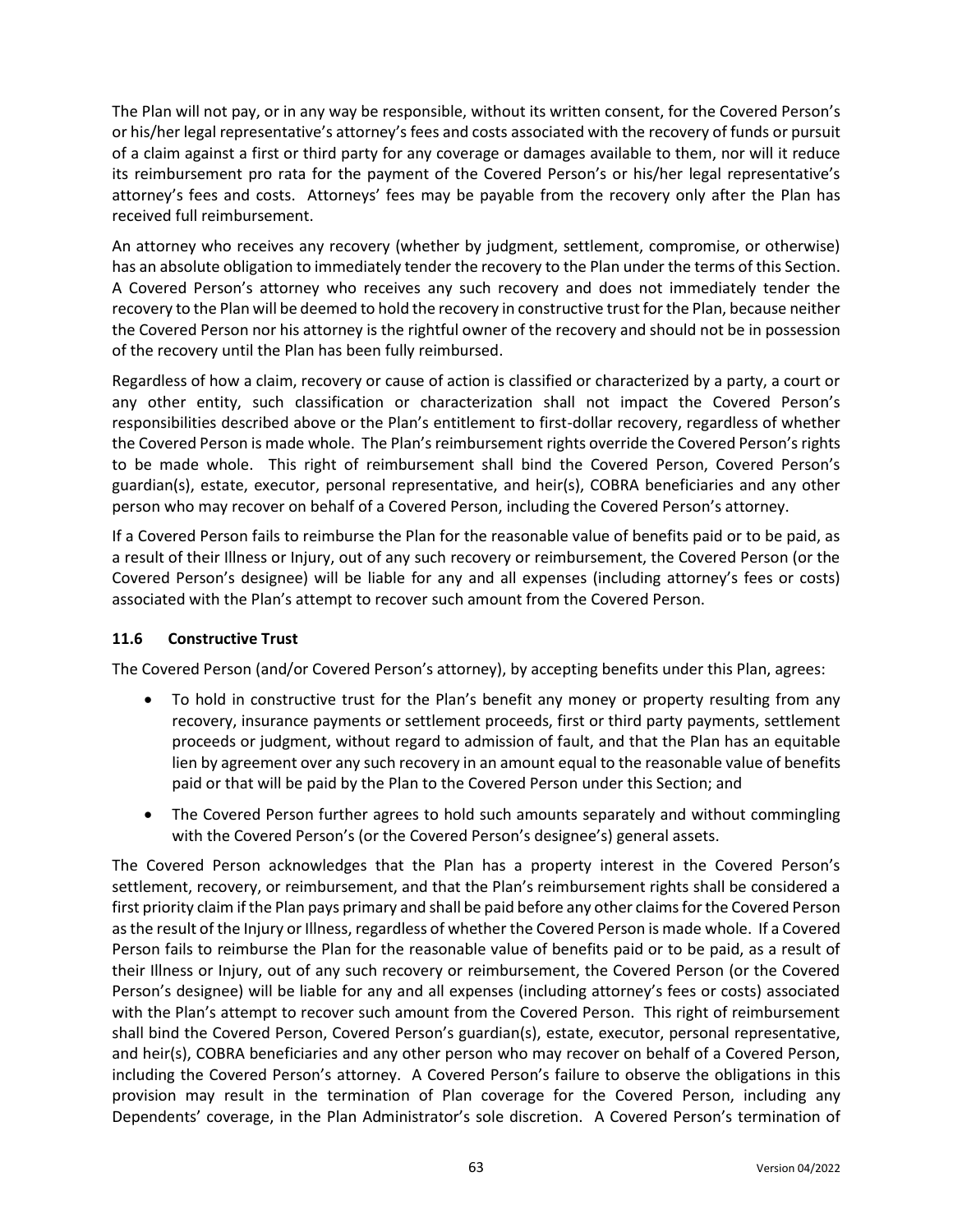coverage for the reasons set forth in this provision generally does not constitute a qualifying event within the meaning of COBRA.

Any amounts subject to a constructive trust under this section shall be limited to amounts received by the Covered Person or their legal representative for said Injury or Illness. Any recovery made by the Plan under this section shall be limited to the reasonable value of medical expenses and other fees and costs, including attorney's fees, paid by or payable by the Plan for said Injury or Illness.

## **11.7 Rights of Recovery**

In the event of any overpayment of benefits by this Plan, the Plan will have the right to recover the overpayment from the Covered Person or, if applicable, the provider or otherwise make appropriate adjustments to claims. If a Covered Person is paid a benefit greater than allowed in accordance with the provisions of this Plan, the Covered Person will be required to refund the overpayment. If payment is made on behalf of a Covered Person to a Hospital, Physician or other provider of health care, and the payment is found to be an overpayment, the Plan will request a refund of the overpayment from the provider

## **11.8 Right to Receive and Release Necessary Information**

For the purpose of implementing the terms of this Plan, the Plan Administrator retains the right to request any medical information from any insurance company or other provider of service it deems necessary to properly process a claim in its sole discretion. The Plan Administrator may, in its sole discretion and without consent of the Covered Person, release or obtain any information it deems necessary. Any person claiming benefits under this Plan shall furnish to the Plan Administrator such information as may be necessary to implement this provision.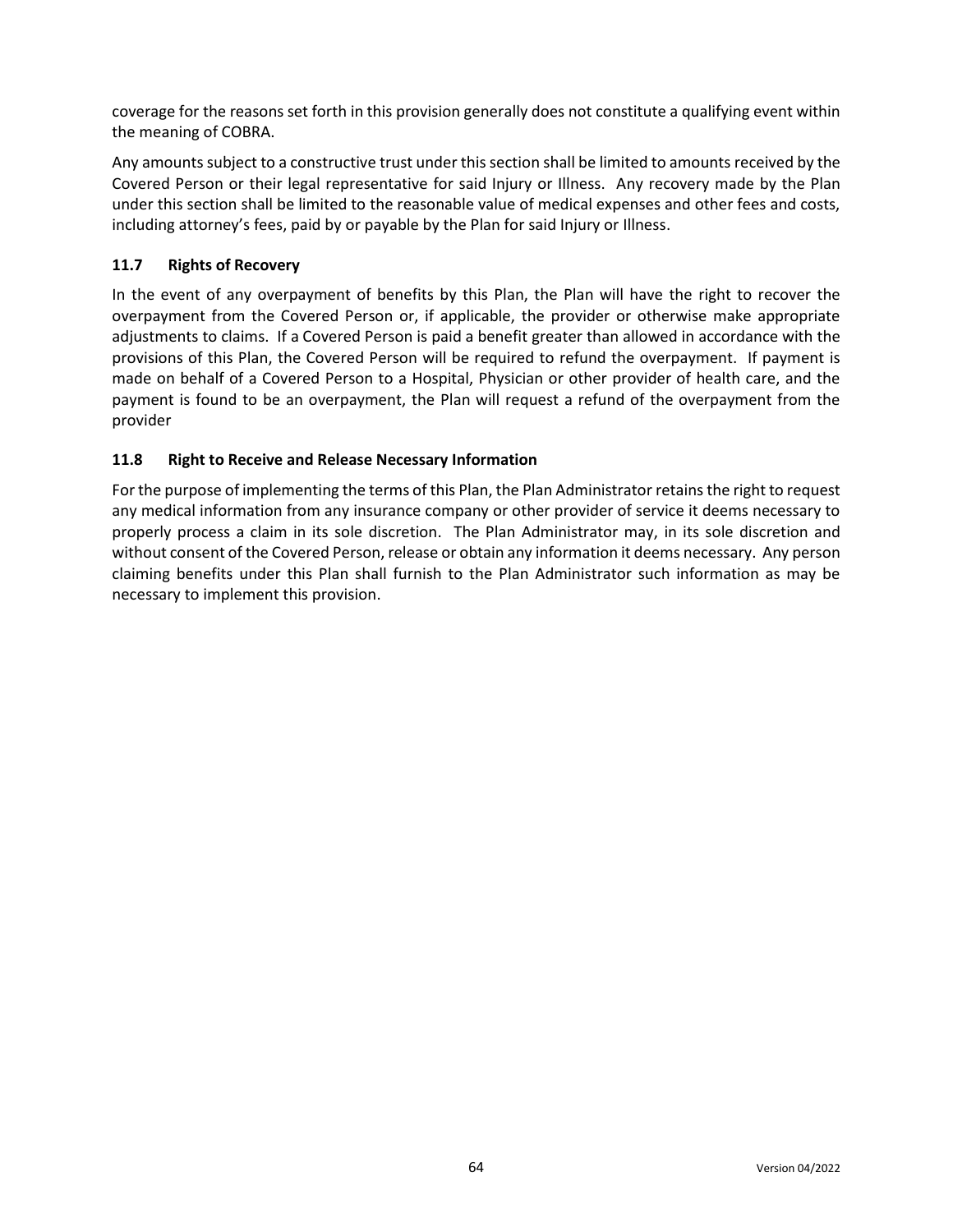### **Section 12 Claims and Payments**

A charge is incurred on the date a service is provided. The Participant must be actively enrolled on the date the service is provided to file a claim with the Plan. Also, the dates of service will affect the Participant's Deductible (if any) and other minimums described in the associated SBCs and in this Section.

# **12.1 Out-of-Network Calendar Year Deductible**

The Participant's Benefits include a Calendar Year Deductible for services that the Participant receives Out-of-Network. Before the Plan will make payments for services received Out-of-Network, the Participant must first satisfy the Calendar Year Deductible. See the attached Schedule of Benefits section of this Plan for the Participant's Calendar Year Deductible amounts.

Services received during the last 3 months of the Calendar Year that applied to a Covered Person's Deductible, may also apply to the medical Deductible (excluding the Prescription Deductible) required for the following Calendar Year.

# **12.2 Participant's Out-of-Pocket Expense Maximums**

This Plan protects the Participant from large Out-of-Pocket Expenses by limiting the amount the Participant spends out of the Participant's own pocket each year. Once the maximum on the Participant's Plan is reached, almost all other Covered Services are paid in full for the rest of the Plan Year.

# **12.3 What the Participant Will Pay**

- **In-Network Maximum.** Copayments and Coinsurance for services by providers and facilities within the Participant's Network count toward the In-Network, Out-of-Pocket Maximum. When the Participant's In-Network, Out-of-Pocket Maximum is reached, Copayments and Coinsurance for In-Network Services will no longer apply for the rest of the Calendar Year. Two special situations when expenses will also count toward this maximum are:
	- When the Participant receives services from medical suppliers for whom there is no Network (e.g. private duty nurses), the Participant's Out-of-Pocket Expense's count toward this maximum; and
	- When specialty care is not available within the Network and Anthem authorizes the highest level of benefits, any Copayment and Coinsurance for these services count toward this maximum.
- **Out-of-Network Maximum**. Deductibles and Coinsurance for services by providers and facilities who are not part of the Participant's PPO Network, but who participate in an Anthem or Blue Cross and Blue Shield Company's Network, count toward the Participant's Out-of-Network, Outof-Pocket Maximum. If the Participant reachesthe Out-of-Network, Out-of-Pocket Maximum, the Participant will no longer pay Coinsurance for Out-of-Network Servicesfor the rest of the Calendar Year.

*Helpful tip*: The In-Network and Out-of-Network, Out-of-Pocket Maximums are separate, and amounts applied to one do not apply to the other.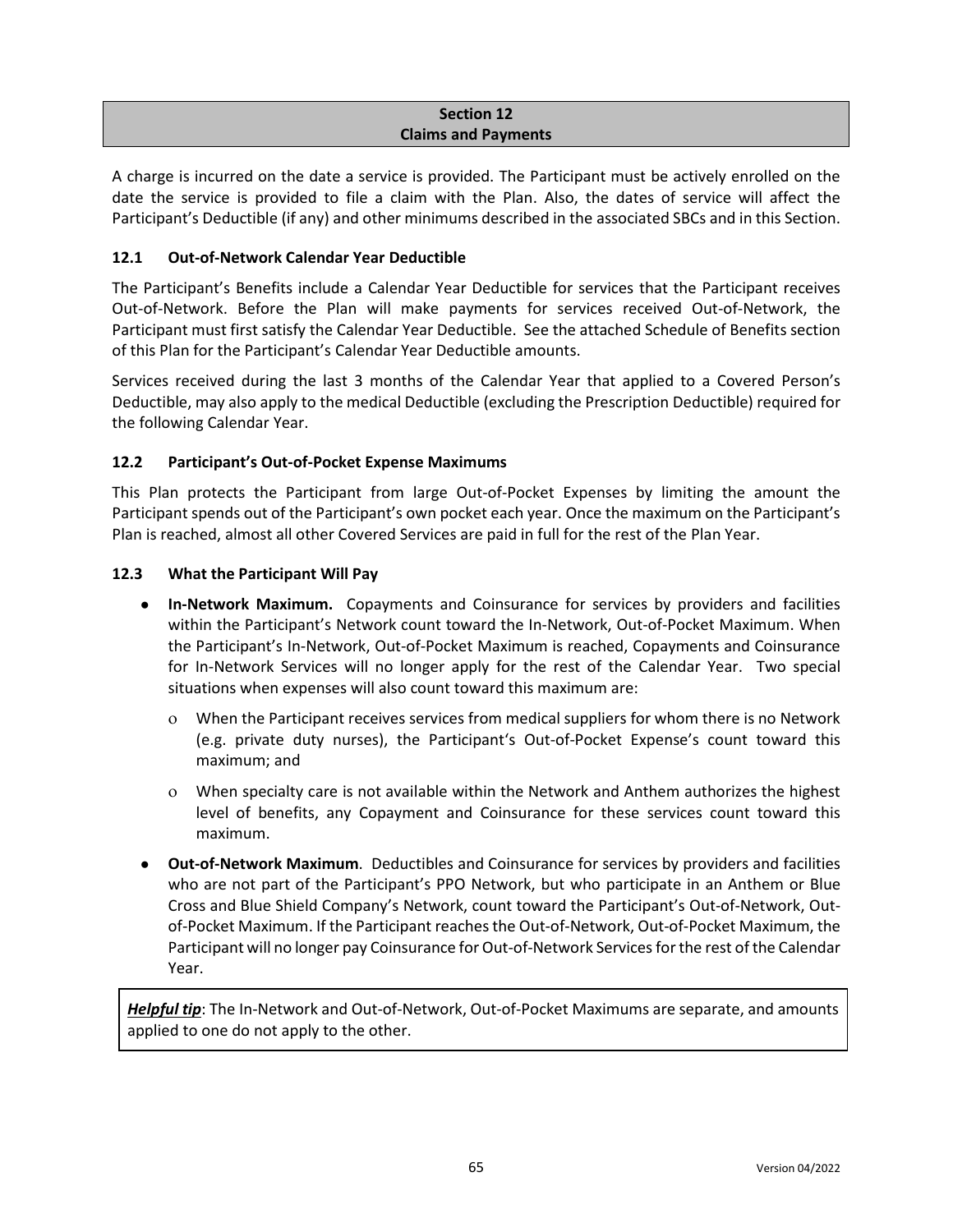## **12.4 Exceptions to the Out-of-Pocket Maximum**

The following amounts do not count toward the Participant's Out-of-Pocket Maximum, and the Participant will always be responsible for these expenses, regardless of whether the Participant has met the Out-of-Pocket Maximum:

- Amounts above the Allowable Charge (these amounts are not the patient's responsibility when services are rendered by a Network or Participating Provider or facility);
- Amounts above Plan maximums;
- Copayments and Coinsurance for Prescription Drugs under the Participant's prescription drug card benefit (under Plans 2-5, see the associated SBCs for additional information);
- Medical Deductible amounts carried forward from the prior Calendar Year (excluding the Prescription Deductible);
- Expenses for supplies or services not covered by the Plan; and/or
- Deductibles, Copayments, and Coinsurance for dental services provided by separate contract, certificate, or amendment to this Plan.

### **12.5 Payment of Claims**

- **Network and Participating Providers and Facilities.** If the Participant goes to a Network provider or facility, the Plan Administrator will pay the provider or facility directly. If a Copayment or Coinsurance is applicable to services rendered by a Network provider, or if any applicable Deductible is not met, any such amounts may be collected at the time of service. Any applicable Coinsurance is based on Anthem's negotiated payment arrangement with the facility or provider.
- **Non-Participating Providers and Facilities.** If the Participant goes to a non-Participating Provider or facility, the Plan Administrator may choose to pay Participant or anyone else responsible for paying the bill. The Plan Administrator will pay only after receiving an itemized bill or proof of loss and all the medical information necessary to process the claim. The Plan Administrator will not pay a non-Participating Provider more than the amount the Plan Administrator would have paid a Participating Provider for the same service.

In the event that payment is made directly to the Participant, the Participant has the responsibility to apply this payment to the claim from the non-Participating Provider. In all cases, payment from the Plan relieves Anthem and the Plan of any further liability for the service.

### **12.6 When Participant Must File a Claim**

Network providers file claims on the Participant's behalf. A Participant may have to file a claim if he or she receives care from an Out-of-Network provider or facility.

The Participant will also have to file a claim if services were billed by someone other than a Physician or Hospital, or if the provider cannot file a claim for the Participant. To file a claim, the Participant should:

- Obtain a claim form from Member Services;
- Compile any itemized bills for the services; and
- Send the completed claim form and any itemized bills compiled to Member Services:

Each itemized bill must contain the following:

Name and address of the person or organization providing services or supplies;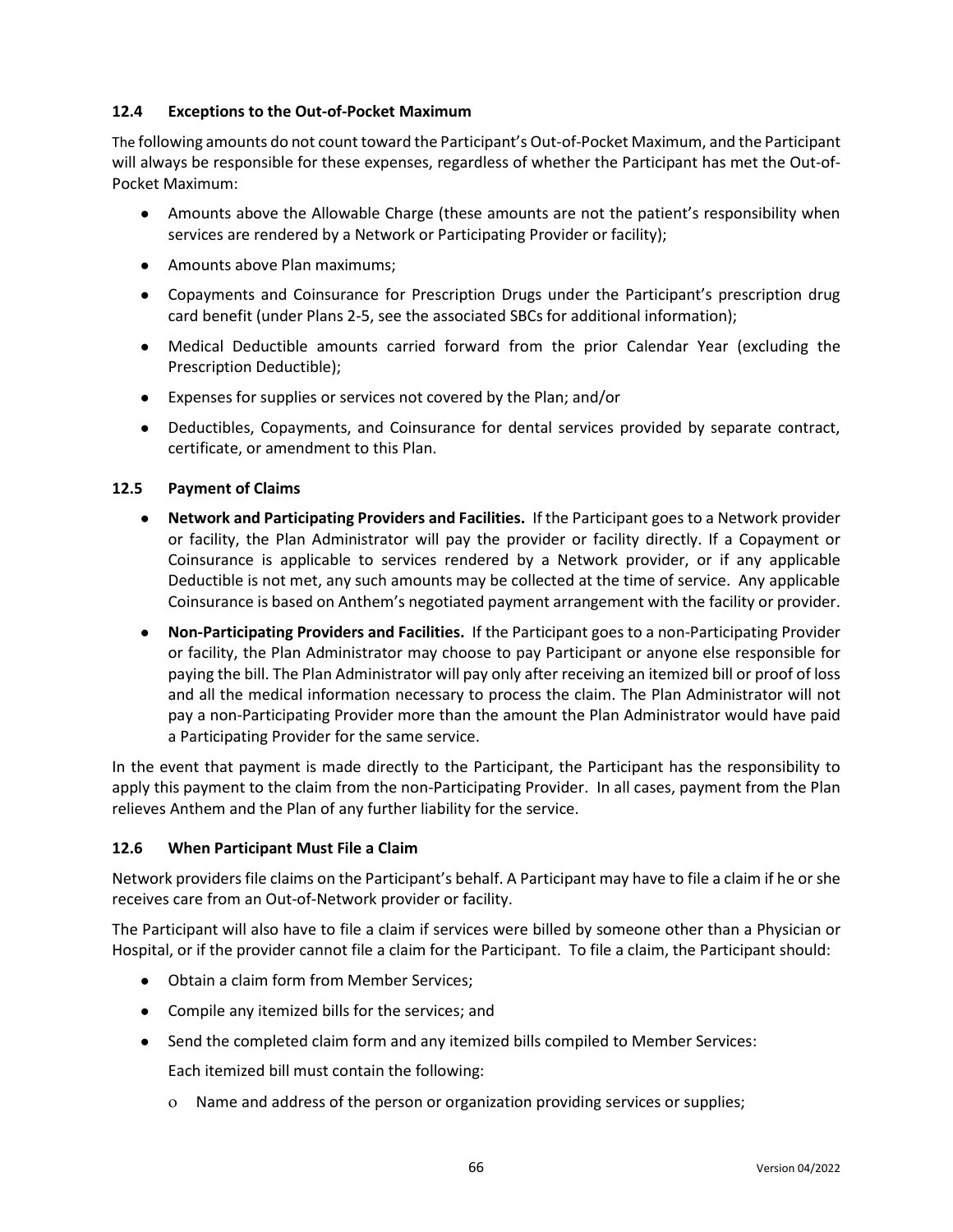- Name of the patient receiving services or supplies;
- Date on which services or supplies were provided;
- The charge for each type of service or supply;
- A description of the services or supplies received; and
- A description of the patient's condition (diagnosis).
- In addition, private duty nursing bills must include the professional status of the nurse (for example, RN for registered nurse), the attending Physician's written certification that the services were Medically Necessary, and the hours the nurse worked.

## **12.7 Timely Filing of Claims**

Written proof of loss must be furnished within 90 days, or as soon as reasonably possible, after the date of service. However, no claim will be paid if Member Services receives the proof of loss more than 15 months after the date of service, except in the absence of legal capacity of the Covered Person. A proof of loss is not complete unless it is properly filed and contains all information that Member Services needs to process the claim.

### **12.8 Complaint and Appeal Process**

In order to remain responsive to Participants' needs, the Plan has established both a complaint process and an appeal process. Participants should contact the Plan Administrator or a Member Services representative if any problems or questions arise regarding the Plan. The contact telephone number for Member Services is listed on the back of the Participant's identification card. Most problems and questions can be handled in this manner.

The Participant may also file a written complaint or appeal with the Plan Administrator or Member Services. Complaints typically involve issues such as dissatisfaction about the Plan's services, quality of care, the choice of and accessibility to the Plan's providers and network adequacy. Appeals typically involve a request to reverse a previous decision made by the Plan. Requests regarding claim errors, claim corrections, and claims denied for additional information may be reopened for consideration without having to invoke the appeal process.

### **12.9 Complaint Process**

Complaints may be registered by telephone or in writing. Upon receipt, the complaint will be reviewed and investigated. The Participant will receive a response within 30 calendar days of the Plan's receipt of the complaint. If the Plan is unable to resolve the complaint in 30 calendar days, the Participant will be notified on or before calendar day 30 that more time is required to resolve the complaint. The Plan will then respond within an additional 30 calendar days.

Complaints made over the phone may be made to Member Services using the phone number on the back of the Participant's identification card.

Complaints made in writing may be delivered to the following address:

Tim Klopfenstein, Executive Director Virginia Private Colleges Benefits Consortium, Inc. 118 East Main Street PO Box 1005 Bedford, VA 24523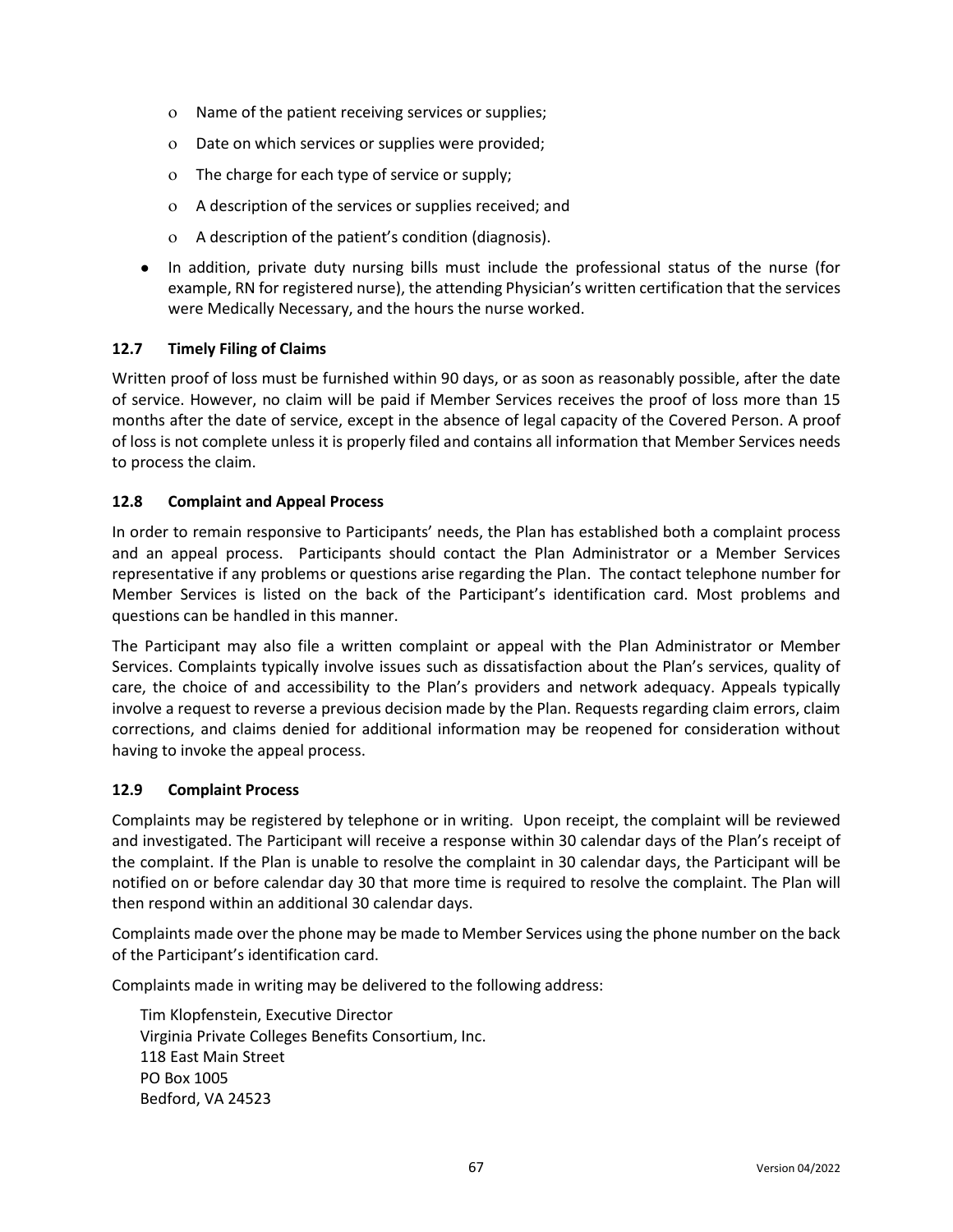## **12.10 Claims Procedures**

There are different types of claims that can be made under the Plan, each with somewhat different claim and appeal rules. If You have any questions regarding what type of claim and/or what claims procedure to follow, please contact Member Services.

### **12.10.1 Types of Claims and Timeframes for Deciding Initial Claims**

- **Pre-Service Claims** are claims for a service that require the Covered Person to obtain approval of the benefit, in whole or in part, in advance of receipt of the service. If the Covered Person calls to receive authorization for a service when authorization in advance is not required, the claim will be considered a Post-Service Claim. As outlined in Section 3, The Preauthorization Process, the Plan will make Pre-Service Claims decisions within 15 days from the receipt of the request.
- **Post-Service Claims** are all claims other than Pre-Service, Urgent Care Claims, or Concurrent Care/Ongoing Course of Treatment Claims. Post-Service Claims include claims filed after services are rendered and claims that do not require authorization in advance of the service, even where the Covered Person requests authorization in advance. The Plan will make Post-Service Claims decisions within a reasonable time, but no later than 30 days and may be extended for another 15 days if it is determined to be necessary because of matters beyond Member Services control.
- **Urgent Care Claims** are claims where care and services are actively ongoing and to which the application of time periods for making claim or appeal decisions could seriously jeopardize the patient's life, health or ability to regain maximum function, or in the opinion of the patient's Physician, would subject the patient to severe pain. The Plan will defer to the patient's Physician as to whether a claim involves urgent care. As outlined in Section 3, The Preauthorization Process, the Plan will make Urgent Care Claims decisions within 72 hours after receipt of the Claim. In cases where the Hospital admission is an Urgent Care Claim, a decision will be made within 24 hours and the Participant's Doctor will be notified verbally of the decision within this time frame.
- **Concurrent Care Claims/Ongoing Course of Treatment Claims** are claims where the Plan approves an Ongoing Course of Treatment to be provided over a period of time for a specified number of treatments. There are two types of Concurrent Care Claims: (a) where reconsideration of previously approved care results in a reduction or termination of the initially approved period of time or number of treatments; and (b) where an extension is requested beyond the initially approved period of time or number of treatments. As outlined in Section 3.10, Approvals of Care Involving an Ongoing Course of Treatment, the Plan will make Concurrent Care Claims decisions to extend a previously approved course of treatment within 24 hours of the request, when the request is made at least 24 hours prior to the end of the authorized time frame to avoid disruption of care or services. Please see Section 3.10, for more information.

In processing the Participant's claim, the Plan may use protocols, guidelines or criteria to ensure that coverage determinations are consistently applied. Claims filed as outlined in the "When Participant Must File a Claim" paragraph of this Section will be processed within 30 days of receipt of the claim. This period may be extended for another 15 days if it is determined to be necessary because of matters beyond Member Services control. In the event that this extension is necessary, the Participant will be notified prior to the expiration of the initial 30-day period. If the decision involves a determination of the appropriateness or Medical Necessity of Services,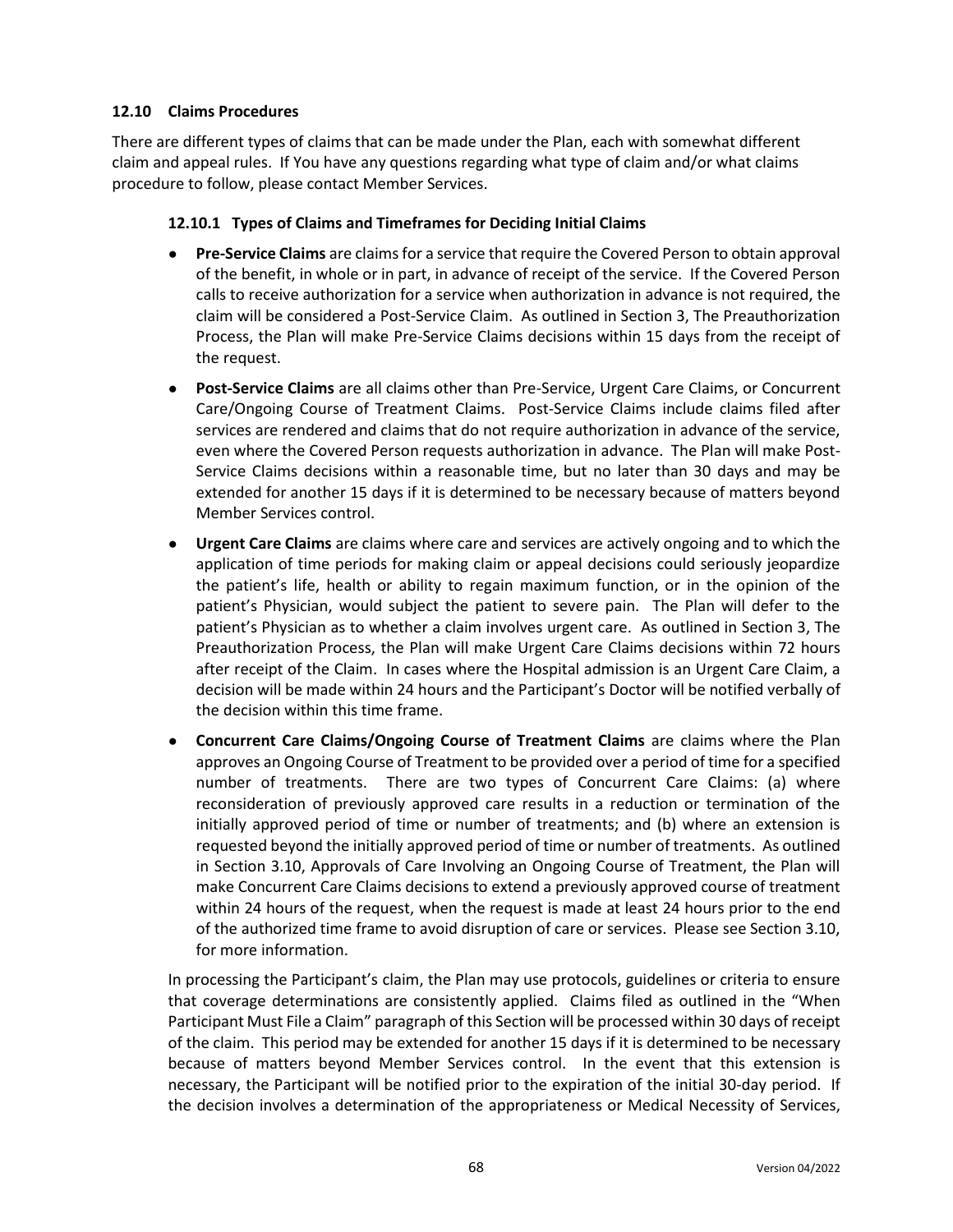Member Services will make a decision within 2 working days of the receipt of the medical information needed to process the claim.

# **12.10.2 Notification of Initial Benefit Decision**

The Plan may deny a claim for Benefits if information needed to fully consider the claim is not provided. The denial will describe the additional information needed to process the claim. The claim may be reopened by the Participant or the Participant's provider by furnishing the additional information. The Participant or the Participant's provider must submit the additional information to us within either 15 months of the date of service or 45 days from the date the Participant was notified that the information is needed, whichever is later. Once the Participant's claim has been processed by the Plan, the Participant will receive written notification of the decision. In the event of an Adverse Benefit Determination, notice will be provided to the Participant in a culturally and linguistically appropriate format that is calculated to be understood by the Participant. The written notification will include the following:

- Information sufficient to allow the Participant to identify the claim involved (including the date of service, the healthcare provider, the claim amount, and, if applicable, the treatment code and its corresponding meaning);
- The specific reason or reasons for the Adverse Benefit Determination, including the denial code and its corresponding meaning, and a description of the Plan's standard, if any, that was used in denying the claim;
- Reference to the specific plan provisions on which the determination was based;
- A description of any additional material or information necessary for the Participant to perfect the claim and an explanation of why such material or information is necessary;
- A description of the Plan's internal and external appeal procedures. This description will include information on how to initiate the appeal and the time limits applicable to such procedures. This will include a statement of the Participant's right to bring a civil action following a Final Adverse Benefit Determination;
- If the Adverse Benefit Determination was based on an internal rule, guideline, protocol, or other similar criterion, the specific rule, guideline, protocol, or criterion will be provided free of charge. If this is not practical, a statement will be included that such a rule, guideline, protocol, or criterion was relied upon in making the Adverse Benefit Determination and a copy will be provided free of charge to the Participant upon request;
- If the Adverse Benefit Determination is based on the Medical Necessity or experimental nature of the care or similar exclusion or limit, an explanation of the scientific or clinical judgment for the determination, applying the terms of the Plan to the Participant's medical circumstances, will be provided. If this is not practical, a statement will be included that such explanation will be provided free of charge, upon request; and
- Information about the availability of and contact information for, any applicable office of health insurance consumer assistance or ombudsman established under applicable federal law to assist individuals with the internal claims and appeals and External Review process.

If all or part of a claim was not covered, the Participant has a right to see, upon request and at no charge, any rule, guideline, protocol or criterion that the Plan relied upon in making the coverage decision. If a decision was based on Medical Necessity or the experimental nature of the care, the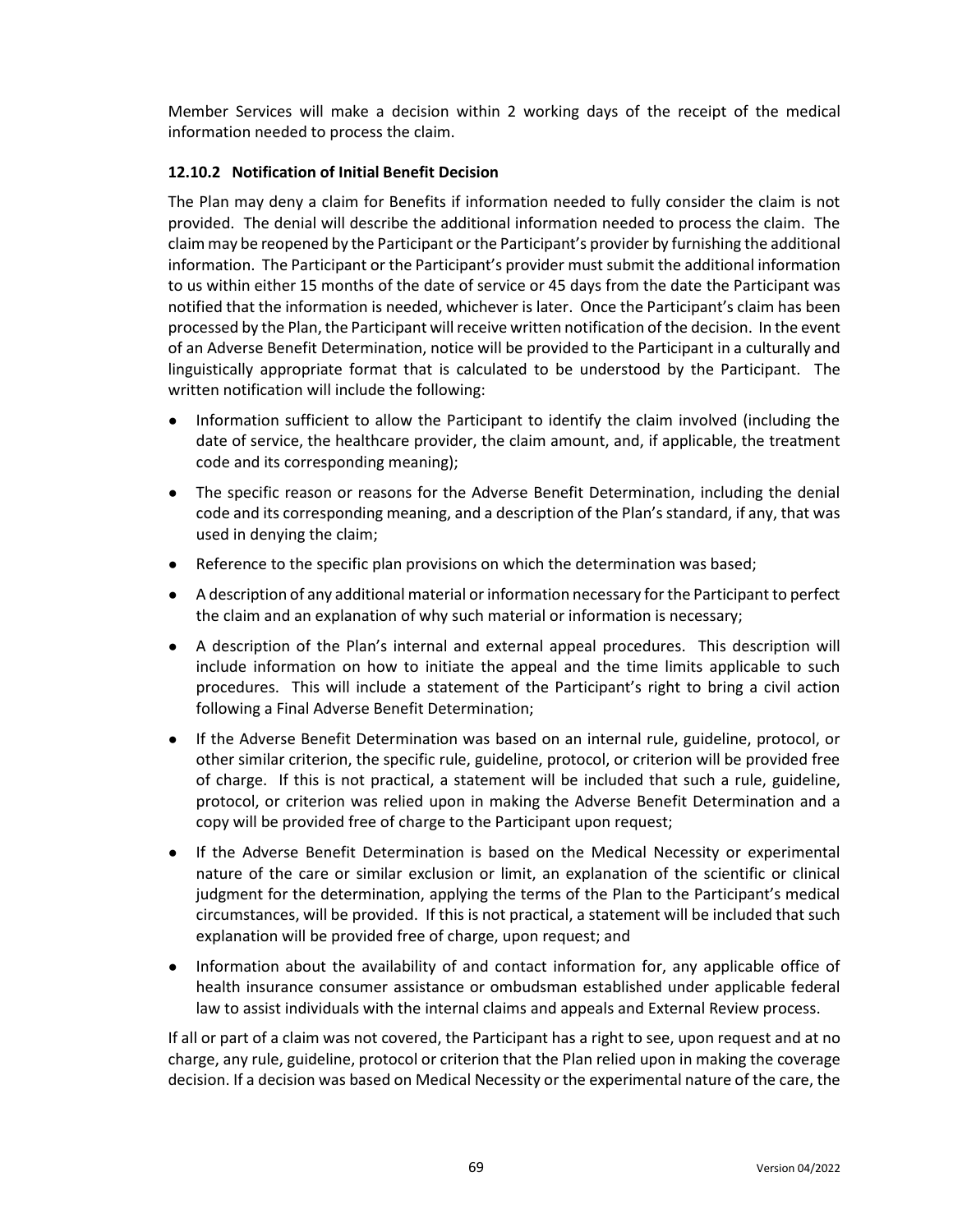Participant is entitled to receive upon request and at no charge the explanation of the scientific or clinical basis for the decision as it relates to Participant's medical condition.

### **12.11 Appeal Procedures**

The Plan is committed to providing a full and fair process for resolving disputes and responding to requests to reconsider coverage decisions the Participant finds unacceptable, whether the decision is a claim denial or a rescission of coverage. A rescission is a retroactive termination of coverage, other than when it is attributable to a failure to timely pay required premiums or contributions towards the cost of coverage. The Plan will not make decisions regarding hiring, compensation, termination, promotion or other similar matters with respect to claims adjudicators or medical experts based upon the likelihood that such individuals will support or tend to support a denial of benefits.

Internal appeals are requests to reconsider rescissions or coverage decisions of Pre-Service or Post-Service Claims. Expedited appeals of Urgent Care Claims are made available when the application of the time period for making Pre-Service or Post-Service appeal decisions could seriously jeopardize the patient's life, health or ability to regain maximum function, or in the opinion of the patient's Physician, would subject the patient to severe pain that cannot be adequately managed without the care or treatment. Situations in which expedited appeals are available include those involving prescriptions to alleviate cancer pain, when the cancer patient would be subjected to pain.

# **12.12 First Level of Appeal – Internal Appeals**

To appeal a coverage decision, including a rescission, the Participant should send a written explanation of why the Participant feels the coverage decision was incorrect. The Participant or the Participant's authorized representative acting on the Participant's behalf must submit the written explanation. Alternatively, this information may be provided to a Member Services representative over the phone. This is the Participant's opportunity to provide any comments, documents, or information that the Plan should consider when reviewing the appeal. Please include with the explanation:

- The patient's name, address and telephone number;
- The Participant's identification and group number (as shown on the Participant's identification card); and
- In the case of a claim, the name of the health care professional or facility that provided the service, including the date and description of the service provided and the charge.

**Important:** For appeals, Participants should contact Member Services at the following address:

### **In Writing:**

Anthem Blue Cross and Blue Shield Attention: Corporate Appeals Department P.O. Box 27401 Richmond, VA 23279

### **By Telephone for all Members:**

833-597-2358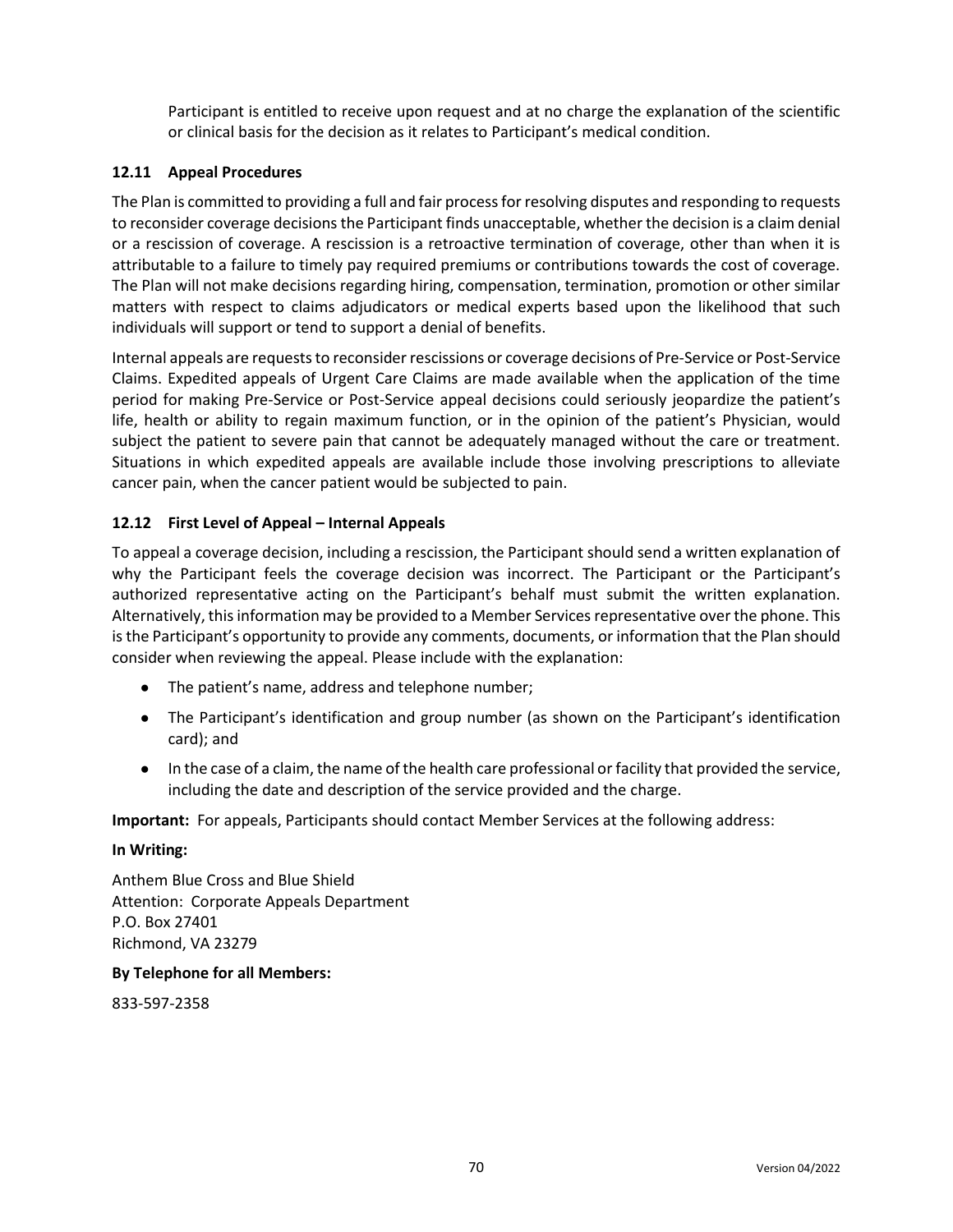# **For IngenioRx**

# **In Writing:**

IngenioRx P.O. Box 52065 Phoenix, AZ 85072

# **By Telephone:** 833-389-1968

Appeals must be filed within either 15 months of the date of service or 180 days of the date the Participant was notified of the Adverse Benefit Determination, whichever is later.

# **12.12.1 Expedited Appeals of Urgent Care Claims**

In light of the expedited timeframes for deciding of Urgent Care Claims, a Participant that wants to appeal an Urgent Care Claim should contact Member Services at the number shown on the back of the Participant's identification card and provide at least the following information:

- The identity of the claimant;
- The date(s) of the medical service;
- The specific medical condition or symptom;
- The provider's name;
- The service or supply for which approval of benefits was sought; and
- Any reasons why the appeal should be processed on a more expedited basis.

### **12.13 Action on Appeal**

In reviewing an appeal, the Plan will take into account all the information submitted, regardless of whether the information was considered at the time the initial coverage decision was made. A new review will be completed, and will not assume the correctness of the original determination. The individual reviewing the appeal will not have participated in the original coverage decision, and will not be a subordinate of the individual who made the original determination. Appeals involving Medical Necessity will be reviewed by a practitioner who holds a non-restricted license in the Commonwealth of Virginia or under comparable licensing law in the same or similar specialty as typically manages the medical condition, procedure or treatment under review. Any other decision that involves the review of medical information will be made by appropriate clinical staff. The Plan will resolve and respond in writing to the appeal within the following time frames:

- For Pre-Service Claims, the Plan will respond in writing within 30 days after receipt of the request to appeal;
- For Post-Service Claims and rescissions, the Plan will respond in writing within 60 days after receipt of the request to appeal; or
- For expedited appeals of Urgent Care Claims, the Plan will respond to the Participant and the Participant's provider as soon as possible taking into account the medical condition, but not later than 72 hours from the receipt of the request.

The Plan will also provide the Participant, free of charge, with any new or additional evidence considered, relied upon, or generated in connection with the claim. In addition, before the Participant receives an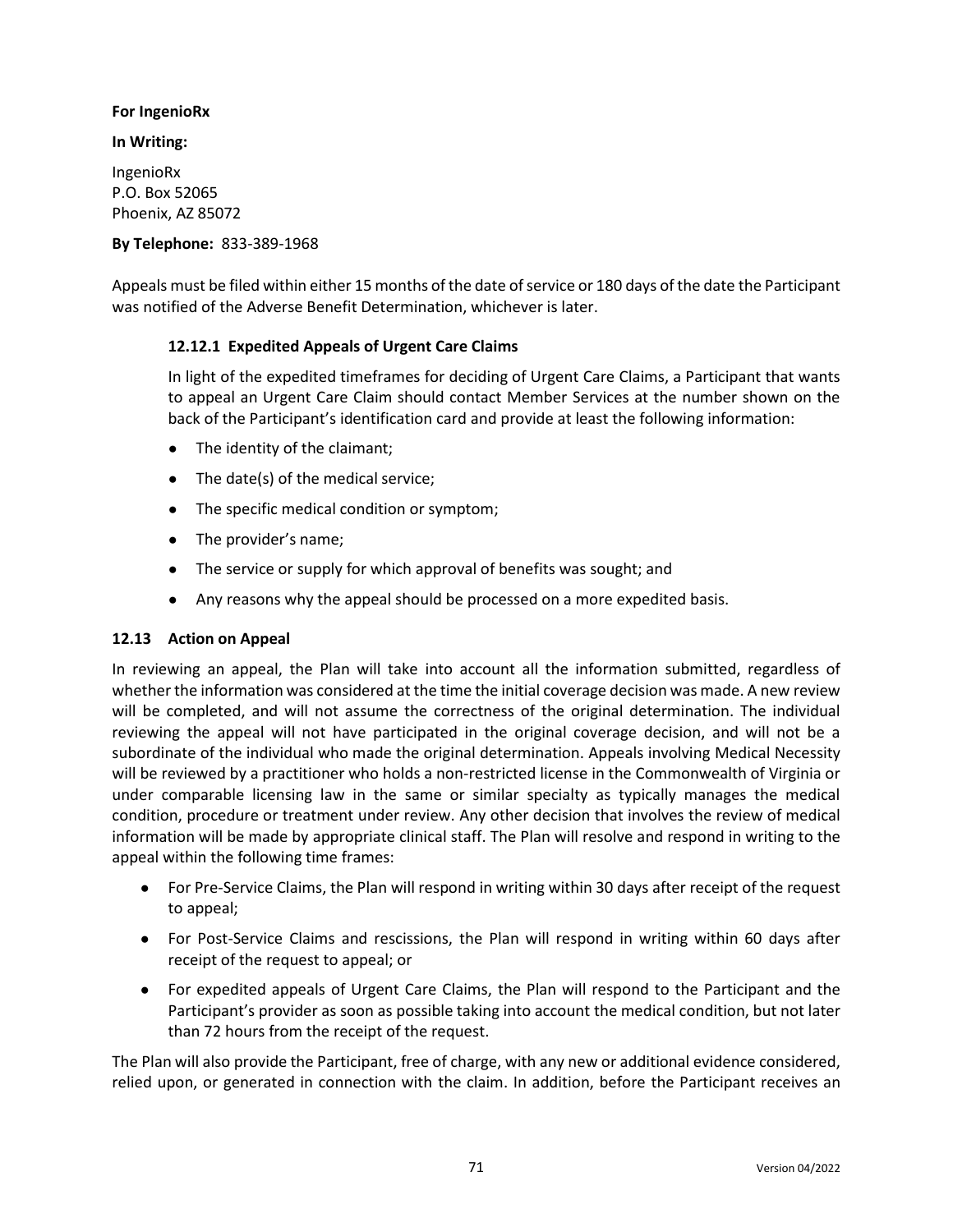Adverse Benefit Determination based on new or additional rationale, the Plan will provide the Participant, free of charge, with the rationale to give the Participant a reasonable opportunity to respond.

When the review of the appeal has been completed, the Participant will receive written notification of the outcome. In the event that the original coverage decision is upheld, the written notification will include the specific reasons and the plan provision(s) on which the determination is based; this written notification is the final Adverse Benefit Determination. The Participant will also be entitled to receive, upon request and at no charge, the following:

- Reasonable access to, and copies of, all documents, records, and other information relevant to the appeal;
- Any rule, guideline, protocol or criterion relied upon in the coverage decision(s);
- The explanation of the scientific or clinical judgment as it relates to the patient's medical condition if the coverage decision was based on the medical necessity or experimental nature of the care; and
- The identification of medical or vocational experts whose advice was obtained by the plan in connection with the claimant's Adverse Benefit Determination, whether or not the advice was relied upon.

### **12.14 Second and Final Level of Appeal – External Review**

If the outcome of the appeal is adverse to the Participant, the Participant may be eligible for an independent external review pursuant to federal law. The Participant must submit a request for external review to the Plan within 4 months of the notice of the final Adverse Benefit Determination. A request for external review must be in writing unless the Plan determinesthat it is not reasonable to require a written statement. The Participant does not have to re-send the information that was submitted as part of the internal appeal. However, the Participant is encouraged to submit any additional information that might be important for review.

#### **Expedited external review requests are to be initiated by telephone**

For Urgent Care Claims or Concurrent Care/Ongoing Course of Treatment claims, the Participant may proceed with an expedited external review without filing an internal appeal or while simultaneously pursuing an expedited appeal through our internal appeal process. The Participant or the Participant's authorized representative may formally request it orally or in writing, but in order to support the fastest review the Participant must call Member Services. All necessary information, including the Plan's decision, can be sent between the Plan and the Participant by telephone, facsimile or other similar method. To start an expedited external review, the Participant or the Participant's authorized representative must contact the Plan at the Member Services number shown on the back of the Participant's identification card and provide at least the following information:

- The identity of the claimant;
- The date(s) of the medical service;
- The specific medical condition or symptom;
- The provider's name;
- The service or supply for which approval of benefits was sought; and
- Any reasons why the appeal should be processed on a more expedited basis.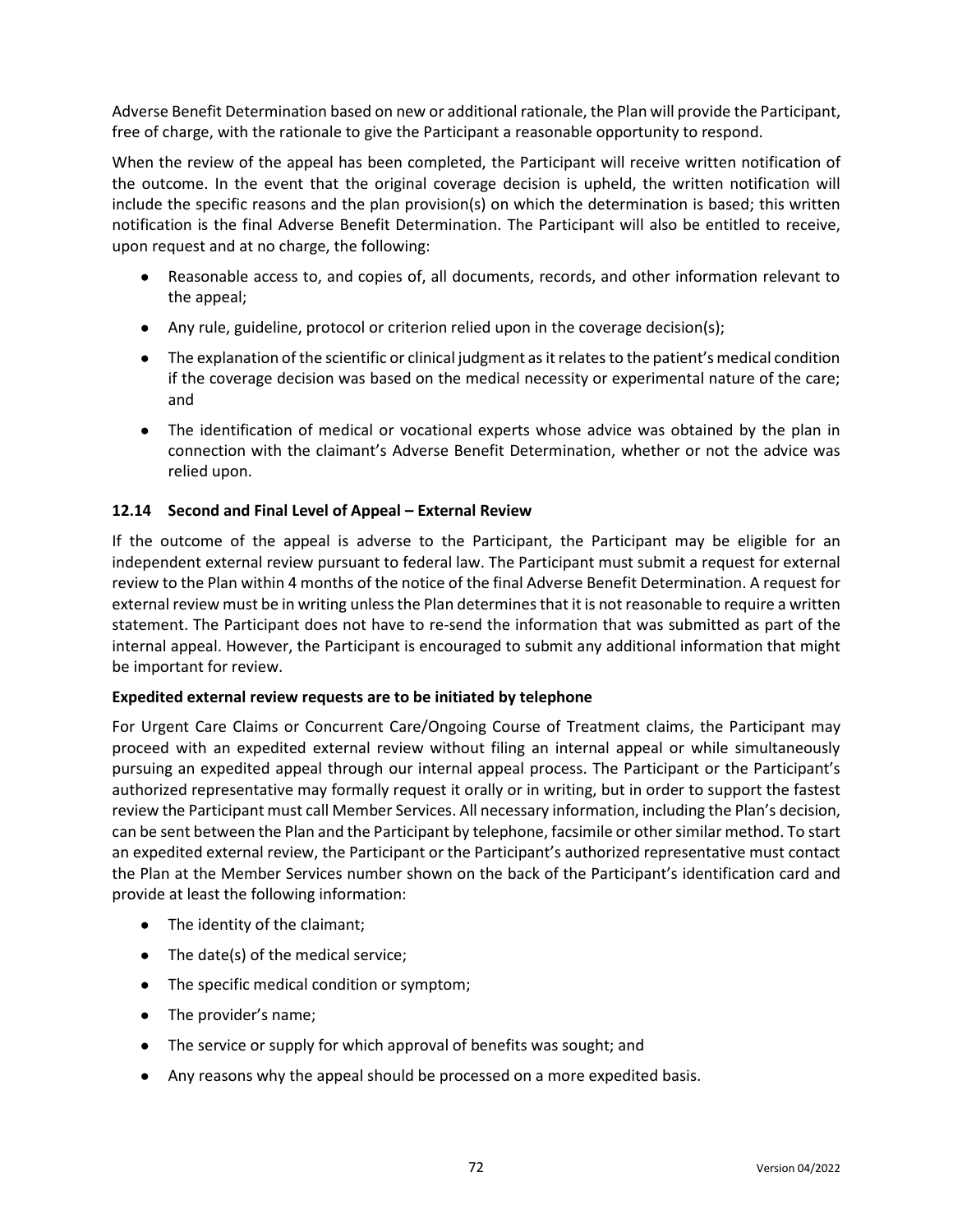# **Other external review requests**

All other requests for external review should be submitted in writing unless the Plan determines that it is not reasonable to require a written statement. Such requests should be submitted by the Participant or the Participant's authorized representative to:

Tim Klopfenstein, Executive Director Virginia Private Colleges Benefits Consortium, Inc. 118 East Main Street PO Box 1005 Bedford, VA 24523

The Participant's decision to seek external review will not affect the Participant's rights to any other benefits under this health care plan. There is no charge for the Participant to initiate an independent external review. The external review decision is final and binding on all parties except for any relief available through applicable state laws or ERISA.

# **12.15 Timeframe for Deciding Benefit Appeals**

The Named Fiduciary shall decide the appeal within the same timeframe as set forth in Sections 12.13 above.

# **12.16 Decision by the Named Fiduciary**

The decision of the Named Fiduciary will be final and binding and will only be subject to review if such decision was arbitrary or capricious or otherwise an abuse of discretion. Any review of a final decision or action of the Named Fiduciary shall be based only on such evidence presented to or considered by the Named Fiduciary at the time it made the decision that is the subject of review. Accepting any benefits or making any claim for benefits under this Plan constitutes agreement with and consent to any decision that the Named Fiduciary makes, in its sole discretion, and further, constitutes agreement to the limited standard and scope of review described in this Section.

### **12.17 Notice in Writing**

Any legal notice given to the Plan must be in writing and delivered to: Tim Klopfenstein, Executive Director, Virginia Private Colleges Benefits Consortium, Inc., 118 East Main Street, PO Box 1005, Bedford, VA 24523. Notice given to a Covered Person will be sent to the Covered Person's address as it appears in the Plan's records. Anthem, IngenioRx, the Plan Administrator, or a Covered Person may indicate a new address for giving notice.

### **12.18 Administrative Record**

In any action for the recovery of benefits, the evidence which may be submitted for review shall be limited to the administrative record on the claim or appeal. Participants may not submit new arguments or theories of recovery in litigation.

### **12.19 Time Limits on Legal Action**

No legal action on a claim may be brought against Anthem, IngenioRx, the Plan or the VPC Benefits Consortium until all appeal rights with respect to the claim have been exhausted. No legal action on a claim may be brought more than one year following the date that all appeal rights with respect to the claim have been exhausted. This limit applies to matters relating to this Plan, to our performance under this Plan, or to any statement made by an Employee, officer, or director of Anthem or IngenioRx concerning this Plan or the benefits available to a Covered Person.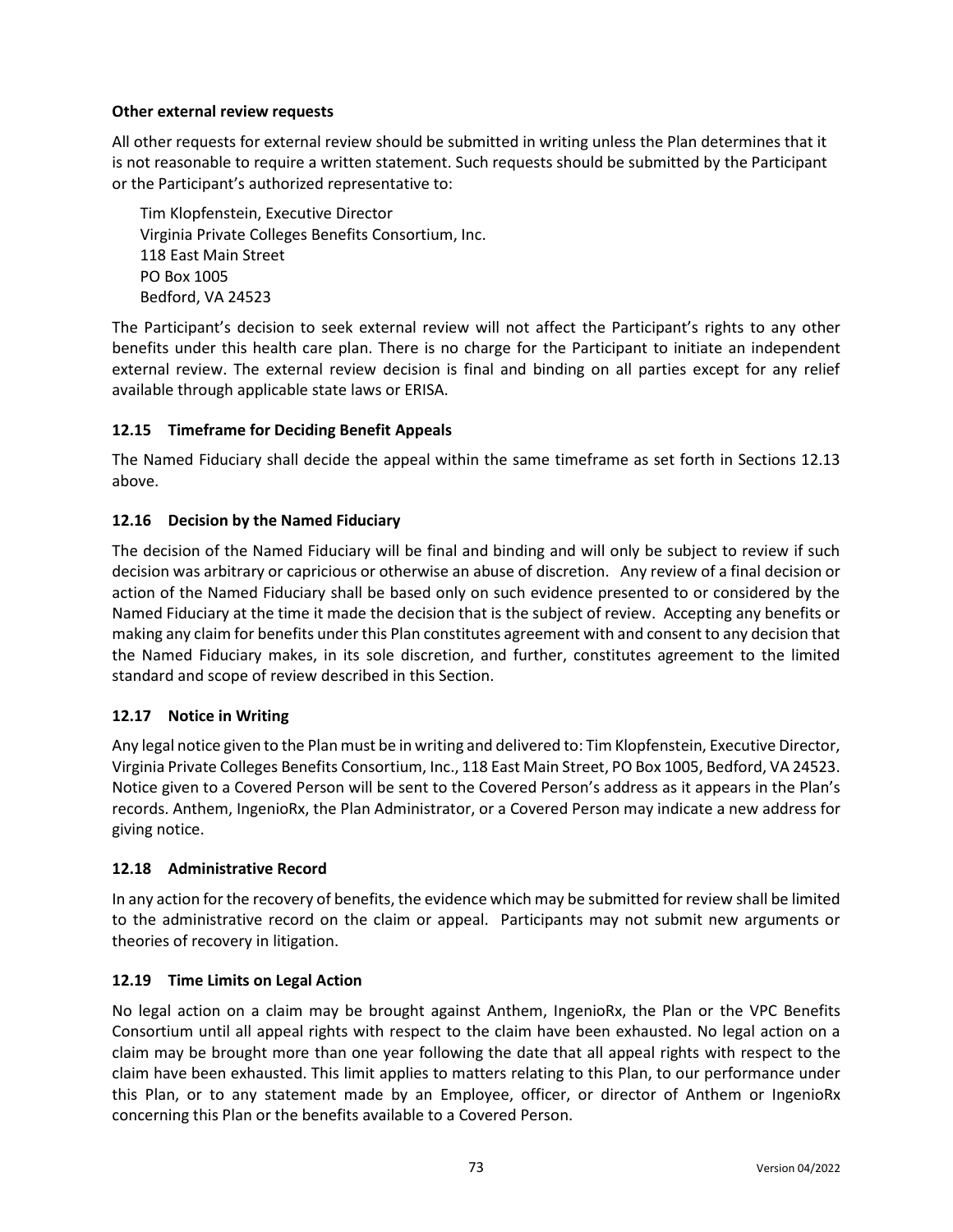# **12.20 Failure to File an Appeal**

The Plan's internal appeals procedure (but not an external review) must be exhausted before filing a lawsuit or taking other legal action of any kind against the Plan. The Plan is subject to the Employee Retirement Income Security Act of 1974 (ERISA). If an appeal, as described above, results in an Adverse Benefit Determination, the claimant has a right to bring a civil action under Section 502(a) of ERISA. The Plan reserves the right to modify the policies, procedures and time frames in this section upon further clarification from Department of Health and Human Services and Department of Labor.

# **12.21 Administrative Exhaustion Requirement**

All claim review procedures provided for in the Plan must be exhausted before any legal action is brought including a claim for benefits or for breach of fiduciary duty.

The Plan's internal appeals procedures can be deemed exhausted, however, and the claimant will be permitted to proceed to external review or judicial review, if the Plan fails to strictly adhere to the internal claims and appeals processes set forth in this Section.

The internal claims and appeals processes, however, will not be deemed exhausted if the Plan's noncompliance was (1) de minimis; (2) non-prejudicial; (3) attributable to good cause or matters beyond the Plan's control; (4) in the context of an ongoing good-faith exchange of information; and (5) not reflective of a pattern or practice of non-compliance. Upon written request, the Plan will, within 10 days, include a specific description of the bases for asserting the violation should not cause the internal claims and appeals process to be deemed exhausted. If the external reviewer or the court rejects the claimant's request for immediate review (based on a finding that the Plan met this standard) the Plan will provide the claimant notice of the opportunity to resubmit and pursue the internal appeals of the claims. The notice will be sent within a reasonable time after the external reviewer rejects the claims for immediate review, but not later than 10 days.

### **12.22 Limitations of Damages**

In the event a Covered Person or his representative sues Anthem, IngenioRx, the Plan or the VPC Benefits Consortium, or any of its directors, officers, or Employees acting in his or her capacity as director, officer, or Employee, for a determination of what coverage and/or benefits, if any, exist under this Plan, the damages shall be limited to the amount of the Covered Person's claim for Benefits. The damages shall not exceed the amount of any claim not properly paid as of the time the lawsuit is filed.

### **12.23 The Plan's Continuing Rights**

On occasion, the Plan may not insist on the Participant's strict performance of all terms of this Plan. This does not mean the Plan gives up any future rights it has under this Plan.

### **12.24 Relationship to Providers**

The choice of a health care provider is solely the Covered Person's. Providers are neither Employees nor agents of Anthem, the Plan or the VPC Benefits Consortium. Anthem, the Plan or the VPC Benefits Consortium can contract with any appropriate provider or facility to provide services to the Participant. The inclusion or exclusion of a provider or a facility in any Network is not an indication of the provider's or facility's quality or skill. No guarantees are made about the healthcare provided by any providers. Neither Anthem nor IngenioRx furnishes services but only makes payment for them when received by Covered Persons.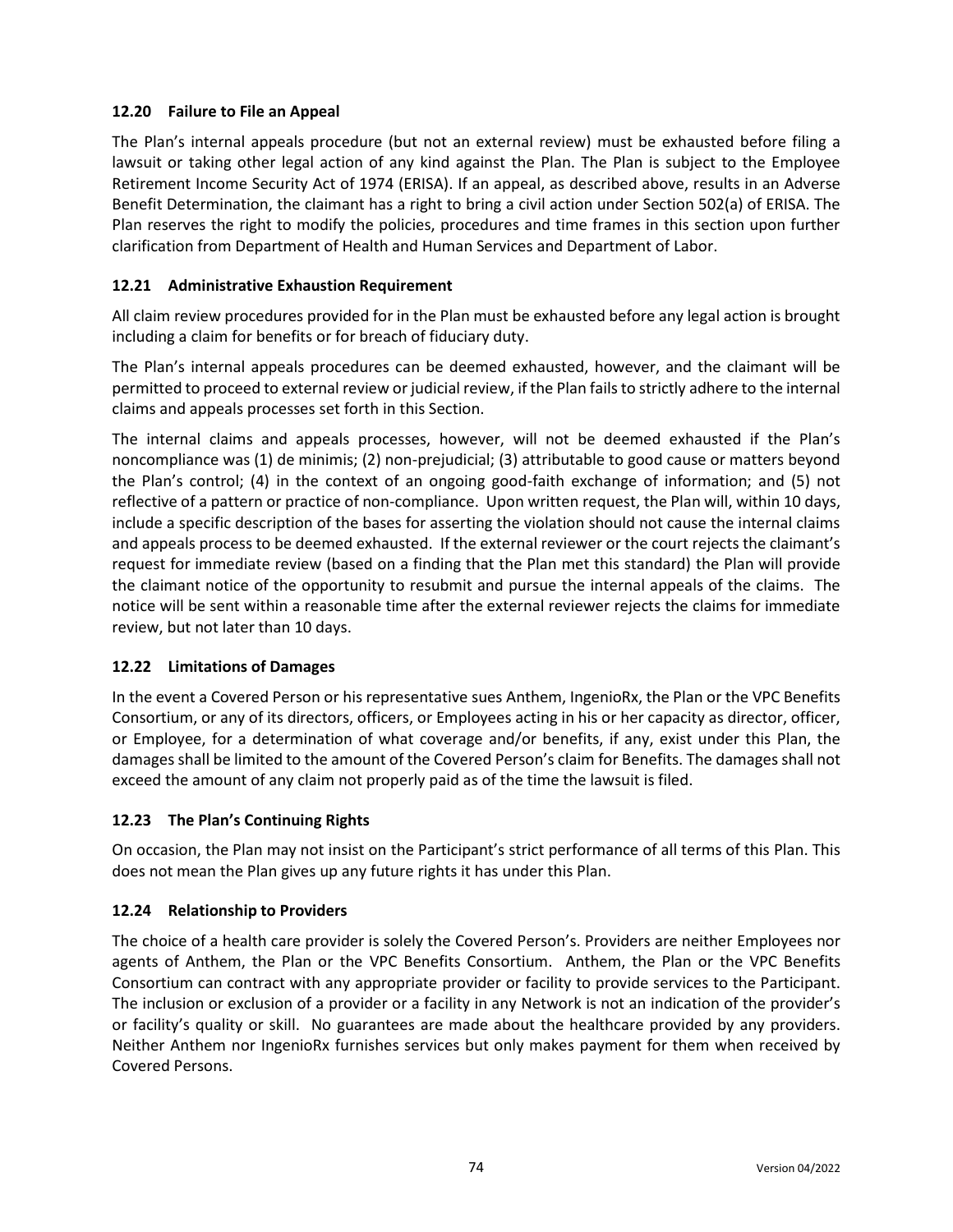Anthem, IngenioRx, the Plan and the VPC Benefits Consortium are not liable for any act or omission of any provider, nor is Anthem, IngenioRx, the Plan or the VPC Benefits Consortium responsible for a provider's failure or refusal to render services to a Covered Person.

# **12.25 Assignment of Payment**

A Covered Person may not assign the right to receive payment for services. Prior payments to anyone, whether or not there has been an assignment of payment, shall not waive or otherwise restrict Anthem's, IngenioRx's, the Plan's or the VPC Benefits Consortium's right to direct future payments to a Covered Person or any other entity. This provision does not apply to Dentists and oral surgeons.

Once services are rendered by a provider, Anthem, IngenioRx, the Plan and the VPC Benefits Consortium will not honor requests not to pay the claims submitted by the provider. Anthem, IngenioRx, the Plan and the VPC Benefits Consortium will have no liability to any person because it rejects the request.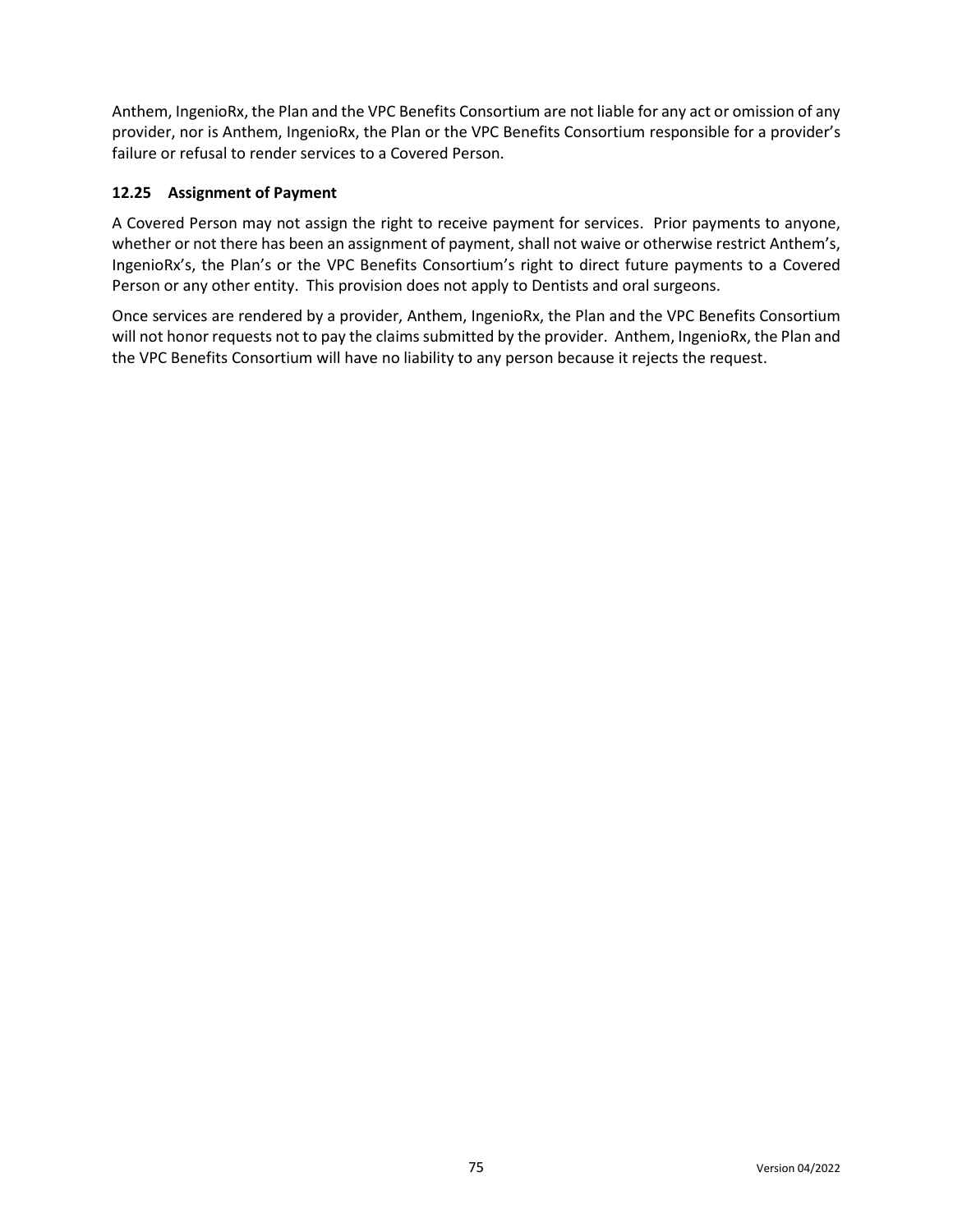# **Section 13 Statement of ERISA Rights**

Participants are entitled to certain rights and protections under the Employee Retirement Income Security Act of 1974. ERISA provides that all Participants shall be entitled to:

# **13.1 Receive Information About Participant's Plan and Benefits**

Participants may examine, without charge, at the Plan's principal office and at other specified locations, such as worksites, all documents governing the Plan, including insurance contracts, and a copy of the latest annual report (Form 5500 Series), if any, filed by the Plan with the U.S. Department of Labor, and available at the Public Disclosure Room of the Employee Benefits Security Administration.

Participants may obtain, upon written request to Tim Klopfenstein, copies of documents governing the operation of the Plan, including insurance contracts and copies of the latest annual report (Form 5500 Series) and updated summary plan description (SPD). The VPC Benefits Consortium may make a reasonable charge for the copies.

Participant may receive a summary of the Plan's annual Form 5500, if any is required by ERISA to be prepared, in which case the VPC Benefits Consortium is required by law to furnish each Participant with a copy of this summary annual report.

# **13.2 Enforce Participant's Rights**

If Participant's claim is denied or ignored, in whole or in part, Participant has the right to know why this was done, to obtain copies of document relating to the decision without charge, and to appeal any denial, all within certain time schedules.

Under ERISA, there are steps a Covered Person can take to enforce his or her rights. For instance, if a request for Plan documents is made to the Plan Administrator and such requested information is not received within 30 days, Participant may file a suit in a federal court. In such a case, the court may require the Plan Administrator to provide the materials and pay up to \$110 a day until such requested information is received by the requesting Covered Person, unless the materials were not sent because of reasons beyond the control of the Plan Administrator. Additionally, if a claim for benefits is denied or ignored, in whole or in part, and if Participant has exhausted the claims procedures available to Participant under the Plan as described in Section 12, Participant may file suit in federal court.

### **13.3 Prudent Actions by Plan Fiduciaries**

In addition to creating rights for Plan Participants, ERISA imposes duties upon the people who are responsible for the operation of the employee benefit plan. The people who operate Participant's Plan, called "fiduciaries" of the Plan, have a duty to do so prudently and in the interest of Participant and other Plan Participants and beneficiaries. No one, including Participant's Employer or any other person, may fire Participant or otherwise discriminate against Participant in any way to prevent Participant from obtaining a Plan benefit or exercising Participant's rights under ERISA.

If it should happen that Plan fiduciaries misuse the Plan's money, or if a Participant is discriminated against for asserting his or her rights, then such Participant may seek assistance from the U.S. Department of Labor, or file suit in federal court. The court will decide who should pay court costs and legal fees. If a Covered Person is successful, the court may order the person sued to pay these costs and fees. If the Covered Person loses, the court may order such Covered Persons to pay these costs and fees, for example, if the court finds the claim is frivolous.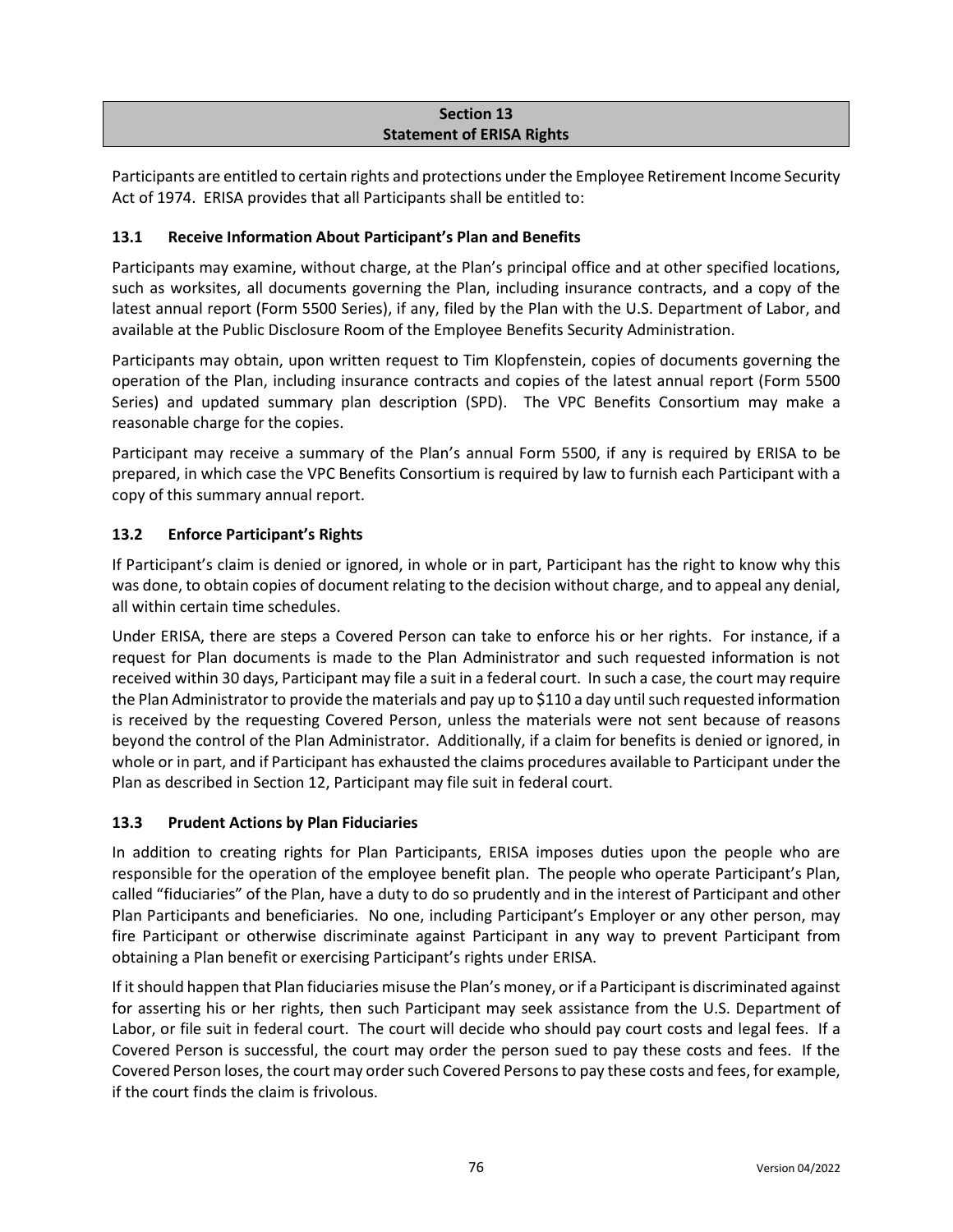# **13.4 Questions**

If Participant has any questions about the Plan, Participant should contact the VPC Benefits Consortium. If Participant has any questions about this statement, or about their ERISA rights, or if they need assistance in obtaining documents from the Plan Administrator, Participant should contact the nearest office of the Employee Benefits Security Administration, U.S. Department of Labor, listed in the telephone directory, or contact the Division of Technical Assistance and Inquiries, Employee Benefits Security Administration, U.S. Department of Labor, 200 Constitution Avenue N.W., Washington, D.C. 20220. Participant may also obtain certain publications about Participant's rights and responsibilities under ERISA by calling the publications hotline of the Employee Benefits Security Administration.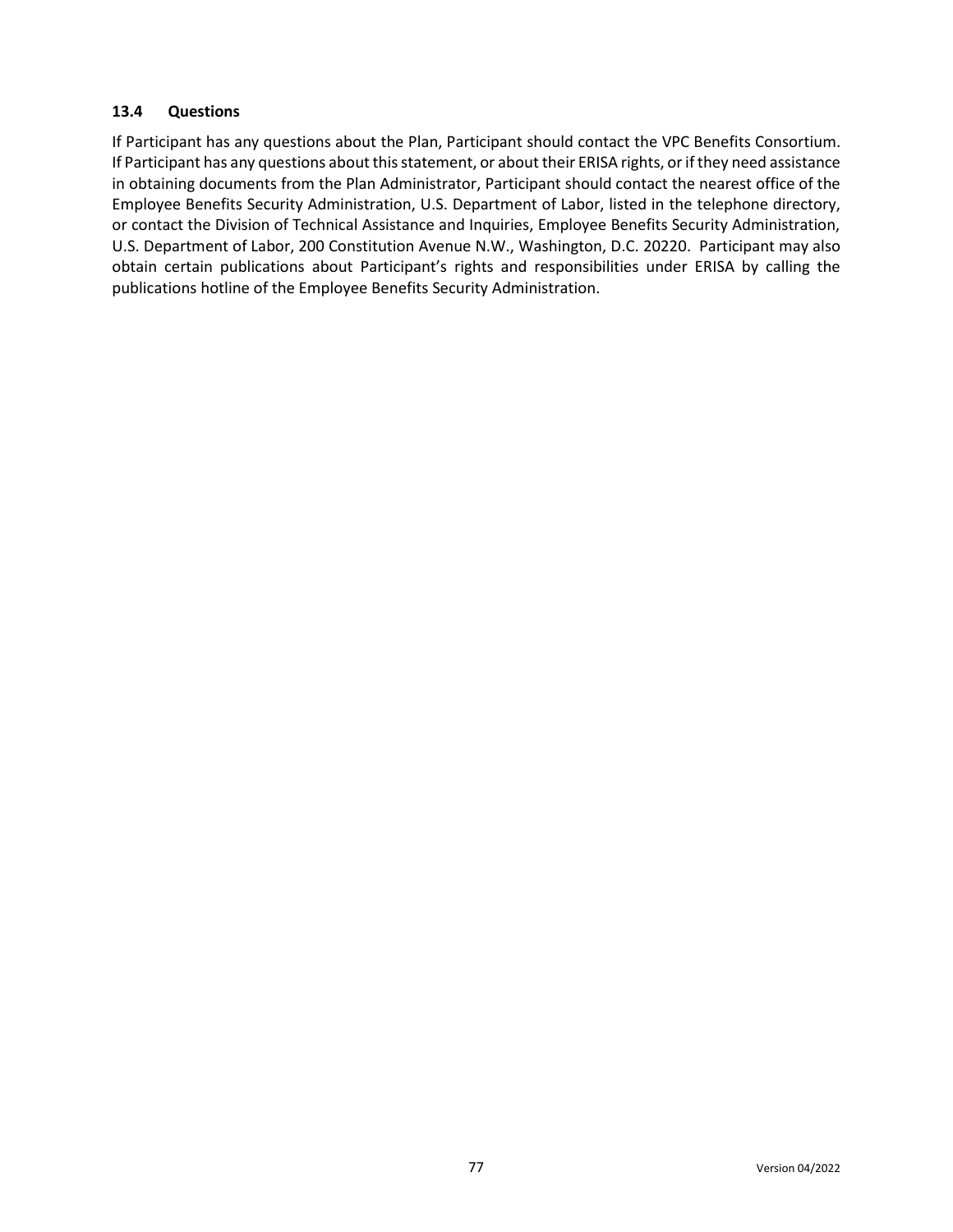# **Section 14 General Provisions**

### **14.1 Verification**

The Plan Administrator shall be entitled to require reasonable information to verify any Claim or the status of any person as a Covered Person. If the Covered Person does not supply the requested information within the applicable time limits or provide a release for such information, such Covered Person shall not be entitled to benefits under the Plan.

#### **14.2 Limitation of Rights**

Nothing appearing in or done pursuant to the Plan shall be held or construed:

- To give any person any legal or equitable right against a Member, the Board of Directors of the Association, any of their employees, or persons connected therewith, except as provided by law; or
- To give any person any legal or equitable right to any assets of the Plan or any related Trust, except as expressly provided herein or as provided by law.

#### **14.3 Severability**

If any provision of the Plan is held invalid or unenforceable, its validity or unenforceability shall not affect any other provision of the Plan, and the Plan shall be construed and enforced as if such provision had not been included herein.

#### **14.4 Captions**

The captions contained herein are inserted only as a matter of convenience and for reference and in no way define, limit, enlarge or describe the scope or intent of the Plan nor in any way shall the captions affect the Plan or the construction of any provision thereof.

#### **14.5 Construction**

Any words herein used in the masculine shall also include the feminine and neutral where they would so apply. Words in the singular shall also include the plural and vice versa where they would so apply.

#### **14.6 Entire Plan**

This document and the associated SBCs constitutes the entire Plan and there are no oral items or conditions to the contrary. Any change, modification or amendment to the Plan must be in writing.

#### **14.7 Non-Guarantee of Employment**

Nothing contained in the Plan shall be construed as a contract of employment between a Member and any Participant, or as a right of any Participant to be continued in the employment of a Member, or as a limitation of the right of a Member to discharge any of the Participants, with or without cause.

#### **14.8 Governing Law**

This Plan Document shall be governed by and construed and enforced with the laws of the Commonwealth of Virginia, to the extent not preempted by ERISA or other federal law.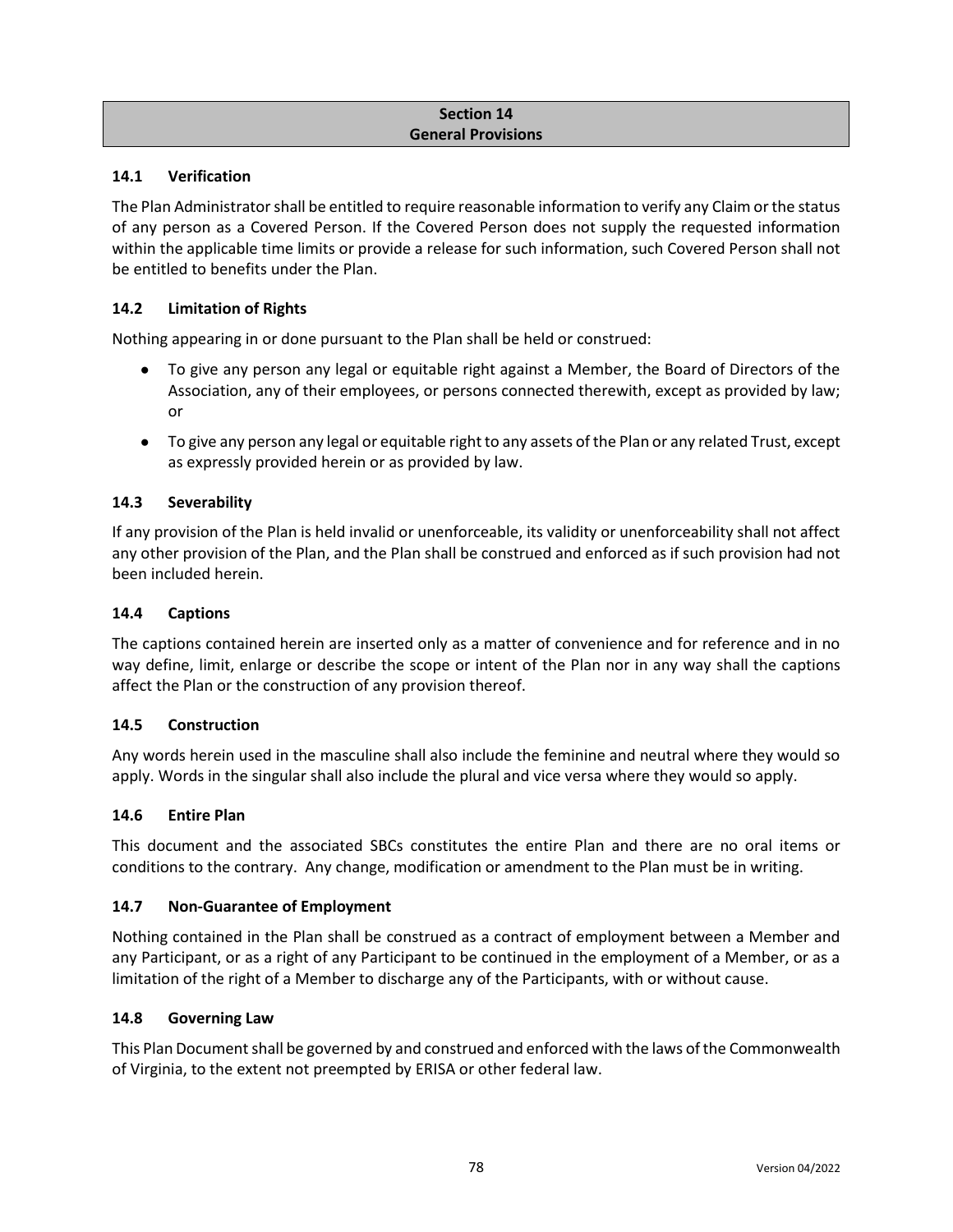#### **14.9 Federal Tax Disclaimer**

To ensure compliance with requirements imposed by the IRS, we inform Participant that to the extent this communication (including any attachments) contains advice relating to a Federal tax issue, it is not intended or written to be used, and it may not be used, for the purpose of (i) avoiding any penalties that may be imposed on Participant or any other person or entity under the Internal Revenue Code; or (ii) promoting, marketing or recommending to Another Party any transaction or matter addressed herein. If Participant is not the original addressee of this communication, Participant should seek advice from an independent advisor based on the particular circumstances.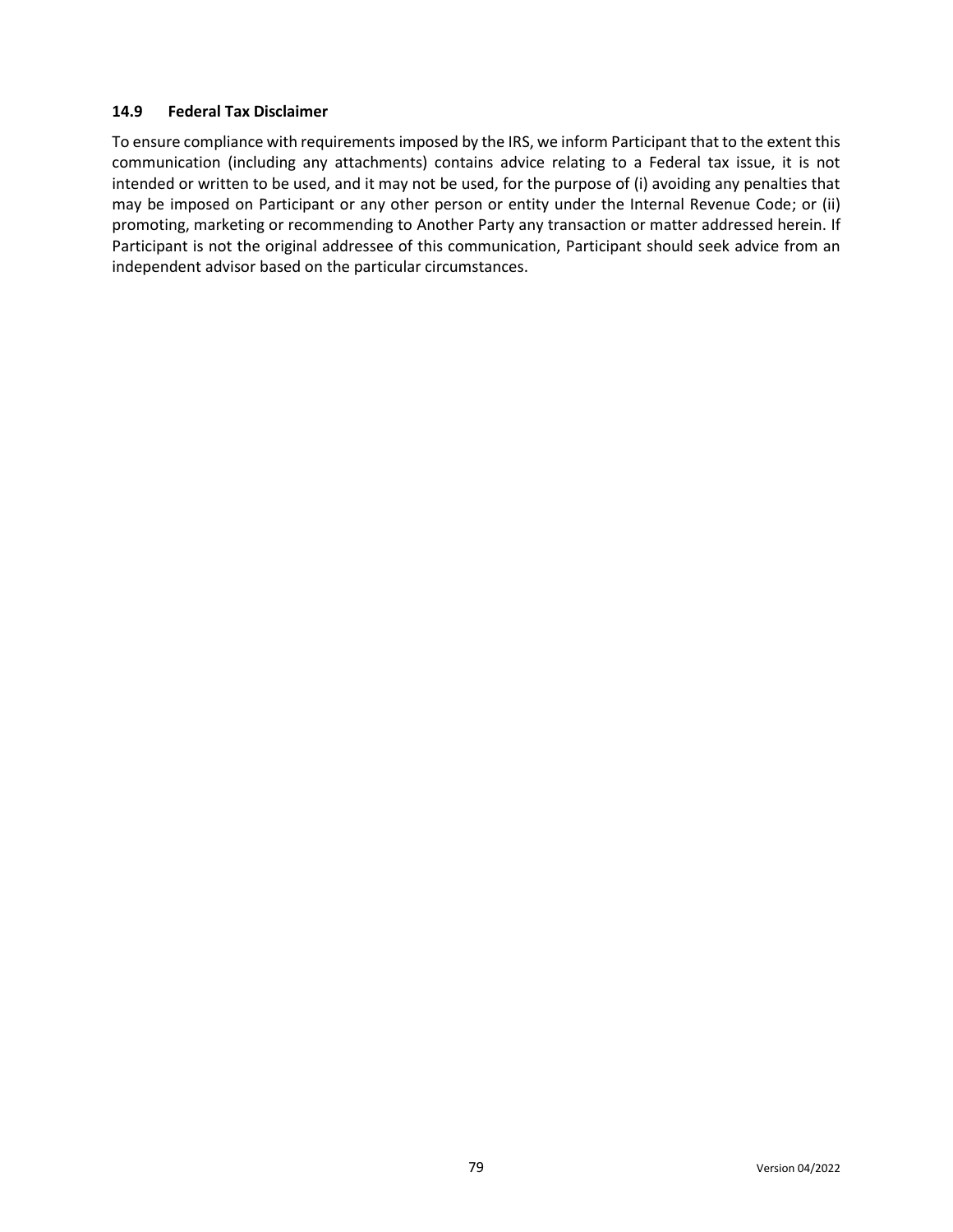# **Section 15 Plan Administrator Duties and Powers**

# **15.1 Appointment of Plan Administrator**

The VPC Benefits Consortium shall appoint a Plan Administrator to administer the Plan and keep records of proceedings and Claims. The Plan Administrator will serve until resignation or dismissal by the VPC Benefits Consortium. Any vacancy or vacancies shall be filled in the same manner as the original appointments. The VPC Benefits Consortium may dismiss any person or persons serving as Plan Administrator at any time with or without cause. In the event the VPC Benefits Consortium chooses to appoint more than one person to act as Plan Administrator, a majority vote of such shall be necessary for the transaction of business. In the event 2 persons are named as Plan Administrator, the transaction of business shall require the unanimous vote of both parties.

# **15.2 Powers of Plan Administrator**

Subject to the limitations of the Plan, the Plan Administrator will from time to time establish rules for the administration of the Plan and transaction of its business. The Plan Administrator will rely on the records of the Members with respect to any and all factual matters dealing with the employment and eligibility of an Employee. The Plan Administrator will resolve any factual dispute, giving due weight to all evidence available to it. The Plan Administrator shall have such powers and duties as may be necessary to discharge its functions hereunder, including, but not limited to, the sole and absolute discretion to:

- Construe and interpret the Plan;
- Decide the questions of eligibility to participate in the Plan; and
- Determine the amount, manner and time of payment of any benefits to any Covered Person.

The Plan Administrator will have final discretionary authority to make such decisions and all such determinations shall be final, conclusive and binding.

### **15.3 Outside Assistance**

The Plan Administrator may employ such counsel, accountants, Claims Administrators, consultants, actuaries and other person or persons, as the Plan Administrator shall deem advisable. The VPC Benefits Consortium shall pay the compensation of such counsel, accountants, and other person or persons and any other reasonable expenses incurred by the Plan Administrator in the administration of the Plan.

### **15.4 Delegation of Powers**

In accordance with the provisions hereof, the Plan Administrator has been delegated certain administrative functions relating to the Plan with all powers necessary to enable the Plan Administrator to properly carry out such duties. The Plan Administrator as such shall have no power in any way to modify, alter, add to, or subtract from any provisions of the Plan other than expressly provided in this Section.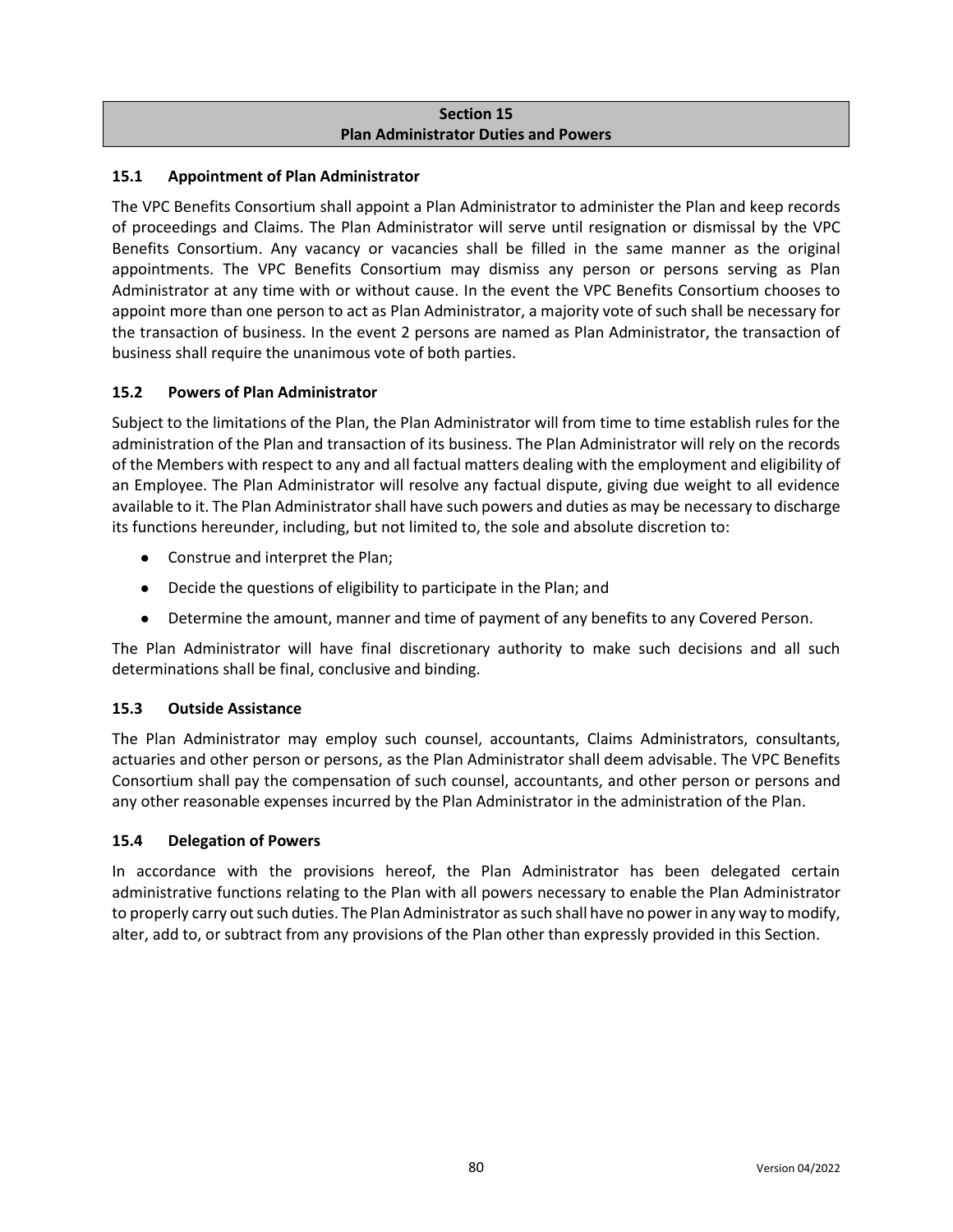# **Section 16 Amendments, Terminations and Mergers**

# **16.1 Right to Amend, Merge or Consolidate**

The VPC Benefits Consortium reserves the right to merge or consolidate the Plan, and to make any amendment or amendments to the Plan from time-to-time, including those which are retroactive in effect. Such amendments may be applicable to any Covered Person.

Any amendment shall be deemed to be duly executed by the VPC Benefits Consortium when approved by the Board of Directors. This approval shall be drafted in a Board Resolution that is to be signed by either the President or Vice-President, and attested by the Secretary or Treasurer.

# **16.2 Right to Terminate**

The Plan is intended to be permanent, but the VPC Benefits Consortium may at any time terminate the Plan in whole or in part.

# **16.3 Effect on Benefits**

Except as may otherwise be provided by applicable law or this Plan Document, if the Plan is amended or terminated, Covered Persons may not receive benefits described in the Plan after the Effective Date of such amendment or termination. Any such amendment or termination shall not affect a Covered Person's right to benefits for claims incurred prior to such amendment or termination. If the Plan is amended, Covered Persons may be entitled to receive different benefits or benefits under different conditions. However, if the Plan is terminated, all benefit coverage will end, including COBRA or other continuation benefits. This may happen from time to time. If the Plan is terminated, Covered Persons will not be entitled to any vested rights under the Plan.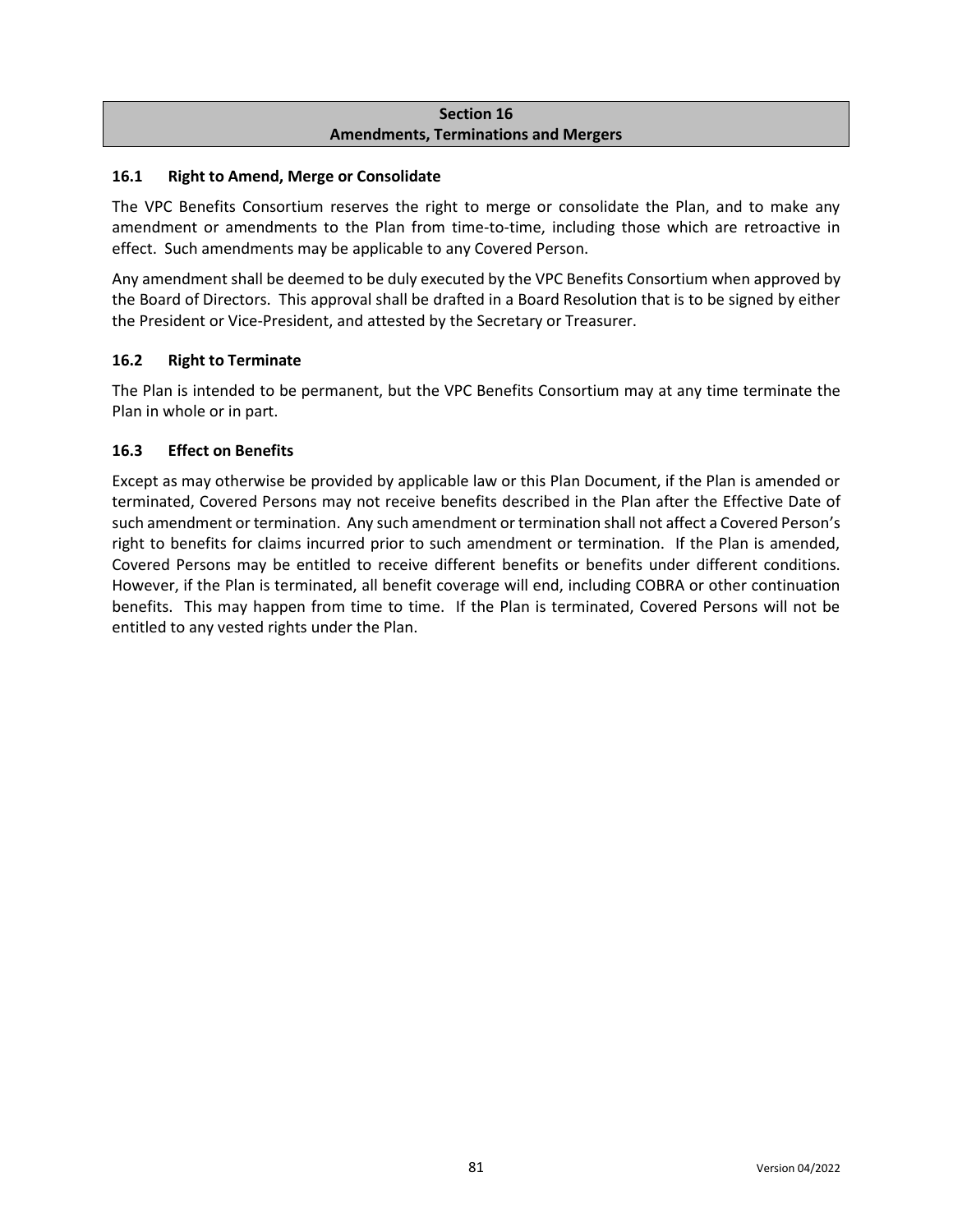#### **Glossary**

The following terms, as used in the Plan, shall have the meaning specified in this Glossary, unless a different meaning is clearly required by the context in which it is used:

**Actively at Work** shall mean performing the Employee's job at the location where the Employee generally reports to work. If such Employee is on vacation, Approved Leave of Absence, Approved Sabbatical, Approved Disability Leave, or is off due to a holiday or other reason approved by the Employer, the Employee will be deemed Actively at Work if the Employee was Actively at Work on the day immediately prior to the vacation, Approved Leave of Absence, Approved Sabbatical, Approved Disability Leave, holiday, or other Employer-approved reason.

**Activities of Daily Living** shall refer to the following, with or without assistance:

- Bathing, which is the cleansing of the body in either a tub, shower or by sponge bath;
- Dressing, which is to put on, take off, and secure all necessary and appropriate items of clothing and any necessary braces or artificial limbs;
- Toileting, which is to get to and from the toilet, get on and off the toilet, and perform associated personal hygiene;
- Transferring, which is to move in and out of a bed, chair, wheelchair, tub or shower;
- Mobility, which is to move from one place to another, with or without the assistance of equipment;
- Eating, which is getting nourishment into the body by any means other than intravenous; and
- Continence, which is voluntarily maintaining control of bowel and/or bladder function; in the event of incontinence, maintaining a reasonable level of personal hygiene.

**Adverse Benefit Determination** means a claim that is denied, in whole or in part, or if Plan coverage is rescinded retroactively on the basis of fraud or misrepresentation.

**Allowable Charge** meansthe amount on which Deductible (if any), Copayment, and Coinsurance amounts for eligible services are calculated, as further defined in Section 3.

**Ambulatory Care** shall mean services provided in an Ambulatory Care Facility.

**Ambulatory Care Facility** shall mean a facility that provides Outpatient Care.

**Ambulatory Surgical Facility** shall mean an ambulatory surgical center, free-standing surgical center, or Outpatient surgical center, which is not part of a Hospital and which:

- Has an organized medical staff of Doctors;
- Has permanent facilities that are equipped and operated primarily for the purpose of performing surgical procedures;
- Has continuous Doctor's services and registered nursing (R.N.) services whenever a patient is in the facility;
- Is licensed by the jurisdiction in which it is located; and
- Does not provide for overnight accommodations.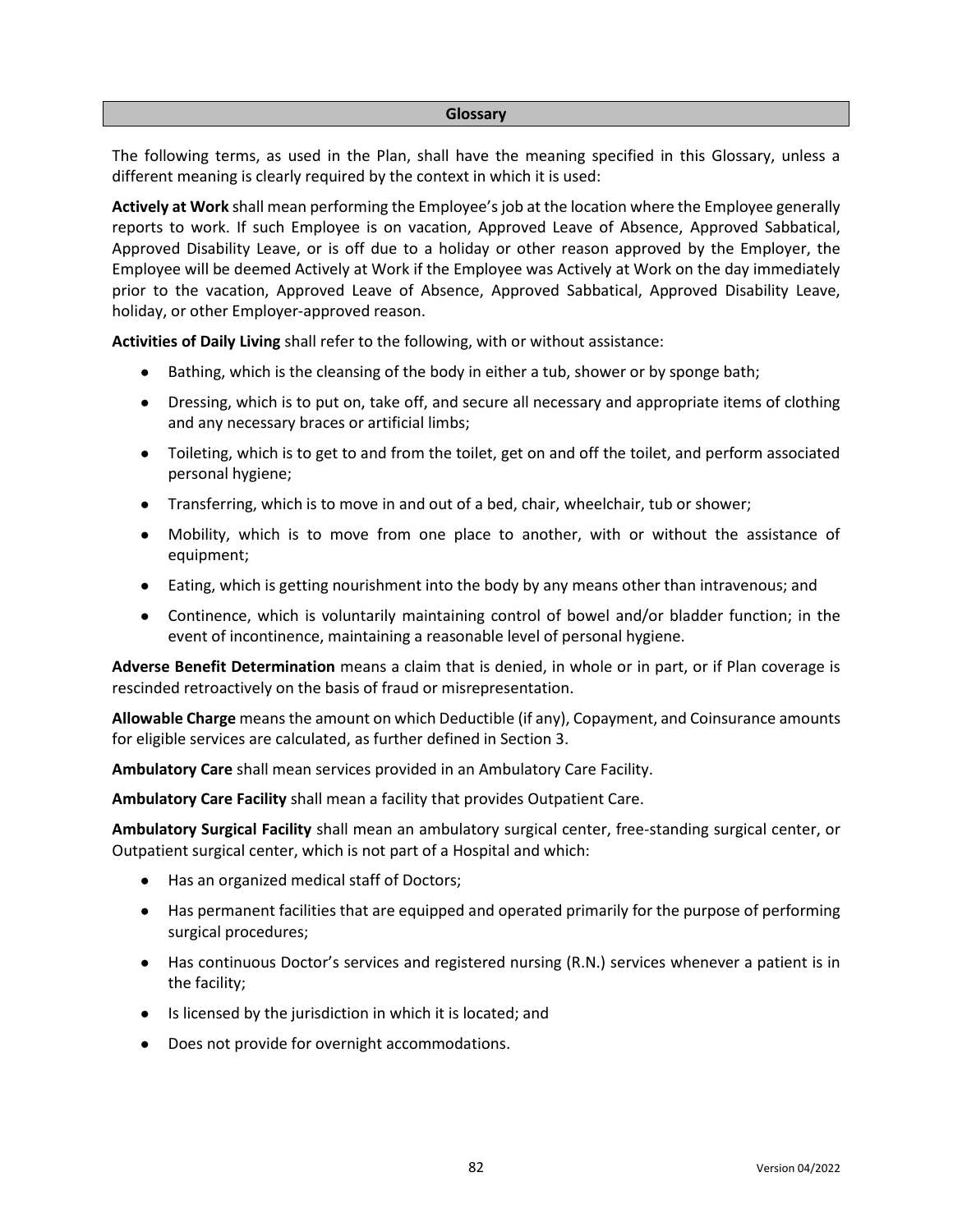**Applied Behavioral Analysis** shall mean the design, implementation, and evaluation of environmental modifications, using behavioral stimuli and consequences, to produce socially significant improvement in human behavior, including the use of direct observation, measurement, and functional analysis of the relationship between environment and behavior.

**Approved Disability Leave** shall mean an approved leave for purposes of Disability for the period of time approved and designated by the Member as a short-term disability leave for the Employee for a period not to exceed one year. For purposes of this Section, the term "Disability" shall mean that the Employee is not able to perform the duties of the Employee's regular occupation with the Member, as determined in the sole discretion of the Plan Administrator.

**Approved Leave of Absence** shall mean an Approved Leave of Absence for a period not to exceed 12 consecutive months, with the stated intention of returning to full time employment with the Member. For purposes of this document the term Approved Leave of Absence shall not refer to leave under the Family and Medical Leave Act.

**Approved Sabbatical** shall mean an approved paid sabbatical or fellowship for a period not to exceed 12 consecutive months. Participant must be covered prior to Effective Date of Leave.

**Attained Age** shall mean the age in years of a Covered Person as of the last anniversary of his date of birth.

**Bariatric Surgery** shall have the same meaning as set forth in the VPC Benefits Consortium Bariatric Surgery Policy, available from the Plan Administrator.

**Benefit Year** shall mean the Plan Year.

**Benefit Year Maximum Benefit** shall mean the maximum amount of Incurred Charges rendered within a specific Benefit Year, which shall be paid by the Plan.

**Birthing Center** shall mean a legally operating institution or facility which is licensed and equipped to provide immediate prenatal care, delivery and postpartum care to the pregnant individual under the direction and supervision of one or more Doctors specializing in obstetrics, gynecology, or a certified nurse midwife. It must provide for 24 hour nursing care provided by registered nurses or certified nurse midwives.

**Calendar Year** shall mean January 1 to December 31 of each year.

**Case Management** is a program in which a case manager monitors the Covered Person to explore and/or discuss alternative or other coordinated types of Medical Care available.

**Claims Administrator**shall mean the person or persons appointed by the Plan Administrator to determine benefit eligibility and to adjudicate claims under the Plan.

**COBRA** shall mean the Consolidated Omnibus Budget Reconciliation Act of 1985, as amended.

**COBRA Continuation Coverage or Continuation Coverage** shall mean the continuation of health care benefits for Participants and Dependents on the occurrence of a qualifying event as defined by COBRA, and as further set forth in the Continuation of Coverage Section.

**Code** shall mean the Internal Revenue Code of 1986, as amended.

**Coinsurance** shall mean the percentage of an Allowable Charge that a Covered Person pays after the satisfaction of any applicable Deductible.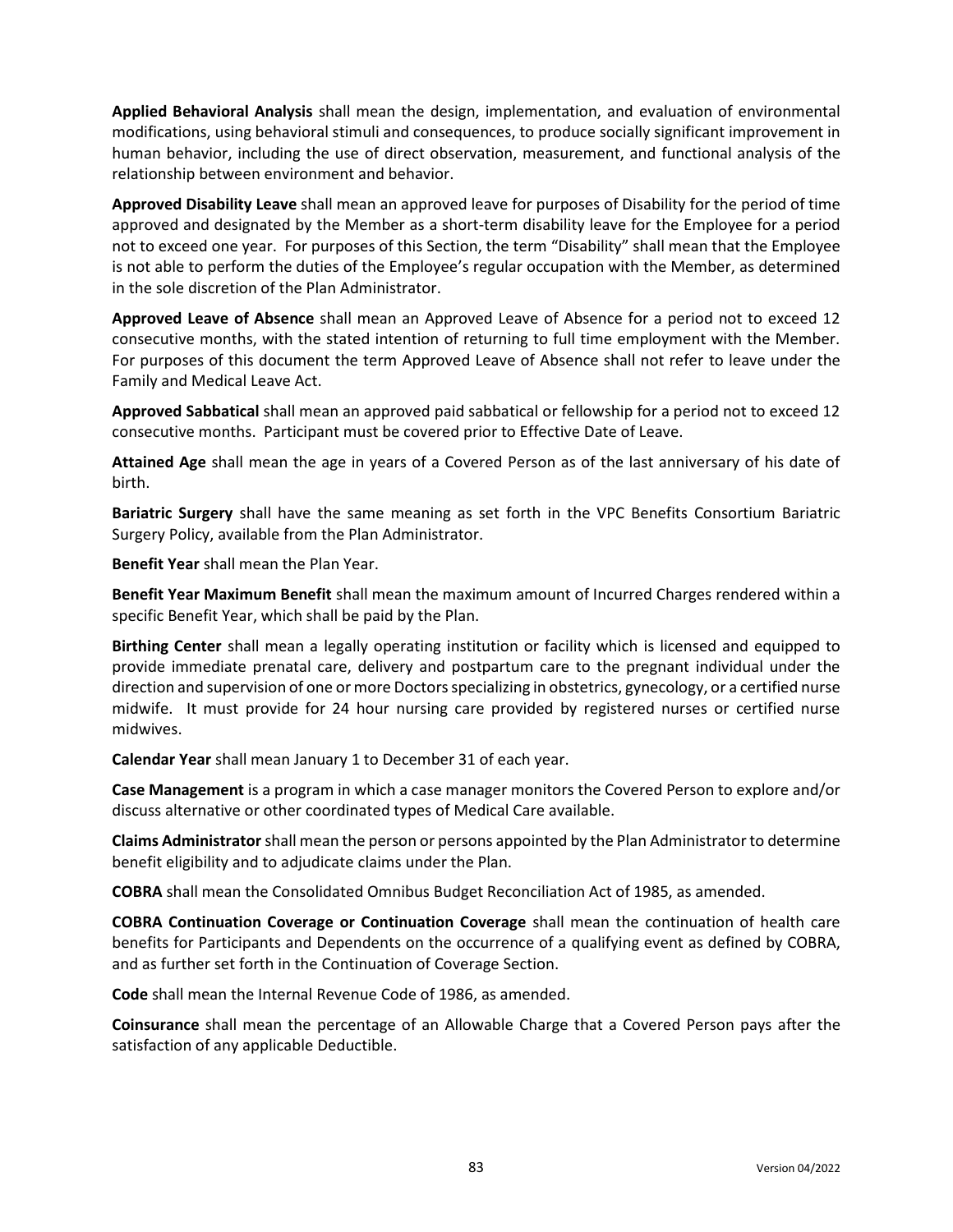#### **Complications of Pregnancy** shall mean:

- Conditions, requiring Hospital confinement (when the pregnancy is not terminated), whose diagnoses are distinct from pregnancy but are adversely affected by pregnancy or are caused by pregnancy, such as acute nephritis, nephrosis, cardiac decompensation, missed abortion, abortion where the life of the mother is endangered and complications of abortion and similar medical and surgical conditions of comparable severity;
- Non-elective cesarean section, ectopic pregnancy which is terminated and spontaneous termination of pregnancy, which occurs during a period of gestation in which a viable birth is not possible.

**Concurrent Care Claims/Ongoing Course of Treatment Claims**shall mean claims where the Plan approves an ongoing course of treatment to be provided over a period of time for a specified number of treatments. There are two types of Concurrent Care Claims: (a) where reconsideration of previously approved care results in a reduction or termination of the initially approved period of time or number of treatments; and (b) where an extension is requested beyond the initially approved period of time or number of treatments.

**Congenital Defects** shall mean newborn coverage including coverage for Injury or Illness, and the necessary care or treatment of medically diagnosed Congenital Defects, birth abnormalities, anomalies, including cleft lip or cleft palate or prematurity.

**Continuation Coverage Payments** shall mean the payments required for COBRA Continuation Coverage.

**Copayment** shall mean the Covered Person's portion of the payment for certain Covered Services indicated in the associated SBCs. This payment may be requested at the time of service. Copayments do not count toward the satisfaction of Deductibles or Out-of-Pocket Maximums.

**Cosmetic Treatment or Surgery** shall mean medical or surgical procedures to alter normal structures of the body in order to improve appearance, treat a Mental Health Condition or to improve self-esteem.

**Covered Person** shall mean a Participant or Dependent covered under the Plan.

**Covered Services** shall mean those services listed as covered in the Covered Services Section 7.

**Custodial Care** shall mean non-medical aid consisting of services and supplies, provided to an individual in or out of an institution, primarily to assist such person in Activities of Daily Living, whether or not disabled.

**Day Treatment (or Partial Hospitalization)** shall mean an Outpatient treatment program that offers intensive, multidisciplinary services not otherwise offered in an Outpatient setting, which shall be no less favorable than an exchange of 1.5 days of Partial Hospitalization for each day of coverage. The program is designed to treat patients with serious mental, nervous and chemical dependency disorders and offers major diagnostic, psycho-social and prevocational modalities. Such programs must be in a less restrictive, less expensive alternative to Inpatient treatment.

**Deductible** is a fixed dollar amount of Covered Services you pay in the Calendar Year before the Plan will pay for certain benefits as specified in the applicable associated SBCs.

**Dentist** shall mean an individual licensed as a Dental Practitioner in the jurisdiction where services are provided.

**Dependent** shall mean any person described below who is:

● **Spouse.** The legally recognized spouse of a Participant, provided that a spouse that is legally separated or divorced from the Participant shall not be a Dependent, except for purposes of COBRA Continuation Coverage.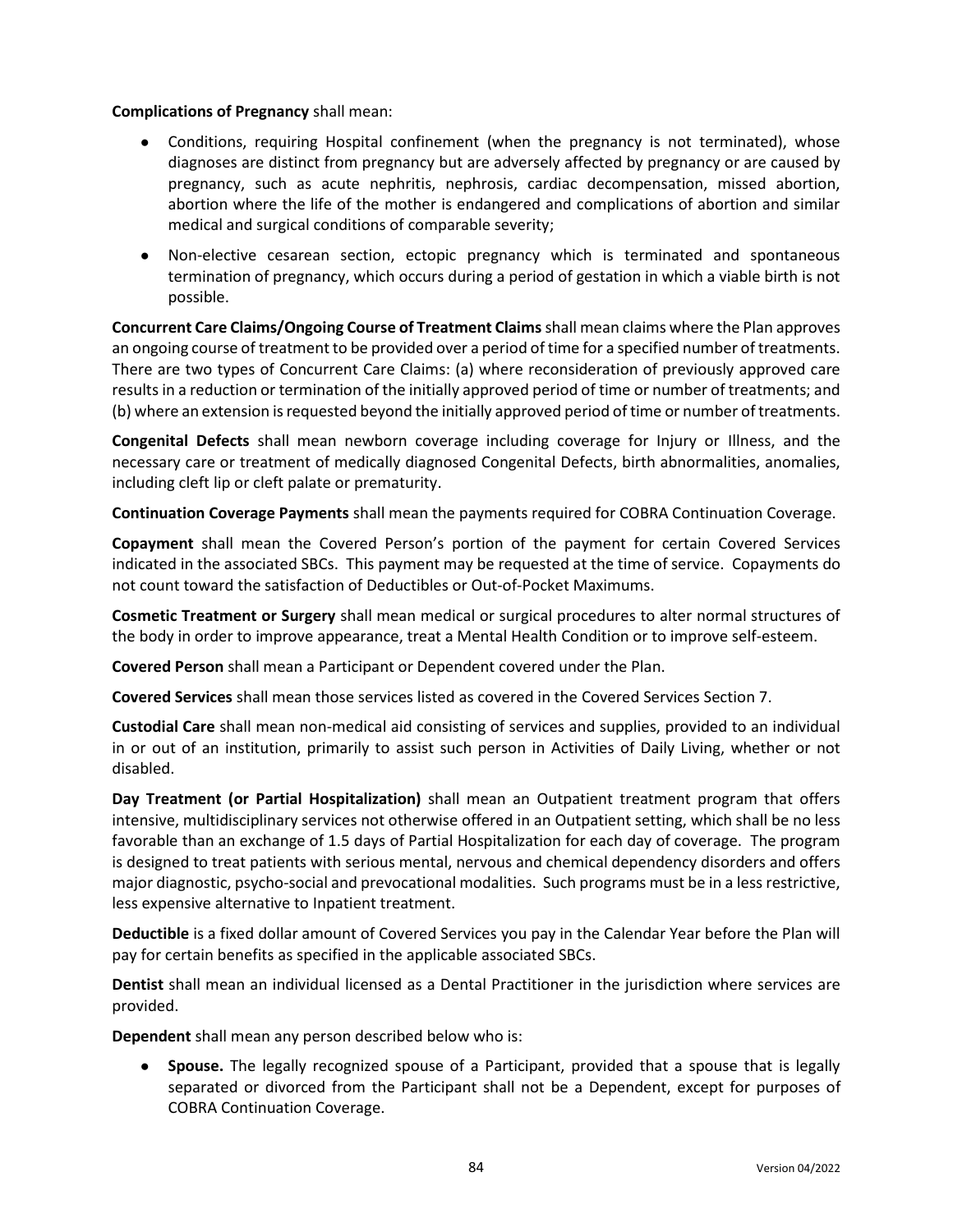- **Child.** A child up to the end of the Plan Year when such child attains age 26, who is:
	- A natural child;
	- A legally adopted child, which shall be defined as a child adopted or placed for adoption with the Participant or the Participant's spouse. The child's placement for adoption ends upon the termination of the legal obligation;
	- A stepchild;
	- A child of a Participant required to be covered in accordance with applicable requirements of any Qualified Medical Child Support Order as defined by ERISA Section 609; or
	- A child with proof of legal guardianship for whom the Participant or the Participant's spouse is the court-appointed legal guardian.
- **Disabled Child.** A child, as defined above, regardless of age, who is incapable of self-sustaining employment due to a severe physical or mental condition that is expected to last indefinitely and who is dependent on a Participant or a Participant's Spouse for support and maintenance. If written proof of such incapacity and dependency satisfactory to the Plan is furnished to and approved by the Plan within thirty-one (31) days after the date the Disabled Child's coverage would otherwise terminate due to attaining age 26, the Disabled Child will remain a Covered Dependent and coverage will continue beyond the date the Disabled Child attains age 26, provided that the child continues to qualify as a Disabled Child and a Dependent. The Plan may require, at reasonable intervals, subsequent proof satisfactory to the Plan. A Disabled Child who terminates his/her coverage under the Plan will not be able to re-enroll unless the Disabled Child qualifies as a Special Enrollee and provides the required documentation to the Plan.
	- **Requirements for Initial or Special Enrollment of Disabled Child.** A Disabled Child may be enrolled in the Plan after attaining age 26, due to an initial or special enrollment, provided that within thirty-one (31) days of the date of hire of the Employee or within the 31-day special enrollment period, the following are furnished to and approved by the Plan:
		- Satisfactory written proof that such incapacity and dependency existed as of the date the Disabled Child attained age 26; and
		- **■** Satisfactory written proof that the Disabled Child was covered under a major medical insurance plan (such as coverage through the Marketplace, an individual health insurance plan, or other group health plan coverage) immediately prior to the date of hire of the Employee or special enrollment period and did not experience a break in coverage of more than sixty (60) days.

The Disabled Child will remain a Covered Dependent provided that the child continues to qualify as a Disabled Child and a Dependent. The Plan may require, at reasonable intervals, subsequent proof of incapacity and dependency satisfactory to the Plan.

- **Dependent Limitations.** In addition to the above limitations, Dependent does not include:
	- The spouse if on active duty in the Armed Forces of any country, unless such spouse is considered a TRICARE eligible employee, as defined under 10 U.S.C. § 1086;
	- A grandchild of the Participant or the Participant's Spouse, unless either is named the legal guardian of the child.

For purposes of coverage under this Plan, if both parents are Participants, a Dependent shall only be covered as a Dependent under this Plan by one parent.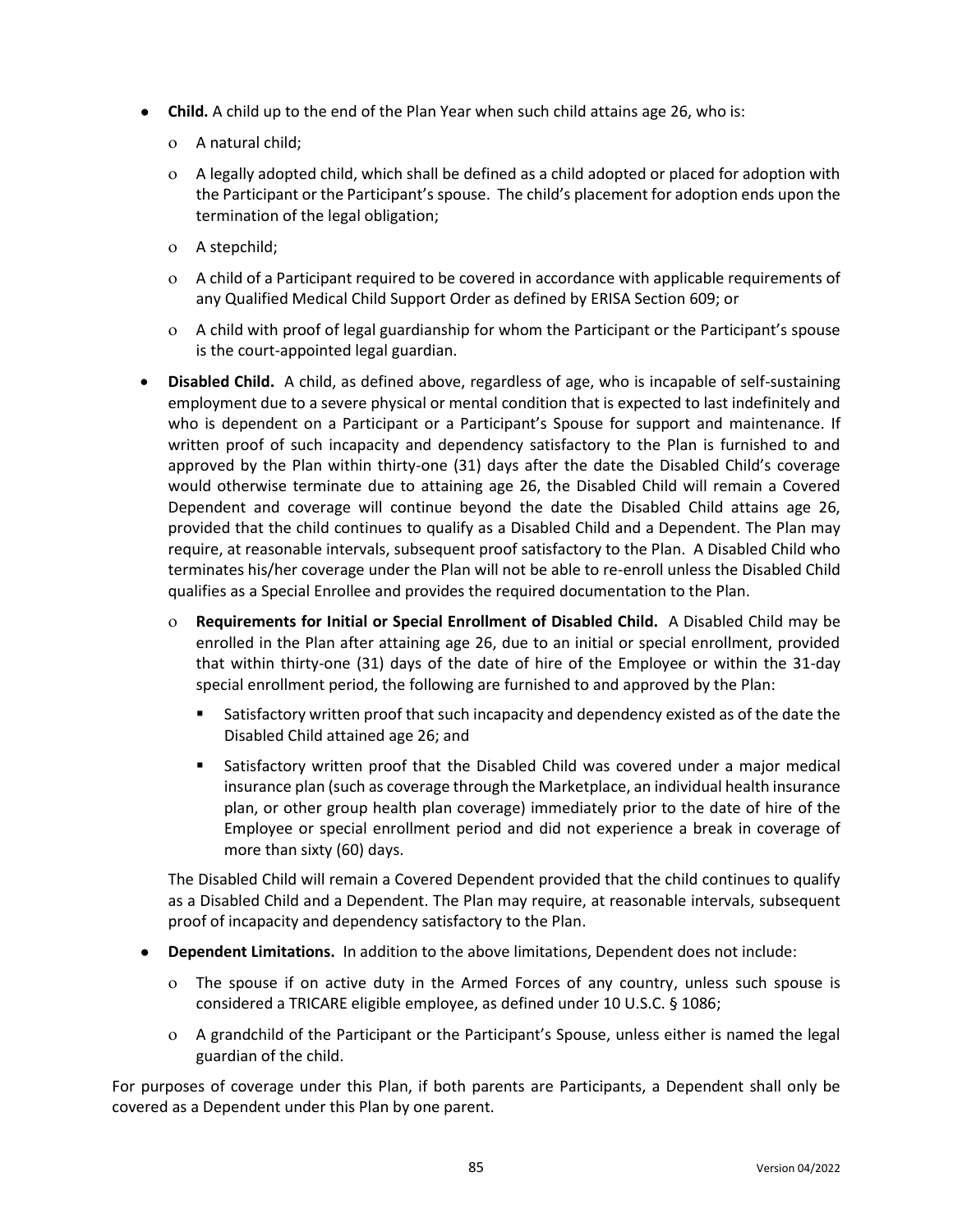**Disability** shall mean any congenital or acquired physical or mental Illness, defect or characteristic preventing or restricting an individual from participating in normal life, or limiting the individual's capacity to work. Such Disability must be certified by a Doctor.

**Doctor** shall mean a properly licensed person holding the degree of Doctor of Medicine (M.D.), Doctor of Osteopathy (D.O.), Doctor of Podiatry (D.P.M.), Doctor of Chiropractic (D.C.), or Doctor of Dental Surgery (D.D.S.).

**Durable Medical Equipment** shall mean equipment prescribed by a Doctor, which meets all of the following requirements:

- Is Medically Necessary;
- Is primarily and customarily used to serve a medical purpose;
- Is designed for prolonged and repeated use;
- Is for a specific therapeutic purpose in the treatment of an Illness or Injury;
- Would have been covered if provided in a Hospital; and
- Is appropriate for use in the home.

**Effective Date** shall mean the first day of coverage under this Plan as set forth in the Enrollment and Contributions for Participants and Dependents Section.

**Eligible Retiree** shall mean each Employee who is a Participant in the Plan during the 3 month period immediately prior to retirement from a Member, was Actively at Work on the day prior to retirement, meets both a minimum age of 55 years and a minimum service of 10 years of continuous service as an Employee with a Member, and the sum of such Employee's age and years of service is at least 70.

**Emergency Medical Condition** means a medical condition manifesting itself by acute symptoms of sufficient severity (including severe pain) such that a prudent layperson, who possess an average knowledge of health and medicine, could reasonably expect the absence of immediate medical attention would place the individual's health in serious jeopardy, or seriously impair bodily functions, bodily organs, or parts.

**Emergency Services or Emergency** means, with respect to an Emergency Medical Condition:

- A medical screening examination (as required under section 1867 of the Social Security Act) that is within the capability of the emergency department of a Hospital, including ancillary services routinely available to the emergency department to evaluate such Emergency Medical Condition; and
- Within the capabilities of the staff and facilities available at the Hospital, such further medical examination and treatment as are required under section 1867 of such Act to Stabilize the patient.

**Employee** shall mean:

- An Employee regularly scheduled to work at a position for a minimum of 75% of a full time Employee load as defined by the Member **and** shall not be less than 30 hours per week or 1560 hours per year;
- A faculty member teaching a minimum 75% of a full time teaching load, or equivalent, during the academic year with a Member;

(For purposes of this calculation, Adjunct Faculty will be calculated with (a) 2.25 hours of service per week for each hour of teaching or classroom time, which represents a combination of teaching or classroom time and time performing related tasks such as class preparation and grading of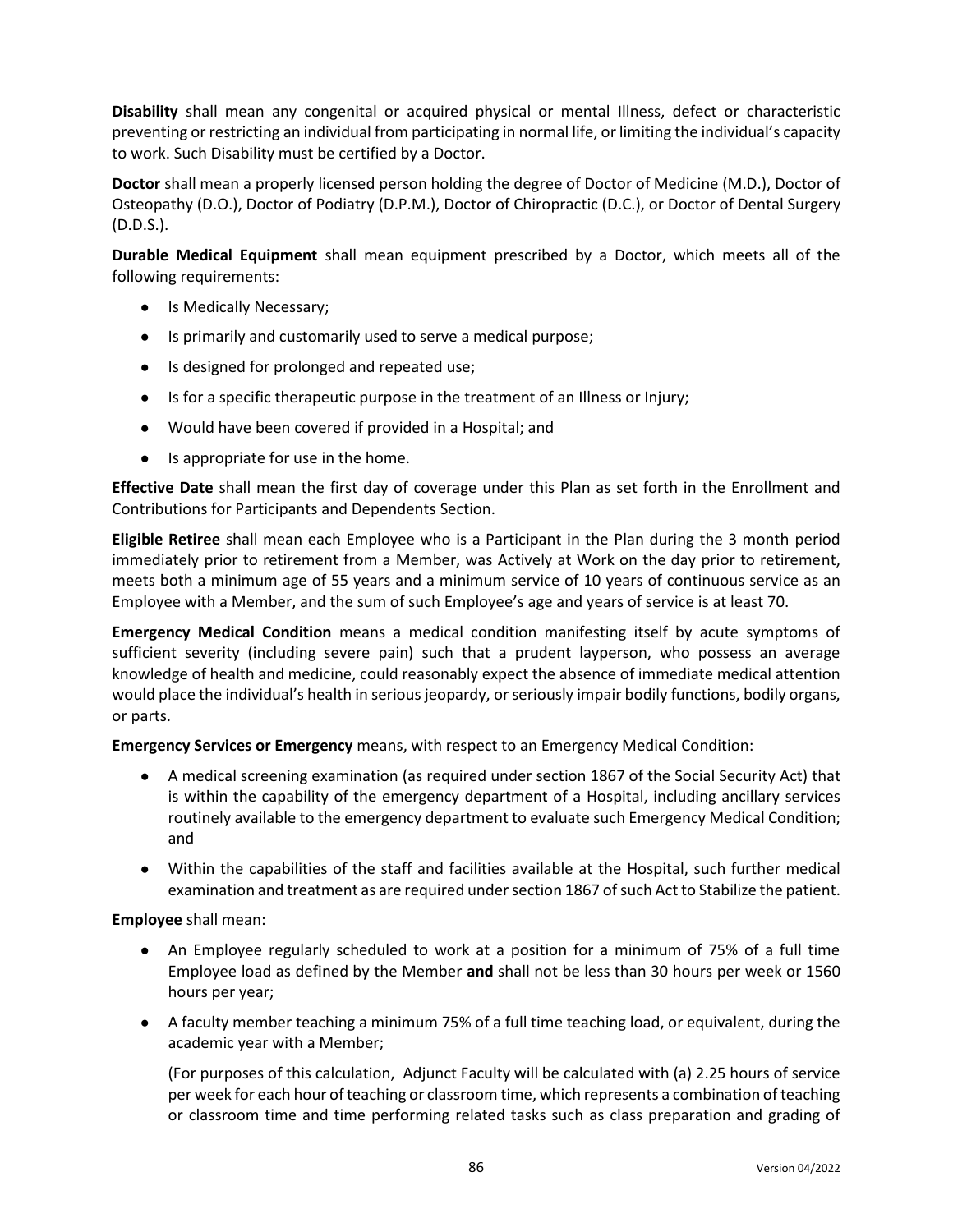examinations or papers, and, separately, (b) an hour of service per week for each additional hour outside of the classroom the faculty member spends performing duties he or she is required to perform, such as required office hours or required attendance at faculty meetings. The Member colleges may also use an alternate reasonable method that can be considered consistent with the above method, to calculate an Adjunct Faculty's hours of service.)

- An Employee that participates in either a "phased retirement" or "flexible retirement" program as defined by the employing Member institution;
- An Employee on an Approved Leave of Absence;
- An Employee on an Approved Sabbatical; or
- An Employee on an Approved Disability Leave.

The term **Employee** shall not include

- Leased employees;
- Collectively bargained employees, unless an agreement between the Member and the collectively bargained group specifies coverage for such individuals;
- Temporary employees;
- A member of the Member's board of directors, an owner, partner or officer unless engaged in the conduct of the business on a full time basis;
- An independent contractor or consultant who is paid on other than a regular wage or salary by the Member; or
- A student employee that is not paid or who is not entitled to pay or who is engaged in a federal work study program or similar program of a state or a political subdivision of a state.

**Employer** shall have the same meaning as Member, below.

**ERISA** shall mean the Employee Retirement Income Security Act of 1974, as amended from time to time.

**Experimental Procedure** shall mean any service or supply that is judged to be experimental or investigative at the Plan's sole discretion. Services which do not meet each of the following criteria will be excluded from coverage as experimental or investigative:

- Any supply or drug used must have received final approval to market by the U.S. Food and Drug Administration ("FDA") for the particular indication or application in question. Moreover, quantities of any drug or medication used must be within recommended maximum daily dose or duration established by the FDA or any of the standard reference compendia defined below. There are two exceptions which apply when a drug has received final approval to market by the FDA, but not for the particular indication or application in question.
	- This criterion will be satisfied if the use of the drug is recognized for treatment of the indication or application in any of the following resources:
		- the following three standard reference compendia defined below:
			- $\triangleright$  The U.S. Pharmacopoeia Dispensing Information
			- $\triangleright$  The American Medical Association Drug Evaluations
			- ➢ The American Hospital Formulary Service Drug Information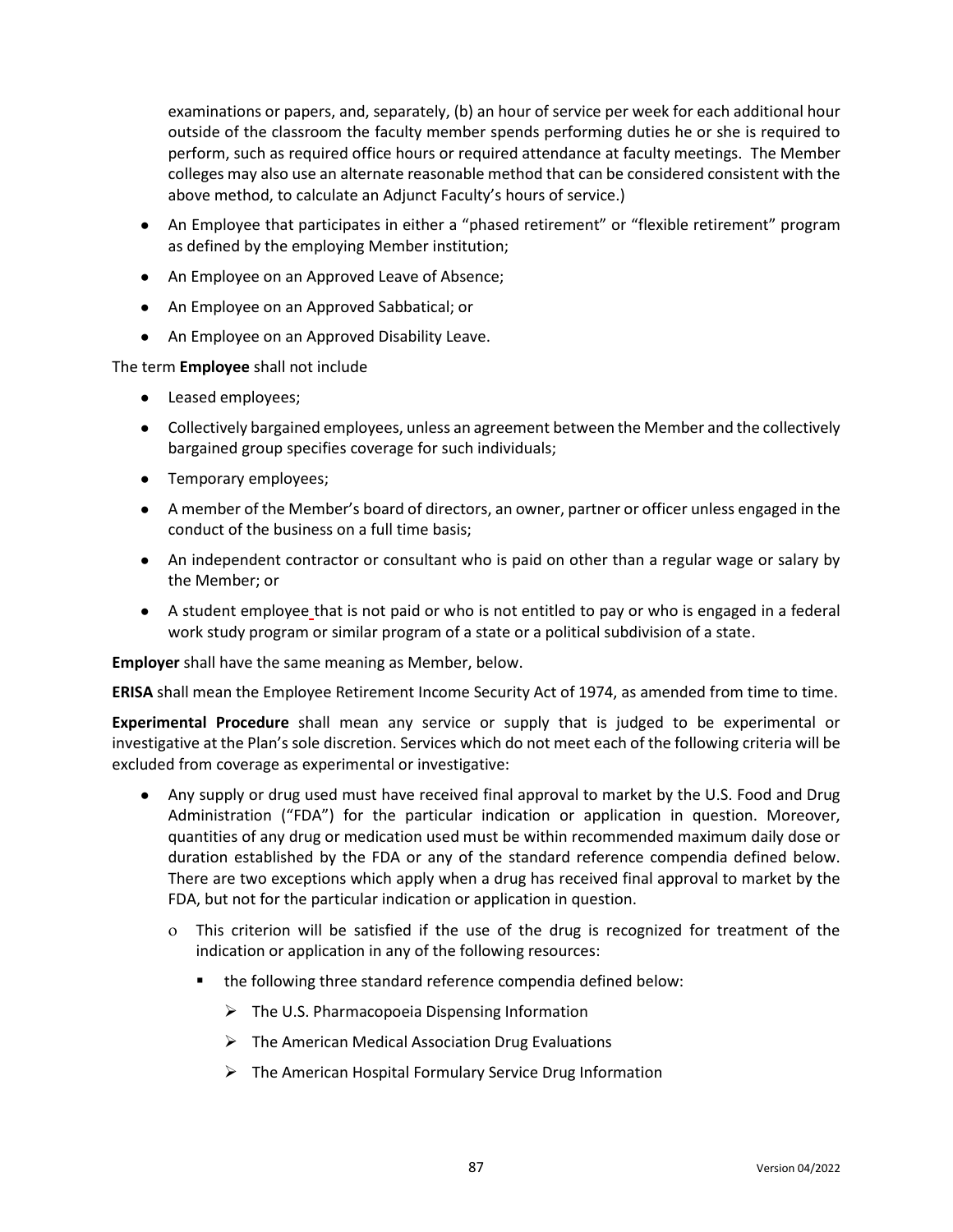- In substantially accepted peer-reviewed medical literature. Peer-reviewed medical literature means a scientific study published only after having been critically reviewed for scientific accuracy, validity, and reliability by unbiased independent experts. This study must appear in a journal that has been determined by the International Committee of Medical Journal Editors to have met the Uniform Requirements for Manuscripts submitted to biomedical journals. Peer-reviewed medical literature does not include publications or supplements to publications that are sponsored to a significant extent by a pharmaceutical manufacturing company or health carrier; or
- $\circ$  In the case where the drug is being used for the treatment of a specific type of cancer, this criterion will be satisfied if the use of the drug is recognized as safe and effective for treatment of the specific type of cancer in any of the standard reference compendia.

Despite the above two exceptions, this criterion will not be satisfied if the FDA has determined that use of the drug is not recommended for the treatment of the specific indication for which it is prescribed.

- There must be enough information in the peer-reviewed medical and scientific literature to let us judge the safety and efficacy.
- The available scientific evidence must show a good effect on health outcomes outside a research setting.
- The service or supply must be as safe and effective outside a research setting as current diagnostic or therapeutic options.

New technologies are evaluated against these criteria to determine if services should be included as a covered benefit or considered experimental or investigative*.*

**Extended Care Facility** shall mean an institution which:

- Is duly licensed as an Extended Care Facility, convalescent facility, or Skilled Nursing Facility and operates in accordance with governing laws and regulations;
- Regularly provides Inpatient Skilled Nursing Care for payment during the active or convalescent stage of an Injury or Illness;
- Is staffed with a Doctor or Registered Nurse on duty 24 hours a day;
- Operates in accordance with medical policies, whereby such policies are supervised and established by a Doctor other than the patient's own Doctor;
- Regularly maintains a daily medical record for each patient;
- Is not, other than incidentally, a place for the aged, a place for individuals addicted to drugs or alcohol, or a place for Custodial Care; and
- Is recognized as an Extended Care Facility or a Skilled Nursing Facility under Medicare.

**Family** shall mean a Participant and covered Dependents.

**Generic Drugs** are simply copies of brand-name drugs. Brand-name and generic drugs have the same active ingredients, strength and dose. And the FDA requires that generic drugs meet the same high standards for purity, quality, safety and strength.

**Genetic Information** shall mean with respect to an individual, information about such individual's genetic tests, the genetic tests of Family members of such individual, and the manifestation of a disease or disorder in Family members of such individuals.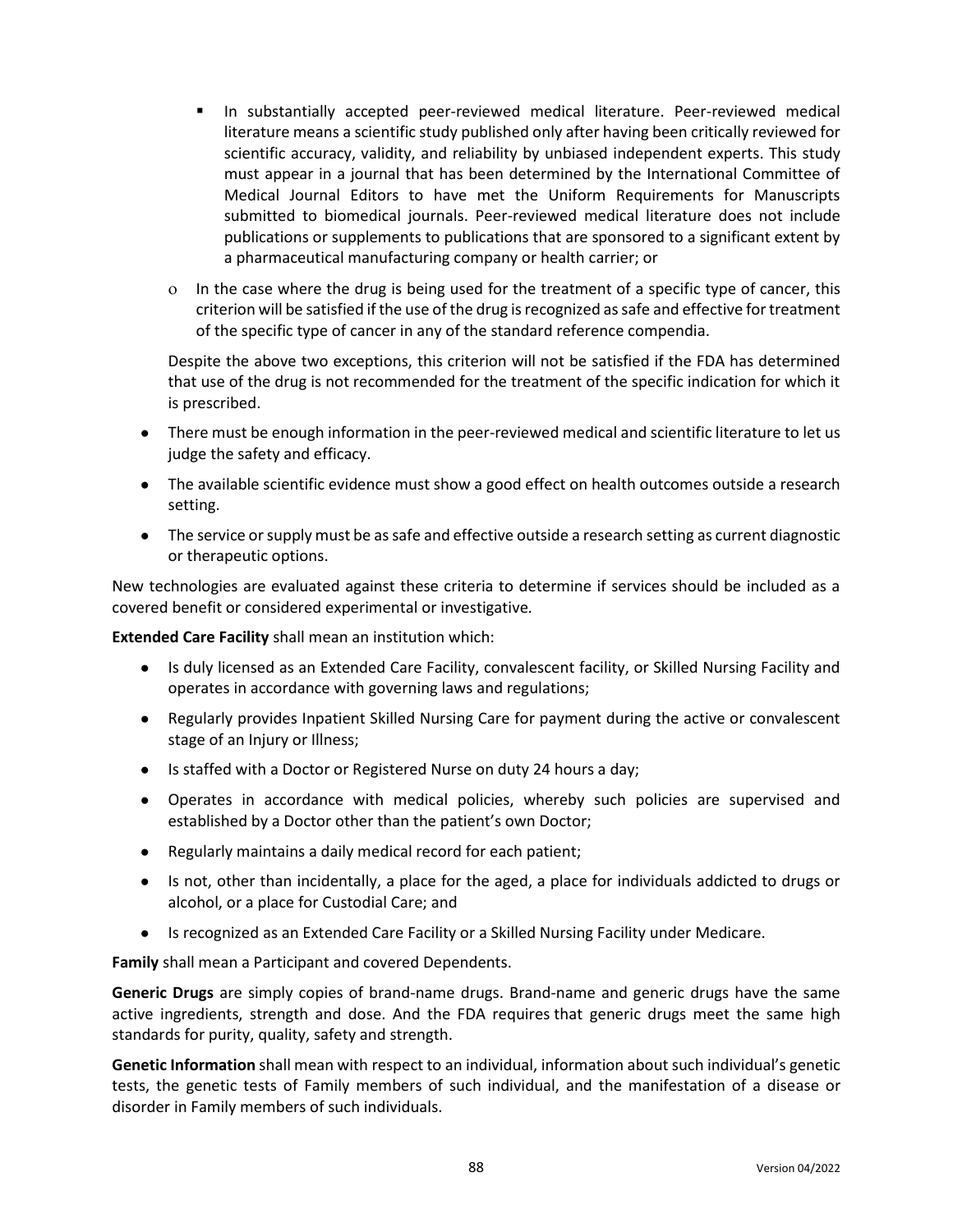**High Dose** is a dose of chemotherapy or radiation so high that it predictably requires stem cell rescue.

**Home Health Care Services** shall mean the following care provided to the Covered Person at the Covered Person's home or a Home Health Care Agency on recommendation of a Doctor:

- Intermittent care by a:
	- o Registered Nurse (R.N.);
	- Licensed Practical Nurse (L.P.N.);
	- o Home Health Aide;
	- Occupational and Physical Therapist;
	- Licensed Vocational Nurse (L.V.N.);
	- Physical Therapist Assistant (P.T.A.); or
	- Certified Occupational Therapist Assistant (C.O.T.A.).
- Private duty nursing services of a Registered Nurse (R.N.) or Licensed Practical Nurse (L.P.N.);
- Social work; and
- Nutrition services, including special meals.

**Home Health Care Agency** shall mean any of the following:

- A Home Health Care Agency licensed by the jurisdiction in which it is located;
- A Home Health Agency as defined by the Social Security Administration; or
- An organization licensed in the jurisdiction in which it is located which is an appropriate provider of Home Health Services, and which meets the following requirements:
	- Has a full time administrator;
	- Keeps written medical records; and
	- Has at least one Registered Nurse (R.N.) on staff, or the services of an R.N. available.

**Hospice** shall mean a public agency or a private organization which provides care and services for Terminally Ill persons and their families. Such agency or organization must be qualified to receive Medicare payments, or satisfy the following requirements:

- Provides and has available 24 hours per day:
	- Palliative and supportive care for Terminally Ill persons;
	- Services which encompass the physical, psychological and spiritual needs of Terminally Ill persons and their Families; and
	- Acute Inpatient Care, Outpatient Care, and Home Health Care. Care and counseling must be furnished directly by, or under the arrangement of such agency or organization;
- Has a medical director who is a Doctor;
- Has an interdisciplinary team to coordinate care and services, which includes at least one Doctor, one R.N. and one social worker; and
- Is licensed or accredited as a Hospice, if the laws of the jurisdiction in which it is located allow for the licensing or accreditation of Hospices.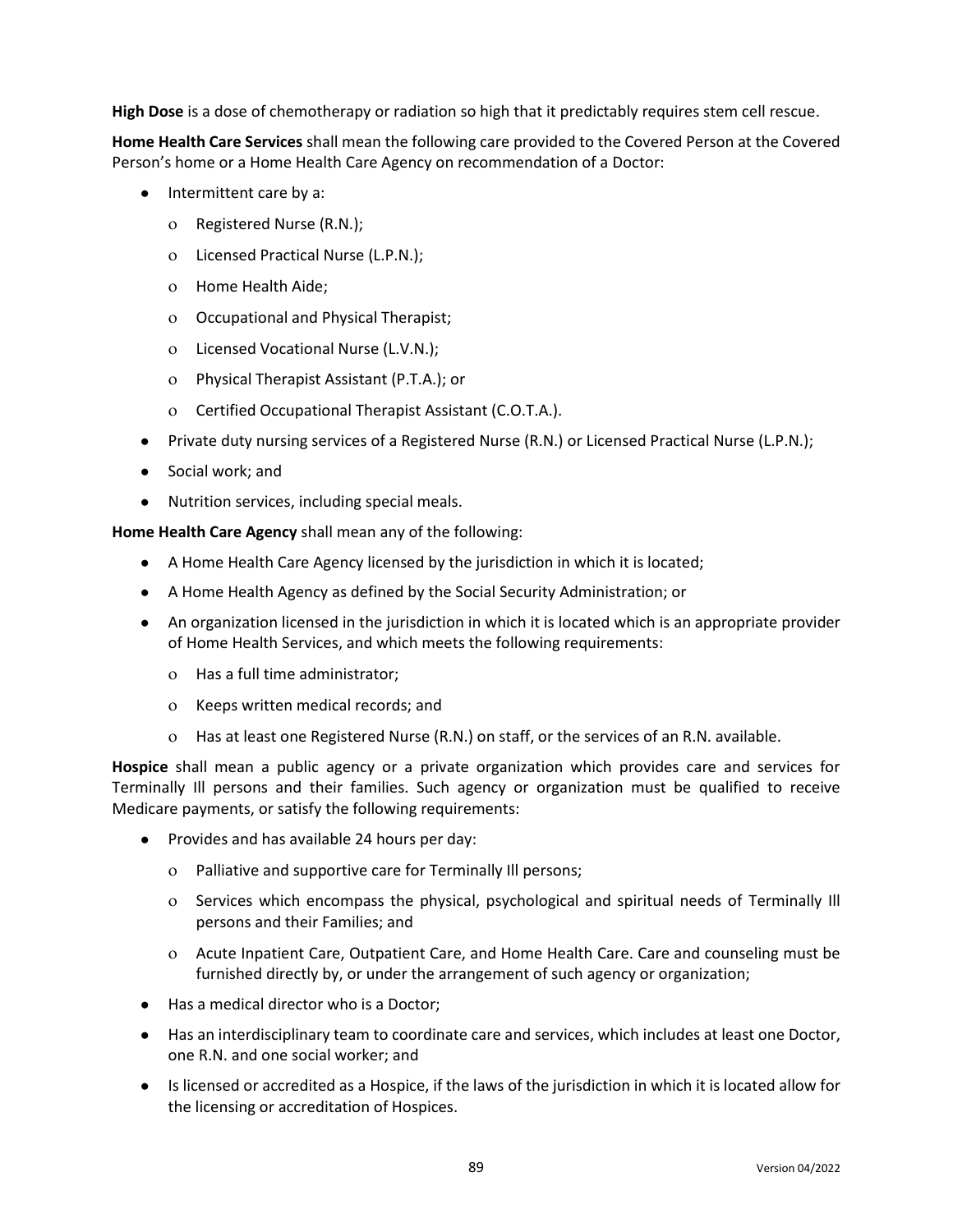**Hospice Care** shall mean care rendered by a Hospice in response to the special physical, psychological and spiritual needs of Terminally Ill Covered Persons and/or their Family members.

**Hospital** shall mean an institution which makes charges and is engaged primarily in providing Medical Care to sick and injured persons on an Inpatient basis at the patient's expense which fully meets all the requirements set forth below:

- Operates in accordance with the law of the jurisdiction in which it is located pertaining to institutions identified as Hospitals; as well as, primarily engages in providing Medical Care of injured and sick persons by or under the supervision of a staff of Doctors or surgeons for compensation from its patients on an Inpatient basis. It continuously provides 24 hour nursing services by Registered Nurses; maintains facilities on the premises for major operative surgery. A Hospital is not, (other than incidentally) a nursing home, a place for rest, a place for the aged, a place for the mentally ill or emotionally disturbed, or a place for the treatment of Substance Use Disorders.
- Accredited by the Joint Commission of Accreditation of Hospitals ("JCAH") or is recognized by the American Hospital Association ("AHA") and is qualified to receive payments under the Medicare program.
- A psychiatric Hospital, as defined by Medicare, which is qualified to participate in and is eligible to receive payments under and in accordance with the provisions of Medicare.

**Illness** shall include disease, mental, emotional, or nervous disorders, and pregnancy.

**Incurred Charges** shall mean charges for services or supplies that are actually received. A charge shall be considered an Incurred Charge on the date the supplies or services are actually received.

**Injury** shall mean bodily Injury, including pregnancy following an act of rape or incest.

**In-Network** shall mean the services or supplies provided by a Participating Provider, or authorized by any of the VPC Benefits Consortium's contracted managed care Networks.

**Inpatient** shall mean a registered bed patient in a Hospital or Other Facility Provider and for whom a room and board charge is made. A person is not an Inpatient on any day on which he or she is on leave or otherwise gone from the Hospital, whether or not a room and board charge is made.

**Inpatient Care** shall mean Medical Care provided to an Inpatient.

**Maintenance Prescription Drugs** are those You take on a regular, recurring basis to treat or control a chronic Illness such as heart disease, high blood pressure, epilepsy, or diabetes.

### **Masticatory Dysfunction/Malocclusion** means:

- Anteroposterior discrepancies of greater than 2 standard deviations of published norms defined as either of the following:
	- Maxillary/Mandibular incisor relationship: overjet of 5mm or more, or a value less than or equal to zero (norm 2mm). (Note: Overjet up to 5mm may be treatable with routine orthodontic therapy); or
	- Maxillary/Mandibular anteroposterior molar relationship discrepancy of 4mm or more (norm 0 to 1mm);
- Vertical discrepancies:
	- Presence of a vertical facial skeletal deformity which is two or more standard deviations from published norms for accepted skeletal landmarks;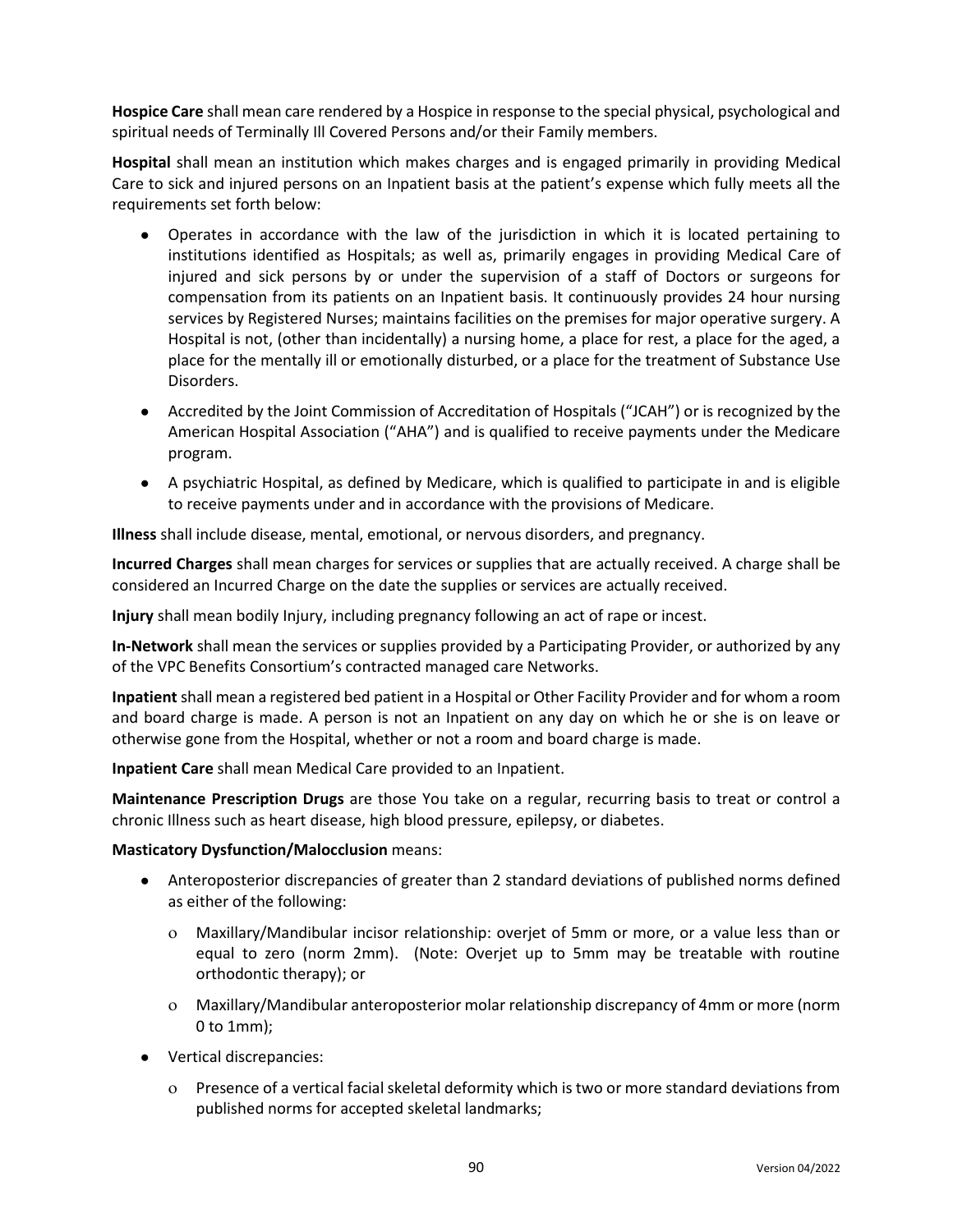- o Open bite:
	- No vertical overlap of anterior teeth;
	- Unilateral or bilateral posterior open bite greater than 2mm.
- Deep overbite with impingement or irritation of buccal or lingual soft tissues of the opposing arch;
- o Supra-eruption of a dentoalveolar segment due to lack of occlusion;
- Transverse Discrepancies:
	- Presence of a transverse skeletal discrepancy which is two or more standard deviations from published norms;
	- Total bilateral maxillary palatal cusp to mandibular fossa discrepancy of 3mm or greater, given normal axial inclination of the posterior teeth;
- Asymmetries:
	- Anteroposterior, transverse or lateral asymmetries greater than 3mm with concomitant occlusal asymmetry.

When the condition involves treatment of malocclusion, both of the following must be present:

- Completion of skeletal growth with long bone x-ray or serial cephalometrics showing no change in facial bone relationships over the last three to six month period (Class II malocclusions do not require this documentation); and
- Documentation of malocclusion with either intra-oral casts (if applicable) bilateral, lateral x-rays, cephalometric radiograph with measurements, panoramic radiograph or tomograms.

When the condition involves treatment of skeletal deformity, the deformity must be documented either by CT, MRI or x-ray.

**Maximum Benefit** shall mean the maximum amount to be paid by the Plan on behalf of a Covered Person for Covered Services, which are incurred while such Covered Person is covered under the Plan.

**Medical Care** shall mean professional services rendered by a Doctor or Other Professional Provider for the treatment of an Illness or Injury.

**Medically Necessary or Medical Necessity** shall mean the drug, device, procedure, service, treatment or supplies which are required to identify or treat a Covered Person's Illness or Injury and which are:

- Commonly and customarily recognized by the medical profession as appropriate care consistent with the symptom or diagnosis and treatment of the Illness or Injury;
- Appropriate with regard to standards of sound medical practice;
- Not primarily Custodial Care;
- Services that could not have been omitted without adversely affecting the Covered Person's condition or the quality of Medical Care rendered;
- Not solely for the convenience of a Covered Person, Doctor, Other Professional Provider, Hospital or Other Facility Provider;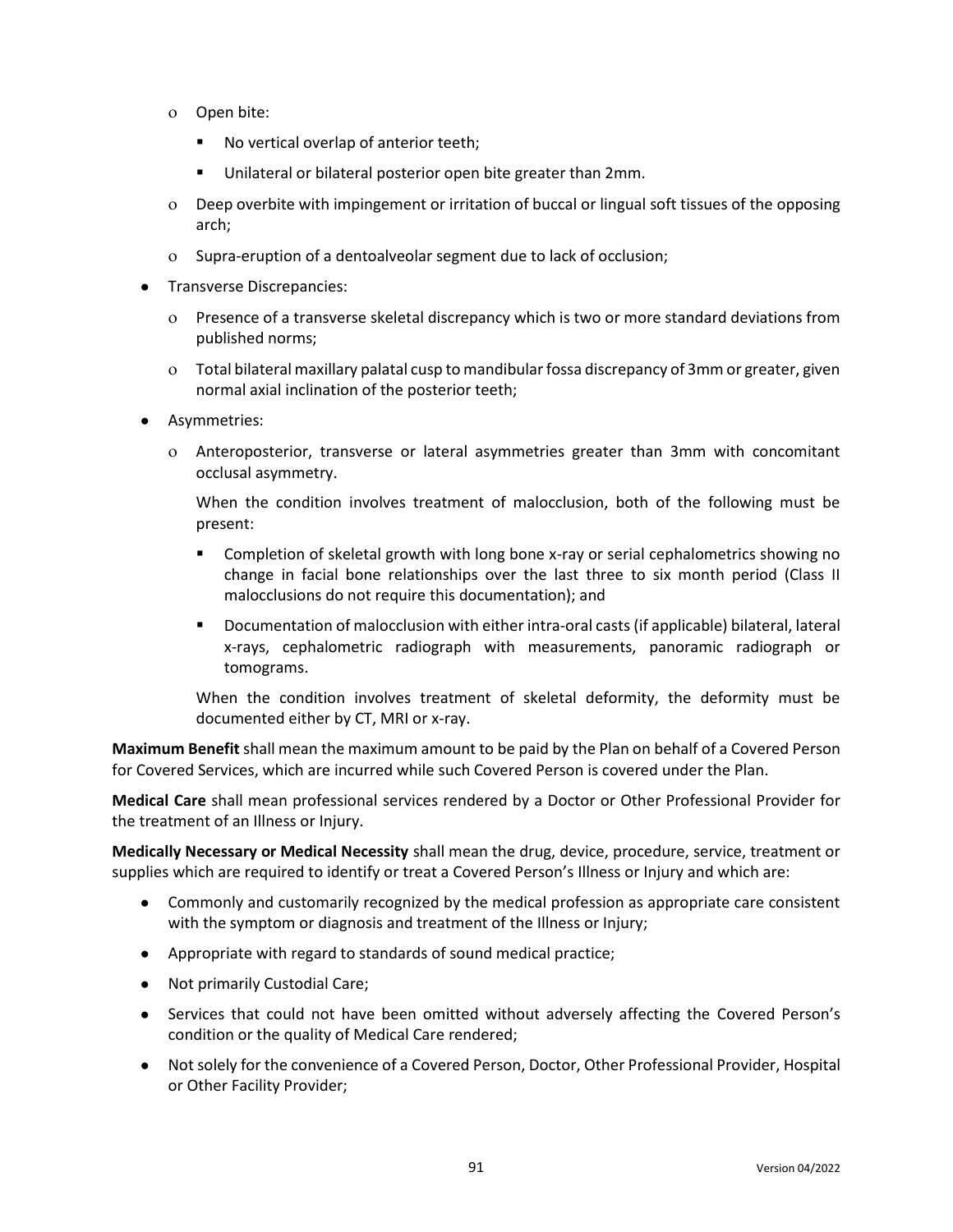- The most appropriate supply or level of service which can be safely provided to Covered Person, or for an Inpatient, as the Covered Person's medical symptoms or condition require, and that the services cannot be safely provided to the Covered Person's as an Outpatient; and
- Not including unnecessary repeated tests.

*Note:*Although a Doctor or Other Professional Provider may have prescribed treatment, such treatment may not be considered Medically Necessary within this definition.

*Right to Choose:* The Plan does not limit a Covered Person's right to choose his or her own Medical Care**.** If a medical expense is not a Covered Expense, or is subject to a Limitation or Exclusion, a Covered Person still has the right and privilege to receive such medical service or supply at the Covered Person's own personal expense. Similarly, if applicable, if the provider is Out-of-Network, the Covered Person still has the right and privilege to utilize such provider at the Plan's reduced Coinsurance level with the Covered Person being responsible for a larger percentage of the total medical expense.

**Medicare** shall mean Title XVIII of the United States Social Security Act, as amended, and the Regulations promulgated thereunder.

**Member** shall mean the independently governed and operated institutions of higher education in the Commonwealth of Virginia who are Members of the Council of Independent Colleges in Virginia, operating as Virginia Private Colleges, and who are approved for membership as set forth in the Articles of Incorporation and Bylaws of the VPC Benefits Consortium. The term Member shall also mean any affiliated foundation or other entity associated with such institutions, and any other entity adopting the Plan with the approval of its governing body and the VPC Benefits Consortium as set forth in its Articles of Association. If a Member merges or is otherwise consolidated with any affiliate, the successor shall, as to the group of Members covered by the Plan immediately before such merger or consolidation, be the Member as defined hereunder, unless the VPC Benefits Consortium specifies to the contrary. In the case of any other merger or consolidation, the successor shall not be the Member except to the extent that it acts, with the approval of the VPC Benefits Consortium, to adopt the Plan.

**Mental Health Conditions** shall mean a condition that causes impairment of an individual's normal cognitive, emotional, or behavioral functioning, caused by social, psychological, biochemical, genetic, or other factors, that can be treated with [psychiatric medication,](http://www.free-definition.com/Psychiatric-medication.html) [psychotherapy,](http://www.free-definition.com/Psychotherapy.html) lifestyle adjustments and other supportive measures. Including, without limiting the foregoing:

- Anxiety Disorders;
- Childhood Disorders;
- Eating Disorders;
- Mood Disorders;
- Cognitive Disorders (Delirium, Dementia, Amnestic Disorders);
- Schizophrenia & Other Psychotic Disorders; and/or
- Personality Disorders.

Mental Health Conditions shall not include learning disabilities, behavioral problems or attention-deficit disorder.

**Morbid Obesity** shall mean a body mass index (BMI) of 40.0 or greater, where BMI equals weight in kilograms divided by height in meters squared.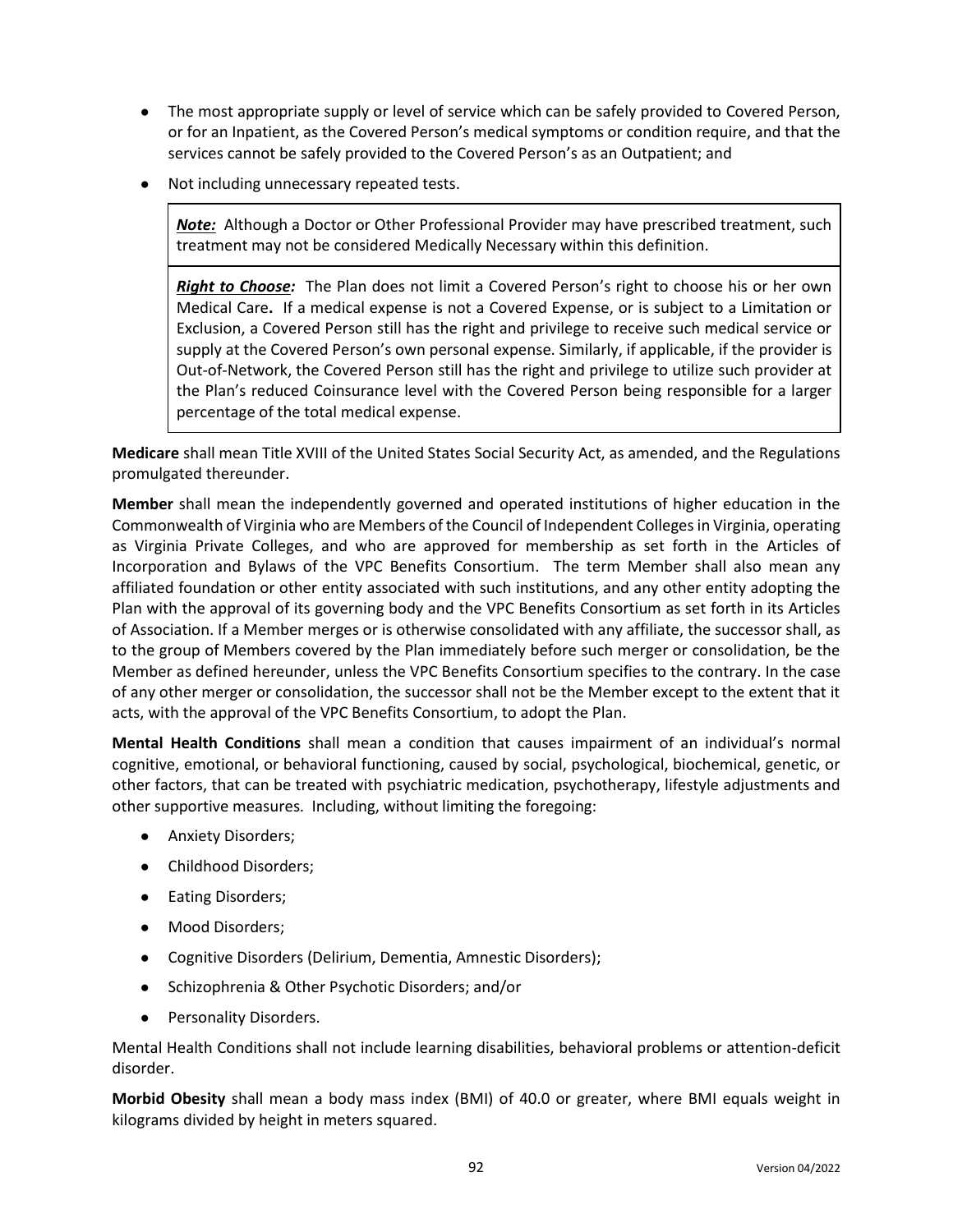**Network** shall mean any preferred provider or managed care Network under contract with the VPC Benefits Consortium to provide or arrange to provide services or supplies to Covered Persons.

**Other Facility Provider** shall mean any of the following: Ambulatory Care Facility, Substance Use Disorder Treatment Facility, free-standing dialysis facility, Outpatient psychiatric facility, psychiatric Day Treatment facility, psychiatric Hospital, Hospice, Extended Care Facility, or rehabilitation facility, which is licensed as such in the jurisdiction in which it is located.

**Out-of-Network** shall mean Drugs, devices, procedures, services, treatments or supplies which are not provided by a Participating Provider or approved by any of VPC Benefits Consortium's contracted managed care Networks.

**Out-of-Pocket (or Out-of-Pocket Amounts/Costs/Expenses)** shall mean any amount of Deductible and Coinsurance that the Covered Person or Family pays for a Covered Expense during the Calendar Year as specified in the associated SBCs.

**Out-of-Pocket Maximum** shall mean the maximum amount of Deductible and Coinsurance during any Calendar Year that the Covered Person or Family shall pay before the Plan shall pay 100% of Covered Services for that Calendar Year. Hospital Admission Copayments apply to the Out-of-Pocket Maximum. \*Refer to "out-of-pocket limit" in the associated SBC.

**Outpatient** shall mean a Covered Person who receives Drugs, devices, procedures, services, treatments or supplies while not confined as an Inpatient.

**Outpatient Care** shall mean Medical Care provided to a Covered Person while the Covered Person is an Outpatient.

**Outpatient Mental Health Services** are for the diagnosis and treatment of psychiatric conditions and include individual psychotherapy, group psychotherapy, and psychological testing.

**Outpatient Surgery** shall mean surgical services provided to the Covered Person while the Covered Person is an Outpatient.

### **Part Time Employee** shall mean:

- An Employee regularly scheduled to work at a position for a minimum of 1000 hours per year or equivalent, but less than the required number of hours to meet the definition of an Employee; or
- A faculty member teaching at least 50% of a full teaching load, or equivalent, but less than the required teaching load to meet the definition of an Employee, as determined by the Member Institution.

(For purposes of this calculation, Adjunct Faculty will be calculated with (a) 2.25 hours of service per week for each hour of teaching or classroom time, which represents a combination of teaching or classroom time and time performing related tasks such as class preparation and grading of examinations or papers, and, separately, (b) an hour of service per week for each additional hour outside of the classroom the faculty member spends performing duties he or she is required to perform, such as required office hours or required attendance at faculty meetings. The Member colleges may also use an alternate reasonable method that can be considered consistent with the above method, to calculate an Adjunct Faculty's hours of service.)

The term Part Time Employee shall not include:

- Leased Employees;
- Collectively bargained Employees, unless an agreement between the Member and the collectively bargained group specifies coverage for such individuals;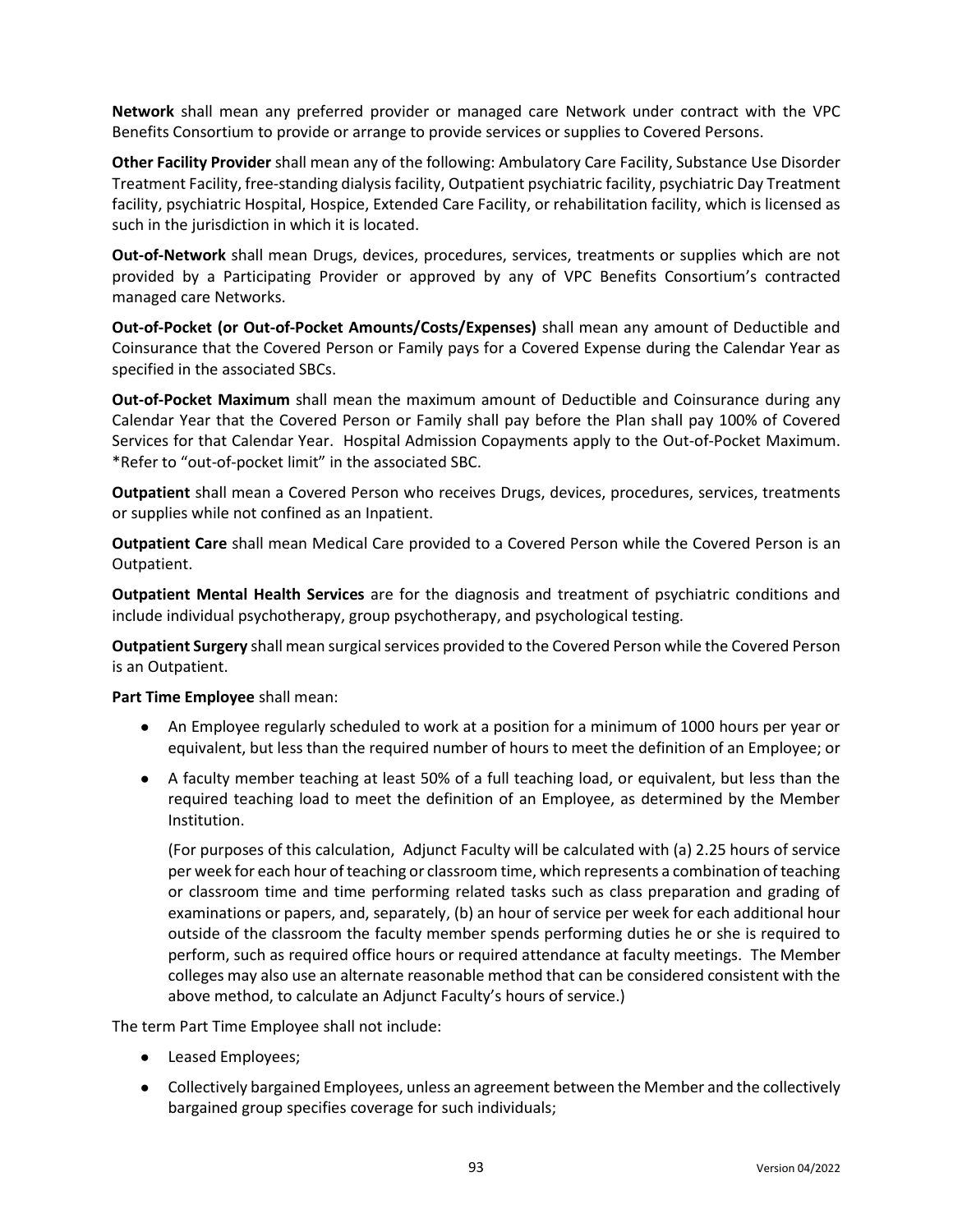- Temporary Employees;
- A member of the Member's board of directors, an owner, partner or officer unless engaged in the conduct of the business on a full time basis;
- An independent contractor or consultant who is paid on other than a regular wage or salary by the Member; or
- A student Employee that is not paid or who is not entitled to pay or who is engaged in a federal work study program or similar program of a state or a political subdivision of a state.

A Part Time Employee must properly enroll in the Plan, continuously meet the requirements for eligibility and pay the required contributions on a timely basis, as described in the Enrollment Contributions Section.

**Participant** shall mean an Employee, Part Time Employee, or Eligible Retiree who meets the requirements for eligibility and properly enrolls in the Plan and continuously meets the requirements for eligibility.

**Participating Doctor** shall mean a duly licensed Doctor under contract with any of the VPC Benefits Consortium's contracted managed care Networks.

**Participating Provider** shall mean any Hospital, Doctor, pharmacy, Other Professional Provider, Other Facility Provider or other entity under contract with the VPC Benefits Consortium's contracted managed care Networks. The participation status may change from time to time. Refer to the provider directory or contact Member Services for a listing of the Participating Providers.

**Physician** shall have the same meaning as Doctor, above.

**Plan, The Plan or This Plan** shall mean Virginia Private Colleges Benefits Consortium, Inc. Health Plan.

**Plan Administrator** shall mean Tim Klopfenstein, Executive Director of the VPC Benefits Consortium.

**Plan Year** shall mean January 1st through December 31st of each year.

**Post-Service Claims** shall mean all claims other than Pre-Service, Urgent Care or Concurrent Care Claims. Post-Service Claims include claims filed after services are rendered and claims that do not require authorization in advance of the service, even where the Covered Person requests authorization in advance.

**Pre-Service Claims** shall mean claims for a service that require the Covered Person to obtain approval of the benefit, in whole or in part, in advance of receipt of the service. If the Covered Person calls to receive authorization for a service when authorization in advance is not required, the claim will be considered a Post-Service Claim.

**Preauthorization or Preauthorized** shall mean the preapproval of a Covered Expense for all services specified by the Plan as requiring preapproval.

**Prescription Drugs** shall mean drugs or medicines obtainable only upon a Doctor's written prescription, including any medication compounded by the pharmacist that contains a prescription legend drug, insulin and insulin needles and syringes.

**Preventive Care** shall have the meaning set forth in Section 7.

**Primary Care Physician** shall mean a Doctor responsible for managing and coordinating the full scope of a Covered Person's Medical Care, including but not limited to performing routine evaluations and treatment, ordering laboratory tests and x-ray examinations, prescribing necessary medications and arranging for a Covered Person's Hospitalization or other services when appropriate. Primary Medical Care includes these medical specialties: Internal Medicine (general), Pediatrics, Family Practice and Obstetrics/Gynecology (OB/GYN).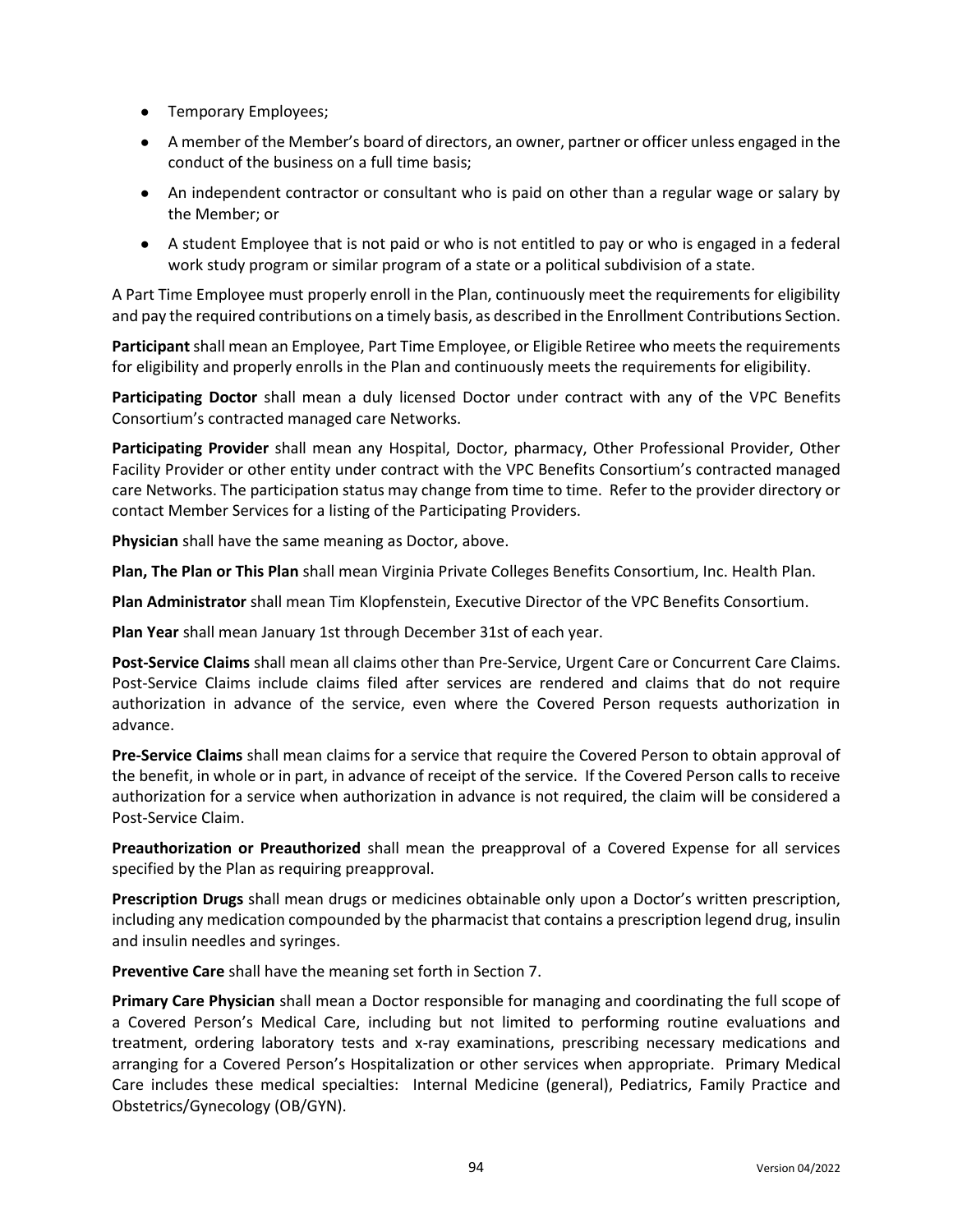**Professional Provider (or Other Professional Provider)** shall mean the following persons or practitioners, including Doctors, acting within the scope of such provider's license, which is certified and licensed in the jurisdiction in which the services are provided:

- Audiologist;
- Anesthesiologist;
- Certified Nurse Practitioner;
- Clinical Social Worker;
- Dentist;
- Emergency medical technician;
- Independent laboratory technician;
- Licensed Practical Nurse;
- Nurse Midwife;
- Occupational Nurse;
- Occupational Therapist;
- Pharmacist;
- Physical Therapist;
- Doctor Assistants;
- Registered Nurse;
- Respiratory Therapist; and/or
- Speech Language Pathologist or Audiologist.

**Qualified Beneficiary** is the Participant or a covered Dependent who is eligible to continue coverage under COBRA.

**Reconstructive Surgery Following Mastectomy** shall mean surgery performed as a result of a mastectomy to reestablish symmetry between the two breasts, and includes all stages of reconstruction of the mastectomy site, creation of a new breast mound, and creation of a new nipple/areolar complex. Reconstructive breast surgery shall also include augmentation mammoplasty, reduction mammoplasty, and mastopexy of the nondiseased breast.

**Service Area** is the geographic area within which Covered Services are available.

**Skilled Nursing Care** shall mean service provided by a Registered Nurse (R.N.), Licensed Practical Nurse (L.P.N.), or Licensed Vocational Nurse (L.V.N.), provided the care is Medically Necessary and the treating Doctor has prescribed such care.

**Skilled Nursing Facility** shall mean an institution which:

- Is duly licensed as an Extended Care Facility or convalescent facility, and operates in accordance with governing laws and regulations;
- Regularly provides Inpatient Skilled Nursing Care for payment during the active or convalescent stage of an Injury or Illness;
- Is staffed with a Doctor or Registered Nurse on duty 24 hours a day;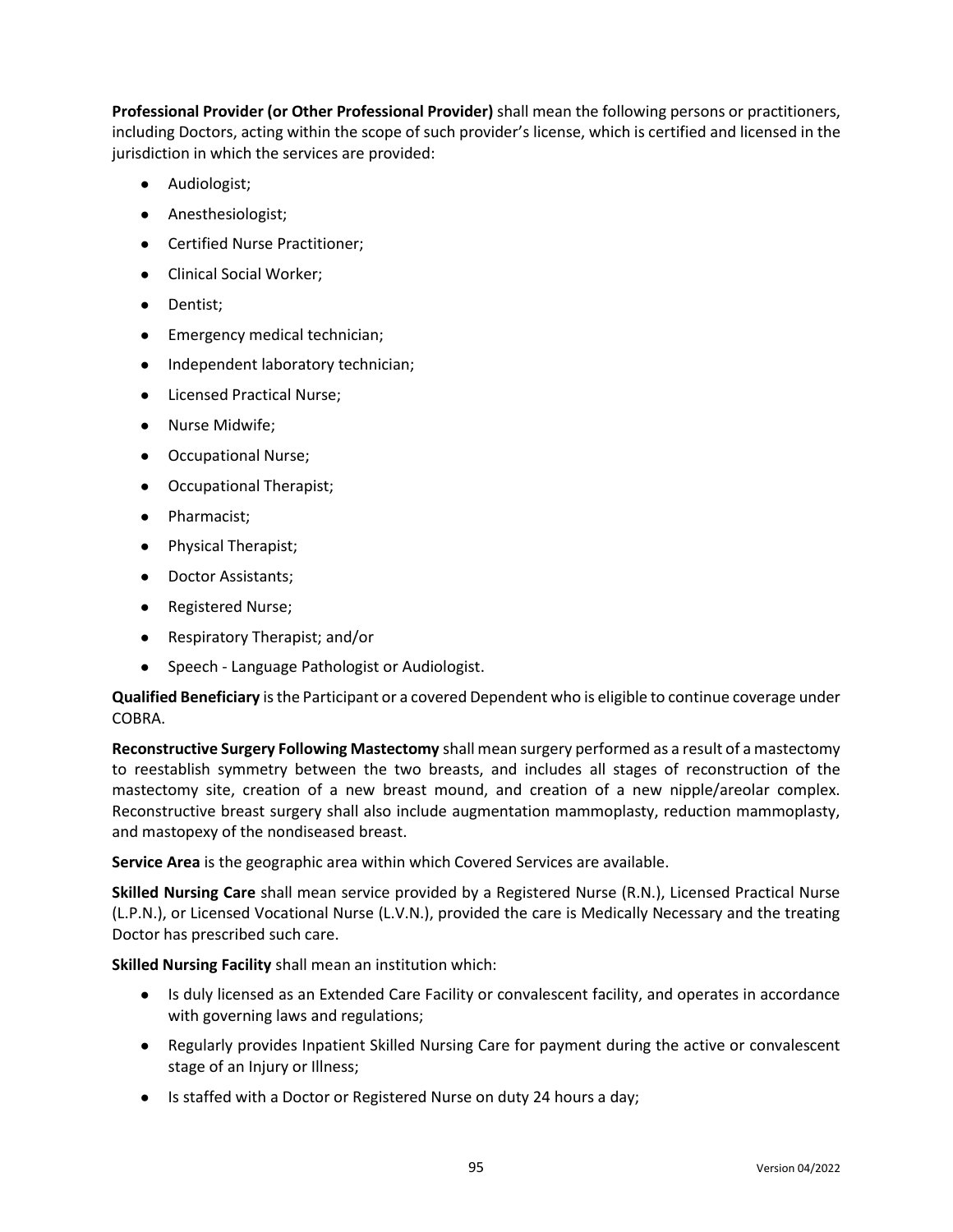- Operates in accordance with medical policies supervised and established by a Doctor other than the patient's own Doctor;
- Regularly maintains a daily medical record for each patient;
- Is not, other than incidentally, a place for the aged, a Substance Use Disorder Treatment Facility, or a place for Custodial Care; and
- Is recognized as an Extended Care Facility or a Skilled Nursing Facility under Medicare.

**Special Enrollee** shall mean an Employee or Dependent who is entitled to and who requests Special Enrollment as described in the Enrollment and Contributions Section.

**Specialist** shall mean Doctors who generally specializes in one field of medicine (i.e. Cardiologist, Neurologist).

**Spinal Manipulation Treatment** shall mean office visits or treatment, which involve manipulation (with or without the application of treatment such as heat, water or cold therapy, diathermy or ultrasound) of the spinal skeletal system and surrounding tissues to allow free movement of joints, alignment of bones, or enhancement of nerve functions.

**Stabilize** means, with respect to an Emergency Medical Condition, to provide such medical treatment of the condition as may be necessary to assure, within reasonable medical probability, that no material deterioration of the condition is likely to result from or occur during the transfer of the individual from a facility, or, with respect to an Emergency Medical Condition, to deliver (including the placenta).

**Substance Use Disorder** shall mean an addiction to either drugs and/or alcohol.

**Substance Use Disorder Treatment Facility** shall mean a facility, other than an acute care Hospital, established to care and treat those who need Inpatient Medical Care due to alcoholism or drug abuse. The institution must have permanent facilities on the premises for Inpatient Medical Care. The institution must be licensed, registered or approved by the appropriate authority of the jurisdiction in which it is located or it must be accredited by the American Hospital Association. It must keep daily medical records on all patients. A Substance Use Disorder Treatment Facility shall not include an institution, or part of one, used mainly for rest care, nursing care, care of the aged or Custodial Care.

**Telemedicine** shall mean the practice of health care delivery, diagnosis, consultation, treatment, transfer of medical data and education using interactive audio, video, or data communications.

**Temporomandibular Joint Disorder Services ("TMJ")** shall mean services rendered for the disorder of the jaw and craniomandibular joint.

**Terminal Illness or Terminally Ill** shall mean a life expectancy of 6 months or less.

**Termination of Employment or Terminates Employment** shall mean the severance of an Employee's employment relationship with a Member and all other affiliates, or the expiration of an Approved Leave of Absence, Approved Sabbatical or leave mandated by the Family and Medical Leave Act from a Member without the Employee returning to the employment of such Member or any affiliate.

**Tier 1 Drugs** (formerly "Generics") have the lowest cost share. These (usually generic) drugs offer the best value compared to other drugs that treat the same conditions.

**Tier 2 Drugs** (formerly "Preferred Brands") have a higher cost share than Tier 1 drugs. They may be preferred brand drugs, based on how well they work and their cost compared to other drugs used for the same type of treatment. Some may be generic drugs that may cost more because they are newer to the market.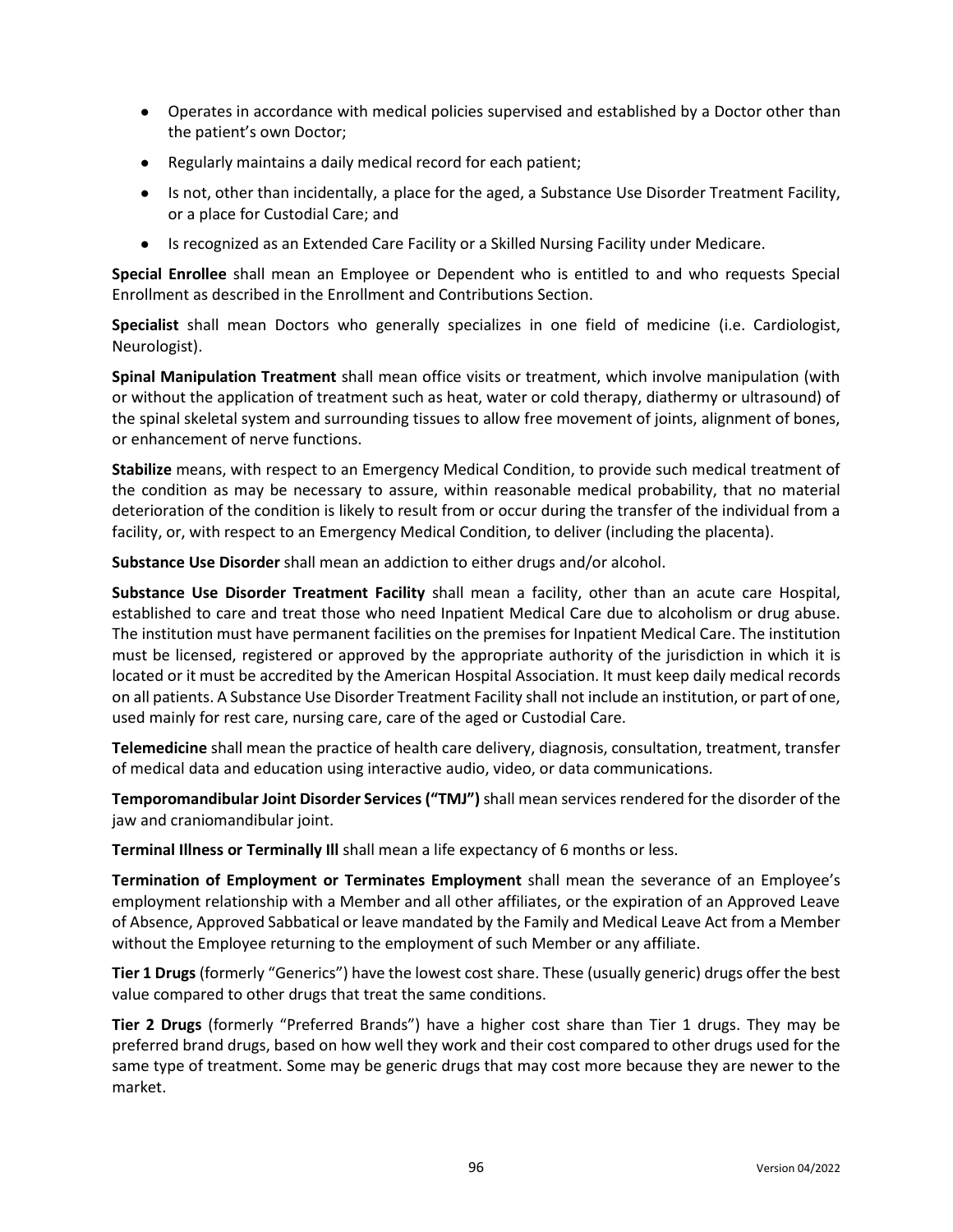**Tier 3 Drugs** ("formerly "Non-Preferred Brands") have a higher cost share than Tier 2 drugs. They often include non-preferred brand and generic drugs. They may cost more than drugs on lower tiers used to treat the same condition. Tier 3 may also include drugs recently approved by the FDA.

**Tier 4 drugs**(formerly "Specialty") have a higher cost share than Tier 3 drugs and usually include preferred specialty brand and generic drugs. They may cost more than drugs on lower tiers used to treat the same condition. Tier 4 may also include drugs recently approved by the FDA or specialty drugs used to treat serious, long-term health conditions and that may need special handling.

**Urgent Care Claims** shall mean claims where care and services are actively ongoing and to which the application of time periods for making claim or appeal decisions could seriously jeopardize the patient's life, health or ability to regain maximum function, or in the opinion of the patient's Physician, would subject the patient to severe pain. The Plan will defer to the patient's Physician as to whether a claim involves urgent care.

**Waiting Period** shall mean the period that must pass under this Plan before an Employee or Dependent is eligible to enroll in the Plan (or other health plan as the case may be). Notwithstanding the foregoing, if an Employee or Dependent enrolls as a Special Enrollee on a Special Enrollment Date, any period before such Special Enrollment is not a Waiting Period.

**You or Your** shall mean the Participant.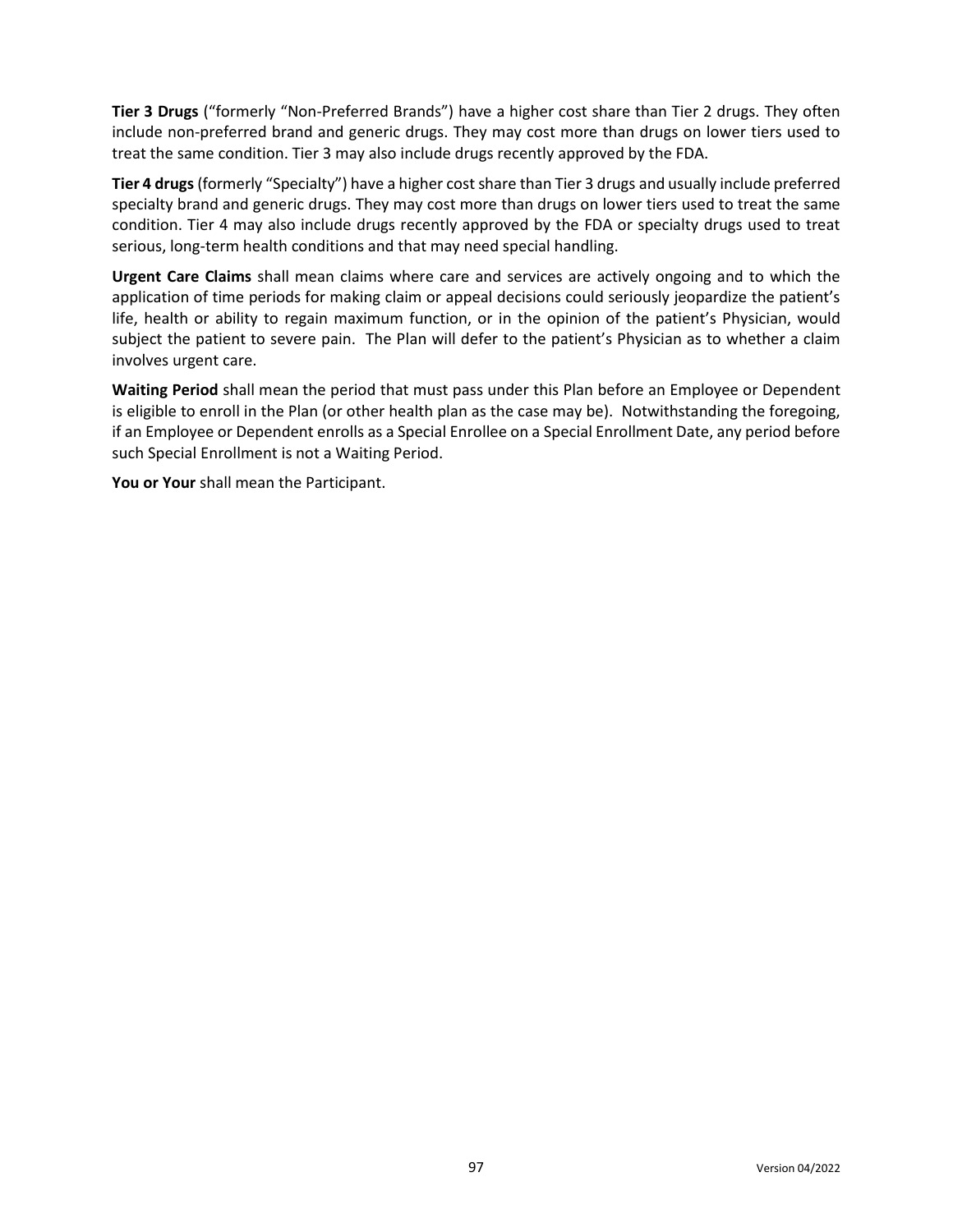# **Appendix A Summaries of Benefits and Coverage for Plans 2-7 and 12**

Below is a comprehensive list of Summaries and Benefits and Coverage associated with this Plan Document and Summary Plan Description. See the Summary of Benefits and Coverage for Your Member college for additional Plan information.

- Plan 2 PPO Summary of Benefits and Coverage
- Plan 3 PPO Summary of Benefits and Coverage
- Plan 4 PPO Summary of Benefits and Coverage
- Plan 5 PPO Summary of Benefits and Coverage
- Plan 6 PPO & HRA Non-Embedded Summary of Benefits and Coverage
- Plan 6 PPO & HSA Non-Embedded Summary of Benefits and Coverage
- Plan 7 PPO & HRA (Embedded Deductible) Summary of Benefits and Coverage
- Plan 7 PPO & HSA (Embedded Deductible) Summary of Benefits and Coverage
- Plan 12 PPO & HSA (Embedded Deductible) Summary of Benefits and Coverage

If you have any questions about which plans are available to you at your Member college, please contact your Human Resources Department.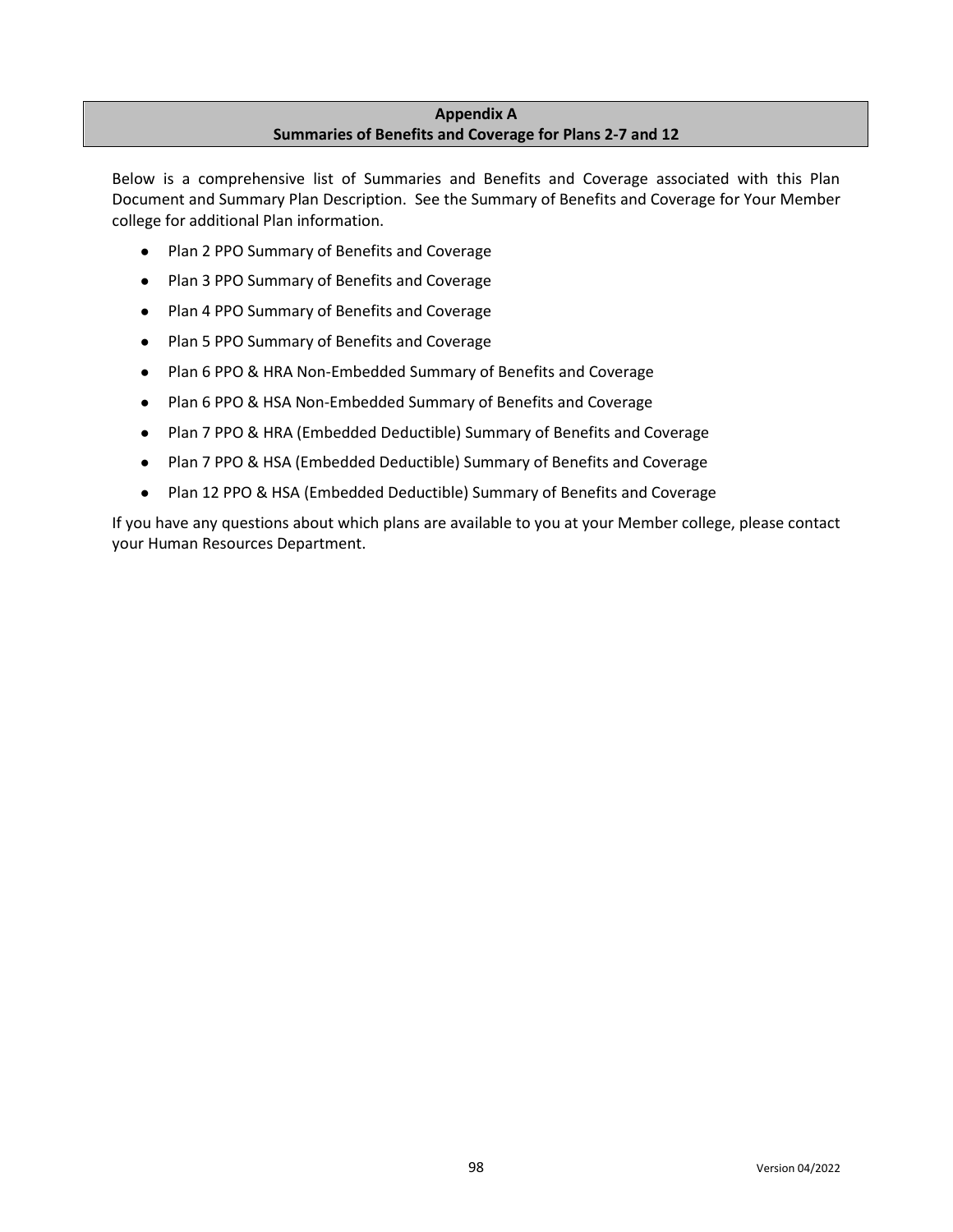# **Appendix B Summary of Benefits for Plans 2-7 and 12**

Below is a comprehensive list of Summaries and Benefits associated with this Plan Document and Summary Plan Description. See the Summary of Benefits for Your Member college for additional Plan information.

- Plan 2 PPO Summary of Benefits
- Plan 3 PPO Summary of Benefits
- Plan 4 PPO Summary of Benefits
- Plan 5 PPO Summary of Benefits
- Plan 6 PPO & HRA Non-Embedded Summary of Benefits
- Plan 6 PPO & HSA Non-Embedded Summary of Benefits
- Plan 7 PPO & HRA (Embedded Deductible) Summary of Benefits
- Plan 7 PPO & HSA (Embedded Deductible) Summary of Benefits
- Plan 12 PPO & HSA (Embedded Deductible) Summary of Benefits

If you have any questions about which plans are available to you at your Member college, please contact your Human Resources Department.